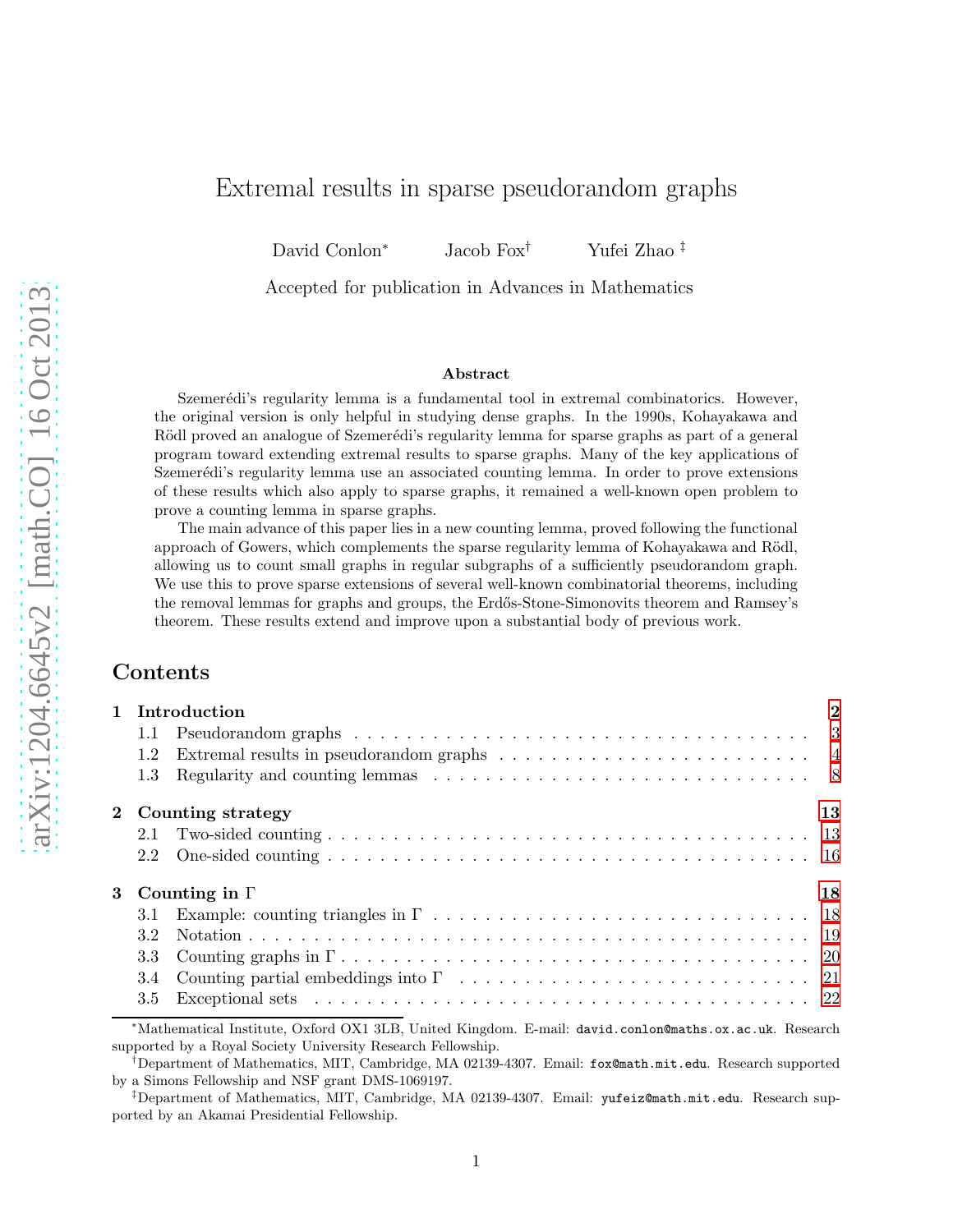|                 |                       | 4 Counting in $G$                                             | 23  |  |  |
|-----------------|-----------------------|---------------------------------------------------------------|-----|--|--|
|                 | 4.1                   |                                                               |     |  |  |
|                 | 4.2                   |                                                               |     |  |  |
|                 | 4.3                   |                                                               |     |  |  |
|                 | 4.4                   |                                                               | 30  |  |  |
|                 | 4.5                   |                                                               | 31  |  |  |
| $5\phantom{.0}$ | Inheriting regularity |                                                               |     |  |  |
|                 | 5.1                   |                                                               | 35  |  |  |
|                 | 5.2                   |                                                               | 39  |  |  |
| 6               |                       | One-sided counting                                            |     |  |  |
| $\overline{7}$  |                       | Counting cycles                                               | 42  |  |  |
|                 | 7.1                   |                                                               |     |  |  |
|                 | 7.2                   |                                                               | -50 |  |  |
| 8               |                       | Applications                                                  | 51  |  |  |
|                 | 8.1                   |                                                               |     |  |  |
|                 | 8.2                   |                                                               |     |  |  |
|                 | 8.3                   |                                                               |     |  |  |
|                 | 8.4                   |                                                               |     |  |  |
| 9               |                       | <b>Concluding remarks</b>                                     | 56  |  |  |
|                 | 9.1                   |                                                               |     |  |  |
|                 | 9.2                   |                                                               |     |  |  |
|                 | 9.3                   | Induced extensions of counting lemmas and extremal results 59 |     |  |  |
|                 | 9.4                   |                                                               |     |  |  |
|                 | 9.5                   |                                                               |     |  |  |
|                 | 9.6                   |                                                               |     |  |  |

# <span id="page-1-0"></span>1 Introduction

Szemerédi's regularity lemma is one of the most powerful tools in extremal combinatorics. Roughly speaking, it says that the vertex set of every graph can be partitioned into a bounded number of parts so that the induced bipartite graph between almost all pairs of parts is pseudorandom. Many important results in graph theory, such as the graph removal lemma and the Erdős-Stone-Simonovits theorem on Turán numbers, have straightforward proofs using the regularity lemma.

Crucial to most applications of the regularity lemma is the use of a counting lemma. A counting lemma, roughly speaking, is a result that says that the number of embeddings of a fixed graph H into a pseudorandom graph  $G$  can be estimated by pretending that  $G$  were a genuine random graph. The combined application of the regularity lemma and a counting lemma is known as the regularity method, and has important applications in graph theory, combinatorial geometry, additive combinatorics and theoretical computer science. For surveys on the regularity method and its applications, see [\[57,](#page-67-0) [62,](#page-67-1) [76\]](#page-68-0).

One of the limitations of Szemerédi's regularity lemma is that it is only meaningful for dense graphs. While an analogue of the regularity lemma for sparse graphs has been proven by Kohayakawa  $[54]$  and by Rödl (see also  $[44, 80]$  $[44, 80]$ ), the problem of proving an associated counting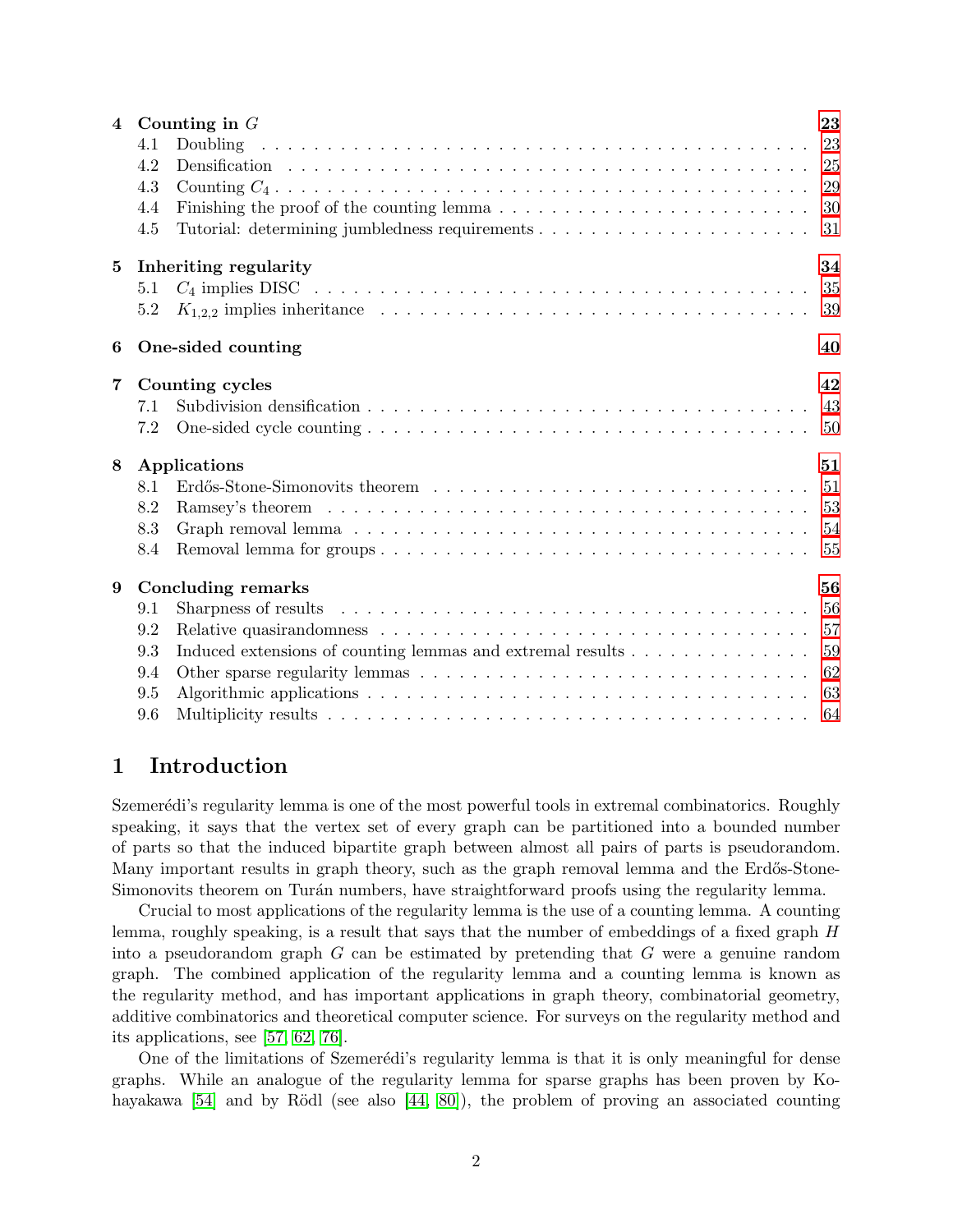lemma for sparse graphs has turned out to be much more difficult. In random graphs, proving such an embedding lemma is a famous problem, known as the KLR conjecture [\[55\]](#page-67-3), which has only been resolved very recently [\[10,](#page-65-0) [26\]](#page-65-1).

Establishing an analogous result for pseudorandom graphs has been a central problem in this area. Certain partial results are known in this case [\[59,](#page-67-4) [61\]](#page-67-5), but it has remained an open problem to prove a counting lemma for embedding a general fixed subgraph. We resolve this difficulty, proving a counting lemma for embedding any fixed small graph into subgraphs of sparse pseudorandom graphs.

As applications, we prove sparse extensions of several well-known combinatorial theorems, including the removal lemmas for graphs and groups, the Erdős-Stone-Simonovits theorem, and Ramsey's theorem. Proving such sparse analogues for classical combinatorial results has been an important trend in modern combinatorics research. For example, a sparse analogue of Szemerédi's theorem was an integral part of Green and Tao's proof [\[52\]](#page-67-6) that the primes contain arbitrarily long arithmetic progressions.

#### <span id="page-2-0"></span>1.1 Pseudorandom graphs

The binomial random graph  $G_{n,p}$  is formed by taking an empty graph on n vertices and choosing to add each edge independently with probability  $p$ . These graphs tend to be very well-behaved. For example, it is not hard to show that with high probability all large vertex subsets  $X, Y$  have density approximately  $p$  between them. Motivated by the question of determining when a graph behaves in a random-like manner, Thomason [\[88,](#page-69-0) [89\]](#page-69-1) began the first systematic study of this property. Using a slight variant of Thomason's notion, we say that a graph on vertex set V is  $(p, \beta)$ -jumbled if, for all vertex subsets  $X, Y \subseteq V$ ,

$$
|e(X,Y)-p|X||Y||\leq \beta\sqrt{|X||Y|}.
$$

The random graph  $G_{n,p}$  is, with high probability,  $(p, \beta)$ -jumbled with  $\beta = O(\sqrt{pn})$ . It is not hard to show [\[33,](#page-66-1) [35\]](#page-66-2) that this is optimal and that a graph on n vertices with  $p \leq 1/2$  cannot be  $(p, \beta)$ jumbled with  $\beta = o(\sqrt{pn})$ . Nevertheless, there are many explicit examples which are optimally jumbled in that  $\beta = O(\sqrt{pn})$ . The Paley graph with vertex set  $\mathbb{Z}_p$ , where  $p \equiv 1 \pmod{4}$  is prime, and edge set given by connecting  $x$  and  $y$  if their difference is a quadratic residue is such a graph with  $p=\frac{1}{2}$  $\frac{1}{2}$  and  $\beta = O(\sqrt{n})$ . Many more examples are given in the excellent survey [\[64\]](#page-68-2).

A fundamental result of Chung, Graham and Wilson [\[19\]](#page-65-2) states that for graphs of density  $p$ , where p is a fixed positive constant, the property of being  $(p, o(n))$ -jumbled is equivalent to a number of other properties that one would typically expect in a random graph. The following theorem details some of these many equivalences.

**Theorem.** For any fixed  $0 < p < 1$  and any sequence of graphs  $(\Gamma_n)_{n \in \mathbb{N}}$  with  $|V(\Gamma_n)| = n$  the following properties are equivalent.

- $P_1: \Gamma_n$  is  $(p, o(n))$ -jumbled, that is, for all subsets  $X, Y \subseteq V(\Gamma_n)$ ,  $e(X, Y) = p|X||Y| + o(n^2)$ ;
- $P_2$ :  $e(\Gamma_n) \geq p(\frac{n}{2})$  $\mathbb{Z}_2^{(n)} + o(n^2)$ ,  $\lambda_1(\Gamma_n) = pn + o(n)$  and  $|\lambda_2(\Gamma_n)| = o(n)$ , where  $\lambda_i(\Gamma_n)$  is the ith largest eigenvalue, in absolute value, of the adjacency matrix of  $\Gamma_n$ ;
- $P_3$ : for all graphs H, the number of labeled induced copies of H in  $\Gamma_n$  is  $p^{(\ell)}_{2}n^{\ell} + o(n^{\ell})$ , where  $\ell = V(H);$

 $P_4$ :  $e(\Gamma_n) \ge p(\frac{n}{2})$  $\binom{n}{2}+o(n^2)$  and the number of labeled cycles of length 4 in  $\Gamma_n$  is at most  $p^4n^4+o(n^4)$ .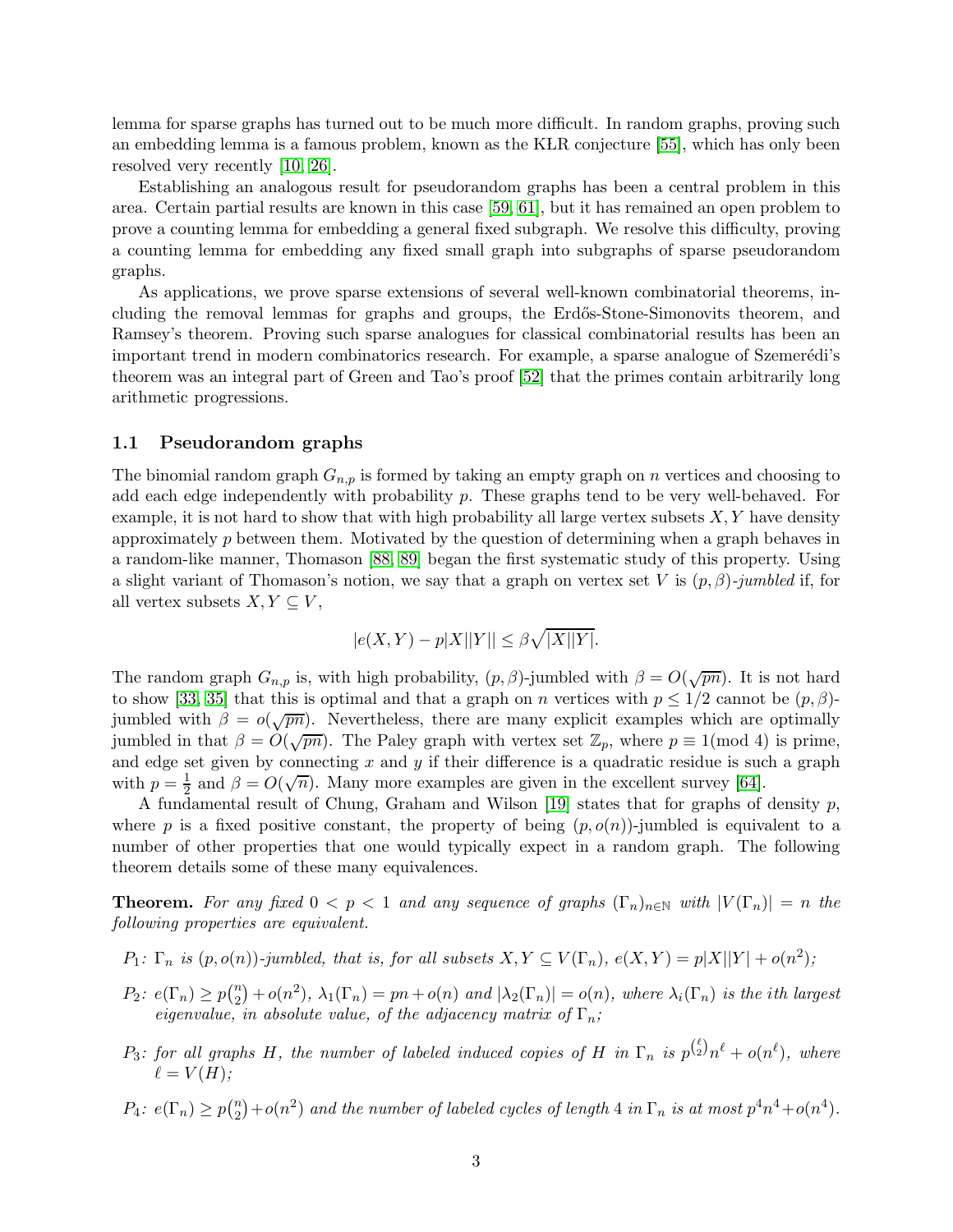Any graph sequence which satisfies any (and hence all) of these properties is said to be pquasirandom. The most surprising aspect of this theorem, already hinted at in Thomason's work, is that if the number of cycles of length 4 is as one would expect in a binomial random graph then this is enough to imply that the edges are very well-spread. This theorem has been quite influential. It has led to the study of quasirandomness in other structures such as hypergraphs [\[16,](#page-65-3) [47\]](#page-67-7), groups [\[49\]](#page-67-8), tournaments, permutations and sequences (see [\[18\]](#page-65-4) and it references), and progress on problems in different areas (see, e.g.,  $[22, 48, 49]$  $[22, 48, 49]$  $[22, 48, 49]$ ). It is also closely related to Szemerédi's regularity lemma and its recent hypergraph generalization  $[48, 69, 77, 87]$  $[48, 69, 77, 87]$  $[48, 69, 77, 87]$  $[48, 69, 77, 87]$  and all proofs of Szemerédi's theorem  $[85]$ on long arithmetic progressions in dense subsets of the integers use some notion of quasirandomness.

For sparser graphs, the equivalences between the natural generalizations of these properties are not so clear cut (see [\[17,](#page-65-6) [56,](#page-67-10) [61\]](#page-67-5) for discussions). In this case, it is natural to generalize the jumbledness condition for dense graphs by considering graphs which are  $(p, o(pn))$ -jumbled. Otherwise, we would not even have control over the density in the whole set. However, it is no longer the case that being  $(p, o(pn))$ -jumbled implies that the number of copies of any subgraph H agrees approximately with the expected count. For  $H = K_{3,3}$  and  $p = n^{-1/3}$ , it is easy to see this by taking the random graph  $G_{n,p}$  and changing three vertices u, v and w so that they are each connected to everything else. This does not affect the property of being  $(p, o(pn))$ -jumbled but it does affect the  $K_{3,3}$  count, since as well as the roughly  $p^9n^6 = n^3$  copies of  $K_{3,3}$  that one expects in a random graph, one gets a further  $\Omega(n^3)$  copies of  $K_{3,3}$  containing all of u, v and w.

However, for any given graph H one can find a function  $\beta_H := \beta_H(p,n)$  such that if  $\Gamma$  is a  $(p, \beta_H)$ -jumbled graph then  $\Gamma$  contains a copy of H. Our chief concern in this paper will be to determine jumbledness conditions which are sufficient to imply other properties. In particular, we will be concerned with determining conditions under which certain combinatorial theorems continue to hold within jumbled graphs.

One particularly well-known class of  $(p, \beta)$ -jumbled graphs is the collection of  $(n, d, \lambda)$ -graphs. These are graphs on  $n$  vertices which are  $d$ -regular and such that all eigenvalues of the adjacency matrix, save the largest, are smaller in absolute value than  $\lambda$ . The famous expander mixing lemma tells us that these graphs are  $(p, \beta)$ -jumbled with  $p = d/n$  and  $\beta = \lambda$ . Bilu and Linial [\[11\]](#page-65-7) proved a converse of this fact, showing that every  $(p, \beta)$ -jumbled d-regular graph is an  $(n, d, \lambda)$ -graph with  $\lambda = O(\beta \log(d/\beta))$ . This shows that the jumbledness parameter  $\beta$  and the second largest in absolute value eigenvalue  $\lambda$  of a regular graph are within a logarithmic factor of each other.

Pseudorandom graphs have many surprising properties and applications and have recently attracted a lot of attention both in combinatorics and theoretical computer science (see, e.g., [\[64\]](#page-68-2)). Here we will focus on their behavior with respect to extremal properties. We discuss these properties in the next section.

### <span id="page-3-0"></span>1.2 Extremal results in pseudorandom graphs

In this paper, we study the extent to which several well-known combinatorial statements continue to hold relative to pseudorandom graphs or, rather,  $(p, \beta)$ -jumbled graphs and  $(n, d, \lambda)$ -graphs.

One of the most important applications of the regularity method is the graph removal lemma [\[4,](#page-64-0) [78\]](#page-68-5). In the following statement and throughout the paper,  $v(H)$  and  $e(H)$  will denote the number of vertices and edges in the graph  $H$ , respectively. The graph removal lemma states that for every fixed graph H and every  $\epsilon > 0$  there exists  $\delta > 0$  such that if G contains at most  $\delta n^{v(H)}$ copies of H then G may be made H-free by removing at most  $\epsilon n^2$  edges. This innocent looking result, which follows easily from Szemerédi's regularity lemma and the graph counting lemma, has surprising applications in diverse areas, amongst others a simple proof of Roth's theorem on 3-term arithmetic progressions in dense subsets of the integers. It is also much more difficult to prove than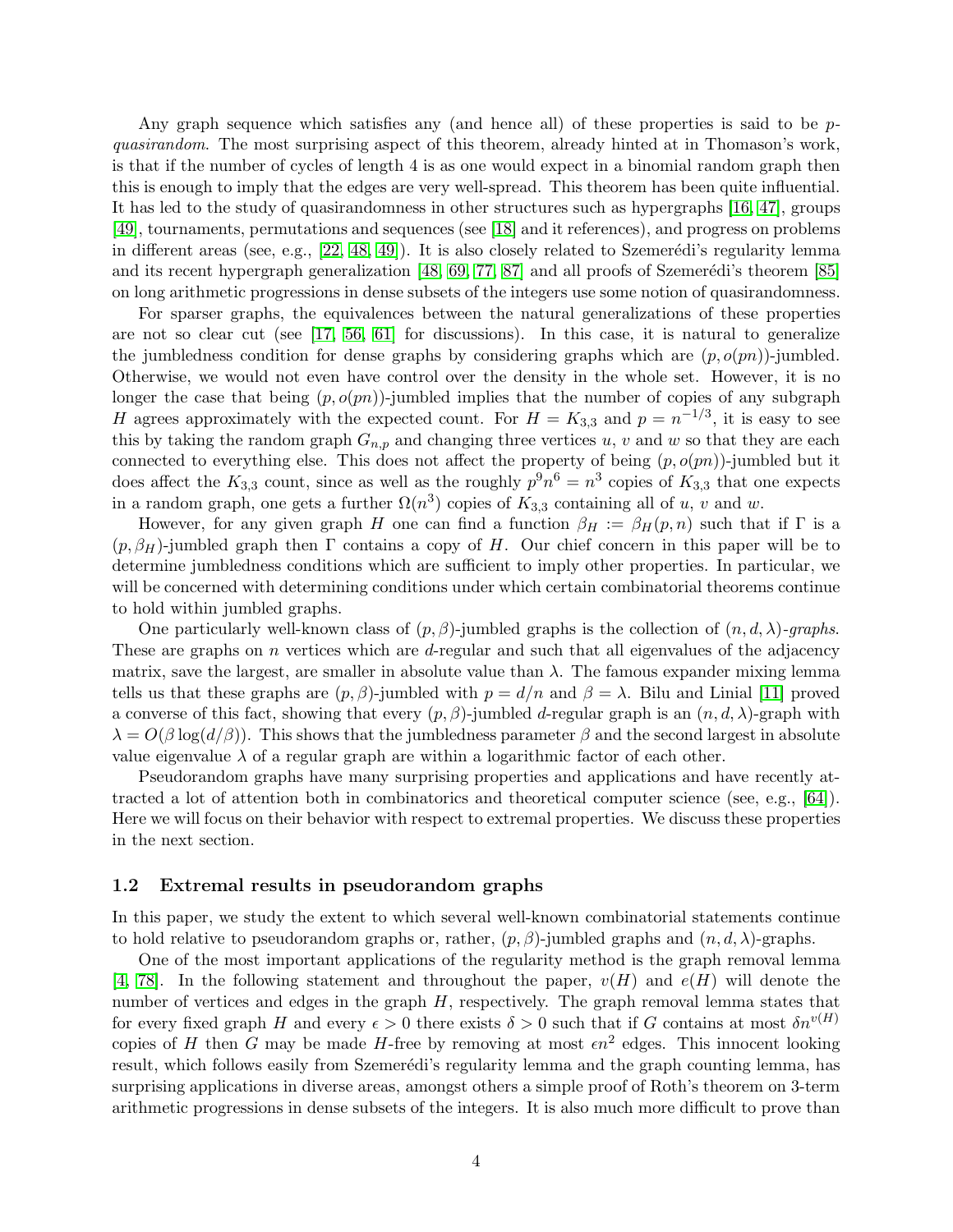one might expect, the best known bound [\[37\]](#page-66-3) on  $\delta^{-1}$  being a tower function of height on the order of  $\log \epsilon^{-1}$ .

An analogue of this result for random graphs (and hypergraphs) was proven in [\[25\]](#page-65-8). For pseudorandom graphs, the following analogue of the triangle removal lemma was recently proven by Kohayakawa, Rödl, Schacht and Skokan [\[59\]](#page-67-4).

**Theorem.** For every  $\epsilon > 0$ , there exist  $\delta > 0$  and  $c > 0$  such that if  $\beta \leq cp^3n$  then any  $(p, \beta)$ jumbled graph  $\Gamma$  on n vertices has the following property. Any subgraph of  $\Gamma$  containing at most  $\delta p^3n^3$  triangles may be made triangle-free by removing at most  $\epsilon pn^2$  edges.

Here we extend this result to all H. The *degeneracy*  $d(H)$  of a graph H is the smallest nonnegative integer  $d$  for which there exists an ordering of the vertices of  $H$  such that each vertex has at most d neighbors which appear earlier in the ordering. Equivalently, it may be defined as  $d(H) = \max\{\delta(H'): H' \subseteq H\}$ , where  $\delta(H)$  is the minimum degree of H. Throughout the paper, we will also use the standard notation  $\Delta(H)$  for the maximum degree of H.

The parameter we will use in our theorems, which we refer to as the 2-degeneracy  $d_2(H)$ , is related to both of these natural parameters. Given an ordering  $v_1, \ldots, v_m$  of the vertices of H and  $i \leq j$ , let  $N_{i-1}(j)$  be the number of neighbors  $v_h$  of  $v_j$  with  $h \leq i-1$ . We then define  $d_2(H)$  to be the minimum d for which there is an ordering of the edges as  $v_1, \ldots, v_m$  such that for any edge  $v_i v_j$ with  $i < j$  the sum  $N_{i-1}(i) + N_{i-1}(j) \le 2d$ . Note that  $d_2(H)$  may be a half-integer. For comparison with degeneracy, note that  $\frac{d(H)}{2} \leq d_2(H) \leq d(H) - \frac{1}{2}$  $\frac{1}{2}$  and both sides can be sharp.

<span id="page-4-0"></span>**Theorem 1.1.** For every graph H and every  $\epsilon > 0$ , there exist  $\delta > 0$  and  $c > 0$  such that if  $\beta \leq cp^{d_2(H)+3}n$  then any  $(p, \beta)$ -jumbled graph  $\Gamma$  on n vertices has the following property. Any subgraph of  $\Gamma$  containing at most  $\delta p^{e(H)} n^{v(H)}$  copies of H may be made H-free by removing at most  $\epsilon pn^2$  edges.

We remark that for many graphs  $H$ , the constant 3 in the exponent of this theorem may be improved, and this applies equally to all of the theorems stated below. While we will not dwell on this comment, we will call attention to it on occasion throughout the paper, pointing out where the above result may be improved. Note that the above theorem generalizes the graph removal lemma by considering the case  $\Gamma = K_n$ , which is  $(p, \beta)$ -jumbled with  $p = 1$  and  $\beta = 1$ . For the same reason, the other results we establish extend the original versions.

Green [\[51\]](#page-67-11) developed an arithmetic regularity lemma and used it to deduce an arithmetic removal lemma in abelian groups which extends Roth's theorem. Green's proof of the arithmetic regularity lemma relies on Fourier analytic techniques. Král, Serra and Vena [\[63\]](#page-68-6) found a new proof of the arithmetic removal lemma using the removal lemma for directed cycles which extends to all groups. They proved that for each  $\epsilon > 0$  and integer  $m \geq 3$  there is  $\delta > 0$  such that if G is a group of order n and  $A_1, \ldots, A_m$  are subsets of G such that there are at most  $\delta n^{m-1}$  solutions to the equation  $x_1x_2 \cdots x_m = 1$  with  $x_i \in A_i$  for all i, then it is possible to remove at most  $\epsilon n$  elements from each set  $A_i$  so as to obtain sets  $A'_i$  for which there are no solutions to  $x_1x_2\cdots x_m=1$  with  $x_i\in A'_i$  for all i.

By improving the bound in Theorem [1.1](#page-4-0) for cycles, we obtain the following sparse extension of the removal lemma for groups. The *Cayley graph*  $G(S)$  of a subset S of a group G has vertex set G and  $(x, y)$  is an edge of G if  $x^{-1}y \in S$ . We say that a subset S of a group G is  $(p, \beta)$ jumbled if the Cayley graph  $G(S)$  is  $(p, \beta)$ -jumbled. When G is abelian, if  $\left|\sum_{x \in S} \chi(x)\right| \leq \beta$  for all nontrivial characters  $\chi: G \to \mathbb{C}$ , then S is  $\left(\frac{|S|}{|G|}, \beta\right)$ -jumbled (see [\[59,](#page-67-4) Lemma 16]). Let  $k_3 = 3$ ,  $k_4 = 2$ ,  $k_m = 1 + \frac{1}{m-3}$  if  $m \ge 5$  is odd, and  $k_m = 1 + \frac{1}{m-4}$  if  $m \ge 6$  is even. Note that  $k_m$  tends to 1 as  $m \to \infty$ .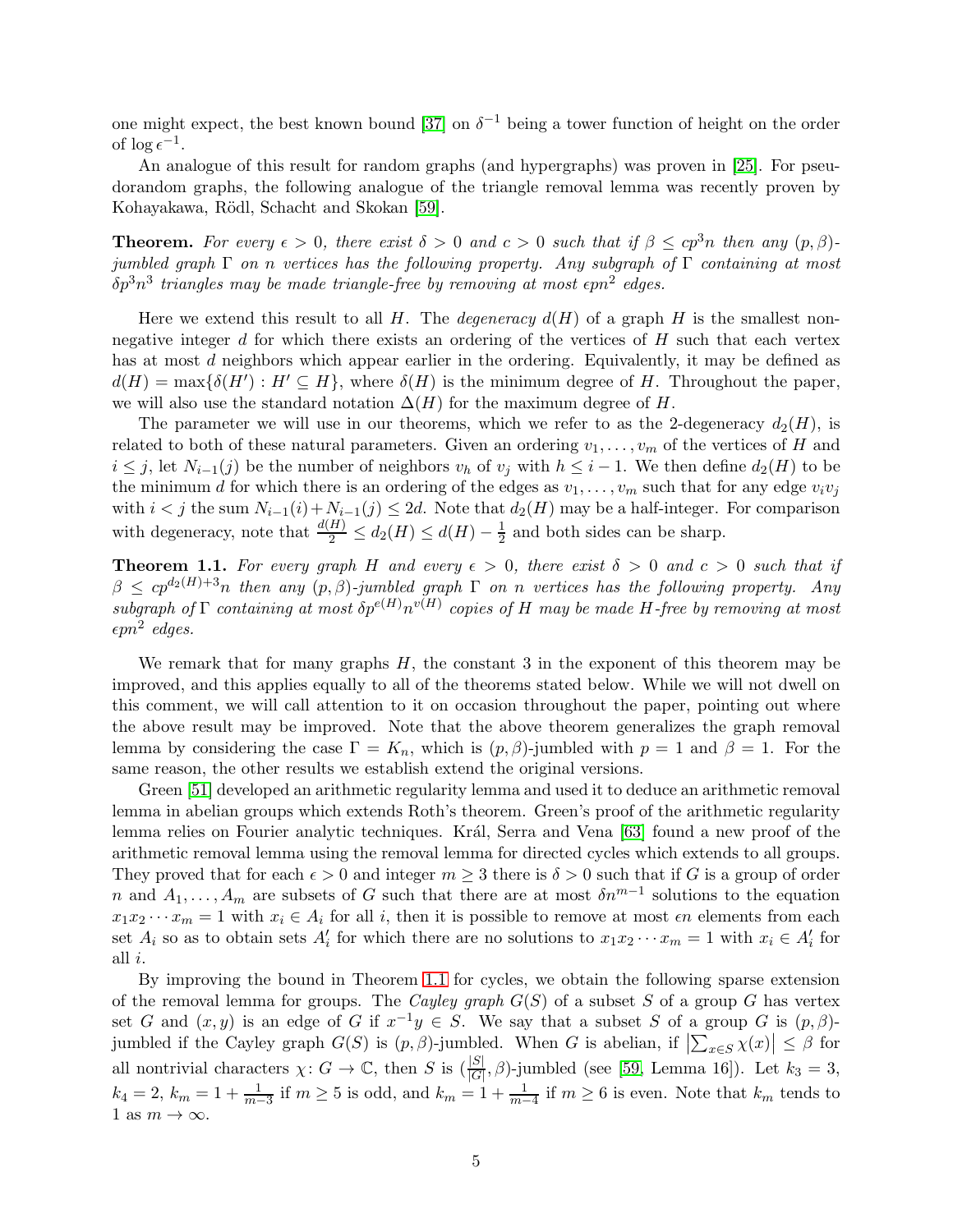<span id="page-5-1"></span>**Theorem 1.2.** For each  $\epsilon > 0$  and integer  $m \geq 3$ , there are  $c, \delta > 0$  such that the following holds. Suppose  $B_1, \ldots, B_m$  are subsets of a group G of order n such that each  $B_i$  is  $(p, \beta)$ -jumbled with  $\beta \leq cp^{k_m}n$ . If subsets  $A_i \subseteq B_i$  for  $i = 1, ..., m$  are such that there are at most  $\delta |B_1| \cdots |B_m|/n$ solutions to the equation  $x_1x_2\cdots x_m = 1$  with  $x_i \in A_i$  for all i, then it is possible to remove at most  $\epsilon |B_i|$  elements from each set  $A_i$  so as to obtain sets  $A'_i$  for which there are no solutions to  $x_1x_2\cdots x_m=1$  with  $x_i\in A'_i$  for all i.

This result easily implies a Roth-type theorem in quite sparse pseudorandom subsets of a group. We say that a subset B of a group G is  $(\epsilon, m)$ -Roth if for all integers  $a_1, \ldots, a_m$  which satisfy  $a_1 + \cdots + a_m = 0$  and  $gcd(a_i, |G|) = 1$  for  $1 \le i \le m$ , every subset  $A \subseteq B$  which has no nontrivial solution to  $x_1^{a_1} x_2^{a_2} \cdots x_m^{a_m} = 1$  has  $|A| \leq \epsilon |B|$ .

<span id="page-5-0"></span>**Corollary 1.3.** For each  $\epsilon > 0$  and integer  $m \geq 3$ , there is  $c > 0$  such that the following holds. If G is a group of order n and B is a  $(p, \beta)$ -jumbled subset of G with  $\beta \leq cp^{k_m}n$ , then B is  $(\epsilon, m)$ -Roth.

Note that Roth's theorem on 3-term arithmetic progressions in dense sets of integers, follows from the special case of this result with  $B = G = \mathbb{Z}_n$ ,  $m = 3$ , and  $a_1 = a_2 = 1$ ,  $a_3 = -2$ . The rather weak pseudorandomness condition in Corollary [1.3](#page-5-0) shows that even quite sparse pseudorandom subsets of a group have the Roth property. For example, if  $B$  is optimally jumbled, in that  $\beta = O(\sqrt{pn})$  and  $p \geq Cn^{-\frac{1}{2k_m-1}}$ , then B is  $(\epsilon, m)$ -Roth. This somewhat resembles a key part of the proof of the Green-Tao theorem that the primes contain arbitrarily long arithmetic progressions, where they show that pseudorandom sets of integers have the Szemerédi property. As Corollary [1.3](#page-5-0) applies to quite sparse pseudorandom subsets, it may lead to new applications in number theory.

Our methods are quite general and also imply similar results for other well-known combinatorial theorems. We say that a graph  $\Gamma$  is  $(H, \epsilon)$ -Turán if any subgraph of  $\Gamma$  with at least

$$
\left(1-\frac{1}{\chi(H)-1}+\epsilon\right)e(\Gamma)
$$

edges contains a copy of H. Turán's theorem itself [\[91\]](#page-69-4), or rather a generalization known as the Erdős-Stone-Simonovits theorem [\[30\]](#page-66-4), says that  $K_n$  is  $(H, \epsilon)$ -Turán provided that n is large enough.

To find other graphs which are  $(H, \epsilon)$ -Turán, it is natural to try the random graph  $G_{n,p}$ . A recent result of Conlon and Gowers [\[25\]](#page-65-8), also proved independently by Schacht [\[79\]](#page-68-7), states that for every  $t \geq 3$  and  $\epsilon > 0$  there exists a constant C such that if  $p \geq Cn^{-2/(t+1)}$  the graph  $G_{n,p}$ is with high probability  $(K_t, \epsilon)$ -Turán. This confirms a conjecture of Haxell, Kohayakawa, Luczak and Rödl  $[53, 55]$  $[53, 55]$  and, up to the constant C, is best possible. Similar results also hold for more general graphs  $H$  and hypergraphs.

For pseudorandom graphs and, in particular,  $(n, d, \lambda)$ -graphs, Sudakov, Szabó and Vu [\[84\]](#page-69-5) showed the following. A similar result, but in a slightly more general context, was proved by Chung [\[15\]](#page-65-9).

**Theorem.** For every  $\epsilon > 0$  and every positive integer  $t \geq 3$ , there exists  $c > 0$  such that if  $\lambda \leq c d^{t-1}/n^{t-2}$  then any  $(n, d, \lambda)$ -graph is  $(K_t, \epsilon)$ -Turán.

For  $t = 3$ , an example of Alon [\[2\]](#page-64-1) shows that this is best possible. His example gives something even stronger, a triangle-free  $(n, d, \lambda)$ -graph for which  $\lambda \leq c\sqrt{d}$  and  $d \geq n^{2/3}$ . Therefore, no combinatorial statement about the existence of triangles as subgraphs can surpass the threshold  $\lambda \leq c d^2/n$ . It has also been conjectured [\[38,](#page-66-5) [64,](#page-68-2) [84\]](#page-69-5) that  $\lambda \leq c d^{t-1}/n^{t-2}$  is a natural boundary for finding  $K_t$  as a subgraph in a pseudorandom graph, but no examples of such graphs exist for  $t \geq 4$ . Finding such graphs remains an important open problem on pseudorandom graphs.

For triangle-free graphs H, Kohayakawa, Rödl, Schacht, Sissokho and Skokan [\[58\]](#page-67-13) proved the following result which gives a jumbledness condition that implies that a graph is  $(H, \epsilon)$ -Turán.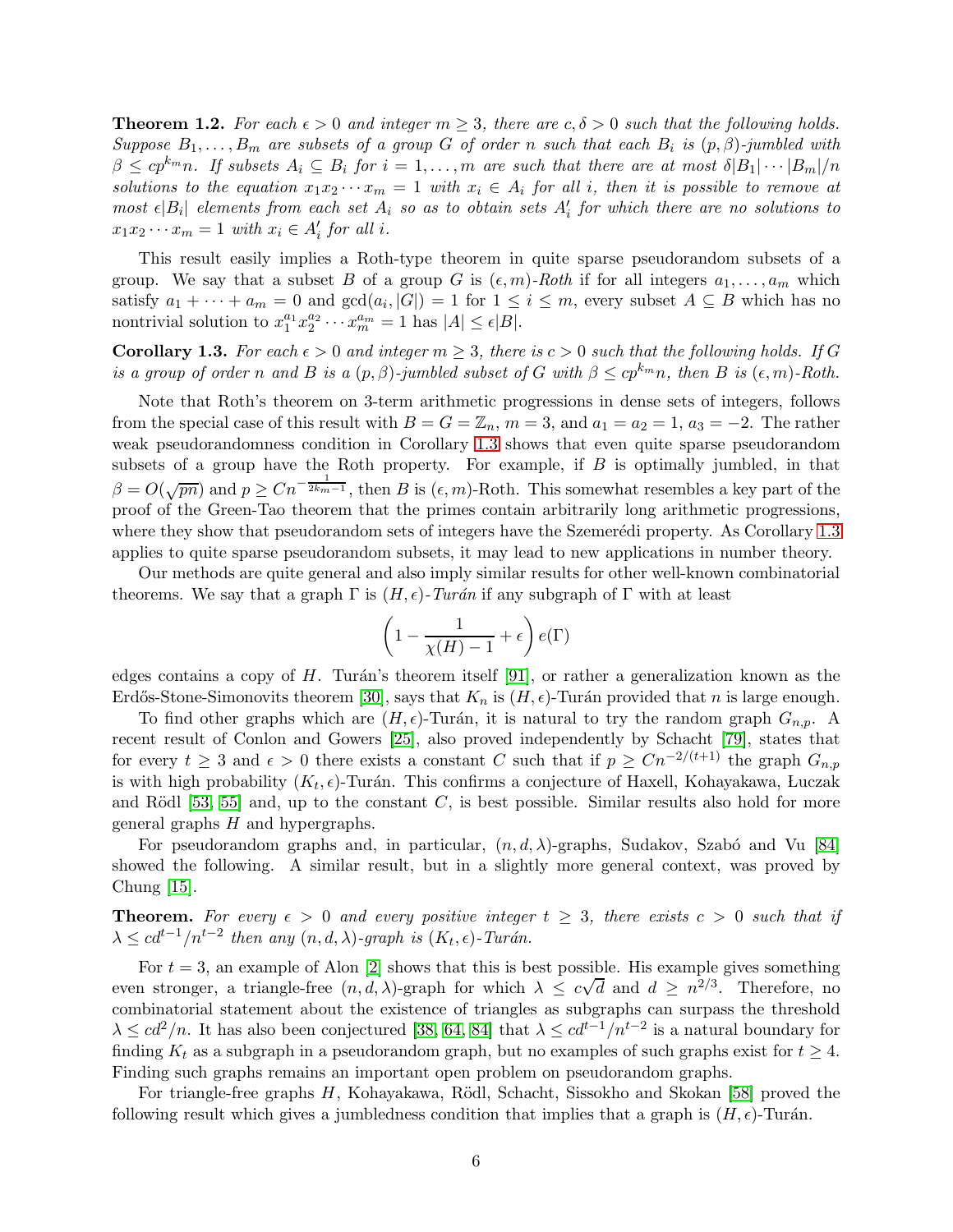**Theorem.** For any fixed triangle-free graph H and any  $\epsilon > 0$ , there exists  $c > 0$  such that if  $\beta \leq cp^{\nu(H)}n$  then any  $(p, \beta)$ -jumbled graph on n vertices is  $(H, \epsilon)$ -Turán. Here  $\nu(H) = \frac{1}{2}(d(H) +$  $D(H) + 1$ , where  $D(H) = \min\{2d(H), \Delta(H)\}.$ 

More recently, the case where  $H$  is an odd cycle was studied by Aigner-Horev, Hàn and Schacht [\[1\]](#page-64-2), who proved the following result, optimal up to the logarithmic factors [\[6\]](#page-64-3).

**Theorem.** For every odd integer  $\ell \geq 3$  and any  $\epsilon > 0$ , there exists  $c > 0$  such that if  $\beta \log^{\ell-3} n \leq$  $cp^{1+1/(\ell-2)}n$  then any  $(p, \beta)$ -jumbled graph on n vertices is  $(C_{\ell}, \epsilon)$ -Turán.

In this paper, we prove that a similar result holds, but for general graphs  $H$  and, in most cases, with a better bound on  $\beta$ .

<span id="page-6-0"></span>**Theorem 1.4.** For every graph H and every  $\epsilon > 0$ , there exists  $c > 0$  such that if  $\beta \leq cp^{d_2(H)+3}n$ then any  $(p, \beta)$ -jumbled graph on n vertices is  $(H, \epsilon)$ -Turán.

We may also prove a structural version of this theorem, known as a stability result. In the dense case, this result, due to Erdős and Simonovits  $[82]$ , states that if an  $H$ -free graph contains almost  $\left(1-\frac{1}{\chi(H)-1}\right)\binom{n}{2}$  $\binom{n}{2}$  edges, then it must be very close to being  $(\chi(H) - 1)$ -partite.

<span id="page-6-1"></span>**Theorem 1.5.** For every graph H and every  $\epsilon > 0$ , there exist  $\delta > 0$  and  $c > 0$  such that if  $\beta \leq cp^{d_2(H)+3}n$  then any  $(p, \beta)$ -jumbled graph  $\Gamma$  on n vertices has the following property. Any H-free subgraph of  $\Gamma$  with at least  $\left(1-\frac{1}{\chi(H)-1}-\delta\right)p\binom{n}{2}$  $\binom{n}{2}$  edges may be made  $(\chi(H) - 1)$ -partite by removing at most  $\epsilon pn^2$  edges.

The final main result that we will prove concerns Ramsey's theorem [\[71\]](#page-68-8). This states that for any graph H and positive integer r, if n is sufficiently large, any r-coloring of the edges of  $K_n$ contains a monochromatic copy of H.

To consider the analogue of this result in sparse graphs, let us say that a graph  $\Gamma$  is  $(H, r)$ -Ramsey if, in any r-coloring of the edges of  $\Gamma$ , there is guaranteed to be a monochromatic copy of H. For  $G_{n,p}$ , a result of Rödl and Rucinski [\[75\]](#page-68-9) determines the threshold down to which the random graph is  $(H, r)$ -Ramsey with high probability. For most graphs, including the complete graph  $K_t$ , this threshold is the same as for the Turán property. These results were only extended to hypergraphs comparatively recently, by Conlon and Gowers [\[25\]](#page-65-8) and by Friedgut, Rödl and Schacht [\[41\]](#page-66-6).

Very little seems to be known about the  $(H, r)$ -Ramsey property relative to pseudorandom graphs. In the triangle case, results of this kind are implicit in some recent papers [\[28,](#page-66-7) [67\]](#page-68-10) on Folkman numbers, but no general theorem seems to be known. We prove the following.

<span id="page-6-2"></span>**Theorem 1.6.** For every graph H and every positive integer  $r \geq 2$ , there exists  $c > 0$  such that if  $\beta \leq cp^{d_2(H)+3}n$  then any  $(p, \beta)$ -jumbled graph on n vertices is  $(H, r)$ -Ramsey.

One common element to all these results is the requirement that  $\beta \leq cp^{d_2(H)+3}n$ . It is not hard to see that this condition is almost sharp. Consider the binomial random graph on  $n$  vertices where each edge is chosen with probability  $p = cn^{-2/d(H)}$ , where  $c < 1$ . By the definition of degeneracy, there exists some subgraph  $H'$  of H such that  $d(H)$  is the minimum degree of  $H'$ . Therefore,  $e(H') \ge v(H')d(H)/2$  and the expected number of copies of  $H'$  is at most

$$
p^{e(H')}n^{v(H')} \le (p^{d(H)/2}n)^{v(H')} < 1.
$$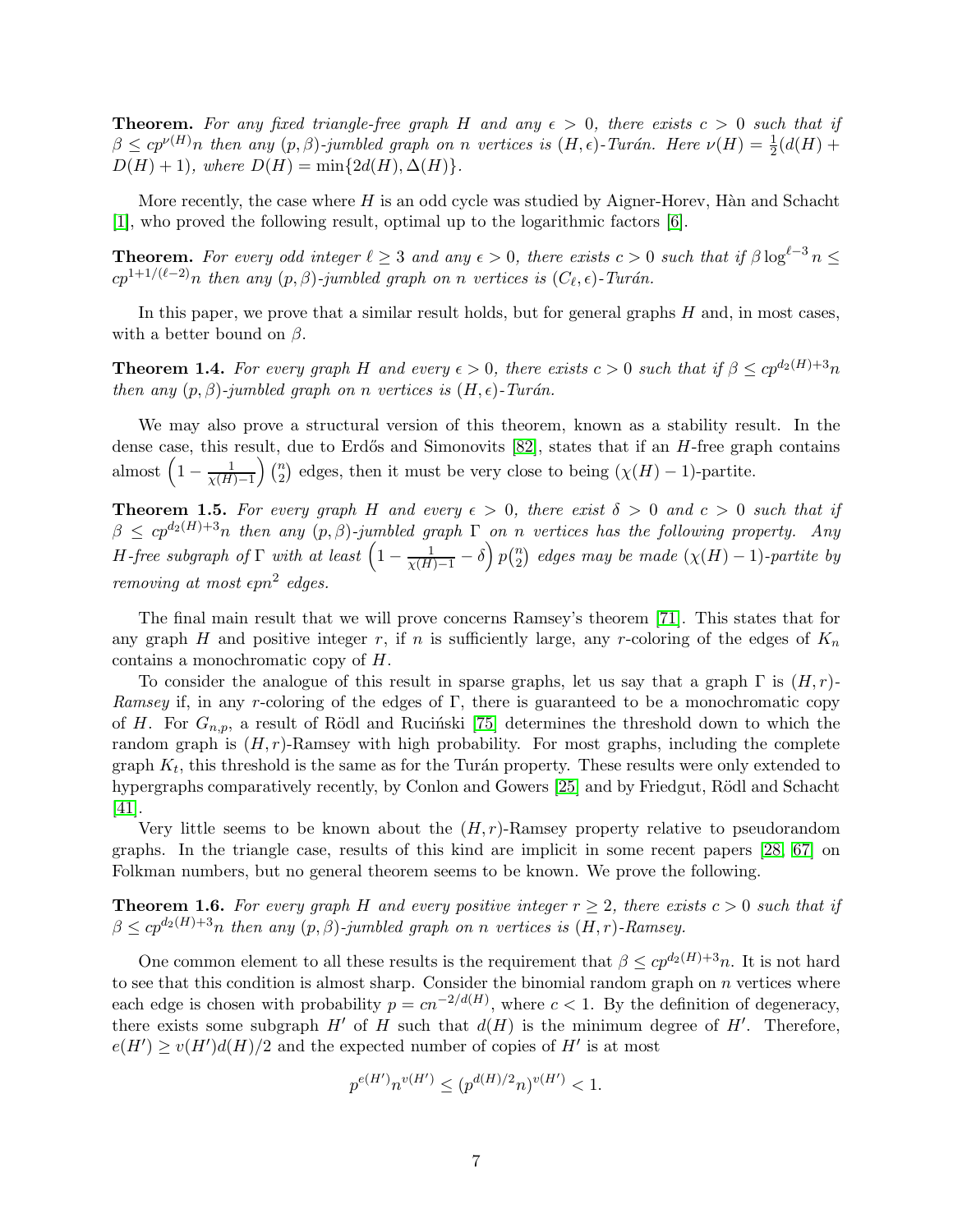We conclude that with positive probability  $G_{n,p}$  does not contain a copy of  $H'$  or, consequently, of H. On the other hand, with high probability, it is  $(p, \beta)$ -jumbled with

$$
\beta = O(\sqrt{pn}) = O(p^{(d(H)+2)/4}n).
$$

Since  $d_2(H)$  differs from  $d(H)$  by at most a constant factor, we therefore see that, up to a multiplicative constant in the exponent of  $p$ , our results are best possible.

If  $H = K_t$ , it is sufficient, for the various combinatorial theorems above to hold, that the graph  $\Gamma$  be  $(p, cp^t n)$ -jumbled. For triangles, the example of Alon shows that there are  $(p, cp^2 n)$ -jumbled graphs which do not contain any triangles and, for  $t \geq 4$ , it is conjectured [\[38,](#page-66-5) [64,](#page-68-2) [84\]](#page-69-5) that there are  $(p, cp^{t-1}n)$ -jumbled graphs which do not contain a copy of  $K_t$ . If true, this would imply that in the case of cliques all of our results are sharp up to an additive constant of one in the exponent. A further discussion relating to the optimal exponent of  $p$  for general graphs is in the concluding remarks.

## <span id="page-7-0"></span>1.3 Regularity and counting lemmas

One of the key tools in extremal graph theory is Szemerédi's regularity lemma [\[86\]](#page-69-7). Roughly speaking, this says that any graph may be partitioned into a collection of vertex subsets so that the bipartite graph between most pairs of vertex subsets is random-like. To be more precise, we introduce some notation. It will be to our advantage to be quite general from the outset.

A weighted graph on a set of vertices V is a symmetric function  $G: V \times V \rightarrow [0, 1]$ . Here symmetric means that  $G(x, y) = G(y, x)$ . A weighted graph is bipartite (or multipartite) if it is supported on the edge set of a bipartite (or multipartite graph). A graph can be viewed as a weighted graph by taking  $G$  to be the characteristic function of the edges.

Note that here and throughout the remainder of the paper, we will use integral notation for summing over vertices in a graph. For example, if  $G$  is a bipartite graph with vertex sets  $X$  and Y, and f is any function  $X \times Y \to \mathbb{R}$ , then we write

$$
\int_{\substack{x \in X \\ y \in Y}} f(x, y) \, dx dy := \frac{1}{|X| |Y|} \sum_{x \in X} \sum_{y \in Y} f(x, y).
$$

The measure dx will always denote the uniform probability distribution on  $X$ . The advantage of the integral notation is that we do not need to keep track of the number of vertices in G. All our formulas are, in some sense, scale-free with respect to the order of G. Consequently, our results also have natural extensions to graph limits [\[66\]](#page-68-11), although we do not explore this direction here.

**Definition 1.7** (DISC). A weighted bipartite graph  $G: X \times Y \rightarrow [0,1]$  is said to satisfy the discrepancy condition  $DISC(q, \epsilon)$  if

<span id="page-7-1"></span>
$$
\left| \int_{\substack{x \in X \\ y \in Y}} (G(x, y) - q) u(x) v(y) \, dx dy \right| \le \epsilon \tag{1}
$$

for all functions  $u: X \to [0, 1]$  and  $v: Y \to [0, 1]$ . In any weighted graph G, if X and Y are subsets of vertices of G, we say that the pair  $(X, Y)<sub>G</sub>$  satisfies  $DISC(q, \epsilon)$  if the induced weighted graph on  $X \times Y$  satisfies DISC $(q, \epsilon)$ .

The usual definition for discrepancy of an (unweighted) bipartite graph G is that for all  $X' \subseteq X$ ,  $Y' \subseteq Y$ , we have  $|e(X', Y') - q|X'| |Y'| \le \epsilon |X| |Y|$ . It is not hard to see that the two notions of discrepancy are equivalent (with the same  $\epsilon$ ).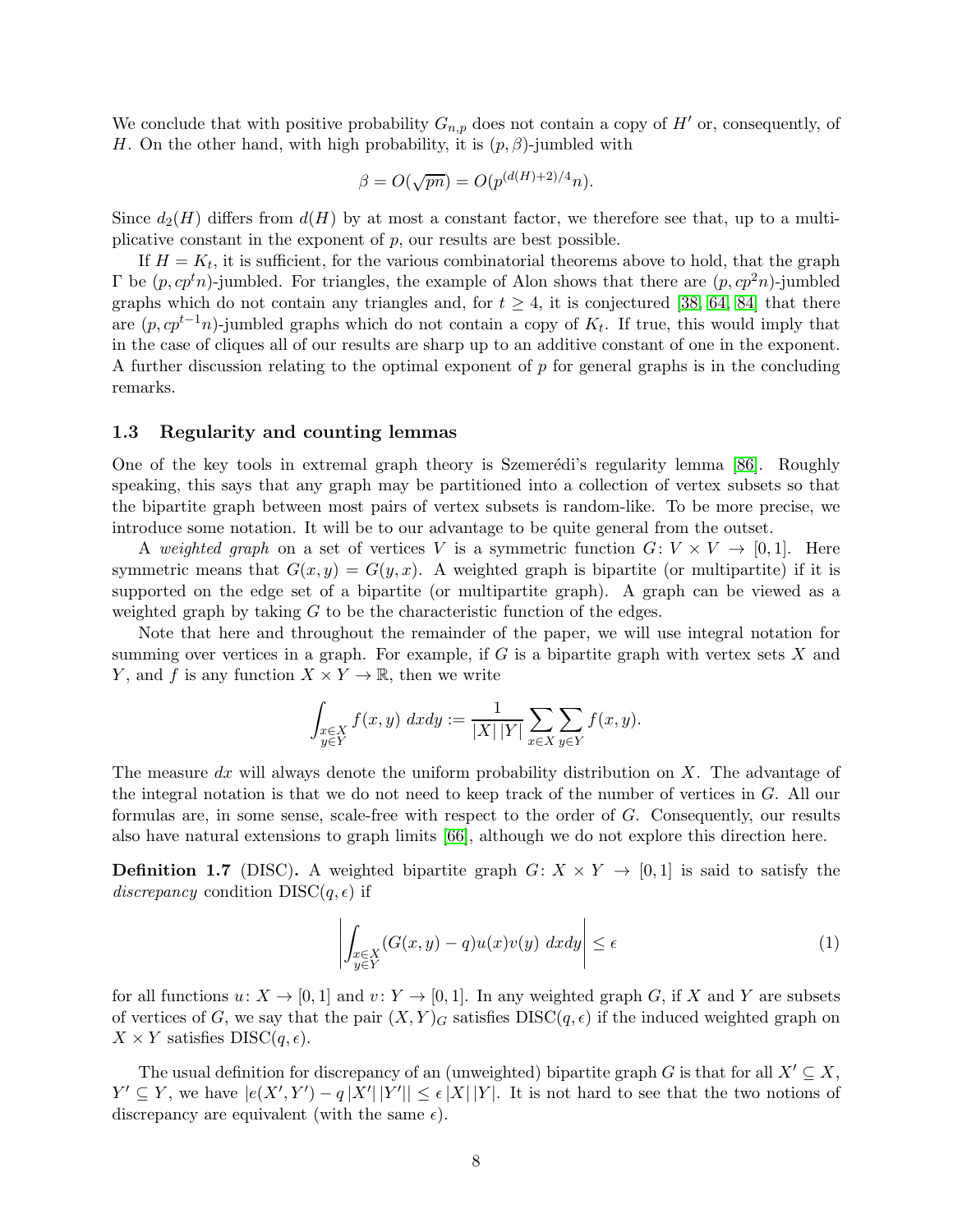A partition  $V(G) = V_1 \cup \cdots \cup V_k$  is said to be *equitable* if all pieces in the partition are of comparable size, that is, if  $||V_i| - |V_j|| \leq 1$  for all i and j. Szemerédi's regularity lemma now says the following.

**Theorem** (Szemerédi's regularity lemma). For every  $\epsilon > 0$  and every positive integer  $m_0$ , there exists a positive integer  $M$  such that any weighted graph  $G$  has an equitable partition into  $k$  pieces with  $m_0 \leq k \leq M$  such that all but at most  $\epsilon k^2$  pairs of vertex subsets  $(V_i, V_j)$  satisfy  $\text{DISC}(q_{ij}, \epsilon)$ for some  $q_{ij}$ .

On its own, the regularity lemma would be an interesting result. But what really makes it so powerful is the fact that the discrepancy condition allows us to count small subgraphs. In particular, we have the following result, known as a counting lemma.

<span id="page-8-0"></span>**Proposition 1.8** (Counting lemma in dense graphs). Let G be a weighted m-partite graph with vertex subsets  $X_1, X_2, \ldots, X_m$ . Let H be a graph with vertex set  $\{1, \ldots, m\}$  and with  $e(H)$  edges. For each edge  $(i, j)$  in H, assume that the induced bipartite graph  $G(X_i, X_j)$  satisfies  $DISC(q_{ij}, \epsilon)$ . Define

$$
G(H) := \int_{x_1 \in X_1, ..., x_m \in X_m} \prod_{(i,j) \in E(H)} G(x_i, x_j) \, dx_1 \cdots dx_m
$$

and

$$
q(H) := \prod_{(i,j)\in E(H)} q_{ij}.
$$

Then

$$
|G(H) - q(H)| \le e(H)\epsilon.
$$

The above result, for an unweighted graph, is usually stated in the following equivalent way: the number of embeddings of H into G, where the vertex  $i \in V(H)$  lands in  $X_i$ , differs from  $|X_1||X_2|\cdots |X_m| \prod_{(i,j)\in E(H)} q_{ij}$  by at most  $e(H)\in |X_1||X_2|\cdots |X_m|$ . Our notation  $G(H)$  can be viewed as the probability that a random embedding of vertices of  $H$  into their corresponding parts in G gives rise to a valid embedding as a subgraph.

Proposition [1.8](#page-8-0) may be proven by telescoping (see, e.g., Theorem 2.7 in [\[12\]](#page-65-10)). Consider, for example, the case where H is a triangle. Then  $G(x_1, x_2)G(x_1, x_3)G(x_2, x_3) - q_{12}q_{13}q_{23}$  may be rewritten as

<span id="page-8-1"></span>
$$
(G(x_1,x_2)-q_{12})G(x_1,x_3)G(x_2,x_3)+q_{12}(G(x_1,x_3)-q_{13})G(x_2,x_3)+q_{12}q_{13}(G(x_2,x_3)-q_{23}).
$$
 (2)

Applying the discrepancy condition [\(1\)](#page-7-1), we see that, after integrating the above expression over all  $x_1 \in X_1, x_2 \in X_2, x_3 \in X_3$ , each term in [\(2\)](#page-8-1) is at most  $\epsilon$  in absolute value. The result follows for triangles. The general case follows similarly.

In order to prove extremal results in sparse graphs, we would like to transfer some of this machinery to the sparse setting. Because the number of copies of a subgraph in a sparse graph  $G$  is small, the error between the expected count and the actual count must also be small for a counting lemma to be meaningful. Another way to put this is that we aim to achieve a small multiplicative error in our count.

Since we require smaller errors when counting in sparse graphs, we need stronger discrepancy hypotheses. In the following definition, we should view  $p$  as the order of magnitude density of the graph, so that the error terms should be bounded in the same order of magnitude. In a dense graph,  $p = 1$ . We assume that  $q \leq p$ . It may be helpful to think of  $q/p$  as bounded below by some positive constant, although this is not strictly required.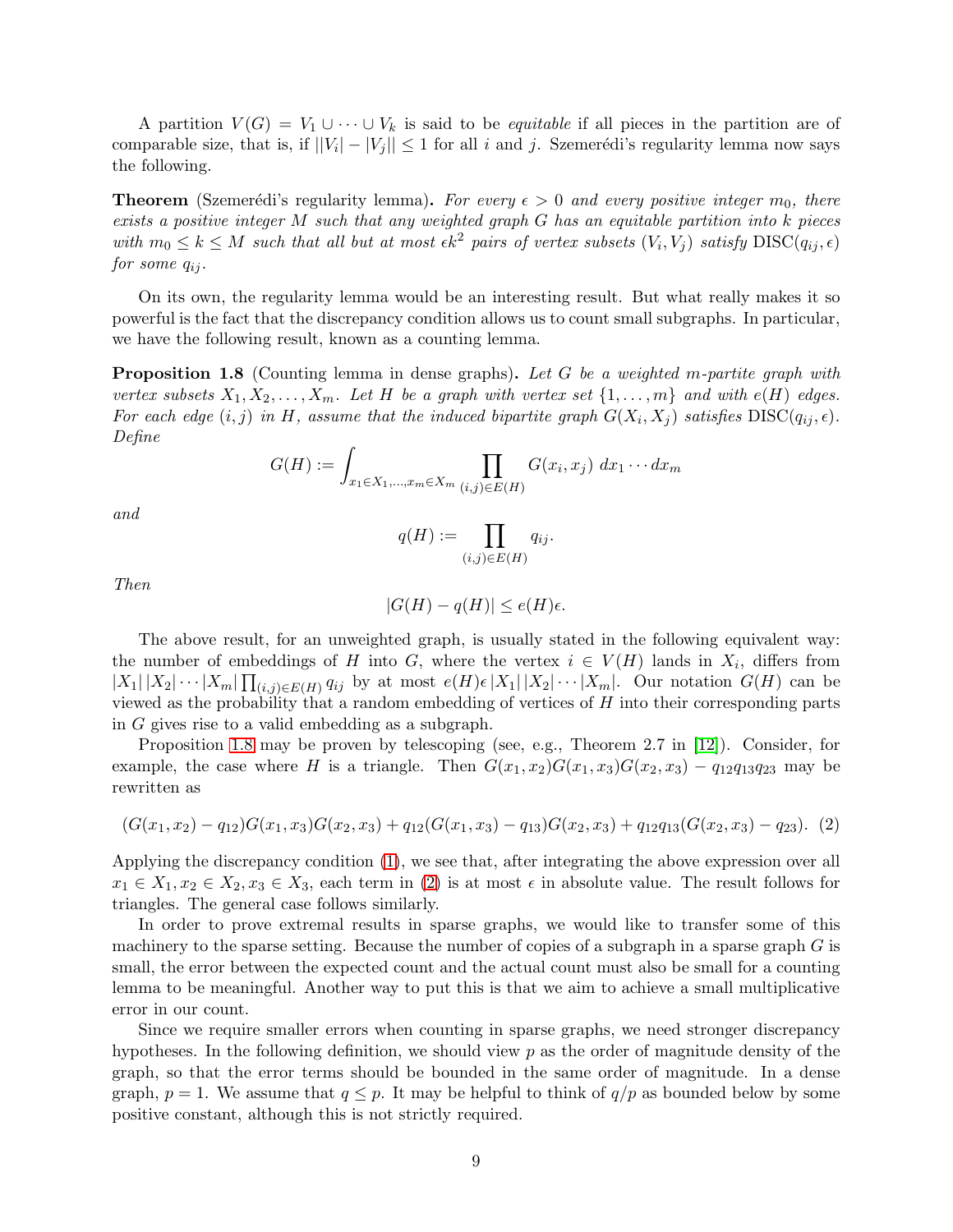<span id="page-9-0"></span>**Definition 1.9** (DISC). A weighted bipartite graph  $G: X \times Y \to [0, 1]$  is said to satisfy  $DISC(q, p, \epsilon)$ if  $\overline{\phantom{a}}$ 

$$
\left| \int_{\substack{x \in X \\ y \in Y}} (G(x, y) - q) u(x) v(y) \, dx dy \right| \le \epsilon p
$$

for all functions  $u: X \to [0,1]$  and  $v: Y \to [0,1]$ .

Unfortunately, discrepancy alone is not strong enough for counting in sparse graphs. Consider the following example. Let G be a tripartite graph with vertex sets  $X_1, X_2, X_3$ , such that  $(X_1, X_2)$ and  $(X_2, X_3)_G$  satisfy  $DISC(q, p, \frac{\epsilon}{2})$ . Let  $X'_2$  be a subset of  $X_2$  with size  $\frac{\epsilon}{2}p|X_2|$ . Let  $G'$  be modified from G by adding the complete bipartite graph between  $X_1$  and  $X'_2$ , as well as the complete bipartite graph between  $X'_2$  and  $X_3$ . The resulting pairs  $(X_1, X_2)_{G'}$  and  $(X_2, X_3)_{G'}$  satisfy  $DISC(q, p, \epsilon)$ . Consider the number of paths in G and G' with one vertex from each of  $X_1, X_2, X_3$  in turn. Given the densities, we expect there to be approximately  $q^2 |X_1| |X_2| |X_3|$  such paths, and we would like the error to be  $\delta p^2 |X_1| |X_2| |X_3|$  for some small  $\delta$  that goes to zero as  $\epsilon$  goes to zero. However, the number of paths in G' from  $X_1$  to  $X_2'$  to  $X_3$  is  $\frac{\epsilon}{2}p|X_1||X_2||X_3|$ , which is already too large when p is small.

For our counting lemma to work, G needs to be a relatively dense subgraph of a much more pseudorandom host graph Γ. In the dense case, Γ can be the complete graph. In the sparse world, we require  $\Gamma$  to satisfy the jumbledness condition. In practice, we will use the following equivalent definition. The equivalence follows by considering random subsets of X and Y, where x and y are chosen with probabilities  $u(x)$  and  $v(y)$ , respectively.

**Definition 1.10** (Jumbledness). A bipartite graph  $\Gamma = (X \cup Y, E_{\Gamma})$  is  $(p, \gamma \sqrt{|X| |Y|})$ -jumbled if

<span id="page-9-1"></span>
$$
\left| \int_{\substack{x \in X \\ y \in Y}} (\Gamma(x, y) - p) u(x) v(y) \, dx dy \right| \le \gamma \sqrt{\int_{x \in X} u(x) \, dx} \sqrt{\int_{y \in Y} v(y) \, dy} \tag{3}
$$

for all functions  $u: X \to [0, 1]$  and  $v: Y \to [0, 1]$ .

With the discrepancy condition defined as in Definition [1.9,](#page-9-0) we may now state a regularity lemma for sparse graphs. Such a lemma was originally proved independently by Kohayakawa [\[54\]](#page-67-2) and by Rödl (see also  $[44, 80]$  $[44, 80]$ ). The following result, tailored specifically to jumbled graphs, follows easily from the main result in [\[54\]](#page-67-2).

<span id="page-9-2"></span>**Theorem 1.11** (Regularity lemma in jumbled graphs). For every  $\epsilon > 0$  and every positive integer  $m_0$ , there exists  $\eta > 0$  and a positive integer M such that if  $\Gamma$  is a  $(p, \eta pn)$ -jumbled graph on n vertices any weighted subgraph G of  $\Gamma$  has an equitable partition into k pieces with  $m_0 \leq k \leq M$ such that all but at most  $\epsilon k^2$  pairs of vertex subsets  $(V_i, V_j)$  satisfy  $\text{DISC}(q_{ij}, p, \epsilon)$  for some  $q_{ij}$ .

The main result of this paper is a counting lemma which complements this regularity lemma. Proving such an embedding lemma has remained an important open problem ever since Kohayakawa and Rödl first proved the sparse regularity lemma. Most of the work has focused on applying the sparse regularity lemma in the context of random graphs. The key conjecture in this case, known as the KLR conjecture, concerns the probability threshold down to which a random graph is, with high probability, such that any regular subgraph contains a copy of a particular subgraph H. This conjecture has only been resolved very recently [\[10,](#page-65-0) [26\]](#page-65-1). For pseudorandom graphs, it has been a wide open problem to prove a counting lemma which complements the sparse regularity lemma. The first progress on proving such a counting lemma was made recently in [\[59\]](#page-67-4), where they proved a counting lemma for triangles. Here, we prove a counting lemma which works for any graph  $H$ .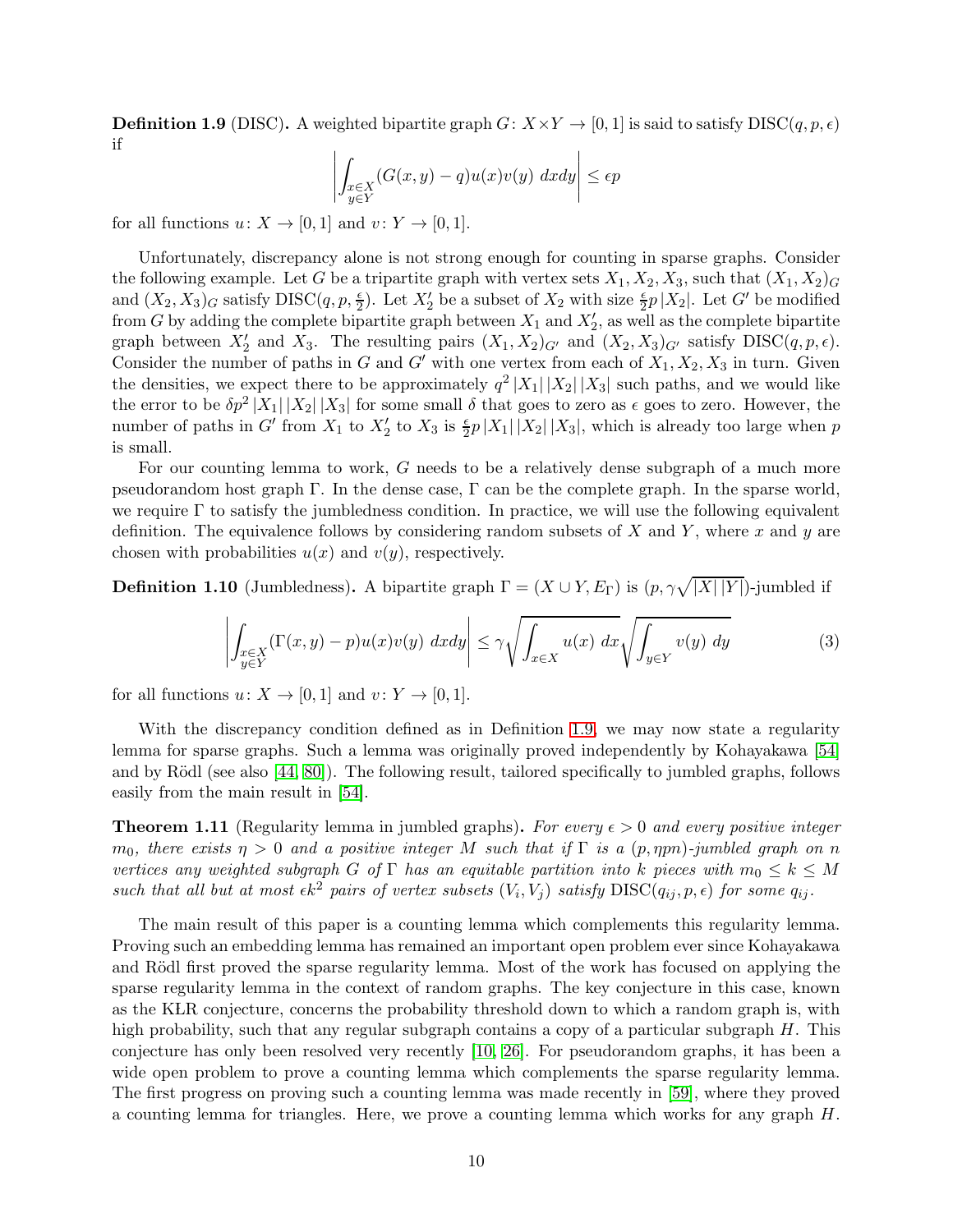Even for triangles, our counting lemma gives an improvement over the results in [\[59\]](#page-67-4), since our results have polynomial-type dependence on the discrepancy parameters, whereas the results in [\[59\]](#page-67-4) require exponential dependence since a weak regularity lemma was used as an immediate step during their proof of the triangle counting lemma.

Our results are also related to the work of Green and Tao [\[52\]](#page-67-6) on arithmetic progressions in the primes. What they really prove is the stronger result that Szemerédi's theorem on arithmetic progressions holds in subsets of the primes. In order to do this, they first show that the primes, or rather the almost primes, are a pseudorandom subset of the integers and then that Szemerédi's theorem continues to hold relative to such pseudorandom sets. In the language of their paper, our counting lemma is a generalized von Neumann theorem.

Here is the statement of our first counting lemma. Note that, given a graph  $H$ , the line graph  $L(H)$  is the graph whose vertices are the edges of H and where two vertices are adjacent if their corresponding edges in H share an endpoint. Recall that  $d(·)$  is the degeneracy and  $\Delta(·)$  is the maximum degree.

<span id="page-10-0"></span>**Theorem 1.12.** Let H be a graph with vertex set  $\{1, \ldots, m\}$  and with  $e(H)$  edges. For every  $\theta > 0$ , there exist  $c, \epsilon > 0$  of size at least polynomial in  $\theta$  so that the following holds.

Let  $p > 0$  and let  $\Gamma$  be a graph with vertex subsets  $X_1, \ldots, X_m$  and suppose that the bipartite  $graph (X_i, X_j)$ <sub>Γ</sub> is  $(p, cp^k \sqrt{|X_i||X_j|})$ -jumbled for every  $i < j$ , where  $k \geq min \bigg\{\frac{\Delta(L(H))+4}{2}\bigg\}$  $\frac{H\rightarrow{+4}}{2}, \frac{d(L(H)) + 6}{2}$ 2  $\bigg\}$ . Let G be a subgraph of  $\Gamma$ , with the vertex i of H assigned to the vertex subset  $X_i$  of G. For each edge ij in H, assume that  $(X_i, X_j)_G$  satisfies  $DISC(q_{ij}, p, \epsilon)$ . Define

$$
G(H) := \int_{x_1 \in X_1, ..., x_m \in X_m} \prod_{(i,j) \in E(H)} G(x_i, x_j) \, dx_1 \cdots dx_m
$$

and

$$
q(H) := \prod_{(i,j) \in E(H)} q_{ij}.
$$

Then

$$
|G(H) - q(H)| \le \theta p^{e(H)}.
$$

For some graphs H, our methods allow us to achieve slightly better values of k in Theorem [1.12.](#page-10-0) However, the value given in the theorem is the cleanest general statement. See Table [1](#page-11-0) for some example of hypotheses on k for various graphs  $H$ . To see that the value of k is never far from best possible, we first note that  $\Delta(H) - 1 \leq d(L(H)) \leq \Delta(H) + d(H) - 2$ .

Let H have maximum degree  $\Delta$ . By considering the random graph  $G_{n,p}$  with  $p = n^{-1/\Delta}$ , we can find a  $(p, cp^{\Delta/2}n)$ -jumbled graph  $\Gamma$  containing approximately  $p^{e(H)}n^{v(H)}$  labeled copies of H. We modify  $\Gamma$  to form  $\Gamma'$  by fixing one vertex v and connecting it to everything else. It is easy to check that the resulting graph  $\Gamma'$  is  $(p, c'p^{\Delta/2}n)$ -jumbled. However, the number of copies of H disagrees with the expected count, since there are approximately  $p^{e(H)}n^{v(H)}$  labeled copies from the original graph  $\Gamma$  and a further approximately  $p^{e(H)-\Delta}n^{v(H)-1} = p^{e(H)}n^{v(H)}$  labeled copies containing v. We conclude that for  $k < \Delta/2$  we cannot hope to have such a counting lemma and, therefore, the value of k in Theorem [1.12](#page-10-0) is close to optimal.

Since we are dealing with sparse graphs, the discrepancy condition [1.9](#page-9-0) appears, at first sight, to be rather weak. Suppose, for instance, that we have a sparse graph satisfying  $DISC(q, p, \epsilon)$ between each pair of sets from  $V_1, V_2$  and  $V_3$  and we wish to embed a triangle between the three sets. Then, a typical vertex v in  $V_1$  will have neighborhoods of size roughly  $q|V_2|$  and  $q|V_3|$  in  $V_2$ and  $V_3$ , respectively. But now the condition DISC $(q, p, \epsilon)$  tells us nothing about the density of edges between the two neighborhoods. They are simply too small.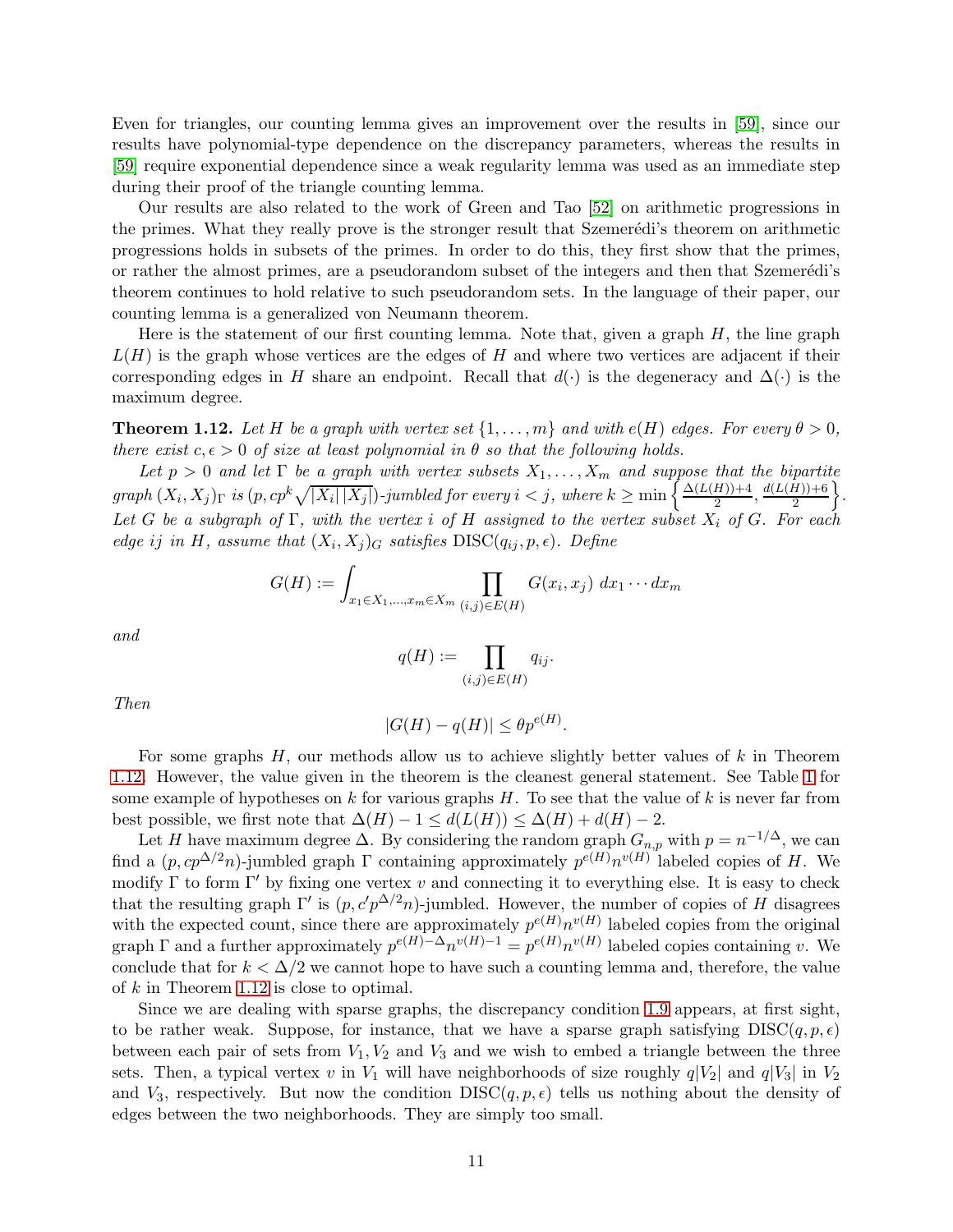<span id="page-11-0"></span>Table 1: Sufficient conditions on k in the jumbledness hypothesis  $(p, cp^k \sqrt{|X_i||X_j|})$  for the counting lemmas of various graphs. Two-sided counting refers to results of the form  $|G(H) - q(H)| \leq \theta p^{e(H)}$ while one-sided counting refers to result of the form  $G(H) \ge q(H) - \theta p^{e(H)}$ .

|             | Two-sided counting             | One-sided counting          |                       |
|-------------|--------------------------------|-----------------------------|-----------------------|
| H           | k >                            | $k\geq$                     |                       |
| $K_t$       | t.                             | t                           | $t\geq 3$             |
| $C_{\ell}$  | $\overline{2}$                 | $\overline{2}$              | $\ell = 4$            |
|             | $\overline{2}$                 | $1+\frac{1}{2 (\ell-3)/2 }$ | $\ell \geq 5$         |
| $K_{2,t}$   | $rac{t+2}{2}$                  | $\frac{5}{2}$               | $t\geq 3$             |
| $K_{s,t}$   | $\frac{s+t+1}{2}$              | $\frac{s+3}{2}$             | $3\leq s\leq t$       |
| <b>Tree</b> | $\Delta(H)+1$<br>$\mathcal{D}$ | No jumbledness needed       | See Prop. 4.9 and 7.7 |
| $K_{1,2,2}$ | 4                              | 4                           |                       |

To get around this, Gerke, Kohayakawa, Rödl and Steger [\[42\]](#page-66-8) showed that if  $(X, Y)$  is a pair satisfying  $DISC(q, p, \epsilon)$  then, with overwhelmingly high probability, a small randomly chosen pair of subsets  $X' \subseteq X$  and  $Y' \subseteq Y$  will satisfy  $DISC(q, p, \epsilon')$ , where  $\epsilon'$  tends to zero with  $\epsilon$ . We say that the pair inherits regularity. This may be applied effectively to prove embedding lemmas in random graphs (see, for example, [\[43,](#page-66-9) [60\]](#page-67-14)). For pseudorandom graphs, the beginnings of such an approach may be found in [\[59\]](#page-67-4).

Our approach in this paper works in the opposite direction. Rather than using the inheritance property to aid us in proving counting lemmas, we first show how one may prove the counting lemma and then use it to prove a strong form of inheritance in jumbled graphs. For example, we have the following theorem.

<span id="page-11-2"></span>**Proposition 1.13.** For any  $\alpha > 0$ ,  $\xi > 0$  and  $\epsilon' > 0$ , there exists  $c > 0$  and  $\epsilon > 0$  of size at least polynomial in  $\alpha, \xi, \epsilon'$  such that the following holds.

Let  $p \in (0,1]$  and  $q_{XY}, q_{XZ}, q_{YZ} \in [\alpha p, p]$ . Let  $\Gamma$  be a tripartite graph with vertex sets X, Y and Z and G be a subgraph of  $\Gamma$ . Suppose that

- $(X,Y)_{\Gamma}$  is  $(p, cp^4\sqrt{|X||Y|})$ -jumbled and  $(X,Y)_{G}$  satisfies  $\text{DISC}(q_{XY}, p, \epsilon)$ ; and
- $(X, Z)_{\Gamma}$  is  $(p, cp^2\sqrt{|X|\,|Z|})$ -jumbled and  $(X, Z)_{G}$  satisfies  $DISC(q_{XZ}, p, \epsilon)$ ; and
- $(Y, Z)_{\Gamma}$  is  $(p, cp^3\sqrt{|Y||Z|})$ -jumbled and  $(Y, Z)_{G}$  satisfies  $\text{DISC}(q_{YZ}, p, \epsilon)$ .

Then at least  $(1 - \xi)|Z|$  vertices  $z \in Z$  have the property that  $|N_X(z)| \geq (1 - \xi)q_{XZ} |X|, |N_Y(z)| \geq$  $(1 - \xi) q_{YZ} |Y|$ , and  $(N_X(z), N_Y(z))_G$  satisfies DISC $(q_{XY}, p, \epsilon')$ .

The question now arises as to why one would prove that the inheritance property holds if we already know its intended consequence. Surprisingly, there is another counting lemma, giving only a lower bound on  $G(H)$ , which is sufficient to establish the various extremal results but typically requires a much weaker jumbledness assumption. The proof of this statement relies on the inheritance property in a critical way. The notations  $G(H)$  and  $q(H)$  were defined in Theorem [1.12.](#page-10-0)

<span id="page-11-1"></span>**Theorem 1.14.** For every fixed graph H on vertex set  $\{1, 2, ..., m\}$  and every  $\alpha, \theta > 0$ , there exist constants  $c > 0$  and  $\epsilon > 0$  such that the following holds.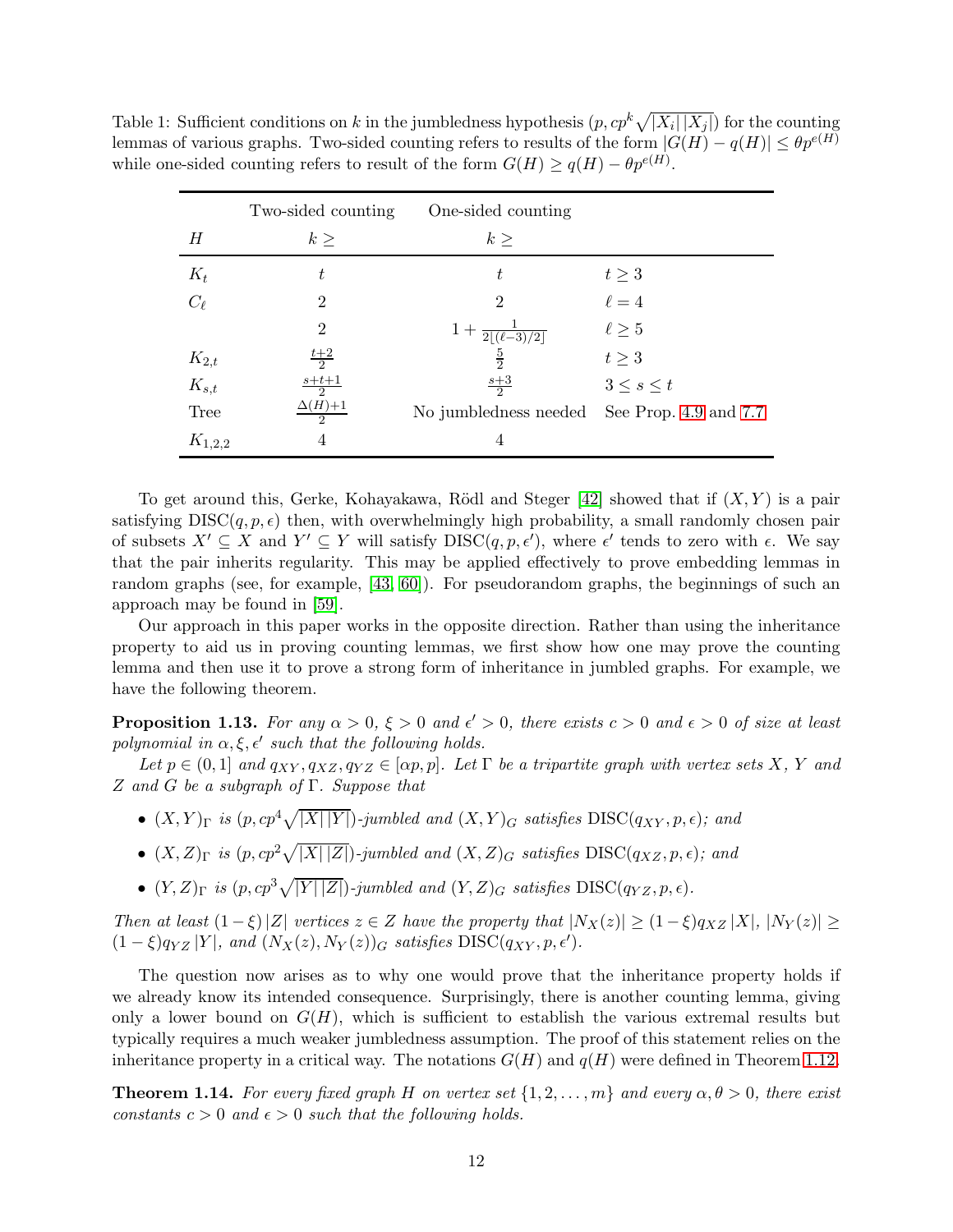Let  $\Gamma$  be a graph with vertex subsets  $X_1, \ldots, X_m$  and suppose that the bipartite graph  $(X_i, X_j)_{\Gamma}$ is  $(p, cp^{d_2(H)+3}\sqrt{|X_i||X_j|})$ -jumbled for every  $i < j$  with  $ij \in E(H)$ . Let G be a subgraph of  $\Gamma$ , with the vertex i of H assigned to the vertex subset  $X_i$  of G. For each edge ij of H, assume that  $(X_i, X_j)_G$  satisfies  $DISC(q_{ij}, p, \epsilon)$ , where  $\alpha p \le q_{ij} \le p$ . Then

$$
G(H) \ge (1 - \theta)q(H).
$$

We refer to Theorem [1.14](#page-11-1) as a one-sided counting lemma, as we get a lower bound for  $G(H)$ but no upper bound. However, in order to prove the theorems of Section [1.2,](#page-3-0) we only need a lower bound. The proof of Theorem [1.14](#page-11-1) is a sparse version of a classical embedding strategy in regular graphs (see, for example, [\[20,](#page-65-11) [40,](#page-66-10) [50\]](#page-67-15)). Note that, as in the theorems of Section [1.2,](#page-3-0) the exponent  $d_2(H) + 3$  can be improved for certain graphs H. We will say more about this later. Moreover, one cannot hope to do better than  $\beta = O(p^{(d(H)+2)/4}n)$ , so that the condition on  $\beta$  is sharp up to a multiplicative constant in the exponent of  $p$ . We suspect that the exponent may even be sharp up to an additive constant.

Organization. We will begin in the next section by giving a high level overview of the proof of our counting lemmas. In Section [3,](#page-17-0) we prove some useful statements about counting in the pseudorandom graph Γ. Then, in Section [4,](#page-22-0) we prove the sparse counting lemma, Theorem [1.12.](#page-10-0) The short proof of Proposition [1.13](#page-11-2) and some related propositions about inheritance are given in Section [5.](#page-33-0) The proof of the one-sided counting lemma, which uses inheritance, is then given in Section [6.](#page-39-0) In Section [7,](#page-41-0) we take a closer look at one-sided counting in cycles. The sparse counting lemma has a large number of applications extending many classical results to the sparse setting. In Section [8,](#page-50-0) we discuss a number of them in detail, including sparse extensions of the Erdős-Stone-Simonovits theorem, Ramsey's theorem, the graph removal lemma and the removal lemma for groups. In Section [9](#page-55-0) we briefly discuss a number of other applications, such as relative quasirandomness, induced Ramsey numbers, algorithmic applications and multiplicity results.

## <span id="page-12-0"></span>2 Counting strategy

In this section, we give a general overview of our approach to counting. There are two types of counting results: two-sided counting and one-sided counting. Two-sided counting refers to results of the form  $|G(H) - q(H)| \leq \theta p^{e(H)}$  while one-sided counting refers to results of the form  $G(H) \geq q(H) - \theta p^{e(H)}$ . One-sided counting is always implied by two-sided counting, although sometimes we are able to obtain one-sided counting results under weaker hypotheses.

## <span id="page-12-1"></span>2.1 Two-sided counting

There are two main ingredients to the proof: *doubling* and *densification*. These two procedures reduce the problem of counting embeddings of  $H$  to the same problem for some other graphs  $H'$ .

If  $a \in V(H)$ , the graph H with a doubled, denoted  $H_{a \times 2}$ , is the graph created from  $V(H)$  by adding a new vertex  $a'$  whose neighbors are precisely the neighbors of  $a$ . In the assignment of vertices of  $H_{a\times 2}$  to vertex subsets of Γ, the new vertex a' is assigned to the same vertex subset of Γ. For example, the following figure shows a triangle with a vertex doubled.

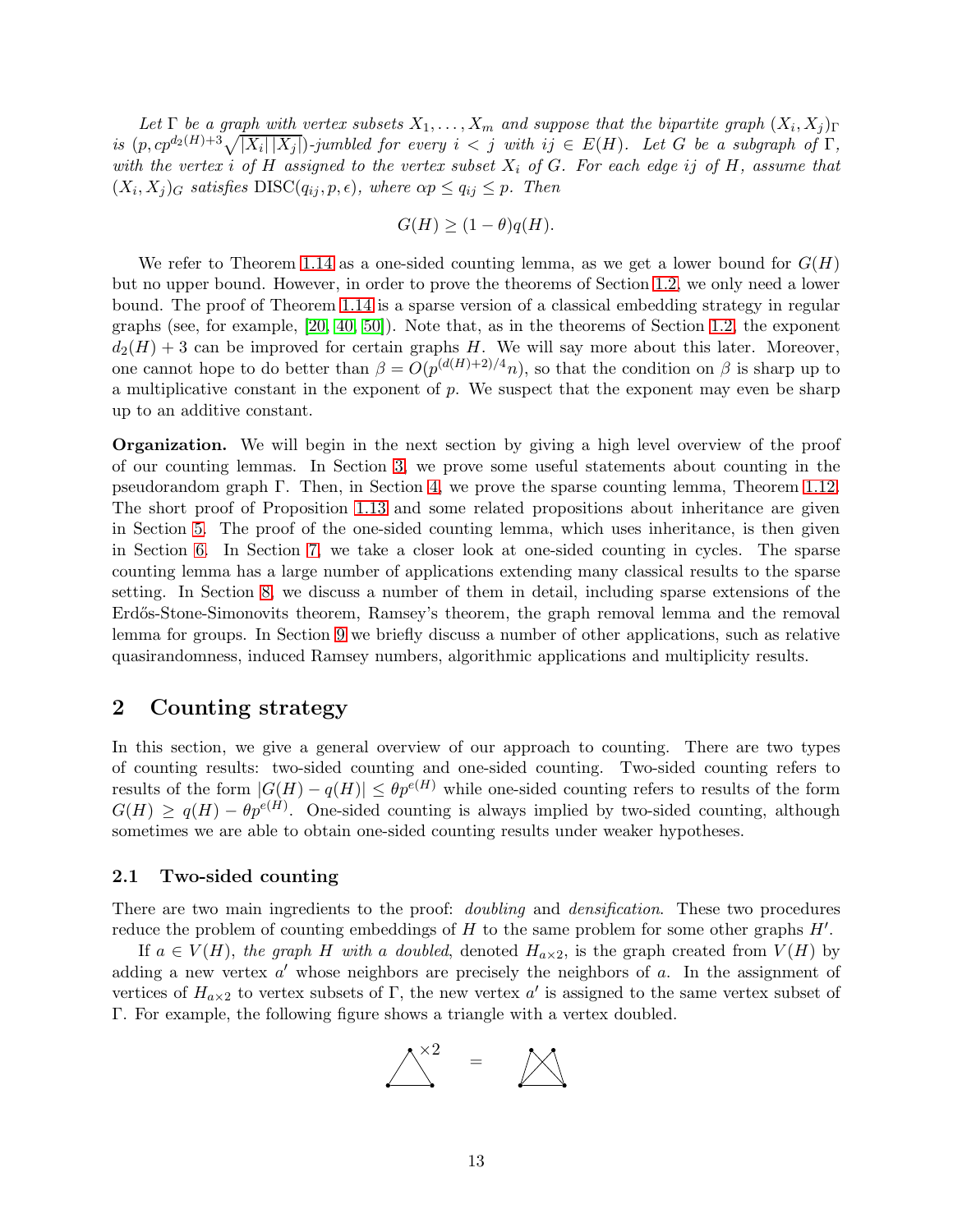A typical reduction using doubling is summarized in Figure [1.](#page-13-0) Each graph represents the claim that the number of embeddings of the graph drawn, where the straight edges must land in G and the wavy edges must land in  $\Gamma$ , is approximately what one would expect from multiplying together the appropriate edge densities between the vertex subsets of  $G$  and  $\Gamma$ .

The top arrow in Figure [1](#page-13-0) is the doubling step. This allows us to reduce the problem of counting  $H$  to that of counting a number of other graphs, each of which may have some edges which embed into G and some which embed into Γ. For example, if we let  $H_{-a}$  be the graph that we get by omitting every edge which is connected to a particular vertex a, we are interested in the number of copies of  $H_{-a}$  in both G and Γ. We are also interested in the original graph H, but now on the understanding that the edges incident with  $a$  embed into  $G$  while those that do not touch  $a$  embed into Γ. Finally, we are interested in the graph  $H_{\alpha\times2}$  formed by doubling the vertex a, but again the edges which do not touch a or its copy a' only have to embed into  $\Gamma$ . This reduction, which is justified by an application of the Cauchy-Schwarz inequality, will be detailed in Section [4.1.](#page-22-1)

The bottom two arrows in Figure [1](#page-13-0) are representative of another reduction, where we can reduce the problem of counting a particular graph, with edges that map to both  $G$  and  $\Gamma$ , into one where we only care about the edges that embed into  $G$ . We can make such a reduction because counting embeddings into  $\Gamma$  is much easier due to its jumbledness. We will discuss this reduction, amongst other properties of jumbled graphs Γ, in Section [3.](#page-17-0)

<span id="page-13-0"></span>

Figure 1: The doubling reduction. Each graph represents some counting lemma. The straight edges must embed into G while wavy edges must embed into the jumbled graph Γ.

For triangles, a similar reduction is shown in Figure [2.](#page-14-0) In the end, we have changed the task of counting triangles to the task of counting the number of cycles of length 4. It would be natural now to apply doublng to the 4-cycle but, unfortunately, this process is circular. Instead, we introduce an alternative reduction process which we refer to as densification.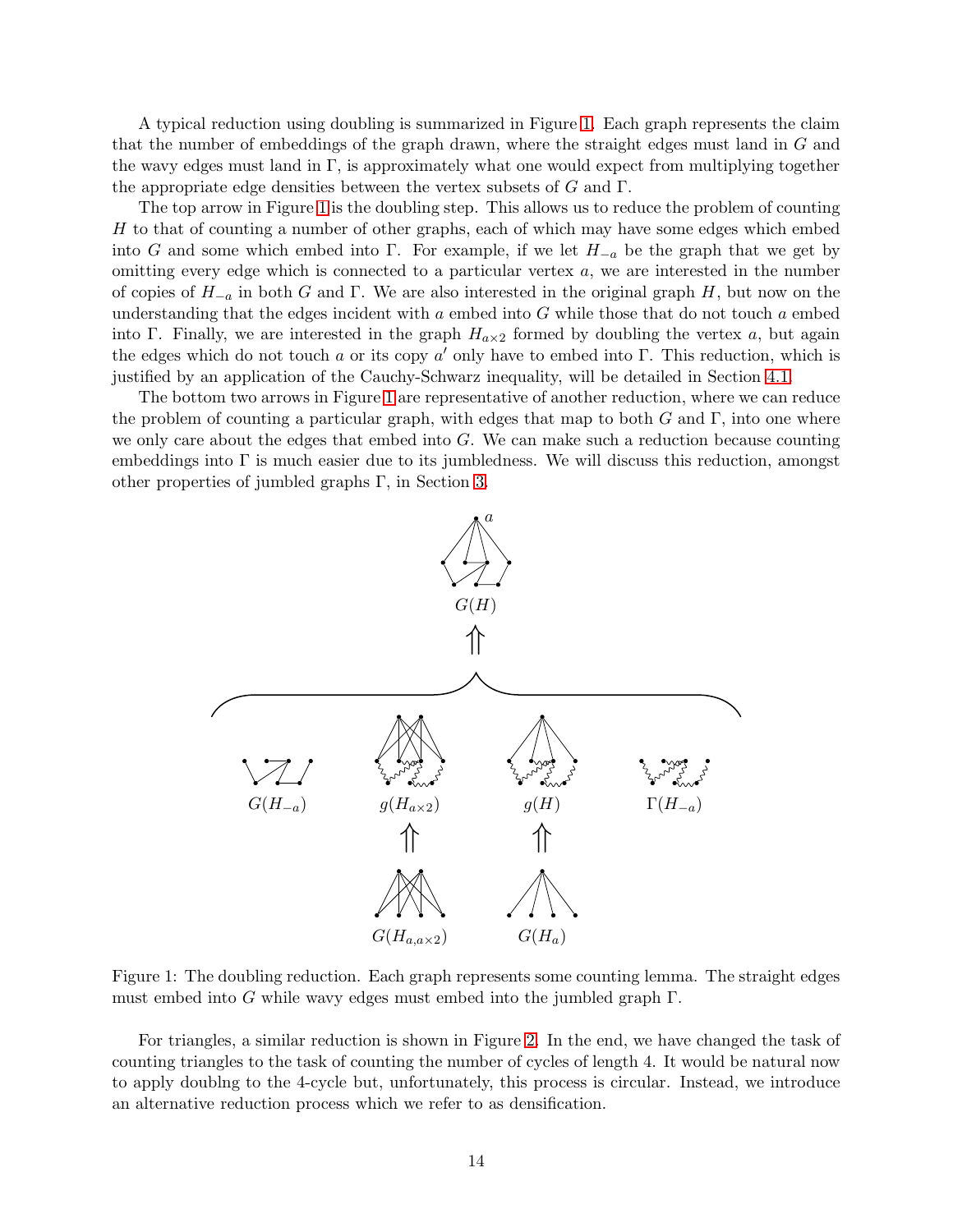<span id="page-14-0"></span>

Figure 2: The doubling reduction for counting triangles.

In the above reduction from triangles to 4-cycles, two of the vertices of the 4-cycle are embedded into the same part  $X_i$  of G. We actually consider the more general setting where the vertices of the 4-cycle lie in different parts,  $X_1, X_2, X_3, X_4$ , of G.

Assume without loss of generality that there is no edge between  $X_1$  and  $X_3$  in G. Let us add a weighted graph between  $X_1$  and  $X_3$ , where the weight on the edge  $x_1x_3$  is proportional to the number of paths  $x_1x_4x_3$  for  $x_4 \in X_4$ . Since  $(X_1, X_4)_G$  and  $(X_3, X_4)_G$  satisfy discrepancy, the number of paths will be on the order of  $q_{14}q_{34}$  |X<sub>4</sub>| for most pairs  $(x_1, x_3)$ . After discarding a negligible set of pairs  $(x_1, x_3)$  that give too many paths, and then appropriately rescaling the weights of the other edges  $x_1x_3$ , we create a weighted bipartite graph between  $X_1$  and  $X_3$  that behaves like a dense weighted graph satisfying discrepancy. Furthermore, counting 4-cycles in  $X_1, X_2, X_3, X_4$  is equivalent to counting triangles in  $X_1, X_2, X_3$  due to the choice of weights. We call this process densification. It is illustrated below. In the figure, a thick edge signifies that the bipartite graph that it embeds into is dense.



More generally, if b is a vertex of H of degree 2, with neighbors  $\{a, c\}$ , such that a and c are not adjacent, then densification allows us to transform  $H$  by removing the edges ab and bc and adding a dense edge ac, as illustrated below. For more on this process, we refer the reader to Section [4.2.](#page-24-0)



We needed to count 4-cycles in order to count triangles, so it seems at first as if our reduction from 4-cycles to triangles is circular. However, instead of counting triangles in a sparse graph, we now have a dense bipartite graph between one of the pairs of vertex subsets. Since it is easier to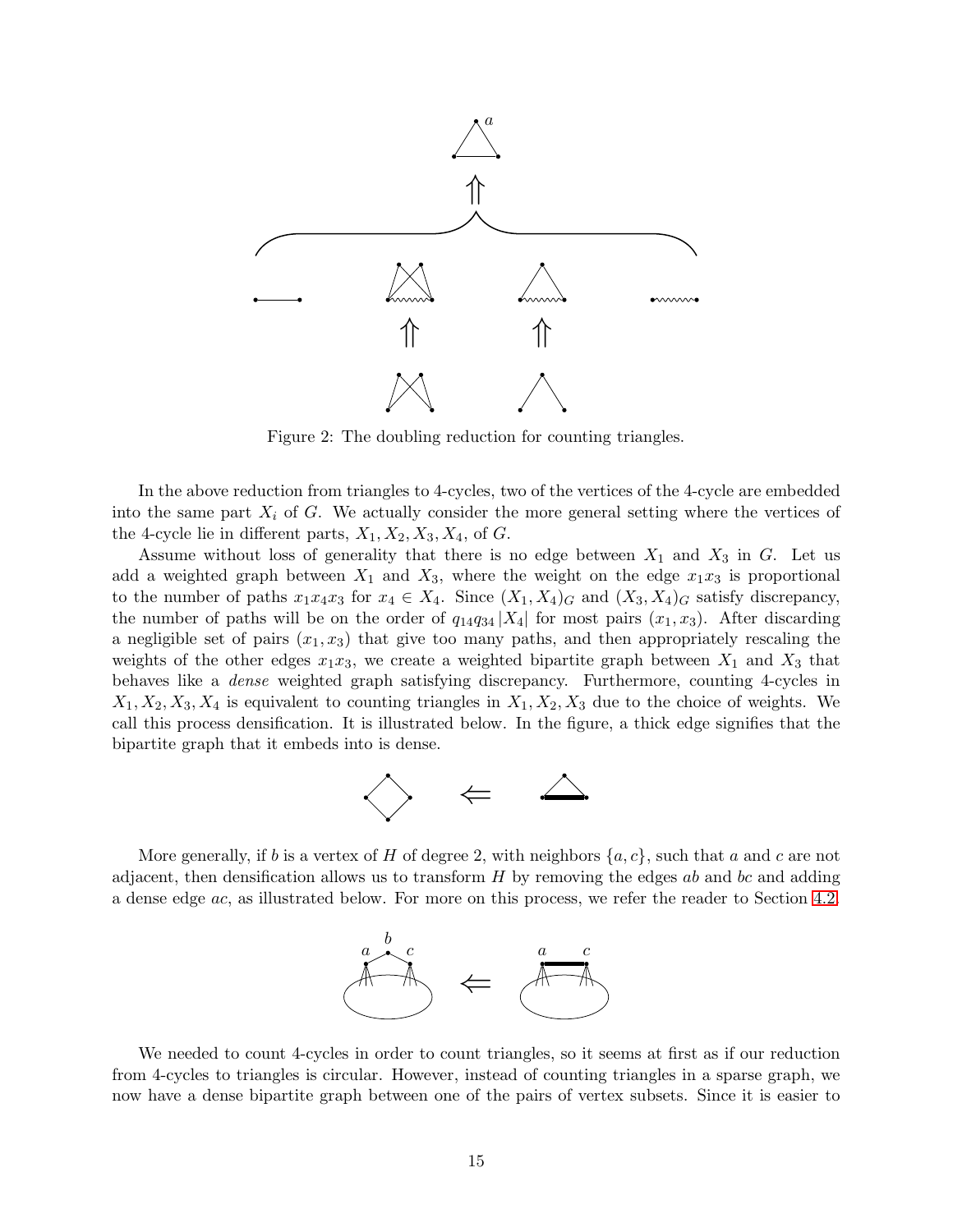<span id="page-15-1"></span>

Figure 3: The doubling reduction for triangles with one dense edge.

count in dense graphs than in sparse graphs, we have made progress. The next step is to do doubling again. This is shown in Figure [3.](#page-15-1) The bottommost arrow is another application of densification.

We have therefore reduced the problem of counting triangles in a sparse graph to that of counting triangles in a dense weighted graph, which we already know how to do. This completes the counting lemma for 4-cycles.

In Figure [1,](#page-13-0) doubling reduces counting in a general  $H$  to counting  $H$  with one vertex deleted (which we handle by induction) as well as graphs of the form  $K_{1,t}$  and  $K_{2,t}$ . Trees like  $K_{1,t}$  are not too hard to count. It therefore remains to count  $K_{2,t}$ . As with counting  $C_4$  (the case  $t = 2$ ), we first perform a densification.



The graph on the right can be counted using doubling and induction, as shown in Figure [4.](#page-16-0) Note that the  $C_4$  count is required as an input to this step. This then completes the proof of the counting lemma.

### <span id="page-15-0"></span>2.2 One-sided counting

For one-sided counting, we embed the vertices of  $H$  into those of  $G$  one at a time. By making a choice for where a vertex  $a$  of  $H$  lands in  $G$ , we shrink the set of possible targets for each neighbor of a. These target sets shrink by a factor roughly corresponding to the edge densities of  $G$ , as most vertices of G have close to the expected number of neighbors due to discrepancy. This allows us to obtain a lower bound on the number of embeddings of  $H$  into  $G$ .

The above argument is missing one important ingredient. When we shrink the set of possible targets of vertices in  $H$ , we do not know if G restricted to these smaller vertex subsets still satisfies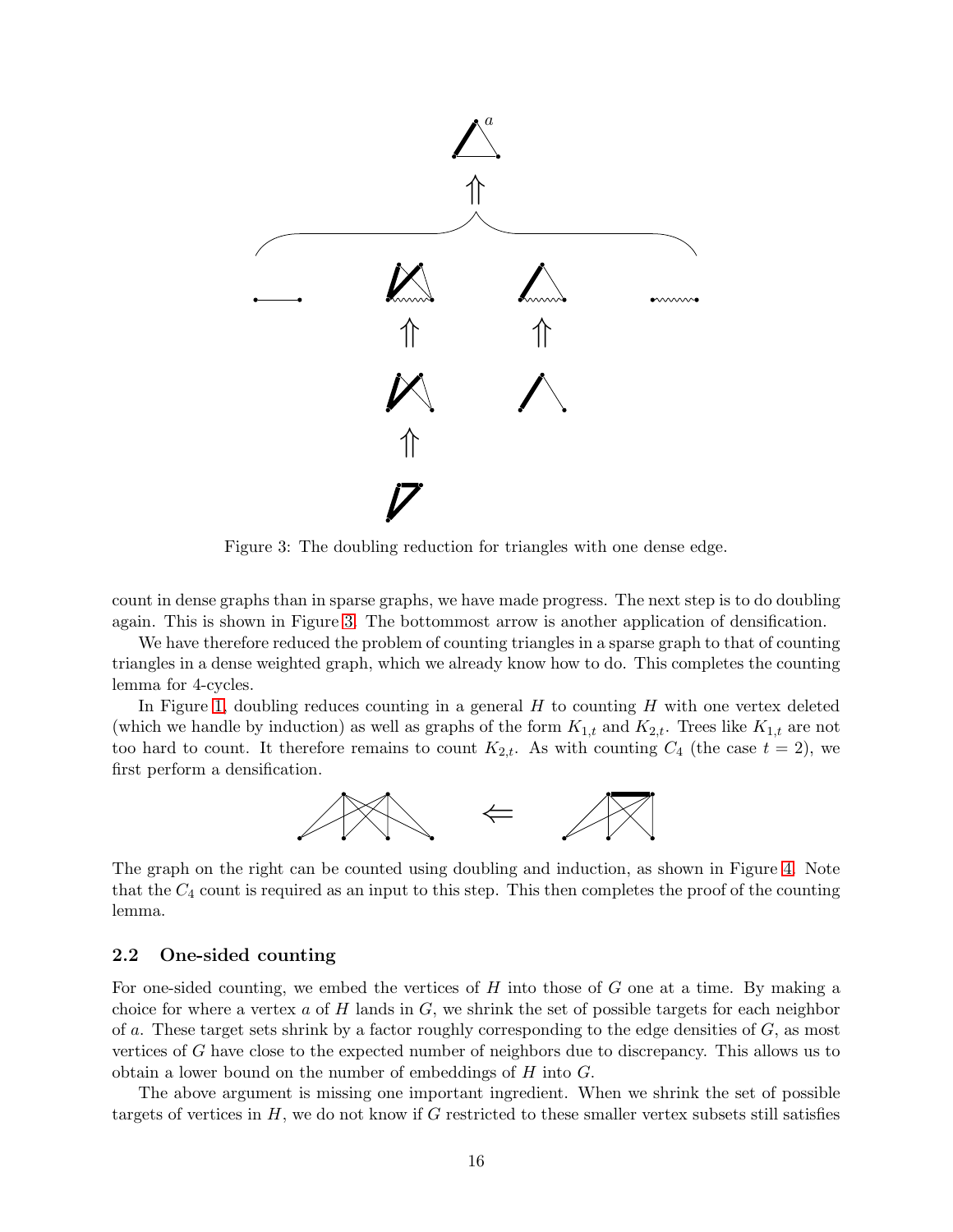<span id="page-16-0"></span>

Figure 4: The doubling reduction for counting  $K_{2,t}$ .

the discrepancy condition, which is needed for embedding later vertices. When G is dense, this is not an issue, since the restricted vertex subsets have size at least a constant factor of the original vertex subsets, and thus discrepancy is inherited. When  $G$  is sparse, the restricted vertex subsets can become much smaller than the original vertex subsets, so discrepancy is not automatically inherited.

To address this issue, we observe that discrepancy between two vertex sets follows from some variant of the  $K_{2,2}$  count (and the counting lemma shows that they are in fact equivalent). By our counting lemma, we also know that the graph below has roughly the expected count. This in turn implies that discrepancy is inherited in the neighborhoods of  $G$  since, roughly speaking, it implies that almost every vertex has roughly the expected number of 4-cycles in its neighborhood. The onesided counting approach sketched above then carries through. For further details on inheritance of discrepancy, see Section [5.](#page-33-0) The proof of the one-sided counting lemma may be found in Section [6.](#page-39-0)



We also prove a one-sided counting lemma for large cycles using much weaker jumbledness hypotheses. The idea is to extend densification to more than two edges at a time. We will show how to transform a multiply subdivided edge into a single dense edge, as illustrated below.



Starting with a long cycle, we can perform two such densifications, as shown below. The resulting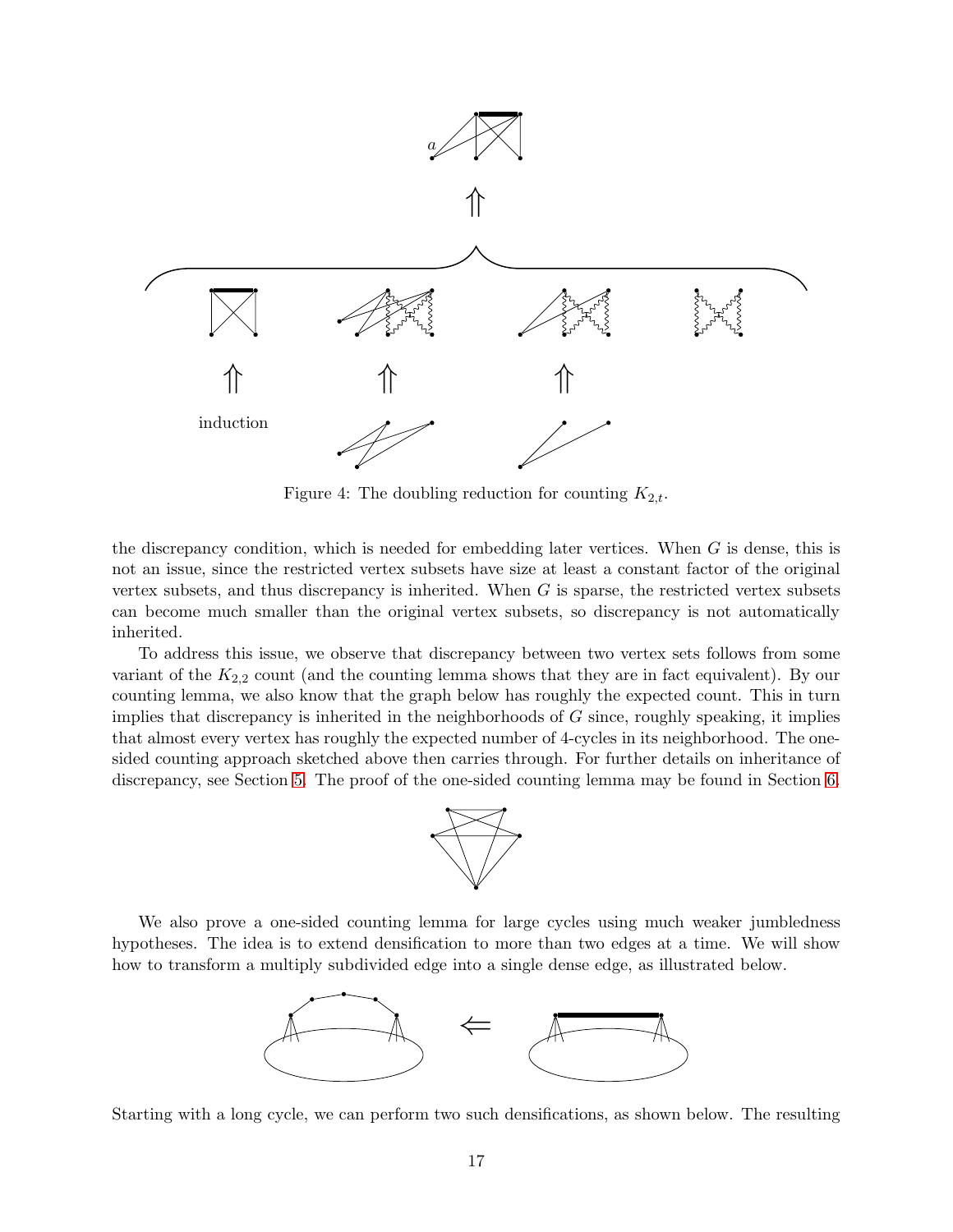triangle is easy to count, since a typical embedding of the top vertex gives a linear-sized neighborhood. The full details may be found in Section [7.](#page-41-0)



## <span id="page-17-0"></span>3 Counting in Γ

In this section, we develop some tools for counting in  $\Gamma$ . Here is the setup for this section.

<span id="page-17-2"></span>**Setup 3.1.** Let  $\Gamma$  be a graph with vertex subsets  $X_1, \ldots, X_m$ . Let  $p, c \in (0,1]$  and  $k \geq 1$ . Let H be a graph with vertex set  $\{1, \ldots, m\}$ , with vertex a assigned to  $X_a$ . For every edge ab in H, one of the following two holds:

- $(X_a, X_b)$ <sub>Γ</sub> is  $(p, cp^k \sqrt{|X_a||X_b|})$ -jumbled, in which case we set  $p_{ab} = p$  and say that ab is a sparse edge, or
- $(X_a, X_b)$ <sub>Γ</sub> is a complete bipartite graph, in which case we set  $p_{ab} = 1$  and say that ab is a dense edge.

<span id="page-17-1"></span>Let  $H^{\rm sp}$  denote the subgraph of H consisting of sparse edges.

## 3.1 Example: counting triangles in Γ

We start by showing, as an example, how to prove the counting lemma in  $\Gamma$  for triangles. Most of the ideas found in the rest of this section can already be found in this special case.

**Proposition 3.2.** Assume Setup [3.1.](#page-17-2) Let H be a triangle with vertices  $\{1, 2, 3\}$ . Assume that  $k \geq 2$ . Then  $\left| \Gamma(H) - p^3 \right| \leq 5cp^3$ .

*Proof.* In the following integrals, we assume that x, y and z vary uniformly over  $X_1, X_2$  and  $X_3$ , respectively. We have the telescoping sum

$$
\Gamma(H) - p3 = \int_{x,y,z} (\Gamma(x,y) - p)\Gamma(x,z)\Gamma(y,z) \, dxdydz + \int_{x,y,z} p(\Gamma(x,z) - p)\Gamma(y,z) \, dxdydz + \int_{x,y,z} p^{2}(\Gamma(y,z) - p) \, dxdydz.
$$
 (4)

The third integral on the right-hand side of [\(4\)](#page-17-3) is bounded in absolute value by  $cp<sup>3</sup>$  by the jumbledness of Γ. In particular, this implies that  $\int_{y,z} \Gamma(y, z) dydz \leq (1 + c)p$ . Similarly we have  $\int_{x,z} \Gamma(x,z) \ dx dz \leq (1+c)p$ . Using [\(3\)](#page-9-1), the second integral is bounded in absolute value by

<span id="page-17-3"></span>
$$
\int_{y} cp^3 \sqrt{\int_{z} \Gamma(y, z) \ dz} \ dy \le cp^3 \sqrt{\int_{y,z} \Gamma(y, z) \ dydz} \le c \sqrt{(1 + c)pp^3}.
$$

Finally, the first integral on the right-hand side of [\(4\)](#page-17-3) is bounded in absolute value by, using [\(3\)](#page-9-1) and the Cauchy-Schwarz inequality,

<span id="page-17-4"></span>
$$
\int_{z} cp^2 \sqrt{\int_{x} \Gamma(x, z) dx} \sqrt{\int_{y} \Gamma(y, z) dy} dz \le cp^2 \sqrt{\int_{x, z} \Gamma(x, z) dx} dz \sqrt{\int_{y, z} \Gamma(y, z) dy} dz \le c(1 + c)p^3.
$$
\n(5)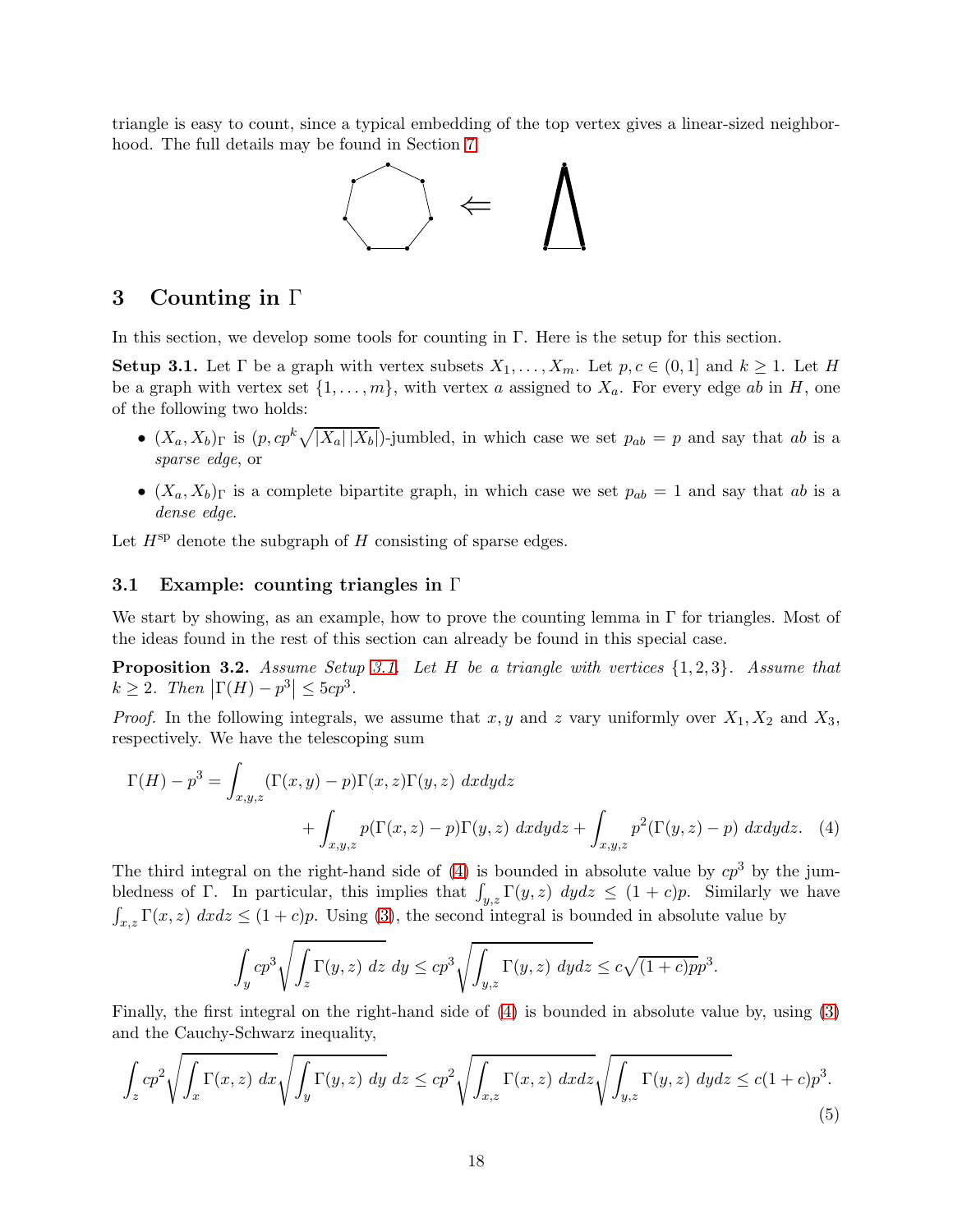Therefore, [\(4\)](#page-17-3) is bounded in absolute value by  $5cp<sup>3</sup>$ .

Remark. (1) In the more general proof, the step corresponding to [\(5\)](#page-17-4) will be slightly different but is similar in its application of the Cauchy-Schwarz inequality.

(2) The proof shows that we do not need the full strength of the jumbledness everywhere—we only need  $(p, cp^{3/2}\sqrt{|X||Z|})$ -jumbledness for  $(X, Z)<sub>\Gamma</sub>$  and  $(p, cp\sqrt{|Y||Z|})$ -jumbledness for  $(Y, Z)<sub>\Gamma</sub>$ . In Section [6,](#page-39-0) it will be useful to have a counting lemma with such non-balanced jumbledness assumptions in order to optimize our result. To keep things simple and clear, we will assume balanced jumbledness conditions here and remark later on the changes needed when we wish to have optimal non-balanced ones.

## <span id="page-18-0"></span>3.2 Notation

In the proof of the counting lemmas we often meet expressions such as  $G(x_1, x_2)G(x_1, x_3)G(x_2, x_3)$ and their integrals. We introduce some compact notation for such products and integrals. Note that if we are counting copies of  $H$ , we will usually assign each vertex a of  $H$  to some vertex subset  $X_a$  and we will only be interested in counting those embeddings where each vertex of H is mapped into the vertex subset assigned to it. If  $U \subseteq V(H)$ , a map  $U \to V(G)$  or  $U \to V(\Gamma)$  is called compatible if each vertex of U gets mapped into the vertex set assigned to it. We can usually assume without loss of generality that the vertex subsets  $X_a$  are disjoint for different vertices of H, as we can always create a new multipartite graph with disjoint vertex subsets  $X_a$  with the same H-embedding counts as the original graph.

If f is a symmetric function on pairs of vertices of  $G$  (actually we only care about its values on  $X_a \times X_b$  for  $ab \in E(H)$  and  $\mathbf{x}: V(H) \to V(G)$  is any compatible map (we write  $\mathbf{x}(a) = x_a$ ), then we define

$$
f(H \mid \mathbf{x}) := \prod_{ab \in E(H)} f(x_a, x_b).
$$

By taking the expectation as **x** varies uniformly over all compatible maps  $V(H) \to V(G)$ , we can define the value of a function on a graph.

$$
f(H) := \mathbb{E}_{\mathbf{x}}\left[f\left(H \mid \mathbf{x}\right)\right] = \int_{\mathbf{x}} f\left(H \mid \mathbf{x}\right) \; d\mathbf{x}.
$$

We shall always assume that the measure  $d\mathbf{x}$  is the uniform probability measure on compatible maps.

For unweighted graphs, we use G and  $\Gamma$  to denote also the characteristic function of the edge set of the graph, so that  $G(H)$  is the probability that a uniformly random compatible map  $V(H) \rightarrow$  $V(G)$  is a graph homomorphism from H to G. For weighted graphs, the value on the edges are the edge weights. For counting lemmas, we are interested in comparing  $G(H)$  with  $q(H)$ , which comes from setting  $q(x_a, x_b)$  to be some constant  $q_{ab}$  for each  $ab \in E(H)$ .

It will be useful to have some notation for the conditional sum of a function  $f$  given that some vertices have been fixed. If  $U \subseteq V(H)$  and  $\mathbf{y}: U \to V(G)$  is any compatible map, then

$$
f(H | \mathbf{y}) := \mathbb{E}_{\mathbf{x}} \left[ f(H | \mathbf{x}) | \mathbf{x}|_U = \mathbf{y} \right] = \int_{\mathbf{z}} f(H | \mathbf{y}, \mathbf{z}) d\mathbf{z},
$$

where, in the integral, **z** varies uniformly over all compatible maps  $V(H) \setminus U \to V(G)$ , and the notation y, z denotes the compatible map  $V(H) \to V(G)$  built from combining y and z. Note that when  $U = \emptyset$ ,  $f(H | y) = f(H)$ . When  $U = V(H)$ , the two definitions of  $f(H | y)$  agree.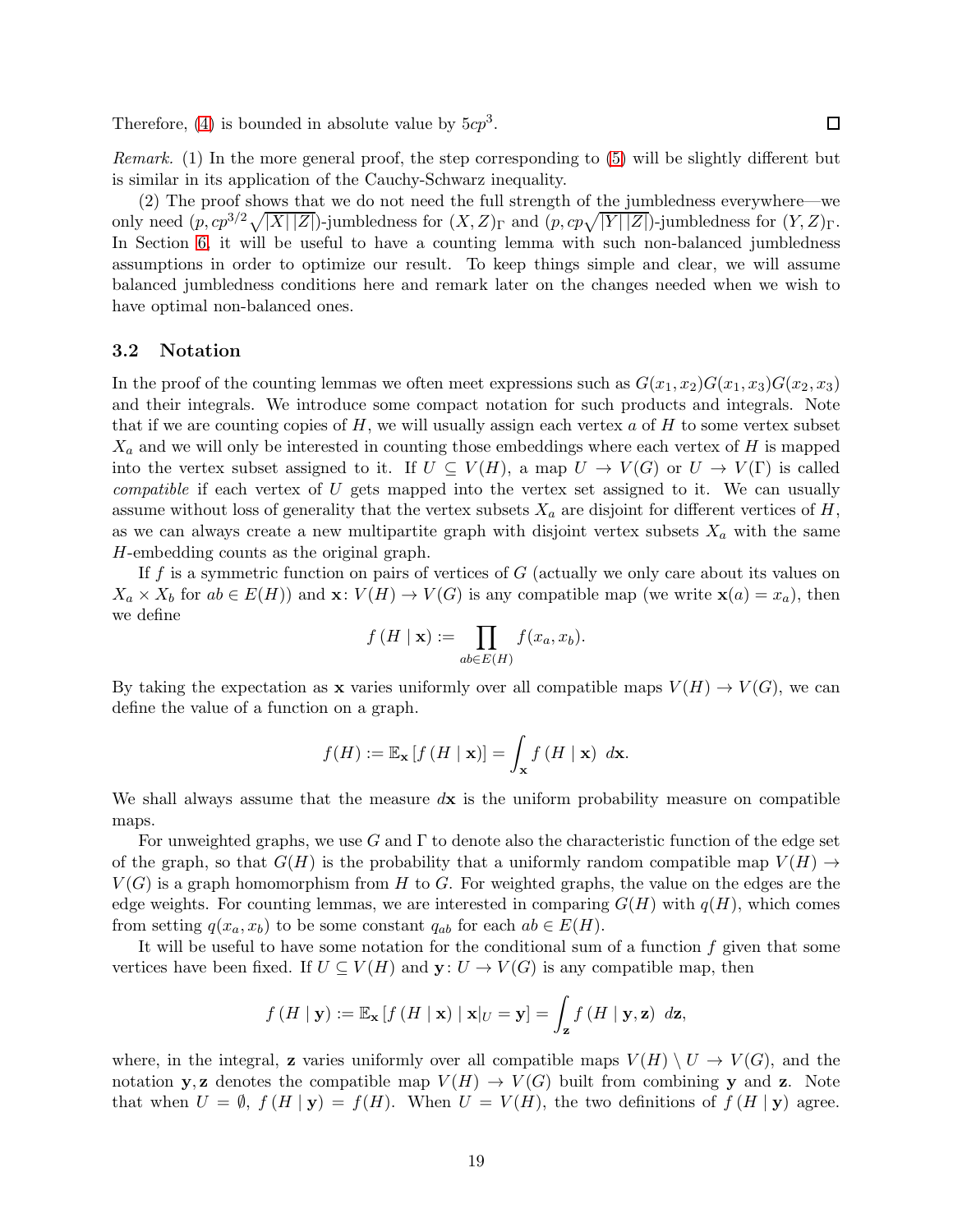When  $U = \{a_1, \ldots, a_t\}$ , we sometimes write y as  $a_1 \rightarrow y_1, \ldots, a_t \rightarrow y_t$ , so we can write  $f(H \mid a_1 \rightarrow y_1, \ldots, a_t \rightarrow y_t).$ 

Since we work with approximations frequently, it will be convenient if we introduce some shorthand. If  $A, B, P$  are three quantities, we write

$$
A\mathop{\approx}\limits^P_{c,\epsilon} B
$$

to mean that for every  $\theta > 0$ , we can find  $c, \epsilon > 0$  of size at least polynomial in  $\theta$  (i.e.,  $c, \epsilon \ge \Omega(\theta^r)$ ) as  $\theta \to 0$  for some  $r > 0$ ) so that  $|A - B| \leq \theta P$ . Sometimes one of c or  $\epsilon$  is omitted from the  $\approx$ notation if  $\theta$  does not depend on the parameter. Note that the dependencies do not depend on the parameters p and q, but may depend on the graphs to be embedded, e.g.,  $H$ . For instance, a counting lemma can be phrased in the form

$$
G(H)\mathop{\approx}\limits^{{p(H)}}_{c,\epsilon}q(H).
$$

### <span id="page-19-0"></span>3.3 Counting graphs in Γ

We begin by giving a counting lemma in  $\Gamma$ , which is significantly easier than counting in G. We remark that a similar counting lemma for  $\Gamma$  an  $(n, d, \lambda)$  regular graph was proven by Alon (see [\[64,](#page-68-2) Thm. 4.10]).

<span id="page-19-1"></span>**Proposition 3.3.** Assume Setup [3.1.](#page-17-2) If  $k \geq \frac{d(L(H^{sp})) + 2}{2}$  $\frac{(n-1)(n+2)}{2}$ , then

$$
|\Gamma(H)-p(H)|\leq \left((1+c)^{e(H^{\rm sp})}-1\right)p(H).
$$

The exact coefficient of  $p(H)$  in the bound is not important. Any bound of the form  $O(c)p(H)$ suffices.

Dense edges play no role, so it suffices to consider the case when all edges of  $H$  are sparse. We prove Proposition [3.3](#page-19-1) by iteratively applying the following inequality.

<span id="page-19-2"></span>**Lemma 3.4.** Let H be a graph with vertex set  $\{1, \ldots, m\}$ . Let  $\Gamma$  be a graph with vertex subsets  $X_1, \ldots, X_m$ . Let  $ab \in E(H)$ . Let  $H_{-ab}$  denote H with the edge ab removed. Let  $H_{-a,-b}$  denote H with all edges incident to a or b removed. Assume that  $\Gamma(X_a, X_b)$  is  $(p, \gamma \sqrt{|X_a||X_b|})$ -jumbled. Let  $f: V(\Gamma) \times V(\Gamma) \rightarrow [0, 1]$  be any symmetric function. Then

$$
\left| \int_{\substack{x \in X_a \\ y \in X_b}} (\Gamma(x, y) - p) f(H_{-ab} \mid a \to x, b \to y) \, dx dy \right| \leq \gamma \sqrt{f(H_{-ab}) f(H_{-a, -b})}.
$$

*Proof.* Let  $H_{a,-ab}$  denote the edges of  $H_{-ab}$  incident to a, and let  $H_{b,-ab}$  be the edges of  $H_{-ab}$ incident to b. Then  $H_{-ab} = H_{-a,-b} \cup H_{a,-ab} \cup H_{b,-ab}$ , as a disjoint union of edges. In the following calculation, z varies uniformly over compatible maps  $V(H) \setminus \{a, b\} \to V(\Gamma)$ , x varies uniformly over  $X_a$ , and y varies uniformly over  $X_b$ . The three inequalities that appear in the calculation follow from, in order, the triangle inequality, the jumbledness condition, and the Cauchy-Schwarz inequality.

$$
\left| \int_{x,y} (\Gamma(x,y) - p) f (H_{-ab} \mid a \to x, b \to y) dx dy \right|
$$
  
= 
$$
\left| \int_{\mathbf{z}} f (H_{-a,-b} \mid \mathbf{z}) \int_{x,y} (\Gamma(x,y) - p) f (H_{a,-ab} \mid a \to x, \mathbf{z}) f (H_{b,-ab} \mid b \to y, \mathbf{z}) dx dy dz \right|
$$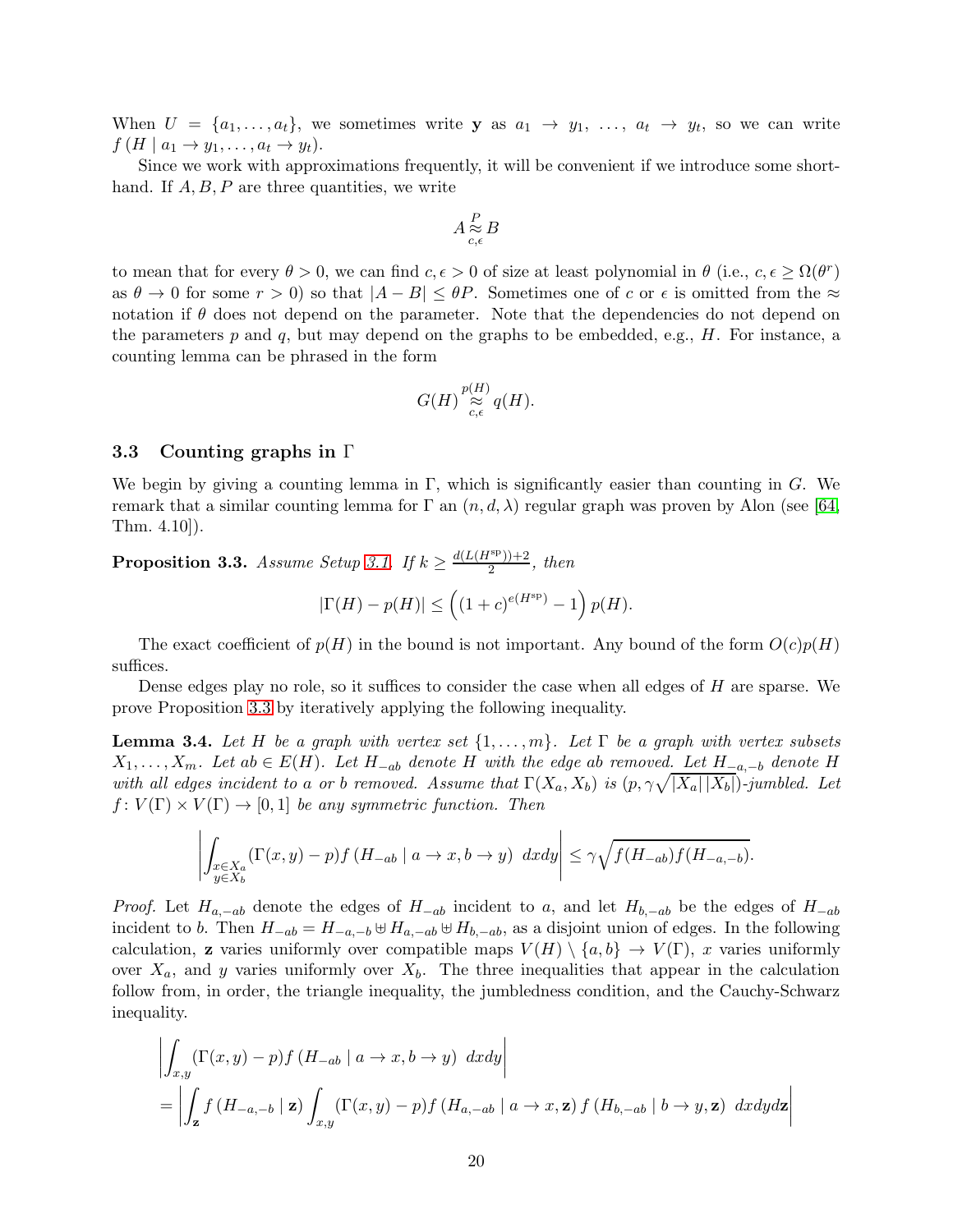$$
\leq \int_{\mathbf{z}} f(H_{-a,-b} | \mathbf{z}) \left| \int_{x,y} (\Gamma(x,y) - p) f(H_{a,-ab} | a \to x, \mathbf{z}) f(H_{b,-ab} | b \to y, \mathbf{z}) dx dy \right| d\mathbf{z}
$$
\n
$$
\leq \int_{\mathbf{z}} f(H_{-a,-b} | \mathbf{z}) \gamma \sqrt{\int_{x} f(H_{a,-ab} | a \to x, \mathbf{z}) dx} \sqrt{\int_{y} f(H_{b,-ab} | b \to y, \mathbf{z}) dy} d\mathbf{z}
$$
\n
$$
= \gamma \int_{\mathbf{z}} f(H_{-a,-b} | \mathbf{z}) \sqrt{f(H_{a,-ab} | \mathbf{z})} \sqrt{f(H_{b,-ab} | \mathbf{z})} d\mathbf{z}
$$
\n
$$
\leq \gamma \sqrt{\int_{\mathbf{z}} f(H_{-a,-b} | \mathbf{z}) dx} \sqrt{\int_{\mathbf{z}} f(H_{-a,-b} | \mathbf{z}) f(H_{a,-ab} | \mathbf{z}) f(H_{b,-ab} | \mathbf{z})} d\mathbf{z}
$$
\n
$$
= \gamma \sqrt{f(H_{-a,-b}) f(H_{-ab})}.
$$

Proof of Proposition [3.3.](#page-19-1) As remarked after the statement of the proposition, it suffices to prove the result in the case when all edges of  $H$  are sparse. We induct on the number of edges of  $H$ . If  $H$  has no edges, then  $\Gamma(H) = p(H) = 1$ . So assume that H has at least one edge. Since  $k \geq \frac{1}{2}$  $\frac{1}{2}(d(L(H))+2),$ we can find an edge ab of H such that  $\deg_H(a) + \deg_H(b) \leq d(L(H)) + 2 \leq 2k$ . Let  $H_{-ab}$  and  $H_{-a,-b}$  be as in Lemma [3.4.](#page-19-2) Since  $L(H)$  is  $(2k-2)$ -degenerate, the line graph of any subgraph of H is also  $(2k-2)$ -degenerate. By the induction hypothesis, we have  $|\Gamma(H_{-ab}) - p(H_{-ab})| \le$  $((1+c)^{e(H)-1}-1)p(H_{-ab})$  and  $|\Gamma(H_{-a,-b})-p(H_{-a,-b})| \leq ((1+c)^{e(H)-1}-1)p(H_{-a,-b})$ . We have

 $\Box$ 

$$
\Gamma(H) - p(H) = p \cdot (\Gamma(H_{-ab}) - p(H_{-ab})) + \int_{\substack{x \in X_a \\ y \in X_b}} (\Gamma(x, y) - p) \Gamma(H_{-ab} \mid a \to x, b \to y) dx dy.
$$

The first term on the right is bounded in absolute value by  $((1+c)^{e(H)-1}-1)p(H)$ . For the second term, by Lemma [3.4](#page-19-2) and the induction hypothesis, we have

<span id="page-20-1"></span>
$$
\left| \int_{x,y} (\Gamma(x,y) - p) \Gamma(H_{-ab} \mid a \to x, b \to y) dx dy \right| \leq c p^k \sqrt{\Gamma(H_{-ab}) \Gamma(H_{-a,-b})}
$$
  

$$
\leq c p^k (1+c)^{e(H)-1} \sqrt{p(H_{-ab}) p(H_{-a,-b})}
$$
(6)  

$$
\leq c (1+c)^{e(H)-1} p(H).
$$

The last inequality is where we used  $2k \ge \deg_H(a) + \deg_H(b)$ . Combining the two estimates gives the desired result. the desired result.

## <span id="page-20-0"></span>3.4 Counting partial embeddings into Γ

As outlined in Section [2,](#page-12-0) we need to count embeddings of H where some edges are embedded into G (the straight edges in the figures) and some edges are embedded into  $\Gamma$  (the wavy edges). We prove counting estimates for these embeddings here. The main result of this section is summarized in the figure below. The proofs are almost identical to that of Proposition [3.3.](#page-19-1) We just need to be a little more careful with the exponents on the jumbledness parameter.

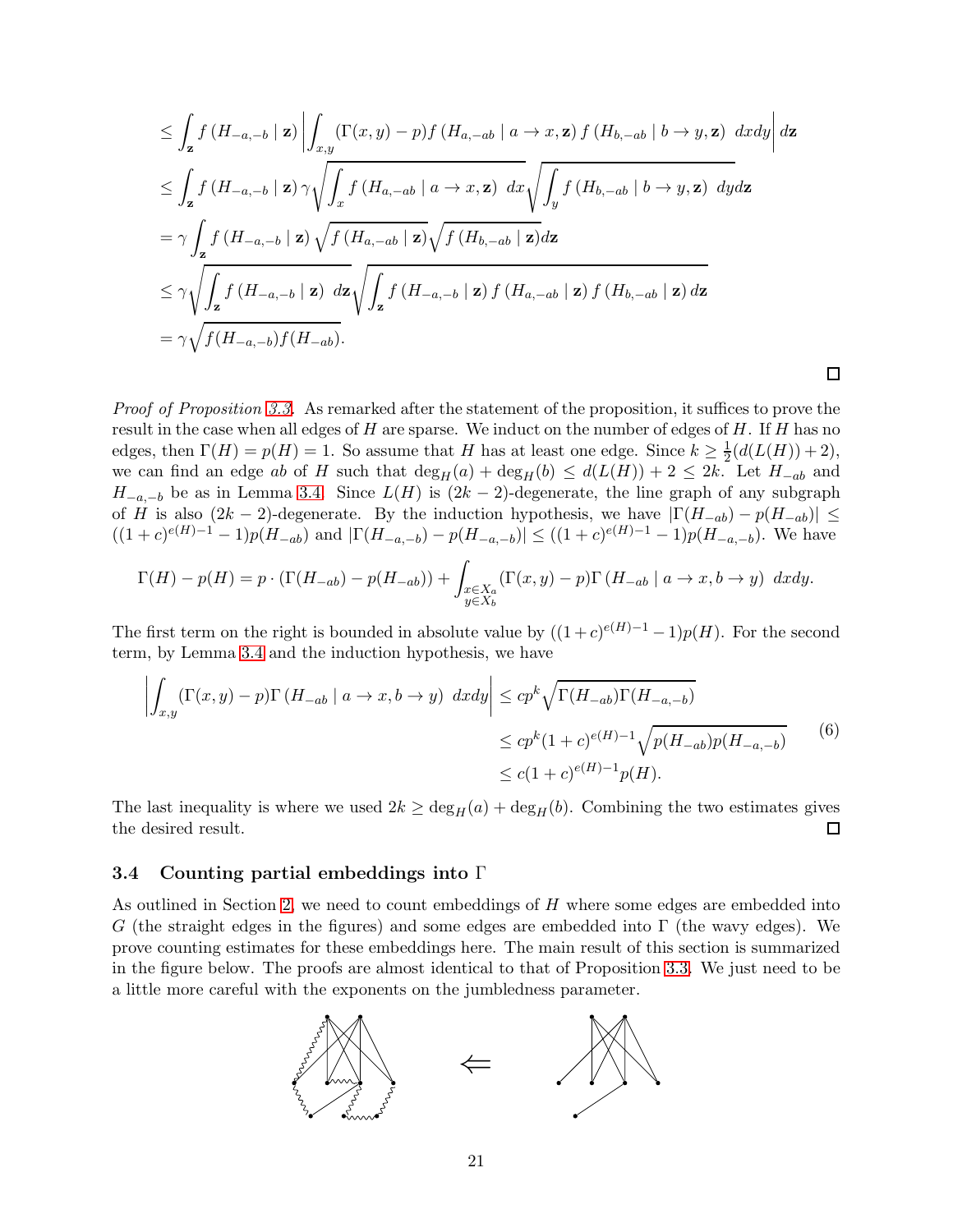First we consider the case where exactly one edge needs to be embedded into Γ and the other edges are embedded into some subgraph of Γ. To state the result requires a little notation. Suppose that  $H = H' \cup H''$  is an edge disjoint partition of the graph H into two subgraphs H' and H''. We define  $d(L(H', H''))$  to be the smallest d such there is an ordering of the edges of H with the edges of  $H'$  occurring before the edges of  $H''$  such that every edge e has at most d neighbors, that is, edges containing either of the endpoints of  $e$ , which appear earlier in the ordering.

<span id="page-21-1"></span>**Lemma 3.5.** Assume Setup [3.1.](#page-17-2) Let  $ab \in E(H)$  and  $H_{-ab}$  be the graph H with edge ab removed. Assume  $k \ge \frac{d(L(H_{-ab}^{\rm sp},ab^{\rm sp})) + 2}{2}$  $\frac{2}{2}$ . Let G be any weighted subgraph of  $\Gamma$  (i.e.,  $0 \leq G \leq \Gamma$  as functions). Let g denote the function that agrees with  $\Gamma$  on  $X_a \times X_b$  and with G everywhere else. Then

$$
|g(H) - p_{ab}G(H_{-ab})| \le c(1+c)^{e(H^{sp})-1}p(H).
$$

The lemma follows from essentially the same calculation as  $(6)$ , except that we take ab as our first edge to remove (this is why there is a stronger requirement on k) and then use  $G \leq \Gamma$ .

Iterating the lemma, we obtain the following result where multiple edges need to be embedded into Γ. It can be proved by iterating Lemma [3.5](#page-21-1) or mimicking the proof of Proposition [3.3.](#page-19-1)

<span id="page-21-3"></span>**Lemma 3.6.** Assume Setup [3.1.](#page-17-2) Let H' be a subgraph of H. Assume  $k \geq \frac{d(L(H^{s_p}, (H \setminus H')^{sp})) + 2}{2}$  $\frac{1}{2}$ . Let G be a weighted subgraph of  $\Gamma$ . Let g be a function that agrees with  $\Gamma$  on  $X_a \times X_b$  when  $ab \in E(H \setminus H')$  and with G otherwise. Then

$$
\left|g(H) - p(H \setminus H')G(H')\right| \le \left((1+c)^{e(H^{\text{sp}})} - 1\right)p(H).
$$

#### <span id="page-21-0"></span>3.5 Exceptional sets

This section contains a couple of lemmas about  $\Gamma$  that we will need later on. The reader may choose to skip this section until the results are needed.

We begin with a standard estimate for the number of vertices in a jumbled graph whose degrees deviate from the expected value. The proof follows immediately from the definition of jumbledness.

<span id="page-21-4"></span>**Lemma 3.7.** Let  $\Gamma$  be a  $(p, \gamma \sqrt{|X| |Y|})$ -jumbled graph between vertex subsets X and Y. Let  $v \colon Y \to Y$ [0, 1] and let  $\xi > 0$ . If

$$
U \subseteq \left\{ x \in X \mid \int_{y \in Y} \Gamma(x, y)v(y) \ dy \ge (1 + \xi)p \mathbb{E}v \right\}
$$

or

$$
U \subseteq \left\{ x \in X \mid \int_{y \in Y} \Gamma(x, y)v(y) \ dy \le (1 - \xi)p \mathbb{E}v \right\},\
$$

then

$$
\frac{|U|}{|X|} \le \frac{\gamma^2}{\xi^2 p^2 \mathbb{E} v}.
$$

The next lemma says that restrictions of the count  $\Gamma(H)$  to small sets of vertices or pairs of vertices yield small counts. This will be used in Section [4.2](#page-24-0) to bound the contributions from exceptional sets.

<span id="page-21-2"></span>**Lemma 3.8.** Assume Setup [3.1](#page-17-2) with  $k \geq \frac{d(L(H^{\text{sp}}))+2}{2}$  $\frac{2^{2p}+1}{2}$ . Let  $\mathbf{x}: V(H) \to V(\Gamma)$  vary uniformly over compatible maps. Let  $u: V(\Gamma) \to [0,1]$  be any function and write  $u(\mathbf{x}) = \prod_{a \in V(H)} u(x_a)$ . Let E' be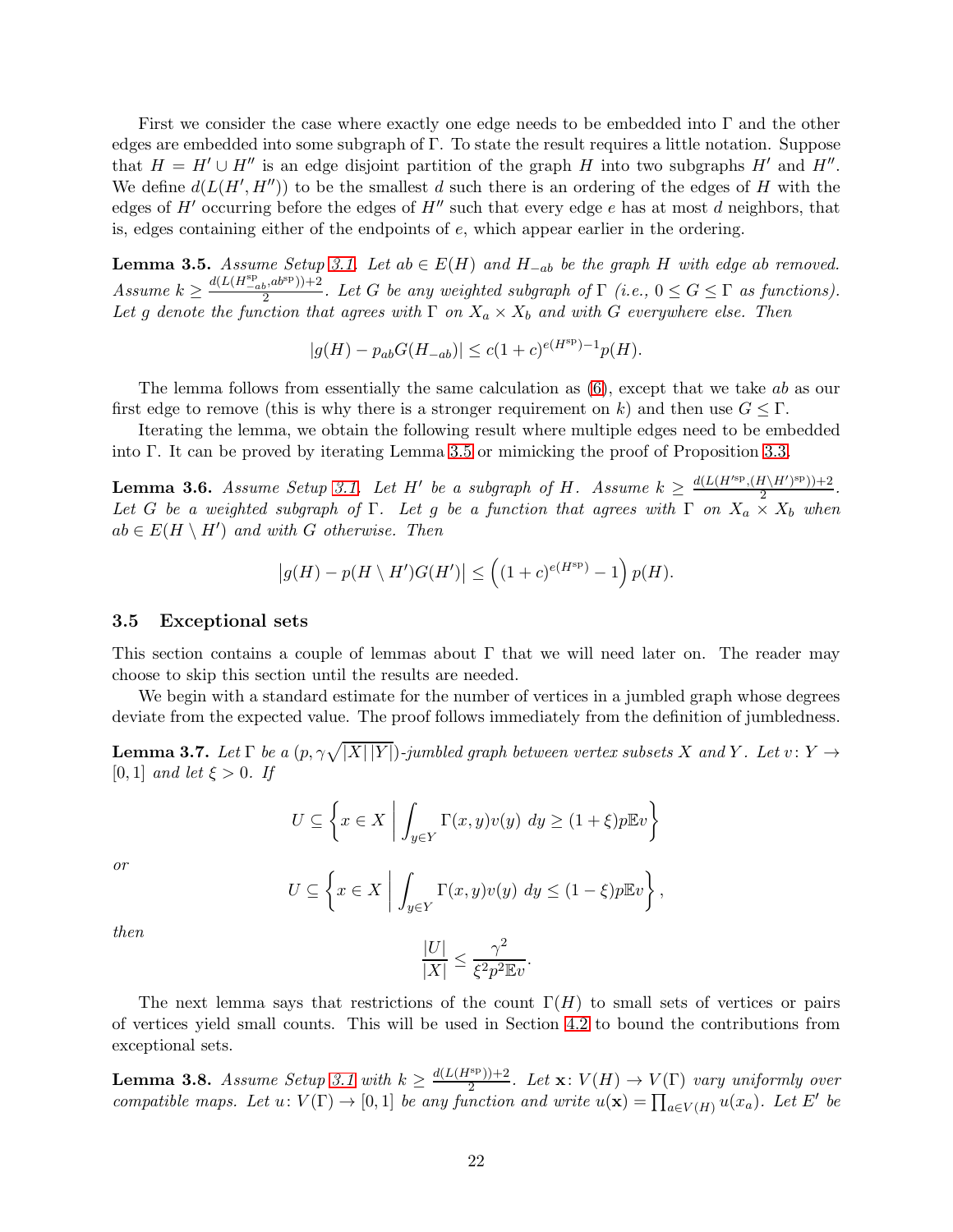a weighted graph with the same vertices as  $\Gamma$  whose edge set is supported on  $X_a \times X_b$  for ab  $\notin H^{\rm sp}$ . Let H' be any graph with the same vertices as H. Then

$$
\int_{\mathbf{x}} \Gamma\left(H \mid \mathbf{x}\right) u(\mathbf{x}) E'\left(H'\mid \mathbf{x}\right) \ d\mathbf{x} \leq \left((1+c)^{e(H^{\rm sp})} - 1 + \int_{\mathbf{x}} u(\mathbf{x}) E'\left(H'\mid \mathbf{x}\right) \ d\mathbf{x}\right) p(H).
$$

Lemma [3.8](#page-21-2) follows by showing that

$$
\left| \int_{\mathbf{x}} \left( \Gamma\left(H \mid \mathbf{x}\right) - p(H) \right) u(\mathbf{x}) E'\left(H' \mid \mathbf{x}\right) \, d\mathbf{x} \right| \le \left( (1+c)^{e(H^{\rm sp})} - 1 \right) p(H).
$$

The proof is similar to that of Proposition [3.3.](#page-19-1) In the step analogous to [\(6\)](#page-20-1), after applying the jumbledness condition as our first inequality, we bound u and  $E'$  by 1 and then continue exactly the same way.

## <span id="page-22-0"></span>4 Counting in G

In this section we develop the counting lemma for subgraphs  $G$  of  $\Gamma$ , as outlined in Section [2.](#page-12-0) The two key ingredients are doubling and densification, which are discussed in Sections [4.1](#page-22-1) and [4.2,](#page-24-0) respectively. Here is the common setup for this section.

<span id="page-22-2"></span>**Setup 4.1.** Assume Setup [3.1.](#page-17-2) Let  $\epsilon > 0$ . Let G be a weighted subgraph of Γ. For every edge  $ab \in E(H)$ , assume that  $(X_a, X_b)_G$  satisfies  $DISC(q_{ab}, p_{ab}, \epsilon)$ , where  $0 \leq q_{ab} \leq p_{ab}$ .

Unlike in Section [3,](#page-17-0) we do not make an effort to keep track of the unimportant coefficients of  $p(H)$  in the error bounds, as it would be cumbersome to do so. Instead, we use the  $\approx$  notation introduced in Section [3.2.](#page-18-0)

The goal of this section is to prove the following counting lemma. This is slightly more general than Theorem [1.12](#page-10-0) in that it allows  $H$  to have both sparse and dense edges.

<span id="page-22-3"></span>**Proposition 4.2.** Assume Setup 4.1 with 
$$
k \ge \min\left\{\frac{\Delta(L(H^{\text{sp}}))+4}{2}, \frac{d(L(H^{\text{sp}}))+6}{2}\right\}
$$
. Then  

$$
G(H) \underset{c, \epsilon}{\approx} q(H).
$$

The requirement on  $k$  stated in Proposition [4.2](#page-22-3) is not necessarily best possible. The proof of the counting lemma will be by induction on the vertices of  $H$ , removing one vertex at a time. A better bound on k can sometimes be obtained by tracking the requirements on  $k$  at each step of the procedure, as explained in a tutorial in Section [4.5.](#page-30-0)

### <span id="page-22-1"></span>4.1 Doubling

Doubling is a technique used to reduce the problem of counting embeddings of  $H$  in  $G$  to the problem of counting embeddings of H with one vertex deleted.

If  $a \in V(H)$ ,  $H_{a \times 2}$  is the graph H with vertex a doubled. In the assignment of vertices of  $H_{a \times 2}$ to vertex subsets of Γ, the new vertex  $a'$  is assigned to the same vertex subset as a. Let  $H_a$  be the subgraph of H consisting of edges with a as an endpoint, and let  $H_{a,a\times 2}$  be  $H_a$  with a doubled. Let  $H_{-a}$  be the subgraph of H consisting of edges not having a as an endpoint. We refer to Figure [1](#page-13-0) for an illustration.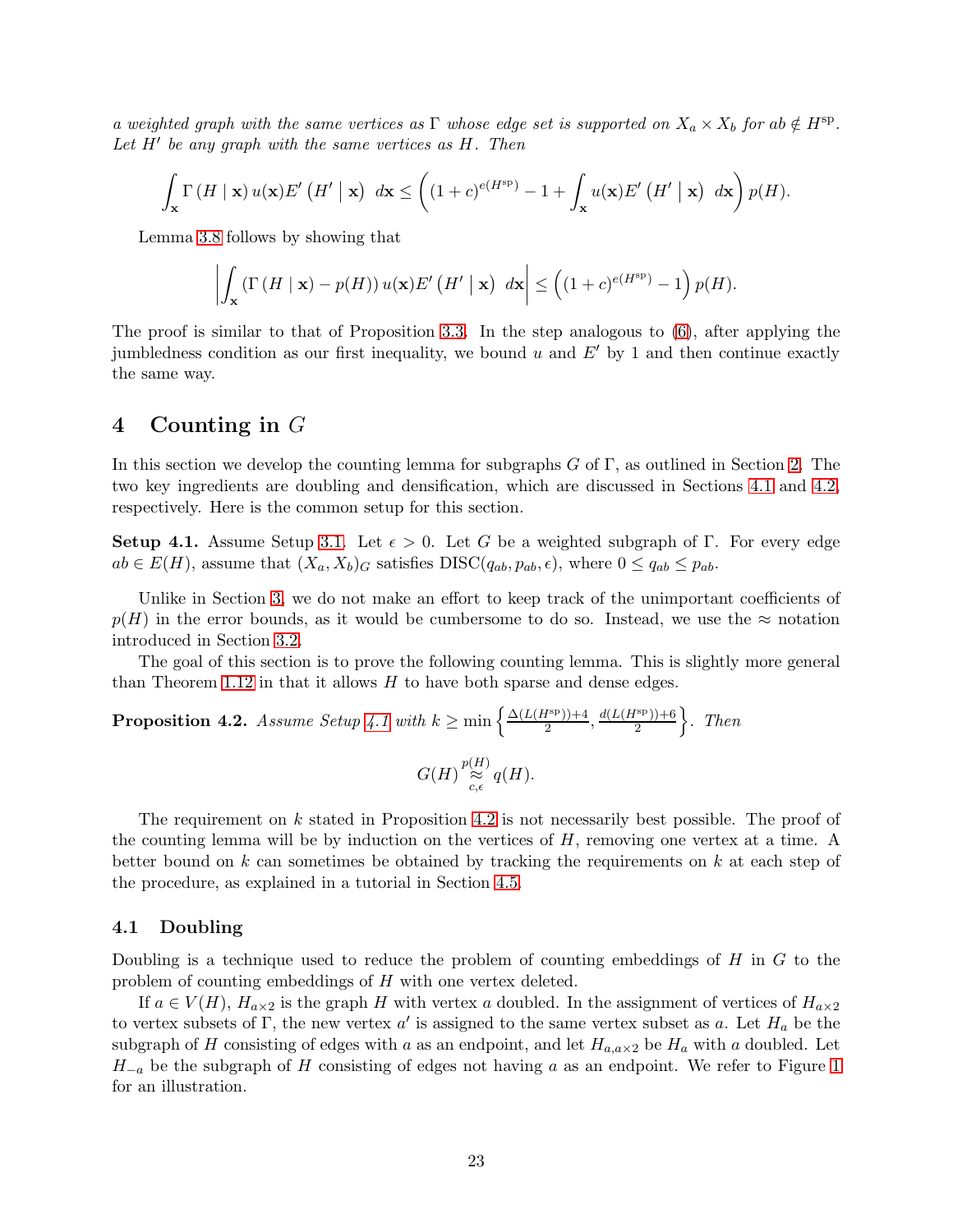**Lemma 4.3** (Doubling). Let H be a graph with vertex set  $\{1, \ldots, m\}$ . Let  $\Gamma$  be a weighted graph with vertex subsets  $X_1, \ldots, X_m$ , and let G be a weighted subgraph of  $\Gamma$ . For each edge bc of H, we have numbers  $0 \le q_{bc} \le p_{bc} \le 1$ . Let g be a function that agrees with G on  $X_i \times X_j$  whenever  $a \in \{i, j\}$  and with  $\Gamma$  on  $X_i \times X_j$  whenever  $a \notin \{i, j\}$ . Then

$$
|G(H) - q(H)|
$$
  
\n
$$
\leq q(H_a) |G(H_{-a}) - q(H_{-a})| + G(H_{-a})^{1/2} (g(H_{a \times 2}) - 2q(H_a)g(H) + q(H_a)^2 \Gamma(H_{-a}))^{1/2}.
$$
 (7)

*Proof.* Let y vary uniformly over compatible maps  $V(H) \setminus \{a\} \to V(G)$  where  $y(b) \in X_b$  for each  $b \in V(H) \setminus \{a\}.$  We have

$$
G(H) - q(H) = q(H_a)(G(H_{-a}) - q(H_{-a})) + \int_{\mathbf{y}} (G(H_a | \mathbf{y}) - q(H_a)) G(H_{-a} | \mathbf{y}) d\mathbf{y}.
$$

It remains to bound the integral, which we can do using the Cauchy-Schwarz inequality.

$$
\left(\int_{\mathbf{y}} \left(G\left(H_{a} \mid \mathbf{y}\right) - q(H_{a})\right) G\left(H_{-a} \mid \mathbf{y}\right) \, d\mathbf{y}\right)^{2}
$$
\n
$$
\leq \left(\int_{\mathbf{y}} G\left(H_{-a} \mid \mathbf{y}\right) \, d\mathbf{y}\right) \left(\int_{\mathbf{y}} \left(G\left(H_{a} \mid \mathbf{y}\right) - q(H_{a})\right)^{2} G\left(H_{-a} \mid \mathbf{y}\right) \, d\mathbf{y}\right)
$$
\n
$$
= G(H_{-a}) \int_{\mathbf{y}} \left(G\left(H_{a} \mid \mathbf{y}\right) - q(H_{a})\right)^{2} G\left(H_{-a} \mid \mathbf{y}\right) \, d\mathbf{y}
$$
\n
$$
\leq G(H_{-a}) \int_{\mathbf{y}} \left(G\left(H_{a} \mid \mathbf{y}\right) - q(H_{a})\right)^{2} \Gamma\left(H_{-a} \mid \mathbf{y}\right) \, d\mathbf{y}
$$
\n
$$
= G(H_{-a}) \left(g(H_{a \times 2}) - 2q(H_{a})g(H) + q(H_{a})^{2} \Gamma(H_{-a})\right).
$$

<span id="page-23-0"></span> $\Box$ 

Using Lemma [3.6,](#page-21-3) we know that under appropriate hypotheses, we have

$$
g(H_{a\times 2}) \overset{p(H_{a\times 2})}{\underset{c}{\approx}} p(H_{-a})G(H_{a,a\times 2}),
$$
  

$$
g(H) \overset{p(H)}{\underset{c}{\approx}} p(H_{-a})G(H_{a})
$$
  
and 
$$
\Gamma(H_{-a}) \overset{p(H_{-a})}{\underset{c}{\approx}} p(H_{-a}).
$$

If we can show that

$$
G(H_{a,a\times 2}) \underset{c,\epsilon}{\overset{p(H_{a,a\times 2})}{\approx}} q(H_{a,a\times 2})
$$
  
and 
$$
G(H_a) \underset{c,\epsilon}{\overset{p(H_a)}{\approx}} q(H_a),
$$

then the rightmost term in [\(7\)](#page-23-0) is  $\approx_{c,\epsilon}^{p(H)}$  0, which would reduce the problem to showing that  $G(H_{-a}) \approx_{c,\epsilon}^{p(H_{-a})} q(H_{-a})$ . This reduction step is spelled out below. See Figure [5](#page-24-1) for an illustration.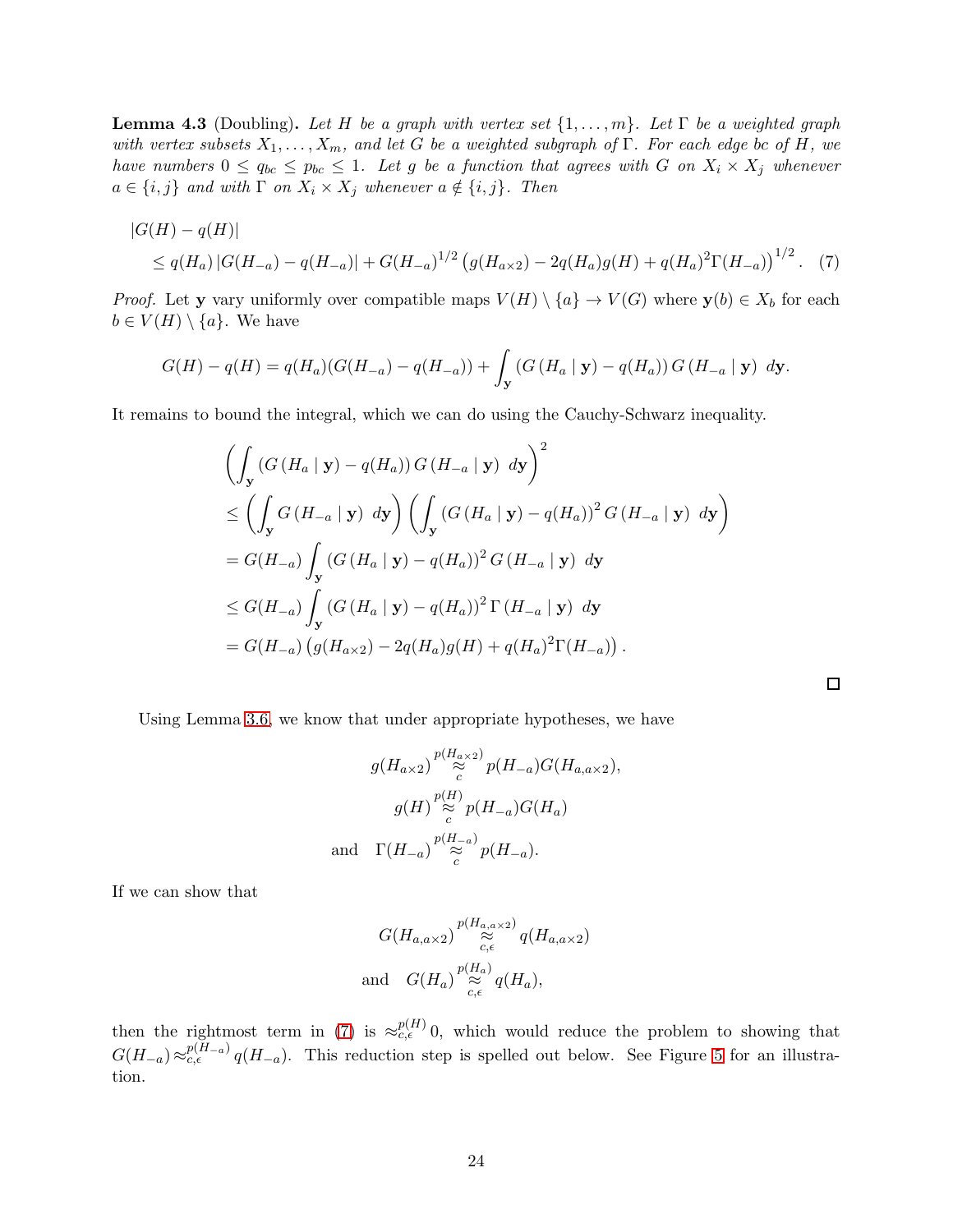<span id="page-24-1"></span>

Figure 5: The doubling reduction.

<span id="page-24-2"></span>**Lemma 4.4.** Assume Setup [4.1.](#page-22-2) Let  $a \in V(H)$ . Suppose that  $k \ge \frac{d(L(H_{a,a \times 2}^{\text{sp}}, H_{-a}^{\text{sp}})) + 2}{2}$  $\frac{(2)^{12}-a}{1}$ . Suppose that

$$
G(H_{-a})\overset{p(H_{-a})}{\approx}q(H_{-a}),\quad G(H_a)\overset{p(H_a)}{\approx}q(H_a)\text{ and }\quad G(H_{a,a\times 2})\overset{p(H_{a,a\times 2})}{\approx}q(H_{a,a\times 2}).
$$

Then

$$
G(H)\mathop{\approx}\limits^{{p(H)}}_{c,\epsilon}q(H).
$$

Remark. We do not always need the full strength of Setup [4.1](#page-22-2) (although it is convenient to state it as such). For example, when H is a triangle with vertices  $\{1, 2, 3\}$ ,  $H_{-1}$  is a single edge, so we do not need discrepancy on  $(X_2, X_3)$ <sub>G</sub> to obtain  $G(H_{-a}) \approx_{c,\epsilon}^p q_{23}$ . In particular, our approach gives the triangle counting lemma in the form stated in Kohayakawa et al. [\[59\]](#page-67-4), where discrepancy is assumed for only two of the three pairs of vertex subsets of G.

## <span id="page-24-0"></span>4.2 Densification

Densification is the technique that allows us to transform a subdivided edge of  $H$  into a single dense edge, as summarized in the figure below. This section also contains a counting lemma for trees (Proposition [4.9\)](#page-27-0).



We introduce the following notation for the density analogues of degree and codegree. If Γ (and similarly G) is a weighted graph with vertex subsets  $X, Y, Z$ , then for  $x \in X$  and  $z \in Z$ , we write

$$
G(x, Y) = \int_{y \in Y} G(x, y) dy,
$$
  
and 
$$
G(x, Y, z) = \int_{y \in Y} G(x, y) G(y, z) dz.
$$

Now we state the goal of this section.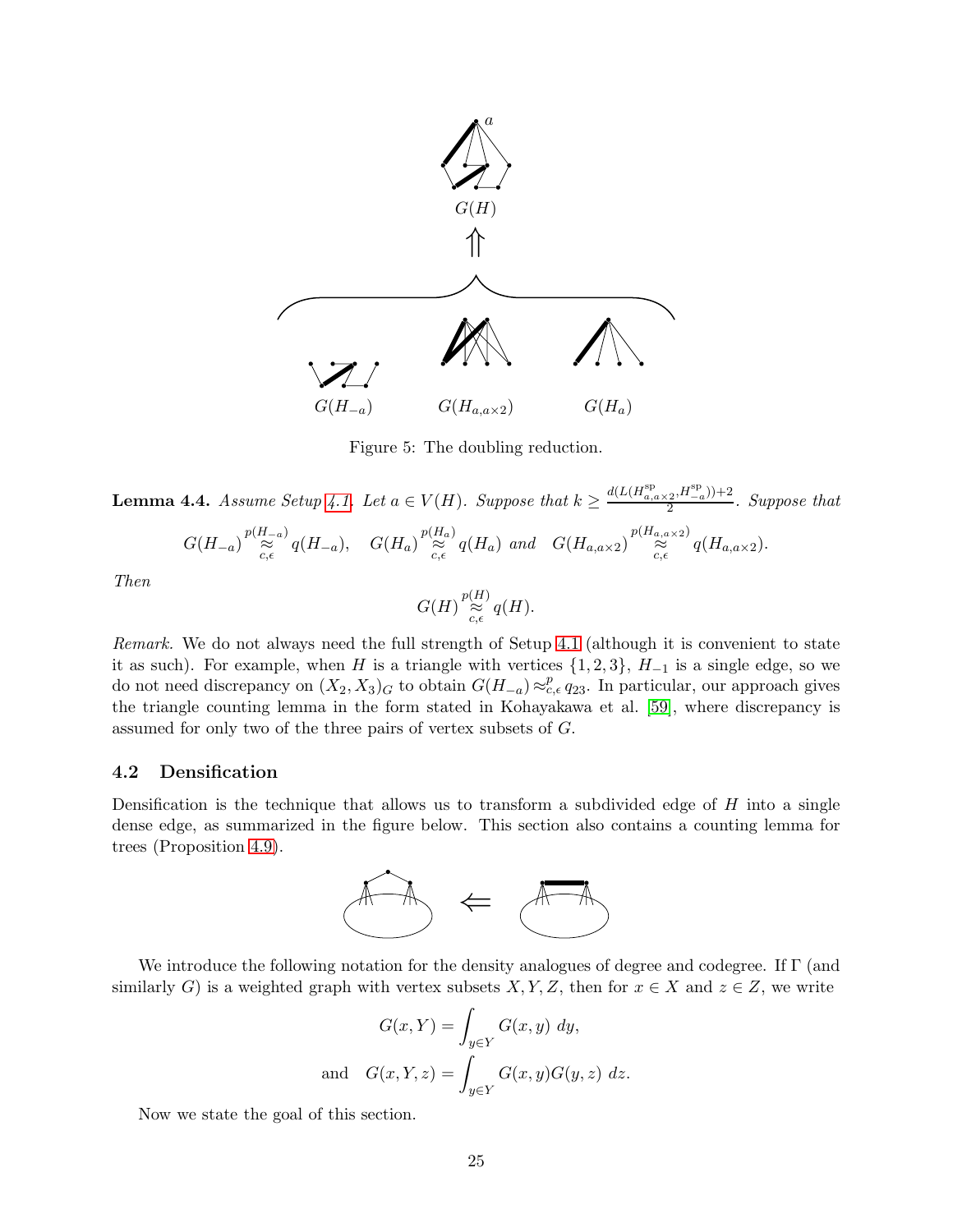<span id="page-25-0"></span>**Lemma 4.5** (Densification). Assume Setup [4.1](#page-22-2) with  $k \geq \frac{d(L(H^{\text{sp}}))+2}{2}$  $\frac{(n+1)+2}{2}$ . Let 1, 2, 3 be vertices in H such that 1 and 3 are the only neighbors of 2 in H, and  $13 \notin E(H)$ . Replace the induced bipartite graph  $(X_1, X_3)$ <sub>G</sub> by the weighted bipartite graph defined by

$$
G(x_1, x_3) = \frac{1}{2p_{12}p_{23}} \min \{G(x_1, X_2, x_3), 2p_{12}p_{23}\}.
$$

Let H' denote the graph obtained from H by deleting edges 12 and 23 and adding edge 13. Let  $q_{13} = \frac{q_{12}q_{23}}{2p_{12}p_{23}}$  $\frac{q_{12}q_{23}}{2p_{12}p_{23}}$  and  $p_{13} = 1$ . Then  $(X_1, X_3)_G$  satisfies  $DISC(q_{13}, 1, 2\epsilon + 18c)$  and

$$
|G(H) - 2p_{12}p_{23}G(H')| \le ((1+c)^{e(H^{sp})} - 1 + 26c^2)p(H).
$$

Note that  $q(H) = 2p_{12}p_{23}q(H')$ . So we obtain the following reduction step as a corollary.

<span id="page-25-4"></span>Corollary 4.6. Continuing with Lemma [4.5.](#page-25-0) If  $G(H') \approx_{c,\epsilon}^{p(H')} q(H')$  then  $G(H) \approx_{c,\epsilon}^{p(H)} q(H)$  in the original graph.

The proof of Lemma [4.5](#page-25-0) consists of the following steps:

- 1. Show that the weighted graph on  $X_1 \times X_3$  with weights  $G(x_1, X_2, x_3)$  satisfies discrepancy.
- 2. Show that the capping of weights has negligible effect on discrepancy.
- 3. Show that the capping of weights has negligible effect on the H-count.

Steps 2 and 3 are done by bounding the contribution from pairs of vertices in  $X_1 \times X_3$  which have too high co-degree with  $X_2$  in  $\Gamma$ .

We shall focus on the more difficult case when both edges 12 and 23 are sparse. The case when at least one of the two edges is dense is analogous and much easier. Let us start with a warm-up by showing how to do step 1 for the latter dense case. We shall omit the rest of the details in this case.

<span id="page-25-1"></span>**Lemma 4.7.** Let  $0 \le q_1 \le q_1 \le 1$ ,  $0 \le q_2 \le 1$ ,  $\epsilon > 0$ . Let G be a weighted graph with vertex subsets  $X, Y, Z$ , such that  $(X, Y)_G$  satisfies  $DISC(q_1, p_1, \epsilon)$  and  $(Y, Z)_G$  satisfies  $DISC(q_2, 1, \epsilon)$ . Then the graph G' on  $(X, Z)$  defined by  $G'(x, z) = G(x, Y, z)$  satisfies  $DISC(q_1q_2, p_1, 2\epsilon)$ .

*Proof.* Let  $u: X \to [0, 1]$  and  $w: Z \to [0, 1]$  be arbitrary functions. In the following integrals, let  $x, y$  and z vary uniformly over  $X, Y$  and  $Z$ , respectively. We have

<span id="page-25-2"></span>
$$
\int_{x,z} u(x)(G(x,Y,z) - q_1 q_2)w(z) \, dxdz
$$
\n
$$
= \int_{x,y,z} u(x)(G(x,y)G(y,z) - q_1 q_2)w(z) \, dxdydz
$$
\n
$$
= \int_{x,y,z} u(x)(G(x,y) - q_1)G(y,z)w(z) \, dxdydz + q_1 \int_{x,y,z} u(x)(G(y,z) - q_2)w(z) \, dxdydz. \tag{8}
$$

Each of the two integrals in the last sum is bounded by  $\epsilon p_1$  in absolute value by the discrepancy hypotheses. Therefore  $(X, Z)_{G'}$  satisfies  $DISC(q_1q_2, p_1, 2\epsilon)$ .  $\Box$ 

The next lemma is step 1 for the sparse case.

<span id="page-25-3"></span>**Lemma 4.8.** Let  $c, p, \epsilon \in (0, 1]$  and  $q_1, q_2 \in [0, p]$ . Let  $\Gamma$  be a graph with vertex subsets  $X, Y, Z$ , and G a weighted subgraph of G. Suppose that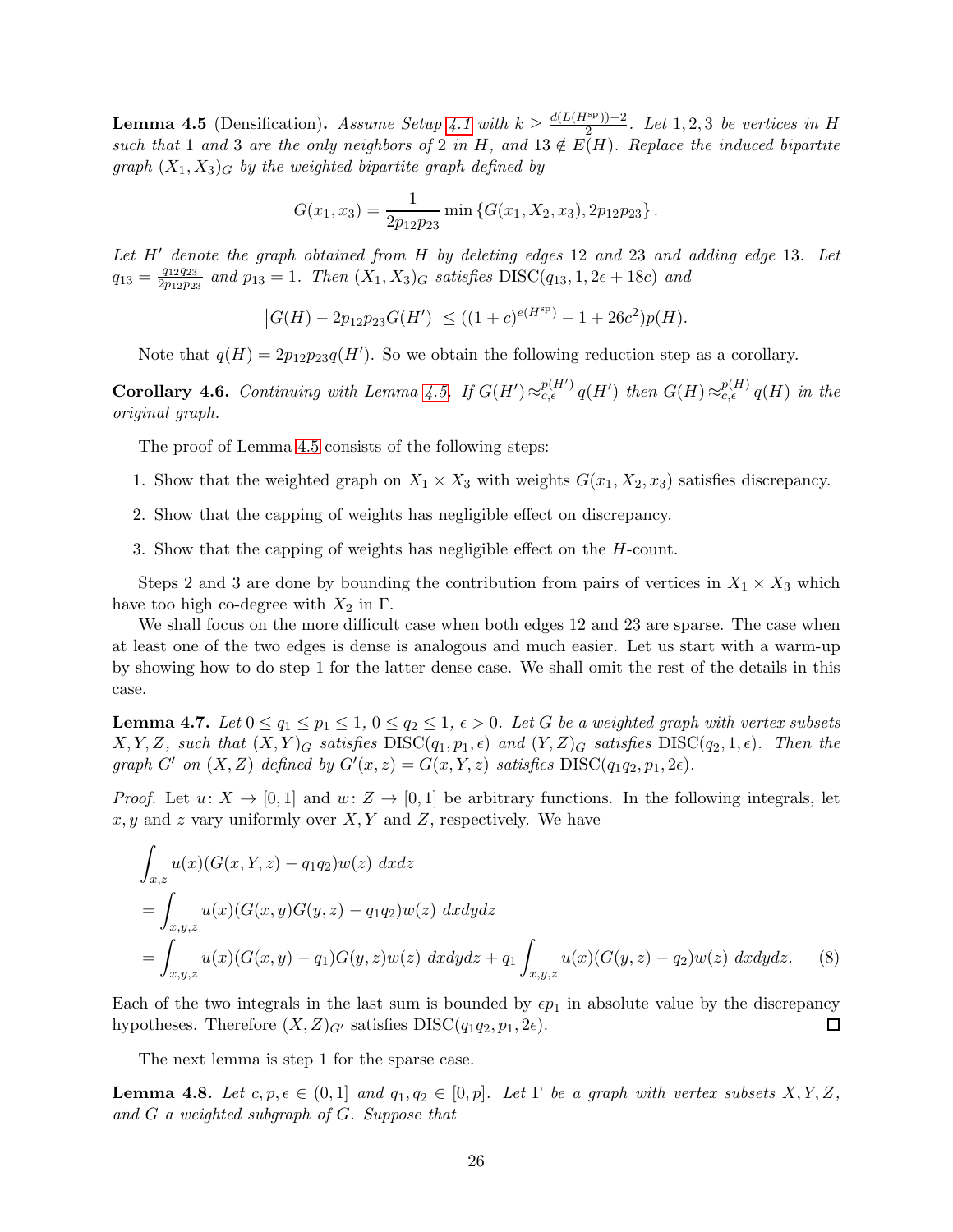- $(X, Y)_{\Gamma}$  is  $(p, cp^{3/2}\sqrt{|X||Y|})$ -jumbled and  $(X, Y)_{G}$  satisfies  $\text{DISC}(q_1, p, \epsilon)$ ; and
- $(Y, Z)_{\Gamma}$  is  $(p, cp^{3/2}\sqrt{|Y||Z|})$ -jumbled and  $(Y, Z)_{G}$  satisfies  $\text{DISC}(q_2, p, \epsilon)$ .

Then the graph G' on  $(X, Z)$  defined by  $G'(x, z) = G(x, Y, z)$  satisfies  $DISC(q_1q_2, p^2, 3\epsilon + 6c)$ .

Remark. By unraveling the proof of Lemma [3.8,](#page-21-2) we see that the exponent of  $p$  in the jumbledness of  $(X, Y)_{\Gamma}$  can be relaxed from  $\frac{3}{2}$  to 1.

Proof. We begin the proof the same way as Lemma [4.7.](#page-25-1) In  $(8)$ , the second integral is bounded in absolute value by  $\epsilon p^2$ . We need to do more work to bound the first integral.

Define  $v: Y \to [0,1]$  by

$$
v(y) = \int_z G(y, z)w(z) \ dz.
$$

So the first integral in [\(8\)](#page-25-2), the quantity we need to bound, equals

<span id="page-26-0"></span>
$$
\int_{x,y} u(x)(G(x,y) - q_1)v(y) \ dx dy.
$$
\n(9)

If we apply discrepancy immediately, we get a bound of  $\epsilon p$ , which is not small enough, as we need a bound on the order of  $o(p^2)$ . The key observation is that  $v(y)$  is bounded above by 2p on most of  $Y$ . Indeed, let

$$
Y' = \{ y \in Y \mid \Gamma(y, Z) > 2p \}.
$$

By Lemma [3.7](#page-21-4) we have  $|Y'| \leq c^2 p |Y|$ . Since  $v1_{Y \setminus Y'}$  is bounded above by 2p, we can apply discrepancy on  $(X, Y)_G$  with the functions u and  $\frac{1}{2p}v1_{Y \setminus Y'}$  to obtain

$$
\left| \int_{x,y} u(x) (G(x,y) - q_1) v(y) 1_{Y \setminus Y'} dx dy \right| \leq 2\epsilon p^2.
$$

In the following calculation, the first inequality follows from the triangle inequality; the second inequality follows from expanding  $v(y)$  and using  $G \leq \Gamma$  and  $u, w \leq 1$ ; the third inequality follows from Lemma [3.8](#page-21-2) (applied with u in the Lemma being the function  $1_{Y'}$  on Y and 1 everywhere else. and  $H'$  the empty graph so that  $E'(H' | \mathbf{x}) = 1$  always).

$$
\left| \int_{x,y} u(x) (G(x,y) - q_1) v(y) 1_{Y'}(y) dx dy \right|
$$
  
\n
$$
\leq \int_{x,y} u(x) G(x,y) v(y) 1_{Y'} dx dy + \int_{x,y} u(x) q_1 v(y) 1_{Y'}(y) dx dy
$$
  
\n
$$
\leq \int_{x,y,z} \Gamma(x,y) 1_{Y'}(y) \Gamma(y,z) dx dy dz + q_1 \int_{y,z} 1_{Y'}(y) \Gamma(y,z) dy dz
$$
  
\n
$$
\leq \left( (1+c)^2 - 1 + \frac{|Y'|}{|Y|} \right) p^2 + q_1 \left( (1+c) - 1 + \frac{|Y'|}{|Y|} \right) p
$$
  
\n
$$
\leq 6cp^2.
$$

Therefore, [\(9\)](#page-26-0) is at most  $(2\epsilon + 6c)p^2$  in absolute value. Recall that the second integral in [\(8\)](#page-25-2) was bounded by  $\epsilon p^2$ . The result follows from combining these two estimates.  $\Box$ 

The technique used in Lemma [4.8](#page-25-3) also allows us to count trees in  $G$ .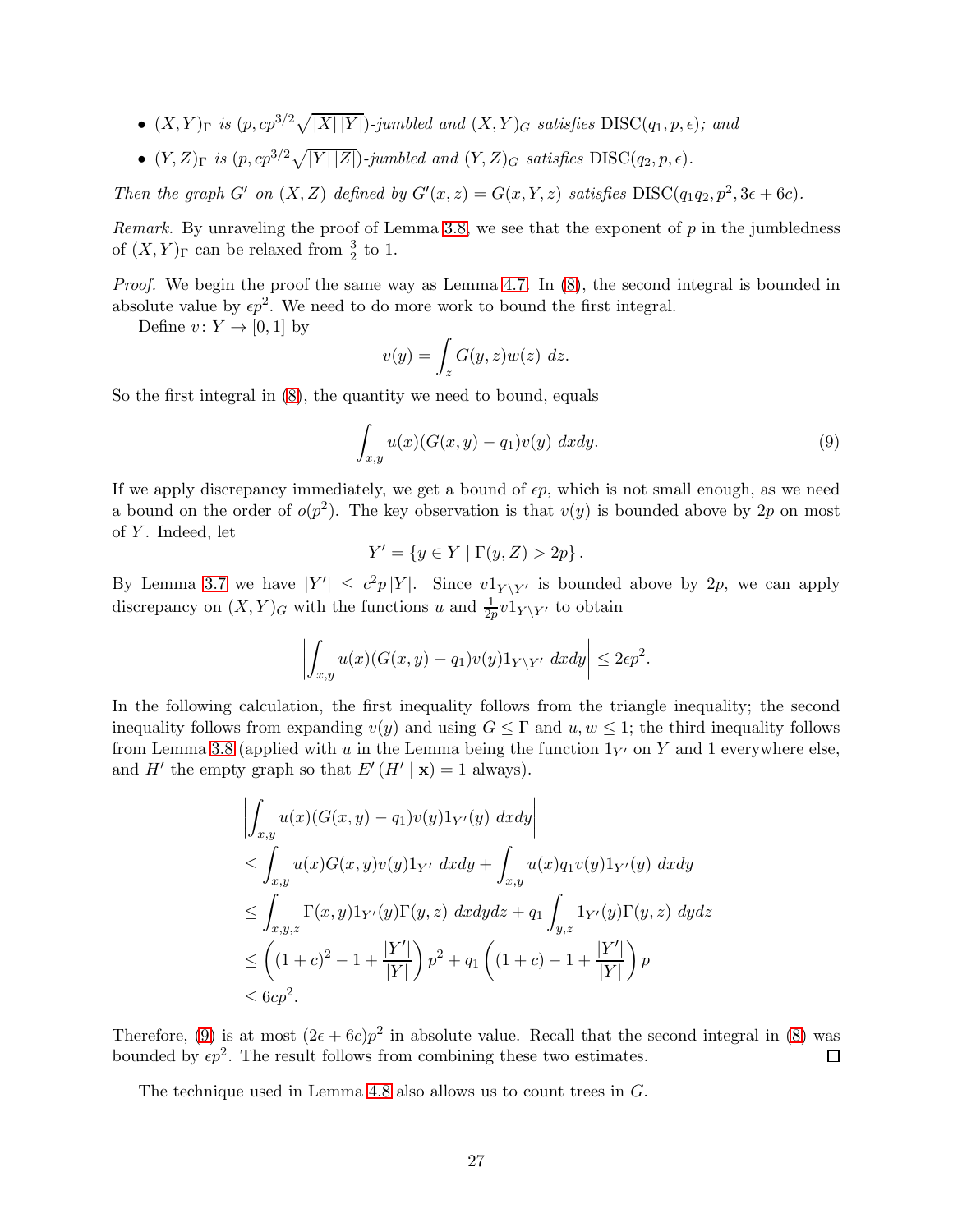<span id="page-27-0"></span>**Proposition 4.9.** Assume Setup [4.1](#page-22-2) with H a tree and  $k \geq \frac{\Delta(H^{\rm sp})+1}{2}$  $\frac{T}{2}$ . Then

$$
G(H)\mathop{\approx}\limits^{{p(H)}}_{{c,\epsilon}}q(H).
$$

In fact, it can be shown that the error has the form

$$
|G(H) - q(H)| \le M_H(c + \epsilon)p(H)
$$

for some real number  $M_H > 0$  depending on H.

To prove Proposition [4.9,](#page-27-0) we formulate a weighted version and induct on the number of edges. The weighted version is stated below.

<span id="page-27-1"></span>**Lemma 4.10.** Assume the same setup as in Proposition [4.9.](#page-27-0) Let  $u: V(G) \to [0, 1]$  be any function. Let **x** vary uniformly over all compatible maps  $V(H) \to V(G)$ . Write  $u(\mathbf{x}) = \prod_{a \in V(H)} u(x_a)$ . Then,

$$
\int_{\mathbf{x}} G\left(H \mid \mathbf{x}\right) u(\mathbf{x}) \; d\mathbf{x} \overset{p(H)}{\underset{c,\epsilon}{\approx}} q(H) \int_{\mathbf{x}} u(\mathbf{x}) \; d\mathbf{x}.
$$

To prove Lemma [4.10,](#page-27-1) we remove one leaf of  $H$  at a time and use the technique in the proof of Lemma [4.8](#page-25-3) to transfer the weight of the leaf to its unique neighboring vertex and use Lemma [3.8](#page-21-2) to bound the contributions of the vertices with large degrees in  $\Gamma$ . We omit the details.

Continuing with the proof of densification, the following estimate is needed for steps 2 and 3.

<span id="page-27-2"></span>**Lemma 4.11.** Let  $\Gamma$  be a graph with vertex subsets  $X, Y, Z$ , such that  $(X, Y)_{\Gamma}$  is  $(p, cp\sqrt{|X||Y|})$ jumbled and  $(Y, Z)_{\Gamma}$  is  $(p, cp^{3/2}\sqrt{|Y| |Z|})$ -jumbled. Let

$$
E' = \{(x, z) \in X \times Z \mid \Gamma(x, Y, z) > 2p^2\}.
$$

Then  $|E'| \le 26c^2 |X| |Z|$ .

Proof. Let

$$
X' = \left\{ x \in X \mid |\Gamma(x, Y) - p| > \frac{p}{2} \right\}.
$$

Then, by Lemma [3.7,](#page-21-4)  $|X'| \leq 8c^2 |X|$ . For every  $x \in X$ , let

$$
Z'_x = \left\{ z \in Z \mid \Gamma(x, Y, z) > 2p^2 \right\}.
$$

For  $x \in X \setminus X'$ , we have, again by Lemma [3.7,](#page-21-4) that  $|Z'_x| \leq 18c^2 |Z|$ . The result follows by noting that  $E' \subseteq (X' \times Z) \cup \{(x, z) \mid x \in X \setminus X', z \in Z'_x\}.$ 

The following lemma is step 2 in the program.

<span id="page-27-3"></span>**Lemma 4.12.** Let  $c, \epsilon, p \in (0,1]$  and  $q_1, q_2 \in [0,p]$ . Let  $\Gamma$  be a graph with vertex subsets  $X, Y, Z$ , and G a weighted subgraph of  $\Gamma$ . Suppose that

- $(X,Y)_{\Gamma}$  is  $(p, cp\sqrt{|X||Y|})$ -jumbled and  $(X,Y)_{G}$  satisfies  $\text{DISC}(q_1, p, \epsilon)$ ; and
- $(Y, Z)_{\Gamma}$  is  $(p, cp^{3/2}\sqrt{|Y||Z|})$ -jumbled and  $(Y, Z)_{G}$  satisfies  $\text{DISC}(q_2, p, \epsilon)$ .

Then the graph G' on  $(X, Z)$  defined by  $G'(x, z) = \min \{G(x, Y, z), 2p^2\}$  satisfies  $DISC(q_1q_2, p^2, 3\epsilon +$ 35c).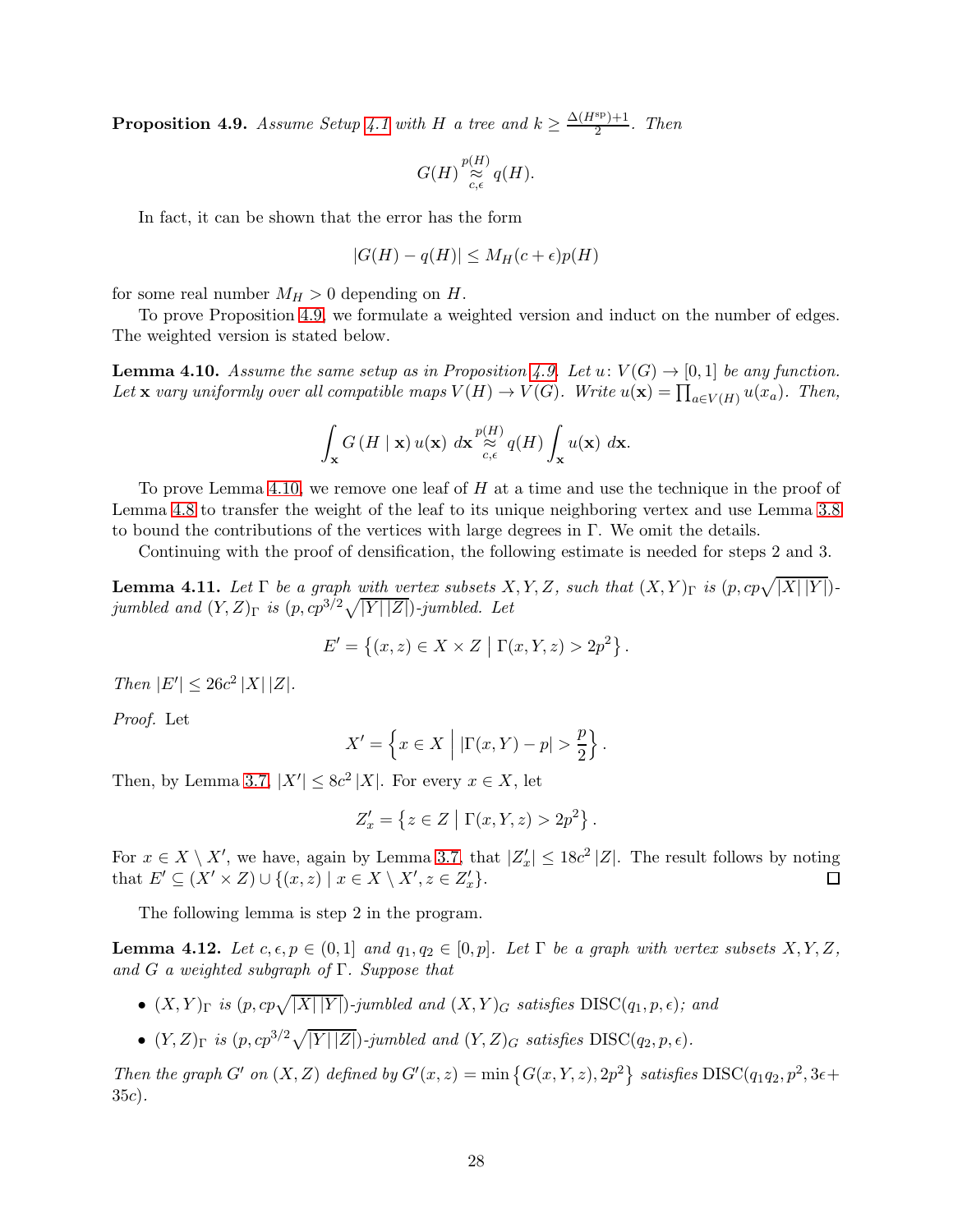*Proof.* Let  $u: X \to [0, 1]$  and  $w: Z \to [0, 1]$  be any functions. In the following integrals, x, y and z vary uniformly over  $X, Y$  and  $Z$ , respectively. We have

$$
\int_{x,z} (G'(x,z) - q_1 q_2) u(x) w(z) \, dx dz
$$
\n
$$
= \int_{x,z} (G(x,Y,z) - q_1 q_2) u(x) w(z) \, dx dz - \int_{x,z} (G(x,Y,z) - G'(x,z)) u(x) w(z) \, dx dz.
$$

The first integral on the right-hand side can be bounded in absolute value by  $(3\epsilon + 6c)p^2$  by Lemma [4.8.](#page-25-3) For the second integral, let  $E' = \{(x, z) \in X \times Z \mid \Gamma(x, Y, z) > 2p^2\}$ . We have

$$
0 \leq \int_{x,z} (G(x,Y,z) - G'(x,z))u(x)w(z) dx dz
$$
  
\n
$$
\leq \int_{x,z} G(x,Y,z)1_{E'}(x,z) dx dz
$$
  
\n
$$
\leq \int_{x,y,z} \Gamma(x,y)\Gamma(y,z)1_{E'}(y,z) dx dz
$$
  
\n
$$
\leq \left( (1+c)^2 - 1 + \frac{|E'|}{|X||Z|} \right) p^2
$$
  
\n
$$
\leq 29cp^2
$$

by Lemmas [3.8](#page-21-2) and [4.11.](#page-27-2) The result follows by combining the estimates.

Finally we prove step 3 in the program, thereby completing the proof of densification.

Proof of Lemma [4.5.](#page-25-0) We prove the result when both edges 12 and 23 are sparse. When at least one of 12 and 23 is dense, the proof is analogous and easier.

Lemma [4.12](#page-27-3) implies that  $(X_1, X_3)_G$  satisfies  $DISC(q_{13}, \frac{1}{2})$  $\frac{1}{2}$ , 3 $\epsilon$  + 35 $c$ ), and hence it must also satisfy  $DISC(q_{13}, 1, 2\epsilon + 18c).$ 

Let  $E' = \{(x_1, x_3) | \Gamma(x_1, X_2, x_3) > 2p_{12}p_{23}\}.$  We have  $|E'| \le 26c^2 |X_1||X_3|$  by Lemma [4.11.](#page-27-2) In the following integrals, let  $\mathbf{x}: V(H) \to V(\Gamma)$  vary uniformly over all compatible maps. Then

$$
0 \le G(H) - 2p_{12}p_{23}G(H') \le \int_{\mathbf{x}} \Gamma(H \mid \mathbf{x}) 1_{E'}(x_1, x_2) \, d\mathbf{x} \le ((1+c)^{e(H^{\rm sp})} - 1 + 26c^2)p(H)
$$

by Lemma [3.8.](#page-21-2)

### <span id="page-28-0"></span>4.3 Counting  $C_4$

With the tools of doubling and densification, we are now ready to count embeddings in G. We start by showing how to count  $C_4$ , as it is an important yet tricky step.

<span id="page-28-1"></span>**Proposition [4.1](#page-22-2)3.** Assume Setup 4.1 with  $H = C_4$  and  $k \geq 2$ . Then

$$
|G(C_4) - q(C_4)| \le 100(c + \epsilon)^{1/2} p(C_4).
$$

The constant 100 is unimportant. It can be obtained by unraveling the calculations. We omit the details.

Proposition [4.13](#page-28-1) follows from repeated applications of doubling (Lemma [4.4\)](#page-24-2) and densification (Corollary [4.6\)](#page-25-4). The chain of implications is summarized in Figure [6](#page-29-1) in the case when all four

 $\Box$ 

 $\Box$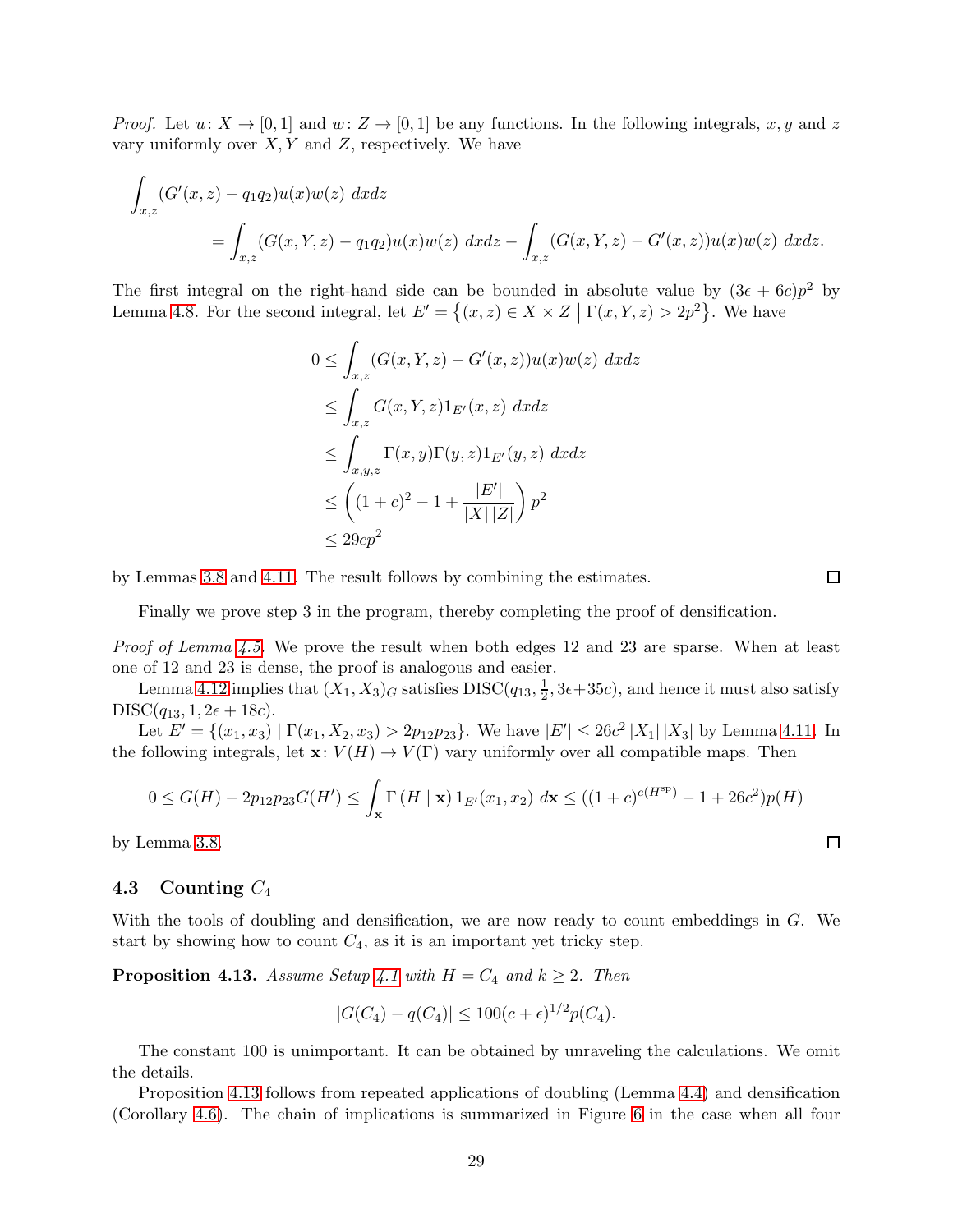<span id="page-29-1"></span>

Figure 6: The proof that  $G(C_4) \approx_{c,\epsilon}^{p^4} q(C_4)$ . The vertical arrows correspond to densification, doubling the top vertex and densification, respectively.

edges of  $C_4$  are sparse (the other cases are easier). In the figure, each graph represents a claim of the form  $G(H) \approx_{c,\epsilon}^{p(H)} q(H)$ . The sparse and dense edges are distinguished by thickness. The claim for the dense triangle follows from the counting lemma for dense graphs (Proposition [1.8\)](#page-8-0) and the claim for the rightmost graph follows from Lemma [4.7.](#page-25-1)

## <span id="page-29-0"></span>4.4 Finishing the proof of the counting lemma

Given a graph  $H$ , we can use the doubling lemma, Lemma [4.4,](#page-24-2) to reduce the problem of counting H in G to the problem of counting  $H_{-a}$  in G, where  $H_{-a}$  is H with some vertex a deleted, provided we can also count  $H_a$  and  $H_{a,a\times 2}$ . Suppose a has degree t in H and degree t' in  $H^{sp}$ . The graph  $H_a$  is isomorphic to some  $K_{1,t}$ . Since  $K_{1,t}$  is a tree, we can count copies using Proposition [4.9,](#page-27-0) provided that the exponent of p in the jumbledness of  $\Gamma$  satisfies  $k \geq \frac{t'+1}{2}$  $\frac{+1}{2}$ . The following lemma shows that we can count embeddings of  $H_{a,a\times 2}$  as well.

<span id="page-29-2"></span>**Lemma [4.1](#page-22-2)4.** Assume Setup 4.1 where  $H = K_{2,t}$  with vertices  $\{a_1, a_2; b_1, \ldots, b_t\}$ . Assume that the edges  $a_i b_j$  are sparse for  $1 \leq j \leq t'$  and dense for  $j > t'$ . If  $k \geq \frac{t'+2}{2}$  $\frac{+2}{2}$ , then

$$
G(H)\mathop{\approx}\limits^{{p(H)}}_{c,\epsilon}q(H).
$$

*Proof.* When  $t' = 0$ , all edges of H are dense, so the result follows from the dense counting lemma. So assume  $t' \geq 1$ . First we apply densification as follows:

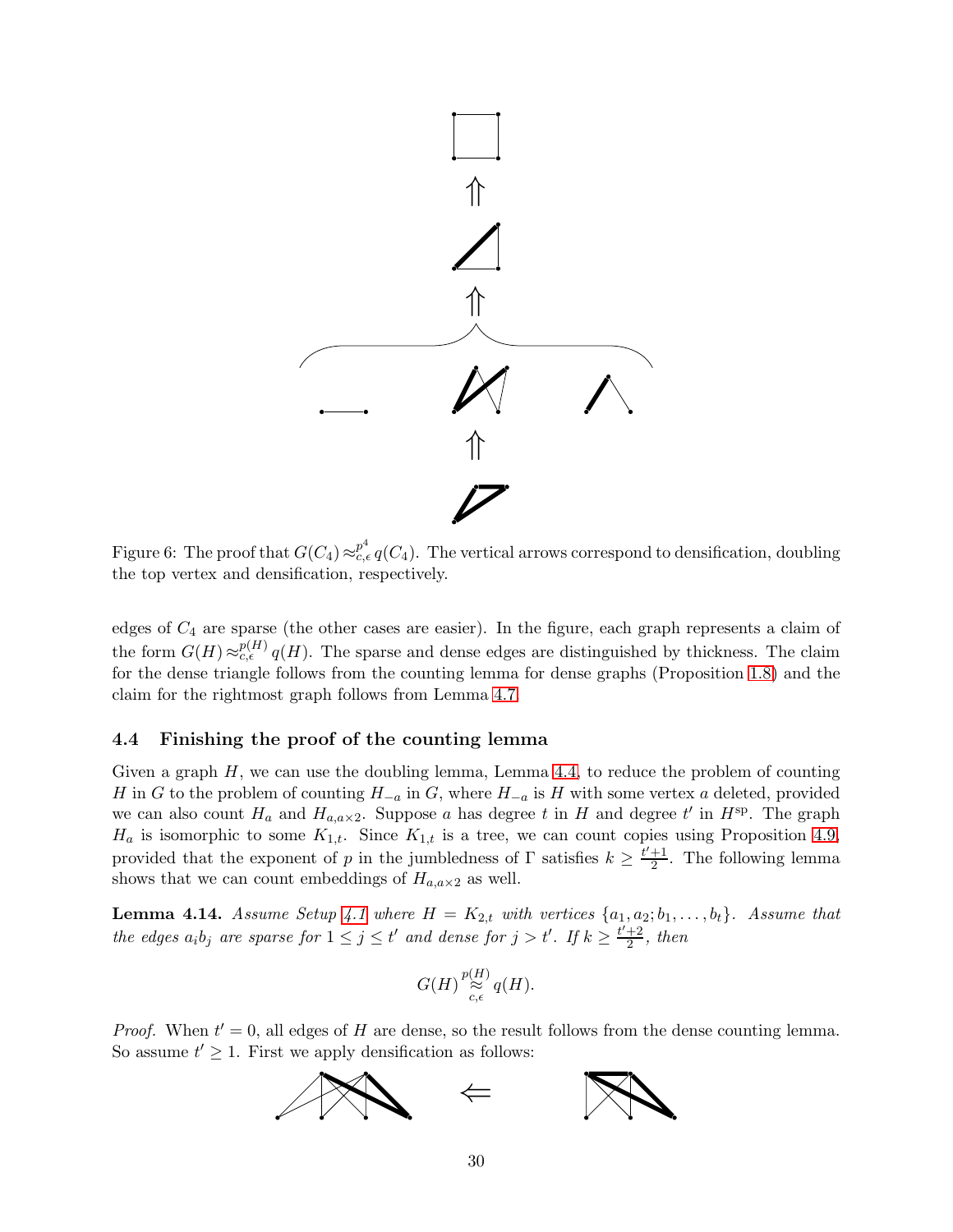When  $t' = 1$ , we get a dense graph so we are done. Otherwise, the result follows by induction using doubling as shown below, where we use Propositions [4.13](#page-28-1) and [4.9](#page-27-0) to count  $C_4$  and  $K_{1,2}$ , respectively.



 $\Box$ 

.

Once we can count  $H_a$  and  $H_{a,a\times 2}$ , we obtain the following reduction result via doubling.

<span id="page-30-1"></span>**Lemma 4.15.** Assume Setup [4.1.](#page-22-2) Let a be a vertex of H. If  $k \ge \frac{d(L(H_{a,a \times 2}^{\rm sp}, H_{-a}^{\rm sp})) + 2}{2}$  $\frac{2^{n^2-a}}{2}$ , then

$$
G(H) \mathop{\approx}\limits^{{p(H)}}_{c,\epsilon} q(H_a)G(H_{-a}).
$$

The proof of the counting lemma follows once we keep track of the requirements on  $k$ .

*Proof of Proposition [4.2.](#page-22-3)* When H has no sparse edges, the result follows from the dense count-ing lemma (Proposition [1.8\)](#page-8-0). Otherwise, using Lemma [4.15,](#page-30-1) it remains to show that if  $k >$ , then there exists some vertex a of H satisfying  $k \geq \frac{d(L(H^{\text{sp}}_{a,a \times 2}, H^{\text{sp}}_{-a})) + 2}{2}$  $\min\left\{\frac{\Delta(L(H^{\rm sp}))+4}{2}\right\}$  $\frac{d(L(H^{\rm sp})) + 4}{2}, \frac{d(L(H^{\rm sp})) + 6}{2}$ 2 2 Actually, the hypothesis on k is strong enough that any a will do. Indeed, we have  $\Delta(L(H^{\text{sp}}))+2 \geq$  $\Delta(L(H_{a}^{\rm sp})$  $\binom{\text{sp}}{a \times 2}$ )  $\geq d(L(H_{a, c}^{\text{sp}}))$  $\sum_{a,a\times 2}^{\text{sp}}$ ,  $H_{-a}^{\text{sp}}$ )) since doubling a increases the degree of every vertex by at most 1. We also have  $d(L(H^{\rm sp})) \geq d(L(H^{\rm sp}_{a,\alpha}))$  $\lim_{a,a\times 2}$ ,  $H_{-a}^{\text{sp}}$ )) – 4 since every edge in  $H_{-a}^{\text{sp}}$  $\frac{p}{-a}$  shares an endpoint with at most 4 edges in  $H_{a,d}^{\text{sp}}$  $\Box$  $_{a,a\times 2}^{\mathrm{sp}}$ .

## <span id="page-30-0"></span>4.5 Tutorial: determining jumbledness requirements

The jumbledness requirements stated in our counting lemmas are often not the best that come out of our proofs. We had to make a tradeoff between strength and simplicity while formulating the results. In this section, we give a short tutorial on finding the jumbledness requirements needed for our counting lemma to work for any particular graph H. These fine-tuned bounds can be extracted from a careful examination of our proofs, with no new ideas introduced in this section.

We work in a more general setting where we allow non-balanced jumbledness conditions between vertex subsets of Γ. This will arise naturallly in Section [6](#page-39-0) when we prove a one-sided counting lemma.

**Setup 4.16.** Let  $\Gamma$  be a graph with vertex subsets  $X_1, \ldots, X_m$ . Let  $p, c \in (0,1]$ . Let H be a graph with vertex set  $\{1, \ldots, m\}$ , with vertex a assigned to  $X_a$ . For every edge ab in H, one of the following two holds: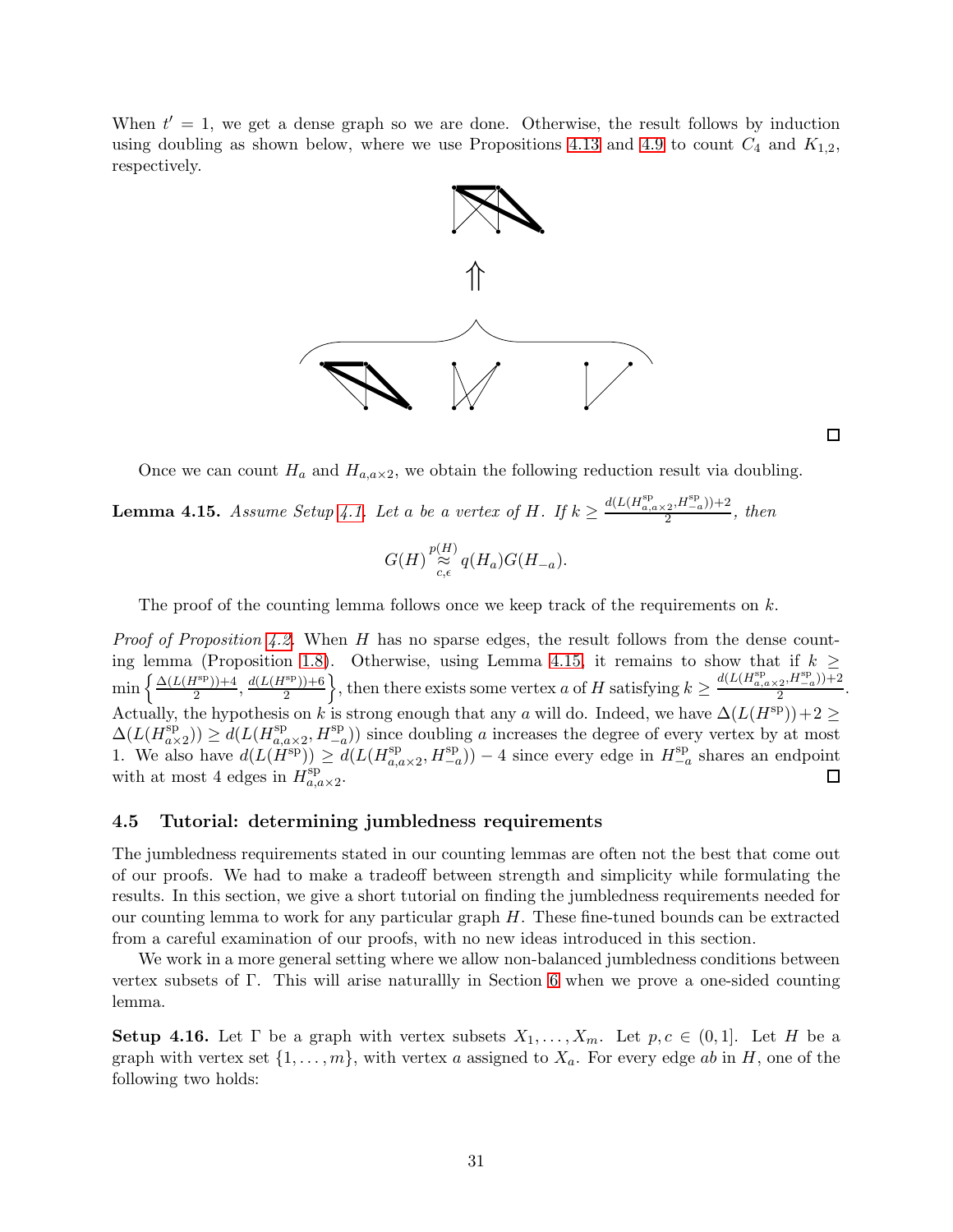- $(X_a, X_b)$ <sub>Γ</sub> is  $(p, cp^{k_{ab}}\sqrt{|X_a||X_b|})$ -jumbled for some  $k_{ab} \ge 1$ , in which case we set  $p_{ab} = p$  and say that ab is a sparse edge, or
- $(X_a, X_b)$ <sub>Γ</sub> is a complete bipartite graph, in which case we set  $p_{ab} = 1$  and say that ab is a dense edge.

Let  $H^{\rm sp}$  denote the subgraph of H consisting of sparse edges.

Let  $\epsilon > 0$ . Let G be a weighted subgraph of Γ. For every edge  $ab \in E(H)$ , assume that  $(X_a, X_b)_G$  satisfies DISC( $(q_{ab}, p_{ab}, \epsilon)$ , where  $0 \leq q_{ab} \leq p_{ab}$ .

In the figures in this section, we label the edges by the lower bounds on  $k_{ab}$  that are sufficient for the two-sided counting lemma to hold. For instance, the figure below shows the jumbledness conditions that are sufficient for the triangle counting lemma<sup>[1](#page-31-0)</sup>, namely  $k_{ab} \geq 3$ ,  $k_{bc} \geq 2$ ,  $k_{ac} \geq \frac{3}{2}$  $\frac{3}{2}$ .



Although we are primarily interested in embeddings of  $H$  into  $G$ , we need to consider partial embeddings where some of the edges of H are allowed to embed into Γ. So we encounter three types of edges of H, summarized in Table [2.](#page-31-1) (Note that for dense edges ab,  $(X_a, X_b)$ <sub>Γ</sub> is a complete bipartite graph, so such embeddings are trivial and ab can be ignored.)

Table 2: Types of edges in H.

<span id="page-31-1"></span>

| Figure | Name                  | Description                                                                                                   |
|--------|-----------------------|---------------------------------------------------------------------------------------------------------------|
| W K W  |                       | Jumbled edge An edge to be embedded in $(X_a, X_b)$ <sub>r</sub> with $p_{ab} = p$ and $k_{ab} \geq \kappa$ . |
| $\sim$ | Dense edge            | An edge to be embedded in $(X_a, X_b)_G$ with $p_{ab} = 1$ .                                                  |
|        | $-\kappa$ Sparse edge | An edge to be embedded in $(X_a, X_b)$ <sub>G</sub> with $p_{ab} = p$ and $k_{ab} \geq \kappa$ .              |

Our counting lemma is proved through a number of reduction procedures. At each step, we transform  $H$  into one or more other graphs  $H'$ . At the end of the reduction procedure, we should arrive at a graph which only has dense edges. To determine the jumbledness conditions required to count some  $H$ , we perform these reduction steps and keep track of the requirements at each step. We explain how to do this for each reduction procedure.

**Removing a jumbled edge.** To remove a jumbled edge ab from  $H$ , we need  $k_{ab}$  to be at least the average of the sparse degrees (i.e., counting both sparse and jumbled edges) at the endpoints of *ab*, i.e.,  $k_{ab} \geq \frac{1}{2}$  $\frac{1}{2}$ (deg<sub>Hsp</sub>(a) + deg<sub>Hsp</sub>(b)). See Lemma [3.5.](#page-21-1) For example,  $k_{ab} \geq \frac{5}{2}$  $\frac{5}{2}$  is sufficient to remove the edge ab in the graph below.



<span id="page-31-0"></span><sup>&</sup>lt;sup>1</sup>As mentioned in the remark after Lemma [4.4,](#page-24-2) we do not actually need DISC on  $(X_a, X_b)_G$ , since edge density is enough. We do not dwell on this point in this section and instead focus on jumbledness requirements.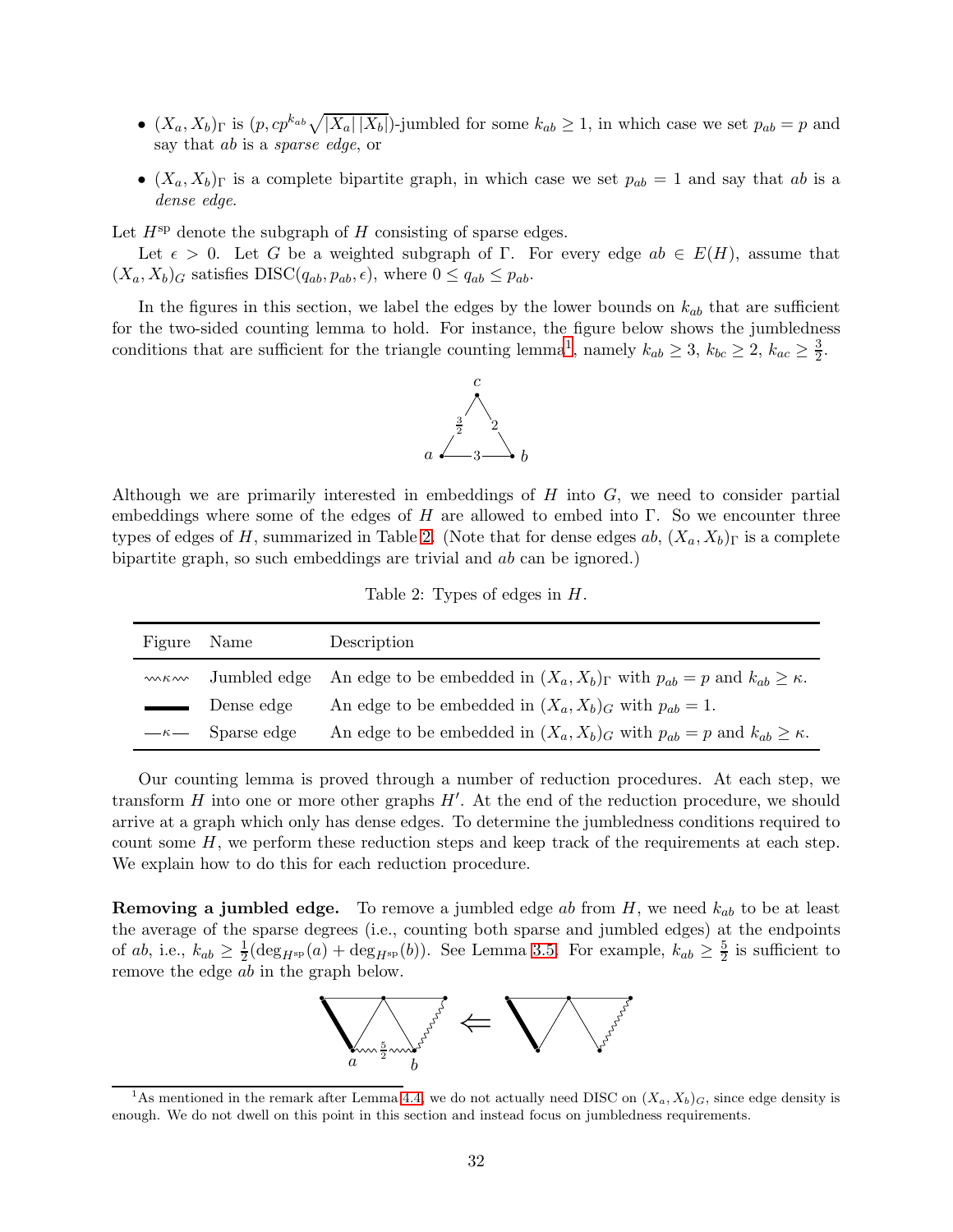By removing jumbled edges one at a time, we can find conditions that are sufficient for counting embeddings into  $\Gamma$  (Proposition [3.3\)](#page-19-1). The following figure shows how this is done for a 4-cycle.



Doubling The figure below illustrates doubling. If the jumbledness hypotheses are sufficient to count the two graphs on the right, then they are sufficient to count the original graph. The first graph is produced by deleting all edges with  $a$  as an endpoint, and the second graph is produced by doubling  $a$  and then, for all edges not adjacent to  $a$ , deleting the dense edges and converting sparse edges to jumbled ones.



Densification To determine the jumbledness needed to perform densification, delete all dense edges, transform all sparse edges into jumbled edges, and use the earlier method to determine the jumbledness required to count embeddings into Γ. For example, the jumbledness on the left figure below shows the requirements on  $C_4$  needed to perform the densification step. It may be the case that even stronger hypotheses are needed to count the new graph (although for this example this is not the case).



**Trees** To determine the jumbledness needed to count some tree  $H$ , delete all dense edges in  $H$ and transform all sparse edges into jumbled edges and use the earlier method, removing one leaf at a time to determine the jumbledness required to count embeddings into  $\Gamma$  (Proposition [4.9\)](#page-27-0).

**Example 4.17**  $(C_4)$ . Let us check that the labeling of  $C_4$  in the densification paragraph gives sufficient jumbledness to count  $C_4$ . It remains to check that the jumbledness hypotheses are sufficient to count the triangle with a single edge. We can double the top vertex so that it remains to check the first graph below (the other graph produced from doubling is a single edge, which is trivial to count). We can remove the jumbled edge, and then perform densification to get a dense triangle, which we know how to count.



**Example 4.18**  $(K_3)$ . The following diagram illustrates the process of checking sufficient jumbledness hypotheses to count triangles (again, the first graph resulting from doubling is a single edge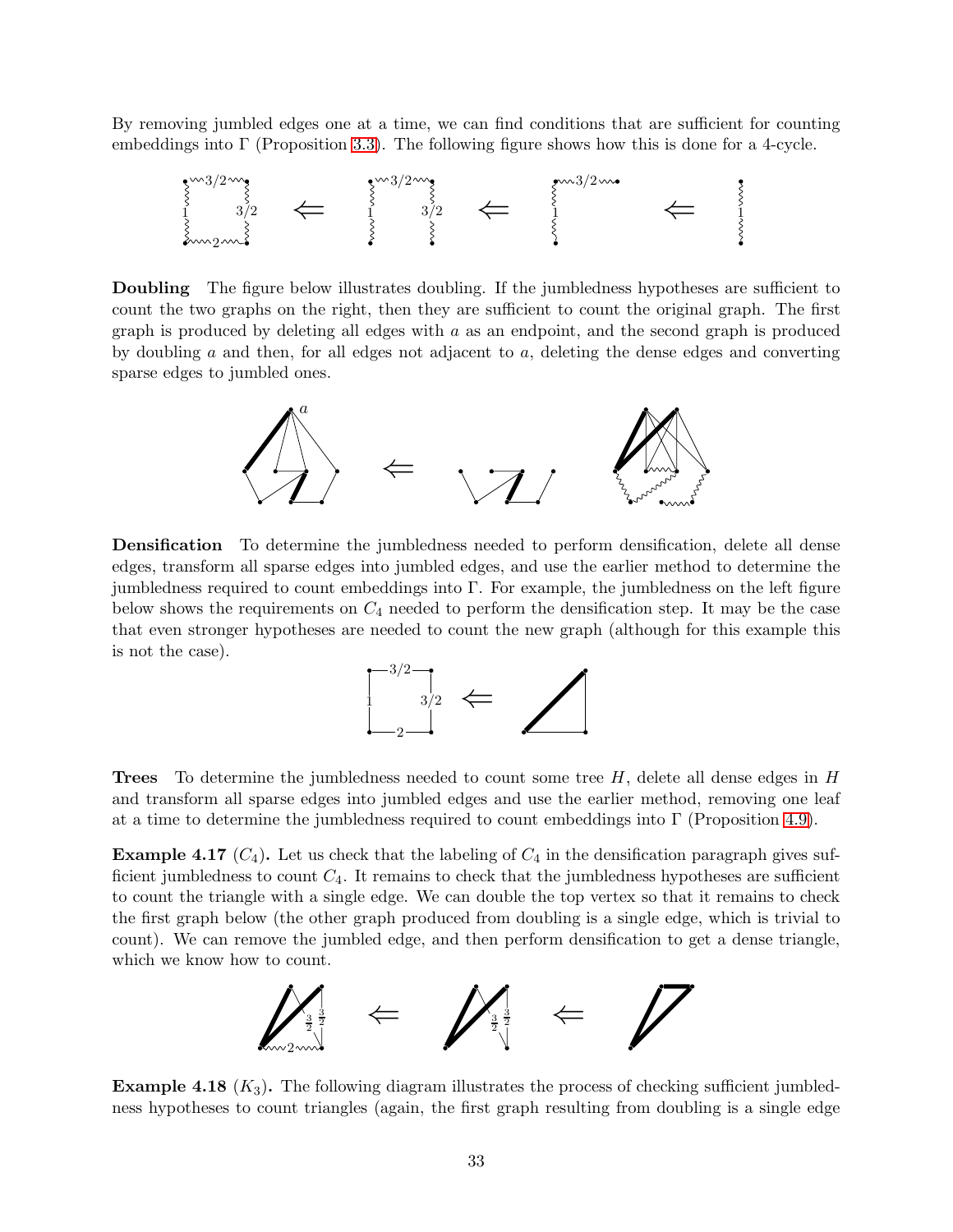and is thus omitted from the figure). The sufficiency for  $C_4$  follows from the previous example.



**Example 4.19** ( $K_{2,t}$ ). The following diagram shows sufficient jumbledness to count  $K_{2,4}$ . The same pattern holds for  $K_{2,t}$ . The reduction procedure was given in the proof of Lemma [4.14.](#page-29-2) First we perform densification to the two leftmost edges, and then apply doubling to the remaining middle vertices in order from left to right.



**Example 4.20**  $(K_{1,2,2})$ . The following diagram shows sufficient jumbledness to count  $K_{1,2,2}$ . This example will be used in the next section on inheriting regularity.



# <span id="page-33-0"></span>5 Inheriting regularity

Regularity is inherited on large subsets, in the sense that if  $(X, Y)_G$  satisfies  $DISC(q, 1, \epsilon)$ , then for any  $U \subseteq X$  and  $V \subseteq Y$ , the induced pair  $(U, V)_G$  satisfies  $DISC(q, 1, \epsilon')$  with  $\epsilon' = \frac{|X||Y|}{|U||V|}$  $\frac{|A||I|}{|U||V|}\epsilon$ . This is a trivial consequence of the definition of discrepancy, and the change in  $\epsilon$  comes from rescaling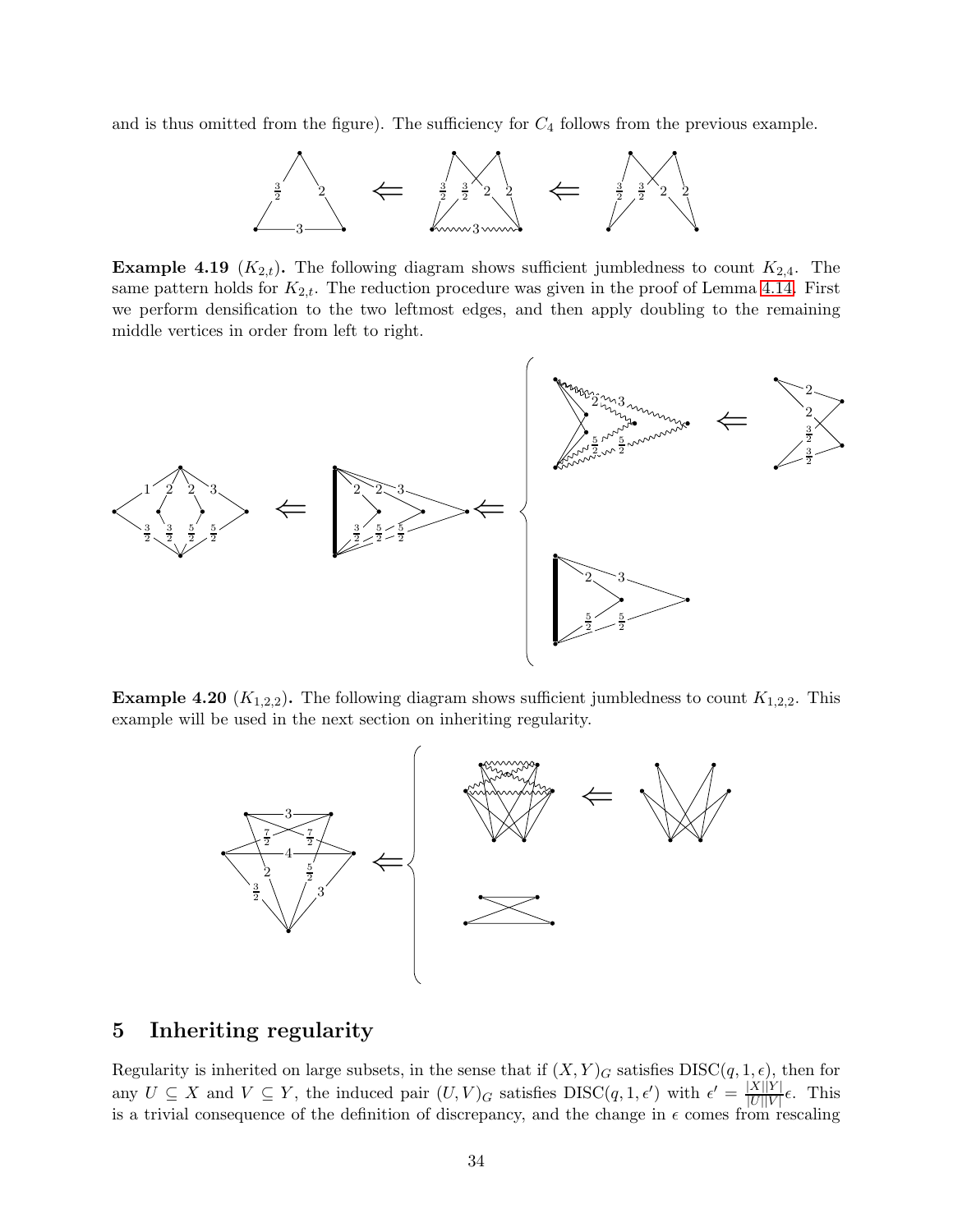the measures dx and dy after restricting the uniform distribution to a subset. The loss in  $\epsilon$  is a constant factor as long as  $\frac{|U|}{|X|}$  and  $\frac{|V|}{|Y|}$  are bounded from below. So if G is a dense tripartite graph with vertex subsets  $X, Y, Z$ , with each pair being dense and regular, then we expect that for most vertices  $z \in Z$ , its neighborhoods  $N_X(z)$  and  $N_Y(z)$  are large, and hence they induce regular pairs with only a constant factor loss in the discrepancy parameter  $\epsilon$ .

The above argument does not hold in sparse pseudorandom graphs. It is still true that if  $(X, Y)_G$  satisfies  $DISC(q, p, \epsilon)$  then for any  $U \subseteq X$  and  $V \subseteq Y$  the induced pair  $(U, V)_G$  satisfies  $\text{DISC}(q, 1, \epsilon')$  with  $\epsilon' = \frac{|X||Y|}{|U||V|}$  $\frac{|\mathbf{A}||\mathbf{I}|}{|U||V|}\epsilon$ . However, in the tripartite setup from the previous paragraph, we expect most  $N_X(z)$  to have size on the order of  $p|X|$ . So the naive approach shows that most  $z \in Z$ induce a bipartite graph satisfying  $DISC(q, p, \epsilon')$  where  $\epsilon'$  is on the order of  $\frac{\epsilon}{p^2}$ . This is undesirable, as we do not want  $\epsilon$  to depend on p.

It turns out that for most  $z \in Z$ , the bipartite graph induced by the neighborhoods satisfies  $DISC(q, p, \epsilon')$  for some  $\epsilon'$  depending on  $\epsilon$  but not p. In this section we prove this fact using the counting lemma developed earlier in the paper. We recall the statement from the introduction.

**Proposition [1.13](#page-11-2)** For any  $\alpha > 0$ ,  $\xi > 0$  and  $\epsilon' > 0$ , there exists  $c > 0$  and  $\epsilon > 0$  of size at least polynomial in  $\alpha, \xi, \epsilon'$  such that the following holds.

Let  $p \in (0,1]$  and  $q_{XY}, q_{XZ}, q_{YZ} \in [\alpha p, p]$ . Let  $\Gamma$  be a tripartite graph with vertex subsets X, Y and Z and G be a subgraph of  $\Gamma$ . Suppose that

- $(X,Y)$ <sub>Γ</sub> is  $(p, cp^4\sqrt{|X||Y|})$ -jumbled and  $(X,Y)$ <sub>G</sub> satisfies DISC( $q_{XY}, p, \epsilon$ ); and
- $(X, Z)_{\Gamma}$  is  $(p, cp^2\sqrt{|X|\,|Z|})$ -jumbled and  $(X, Z)_{G}$  satisfies  $DISC(q_{XZ}, p, \epsilon)$ ; and
- $(Y, Z)_{\Gamma}$  is  $(p, cp^3\sqrt{|Y||Z|})$ -jumbled and  $(Y, Z)_{G}$  satisfies  $\text{DISC}(q_{YZ}, p, \epsilon)$ .

Then at least  $(1 - \xi)|Z|$  vertices  $z \in Z$  have the property that  $|N_X(z)| \geq (1 - \xi) q_{XZ} |X|, |N_Y(z)| \geq$  $(1 - \xi)q_{YZ} |Y|$ , and  $(N_X(z), N_Y(z))_G$  satisfies  $DISC(q_{XY}, p, \epsilon')$ .

The idea of the proof is to first show that a bound on the  $K_{2,2}$  count implies DISC and then to use the  $K_{1,2,2}$  count to bound the  $K_{2,2}$  count between neighborhoods.

We also state a version where only one side gets smaller. While the previous proposition is sufficient for embedding cliques, this second version will be needed for embedding general graphs H.

<span id="page-34-1"></span>**Proposition 5.1.** For any  $\alpha > 0$ ,  $\xi > 0$  and  $\epsilon' > 0$ , there exists  $c > 0$  and  $\epsilon > 0$  of size at least polynomial in  $\alpha, \xi, \epsilon'$  such that the following holds.

Let  $p \in (0,1]$  and  $q_{XY}, q_{XZ} \in [\alpha p, p]$ . Let  $\Gamma$  be a tripartite graph with vertex subsets X, Y and Z and G be a subgraph of Γ. Suppose that

- $(X, Y)_{\Gamma}$  is  $(p, cp^{5/2}\sqrt{|X||Y|})$ -jumbled and  $(X, Y)_{G}$  satisfies  $DISC(q_{XY}, p, \epsilon)$ ; and
- $(X, Z)_{\Gamma}$  is  $(p, cp^{3/2}\sqrt{|X| |Z|})$ -jumbled and  $(X, Z)_{G}$  satisfies  $\text{DISC}(q_{XZ}, p, \epsilon)$ .

Then at least  $(1 - \xi)|Z|$  vertices  $z \in Z$  have the property that  $|N_X(z)| \geq (1 - \xi)q_{XZ}|X|$  and  $(N_X(z), Y)_G$  satisfies  $DISC(q_{XY}, p, \epsilon').$ 

## <span id="page-34-0"></span>5.1  $C_4$  implies DISC

From our counting lemma we already know that if  $G$  is a subgraph of a sufficiently jumbled graph with vertex subsets X and Y such that  $(X, Y)<sub>G</sub>$  satisfies DISC $(q, p, \epsilon)$ , then the number of  $K<sub>2,2</sub>$  in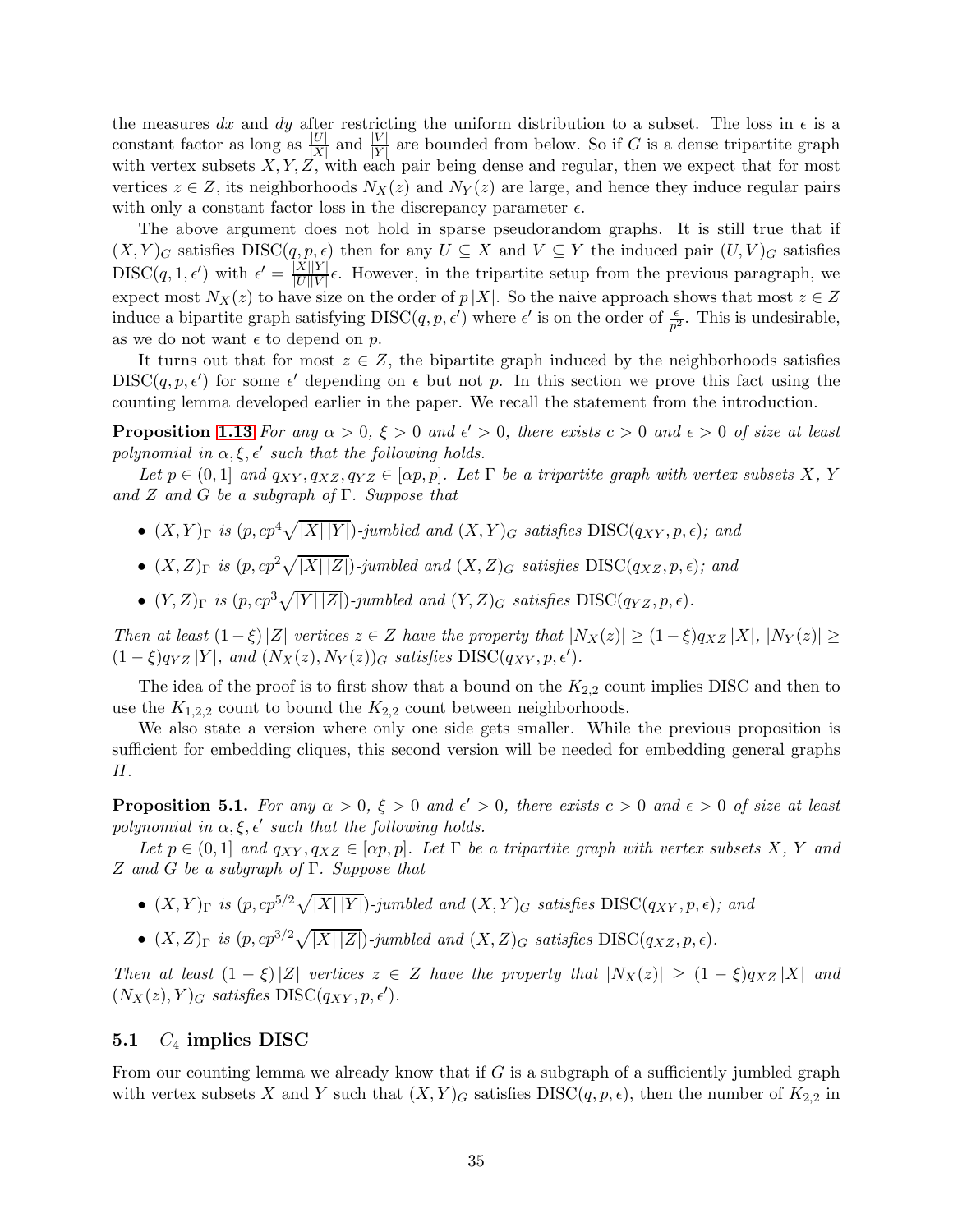G across X and Y is roughly  $q^4 |X|^2 |Y|^2$ . In this section, we show that the converse is true, that the  $K_{2,2}$  count implies discrepancy, even without any jumbledness hypotheses.

In what follows, for any function  $f: X \times Y \to \mathbb{R}$ , we write

$$
f(K_{s,t}) = \int_{\substack{x_1,\dots,x_s \in X \\ y_1,\dots,y_t \in Y}} \prod_{i=1}^s \prod_{j=1}^t f(x_i,y_j) \ dx_1 \cdots dx_s dy_1 \cdots dy_t.
$$

The following lemma shows that a bound on the "de-meaned"  $C_4$ -count implies discrepancy.

<span id="page-35-0"></span>**Lemma 5.2.** Let G be a bipartite graph between vertex sets X and Y. Let  $0 \le q \le p \le 1$  and  $\epsilon > 0$ . Define  $f: X \times Y \to \mathbb{R}$  by  $f(x, y) = G(x, y) - q$ . If  $f(K_{2,2}) \leq \epsilon^4 p^4$  then  $(X, Y)_G$  satisfies  $DISC(q, p, \epsilon).$ 

*Proof.* Let  $u: X \to [0,1]$  and  $v: Y \to [0,1]$  be any functions. Applying the Cauchy-Schwarz inequality twice, we have

$$
\left(\int_{x \in X} \int_{y \in Y} f(x, y)u(x)v(y) \, dy dx\right)^{4} \leq \left(\int_{x \in X} \left(\int_{y \in Y} f(x, y)u(x)v(y) \, dy\right)^{2} \, dx\right)^{2}
$$
\n
$$
= \left(\int_{x \in X} u(x)^{2} \left(\int_{y \in Y} f(x, y)v(y) \, dy\right)^{2} \, dx\right)^{2}
$$
\n
$$
\leq \left(\int_{x \in X} \left(\int_{y \in Y} f(x, y)v(y) \, dy\right)^{2} \, dx\right)^{2}
$$
\n
$$
= \left(\int_{x \in X} \int_{y, y' \in Y} f(x, y)f(x, y')v(y)v(y') \, dydy'dx\right)^{2}
$$
\n
$$
\leq \int_{y, y' \in Y} \left(\int_{x \in X} f(x, y)f(x, y')v(y)v(y') \, dx\right)^{2} \, dydy'
$$
\n
$$
= \int_{y, y' \in Y} v(y)^{2}v(y')^{2} \left(\int_{x \in X} f(x, y)f(x, y') \, dx\right)^{2} \, dydy'
$$
\n
$$
= \int_{y, y' \in Y} \left(\int_{x \in X} f(x, y)f(x, y') \, dx\right)^{2} \, dydy'
$$
\n
$$
= \int_{y, y' \in Y} \int_{x, x' \in X} f(x, y)f(x, y')f(x', y') \, dx dx'dydy'
$$
\n
$$
= f(K_{2,2})
$$
\n
$$
\leq \epsilon^{4} p^{4}.
$$

Thus

$$
\left| \int_{x \in X} \int_{y \in Y} (G(x, y) - q) u(x) v(y) \, dy dx \right| \le \epsilon p.
$$

Hence  $(X, Y)_G$  satisfies DISC $(q, p, \epsilon)$ .

<span id="page-35-1"></span>**Lemma 5.3.** Let G be a bipartite graph between vertex sets  $X$  and Y. Let  $0 \le q \le p \le 1$ and  $\epsilon > 0$ . Let  $U \subseteq X$  and  $V \subseteq Y$ . Let  $\mu = \frac{|U|}{|X|}$  $\frac{|U|}{|X|}$  and  $\nu = \frac{|V|}{|Y|}$  $\frac{|V|}{|Y|}$ . Define  $f: X \times Y \to \mathbb{R}$  by  $f(x,y) = (G(x,y) - q)1_U(x)1_V(y)$ . If  $f(K_{2,2}) \leq \epsilon^4 p^4 \mu^2 \nu^2$ , then  $(U,V)_G$  satisfies  $DISC(q, p, \epsilon)$ .

 $\Box$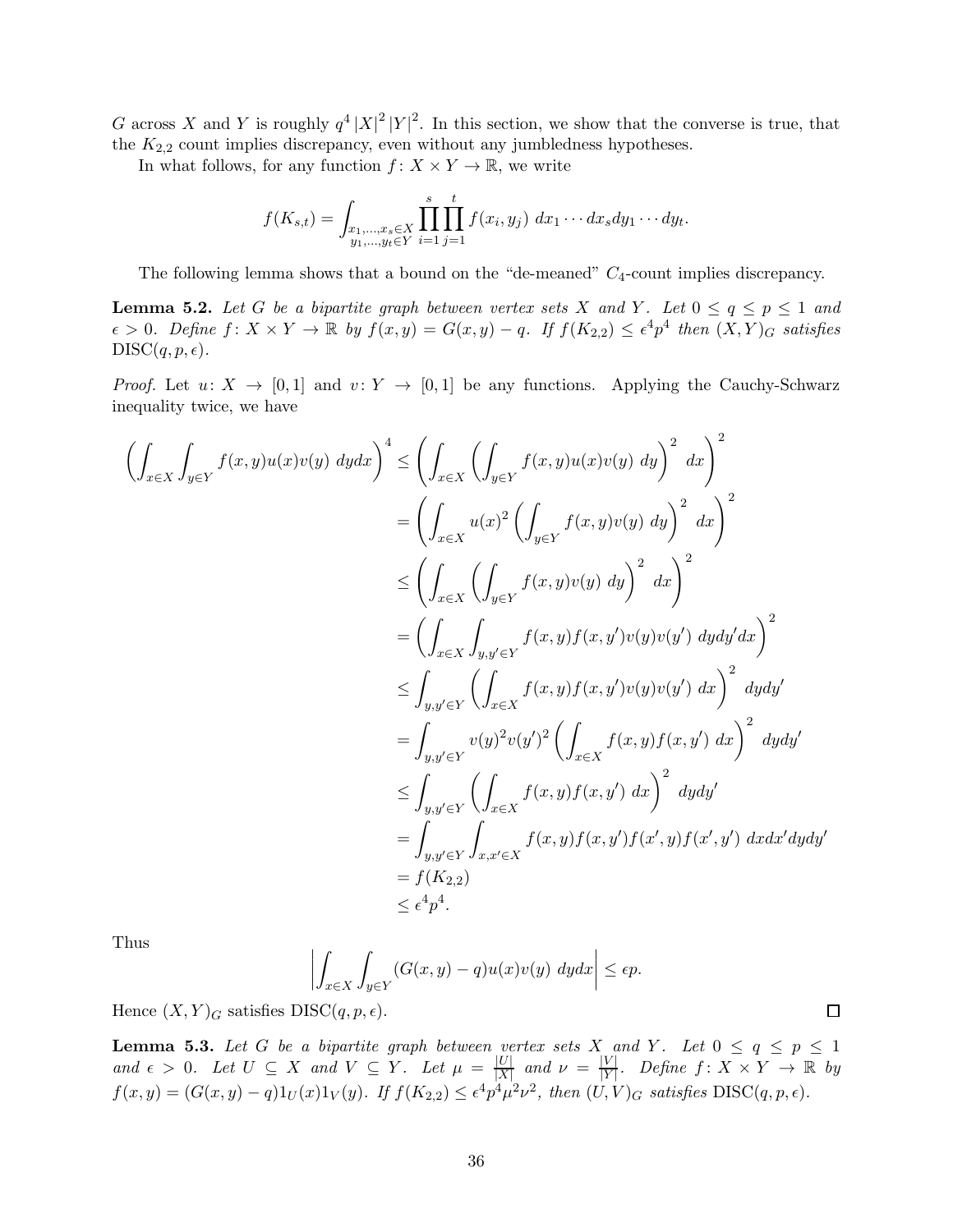*Proof.* This lemma is equivalent to Lemma [5.2](#page-35-0) after appropriate rescaling of the measures dx and  $\Box$ dy.

The above lemmas are sufficient for proving inheritance of regularity, so that the reader may now skip to the next subsection. The rest of this subsection contains a proof that an upper bound on the actual  $C_4$  count implies discrepancy, a result of independent interest which is discussed further in Section [9.2](#page-56-0) on relative quasirandomness.

<span id="page-36-0"></span>**Proposition 5.4.** Let G be a bipartite graph between vertex sets X and Y. Let  $0 \le q \le 1$  and  $\epsilon > 0$ . Suppose  $G(K_{1,1}) \ge (1 - \epsilon)q$  and  $G(K_{2,2}) \le (1 + \epsilon)^4 q^4$ , then  $(X,Y)_G$  satisfies  $DISC(q, q, 4\epsilon^{1/36})$ .

The hypotheses in Proposition [5.4](#page-36-0) actually imply two-sided bounds on  $G(K_{1,1}), G(K_{1,2}),$  $G(K_{2,1}),$  and  $G(K_{2,2}),$  by the following lemma.

<span id="page-36-2"></span>**Lemma 5.5.** Let G be a bipartite graph between vertex sets X and Y and  $f: X \times Y \to \mathbb{R}$  be any function. Then  $f(K_{1,1})^4 \le f(K_{1,2})^2 \le f(K_{2,2})$ .

Proof. The result follows from two applications of the Cauchy-Schwarz inequality.

$$
f(K_{2,2}) = \int_{y,y' \in Y} \int_{x,x' \in X} f(x,y)f(x,y')f(x',y)f(x',y') dx dx' dy dy'
$$
  
\n
$$
= \int_{y,y' \in Y} \left( \int_{x \in X} f(x,y)f(x,y') dx \right)^2 dy dy'
$$
  
\n
$$
\geq \left( \int_{y,y' \in Y} \int_{x \in X} f(x,y)f(x,y') dx dy dy' \right)^2
$$
  
\n
$$
= f(K_{1,2})^2
$$
  
\n
$$
= \left( \int_{x \in X} \left( \int_{y \in Y} f(x,y) dy \right)^2 dx \right)^2
$$
  
\n
$$
\geq \left( \int_{x \in X} \int_{y \in Y} f(x,y) dy dx \right)^4
$$
  
\n
$$
= f(K_{1,1})^4.
$$

 $\Box$ 

A bound on  $K_{1,2}$  is a second moment bound on the degree distribution, so we can bound the number of vertices of low degree using Chebyshev's inequality, as done in the next lemma. Recall the notation  $G(x, S) = \int_{y \in Y} G(x, y) 1_S(y) dy$  for  $S \subseteq Y$  as the normalized degree.

<span id="page-36-1"></span>**Lemma 5.6.** Let G be a bipartite graph between vertex sets X and Y. Let  $0 \le q \le 1$  and  $\epsilon > 0$ .  $Suppose \ G(K_{1,1}) \geq (1-\epsilon)q \ and \ G(K_{1,2}) \leq (1+\epsilon)^2q^2.$  Let  $X' = \{x \in X \mid G(x,Y) < (1-2\epsilon^{1/3})q\}.$ Then  $|X'| \leq 2\epsilon^{1/3} |X|$ .

Proof. We have

$$
\frac{|X'|}{|X|} \left(2\epsilon^{1/3}q\right)^2 \le \int_{x \in X} \left(G(x,Y) - q\right)^2 dx
$$
  
=  $G(K_{1,2}) - 2qG(K_{1,1}) + q^2$   
 $\le (1 + \epsilon)^2 q^2 - 2(1 - \epsilon)q^2 + q^2$   
 $\le 5\epsilon q^2.$ 

Thus  $|X'| \leq \frac{5}{4} \epsilon^{1/3} |X|$ .

 $\Box$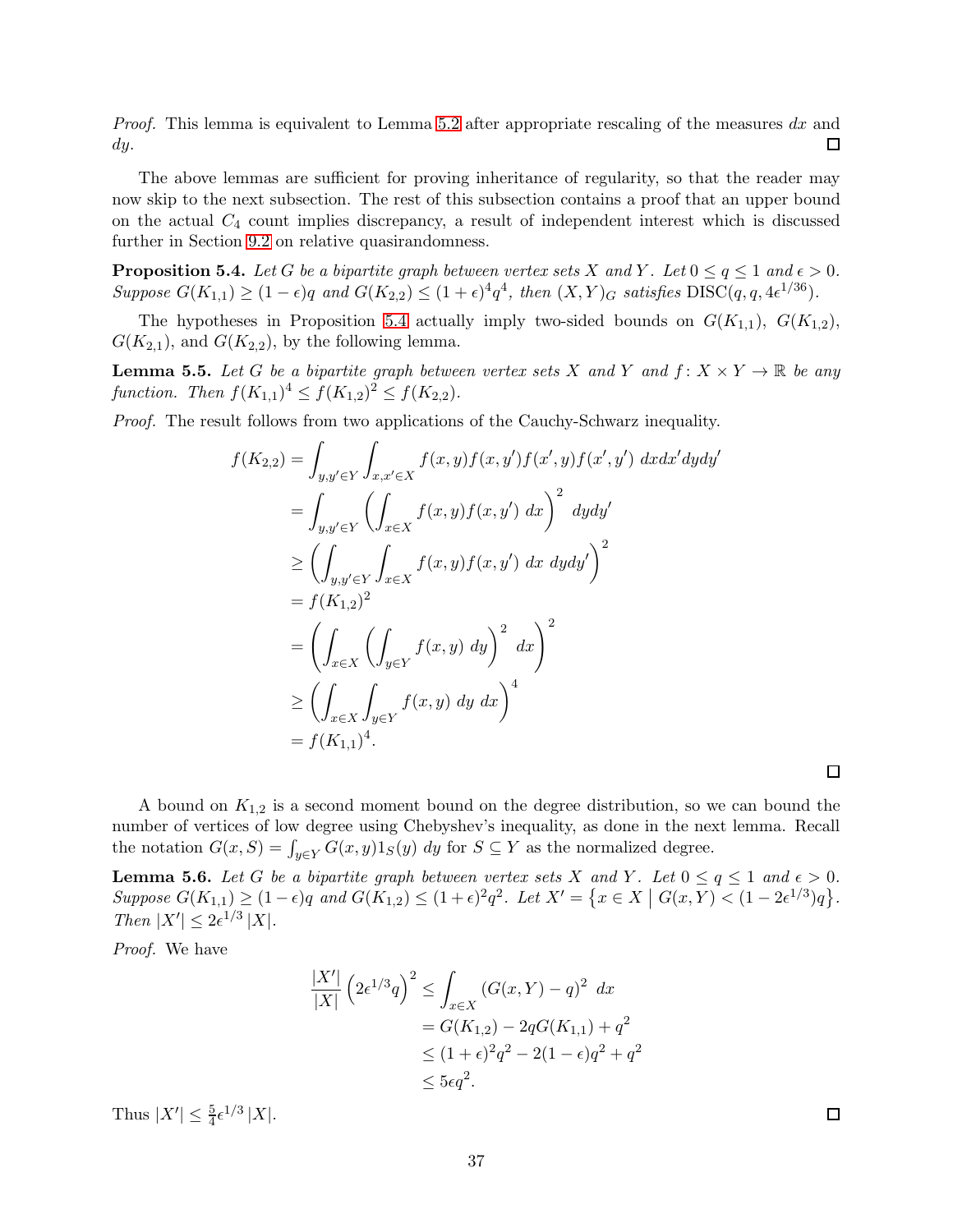We write

$$
G\left(\sum_{y,y'\in Y} \int_{\substack{x,x'\in X\\y,y'\in Y}} G(x,y)G(x',y)G(x',y')\ dx dx'dydy'.
$$

The next lemma proves a lower bound on  $G(\mathcal{L})$  by discarding vertices of low degree.

<span id="page-37-0"></span>**Lemma 5.7.** Let G be a bipartite graph between vertex sets X and Y. Let  $0 \le q \le 1$  and  $\epsilon > 0$ . Suppose  $G(K_{1,1}) \ge (1 - \epsilon)q$ ,  $G(K_{1,2}) \le (1 + \epsilon)^2 q^2$  and  $G(K_{2,1}) \le (1 + \epsilon)^2 q^2$ . Then  $G\left(\sum_{\bullet}\right) \geq (1-14\epsilon^{1/9})q^3.$ 

Proof. Let

$$
X' = \left\{ x \in X \mid G(x, Y) < (1 - 2\epsilon^{1/3})q \right\}.
$$

Let G' denote the subgraph of G where we remove all edges with an endpoint in X'. Then  $G'(K_{2,1}) \le$  $G(K_{2,1}) \leq (1+\epsilon)^2 q^2$  and, by Lemma [5.6](#page-36-1)

$$
G'(K_{1,1}) \ge \frac{|X \setminus X'|}{|X|}(1 - 2\epsilon^{1/3})q \ge (1 - 2\epsilon^{1/3})^2 q \ge (1 - 4\epsilon^{1/3})q.
$$

Let

$$
Y' = \left\{ y \in Y \mid G(X \setminus X', y) < (1 - 4\epsilon^{1/9})q \right\}.
$$

So  $|Y'| \leq 4\epsilon^{1/9}$  by applying Lemma [5.6](#page-36-1) again. Restricting to paths with vertices in  $X \setminus X', Y \setminus Y'$  $Y', X \setminus X', Y$ , we find that

$$
G\left(\sum_{i} \right) \ge \frac{|Y \setminus Y'|}{|Y|} \left(\min_{y \in Y \setminus Y'} G(X \setminus X', y)\right)^2 \left(\min_{x \in X \setminus X'} G(x, Y)\right)
$$
  
 
$$
\ge (1 - 4\epsilon^{1/9})^3 (1 - 2\epsilon^{1/3}) q^3
$$
  
 
$$
\ge (1 - 14\epsilon^{1/9}) q^3.
$$

The above argument can be modified to show that a bound on  $K_{1,2}$  implies one-sided counting for trees. We state the generalization and omit the proof.

**Proposition 5.8.** Let H be a tree on vertices  $\{1, 2, ..., m\}$ . For every  $\theta > 0$  there exists  $\epsilon > 0$  of size polynomial in  $\theta$  so that the following holds.

Let G be a weighted graph with vertex subsets  $X_1, \ldots, X_m$ . For every edge ab of H, assume there is some  $q_{ab} \in [0,1]$  so that the bipartite graph  $(X_a, X_b)_G$  satisfies  $G(K_{1,1}) \geq (1-\epsilon)q_{ab}$ ,  $G(K_{1,2}) \leq (1+\epsilon)^2 q_{ab}^2$  and  $G(K_{2,1}) \leq (1+\epsilon)^2 q_{ab}^2$ . Then  $G(H) \geq (1-\theta)q(H)$ .

*Proof of Proposition [5.4.](#page-36-0)* Using Lemma [5.5,](#page-36-2) we have  $G(K_{1,2}) \leq (1+\epsilon)^2 q^2$ ,  $G(K_{2,1}) \leq (1+\epsilon)^2 q^2$ and  $G(K_{1,1}) \leq (1+\epsilon)q$ . Let  $f(x,y) = G(x,y) - q$ . Applying Lemma [5.7,](#page-37-0) we have

$$
f(K_{2,2}) = G(K_{2,2}) - 4qG\left(\sum_{n=1}^{\infty}\right) + 2q^2G(K_{1,1})^2 + 4q^2G(K_{1,2}) - 4q^3G(K_{1,1}) + q^4
$$
  
\n
$$
\leq (1+\epsilon)^4 q^4 - 4(1-14\epsilon^{1/9})q^4 + 2(1+\epsilon)^2 q^4 + 4(1+\epsilon)^2 q^4 - 4(1-\epsilon)q^4 + q^4
$$
  
\n
$$
\leq 100\epsilon^{1/9} q^4.
$$

Thus, by Lemma [5.2,](#page-35-0)  $(X, Y)_G$  satisfies  $DISC(q, q, 4\epsilon^{1/36}).$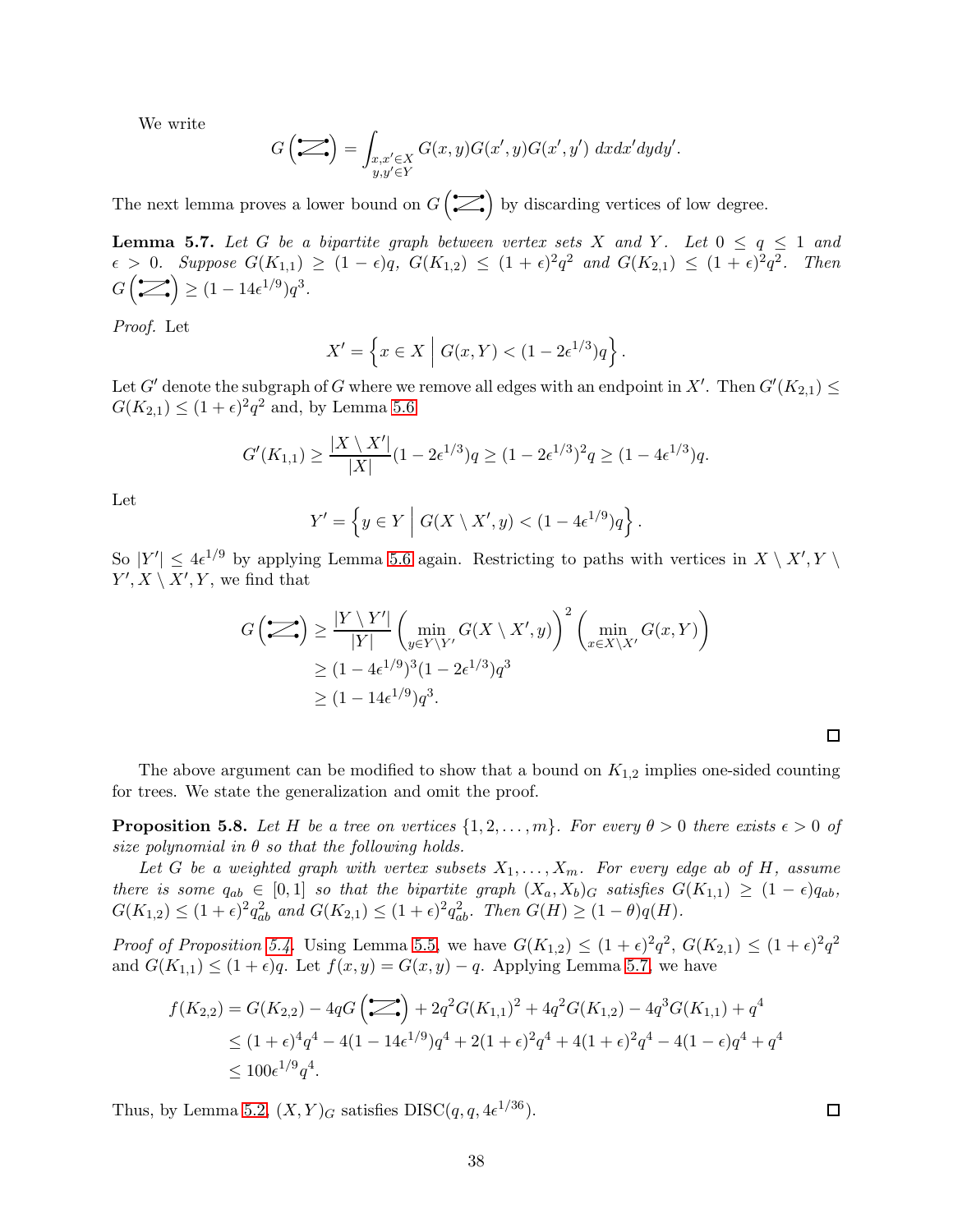## <span id="page-38-0"></span>5.2  $K_{1,2,2}$  implies inheritance

We now prove Propositions [1.13](#page-11-2) and [5.1](#page-34-1) using Lemma [5.3.](#page-35-1)

*Proof of Proposition [1.13.](#page-11-2)* First we show that only a small fraction of vertices in  $Z$  have very few neighbors in X and Y. Let  $Z_1$  be the set of all vertices in Z with fewer than  $(1 - \xi)q_{XZ} |X|$ neighbors in X. Applying discrepancy to  $(X, Z_1)$  yields  $\xi q_{XZ} |Z_1| \leq \epsilon p |Z|$ . If we assume that  $\epsilon \leq \frac{1}{3}$  $\frac{1}{3}\alpha\xi^2$ , we have  $|Z_1| \leq \frac{\epsilon p}{\xi q_{XZ}} |Z| \leq \frac{\xi}{3} |Z|$ . Similarly let  $Z_2$  be the set of all vertices in Z with fewer than  $(1 - \xi)q_{YZ} |Y|$  neighbors in Y, so that  $|Z_2| \leq \frac{\xi}{3} |Z|$  as well.

Define  $f: V(G) \times V(G) \to \mathbb{R}$  to be a function which agrees with G on pairs  $(X, Z)$  and  $(Y, Z)$ , and agrees with  $G - q_{XY}$  on  $(X, Y)$ . Let us assign each vertex of  $K_{2,2,1}$  to one of  $\{X, Y, Z\}$  as follows (two vertices are assigned to each of  $X$  and  $Y$ ).



The stated jumbledness hypotheses suffice for counting  $K_{1,2,2}$  and its subgraphs; we refer to the tutorial in Section [4.5](#page-30-0) for an explanation.

By expanding all the  $(G(x, y) - q_{XY})$  factors and using our counting lemma, we get

$$
f\left(\bigtriangledown f\right) = G\left(\bigtriangledown f\right) - 4q_{XY}G\left(\bigtriangledown f\right) + 2q_{XY}^2G\left(\bigtriangledown f\right) + 4q_{XY}^2G\left(\bigtriangledown f\right) + 4q_{XY}^2G\left(\bigtriangledown f\right) - 4q_{XY}^3G\left(\bigtriangledown f\right) + q_{XY}^4G\left(\bigtriangledown f\right) + 4q_{XY}^2G\left(\bigtriangledown f\right) - 4q_{XY}q\left(\bigtriangledown f\right) + 2q_{XY}^2q\left(\bigtriangledown f\right) + 4q_{XY}^2q\left(\bigtriangledown f\right) - 4q_{XY}^3q\left(\bigtriangledown f\right) + q_{XY}^4q\left(\bigtriangledown f\right)
$$
  
= 0.

Therefore, by choosing  $\epsilon$  and c to be sufficiently small (but polynomial in  $\xi, \alpha, \epsilon'$ ), we can guarantee that

$$
f\left(\bigotimes^{\mathbf{Z}}\mathbf{y}\right) \leq \frac{1}{3}\xi(1-\xi)^4\epsilon'^4\alpha^4p^8.
$$

Let  $K_{2,2}$  denote the subgraph of the above  $K_{1,2,2}$  that gets mapped between X and Y. For each  $z \in Z$ , let  $f_z \colon X \times Y \to \mathbb{R}$  be defined by  $(G(x, y) - q_{XY})1_{N_X(z)}(x)1_{N_Y(z)}(y)$ . We have

$$
f\left(\bigotimes f_z\right) = \int_{z\in Z} f_z(K_{2,2})\ dz.
$$

By Lemma [5.5,](#page-36-2)  $f_z(K_{2,2}) \geq 0$  for all  $z \in Z$ . Let  $Z_3$  be the set of vertices z in Z such that  $f_z(K_{2,2}) > \epsilon'^4 (1-\xi)^4 \alpha^4 p^8$ . Then  $|Z_3| \le \frac{\xi}{3} |Z|$ .

Let  $Z' = Z \setminus (Z_1 \cup Z_2 \cup Z_3)$ . So  $|Z'| \ge (1 - \xi) |Z|$ . Furthermore, for any  $z \in Z_1$ ,

$$
f_z(K_{2,2}) \le \epsilon'^4 (1-\xi)^4 \alpha^4 p^8 \le \epsilon'^4 (1-\xi)^4 p^4 q_{XZ}^2 q_{YZ}^2 \le \epsilon'^4 p^4 \left(\frac{|N_X(z)|}{|X|}\right)^2 \left(\frac{|N_Y(z)|}{|Y|}\right)^2.
$$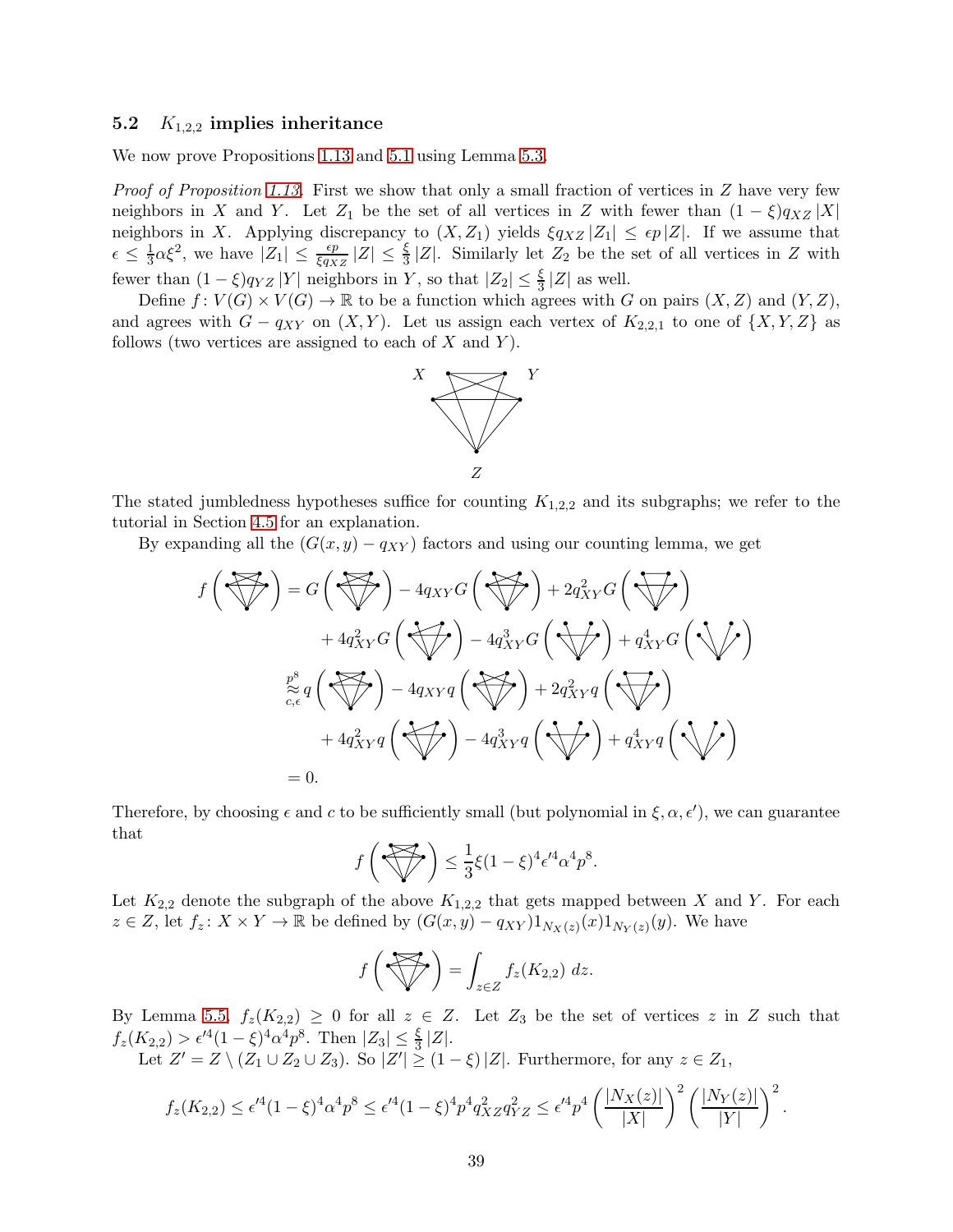It follows by Lemma [5.3](#page-35-1) that  $(N_X(z), N_Y(z))_G$  satisfies  $DISC(q_{XY}, p, \epsilon').$ 

Proof of Proposition [5.1.](#page-34-1) The proof is essentially the same as the proof of Proposition [1.13](#page-11-2) with the difference being that we now use the following graph. We omit the details.



 $\Box$ 

 $\Box$ 

## <span id="page-39-0"></span>6 One-sided counting

We are now in a position to prove Theorem [1.14,](#page-11-1) which we now recall.

**Theorem [1.14](#page-11-1)** For every fixed graph H on vertex set  $\{1, 2, ..., m\}$  and every  $\alpha, \theta > 0$ , there exist constants  $c > 0$  and  $\epsilon > 0$  such that the following holds.

Let  $\Gamma$  be a graph with vertex subsets  $X_1, \ldots, X_m$  and suppose that the bipartite graph  $(X_i, X_j)_{\Gamma}$ is  $(p, cp^{d_2(H)+3}\sqrt{|X_i||X_j|})$ -jumbled for every  $i < j$  with  $ij \in E(H)$ . Let G be a subgraph of  $\Gamma$ , with the vertex i of H assigned to the vertex subset  $X_i$  of G. For each edge ij of H, assume that  $(X_i, X_j)_G$  satisfies  $\text{DISC}(q_{ij}, p, \epsilon)$ , where  $\alpha p \le q_{ij} \le p$ . Then  $G(H) \ge (1 - \theta)q(H)$ .

The idea is to embed vertices of H one at a time. At each step, the set of potential targets for each unembedded vertex shrinks, but we can choose our embedding so that it doesn't shrink too much and discrepancy is inherited.

*Proof.* Suppose that  $v_1, v_2, \ldots, v_m$  is an ordering of the vertices of H which yields the 2-degeneracy  $d_2(H)$  and that the vertex  $v_i$  is to be embedded in  $X_i$ . Let  $L(j) = \{v_1, v_2, \ldots, v_j\}$ . For  $i > j$ , let  $N(i, j) = N(v_i) \cap L(j)$  be the set of neighbors  $v_h$  of  $v_i$  with  $h \leq j$ . Let  $q(j) = \prod q_{ab}$ , where the product is taken over all edges  $v_a v_b$  of H with  $1 \le a < b \le j$  and  $q(i, j) = \prod_{v_h \in N(i,j)} q_{hi}$ . Note that  $q(j) = q(j, j - 1)q(j - 1).$ 

We need to define several constants. To begin, we let  $\theta_m = \theta$  and  $\epsilon_m = 1$ . Given  $\theta_j$  and  $\epsilon_j$ , we define  $\xi_j = \frac{\theta_j}{6m^2}$  and  $\theta_{j-1} = \frac{\theta_j}{2}$  $\frac{\gamma_j}{2}$ . We apply Propositions [1.13](#page-11-2) and [5.1](#page-34-1) with  $\alpha, \xi_j$  and  $\epsilon_j$ to find constants  $c_{j-1}$  and  $\epsilon_{j-1}^*$  such that the conclusions of the two propositions hold. We let  $\epsilon_{j-1} = \min(\epsilon_{j-1}^*, \frac{\alpha \theta_j^2}{72m}), c = \frac{1}{2}$  $\frac{1}{2}\alpha^{d_2(H)}c_0$  and  $\epsilon = \epsilon_0$ .

We will find many embeddings  $f: V(H) \to V(G)$  by embedding the vertices of H one by one in increasing order. We will prove by induction on j that there are  $(1 - \theta_i)q(j)|X_1||X_2| \ldots |X_i|$ choices for  $f(v_1), f(v_2), \ldots, f(v_j)$  such that the following conditions hold. Here, for each  $i > j$ , we let  $T(i, j)$  be the set of vertices in  $X_i$  which are adjacent to  $f(v_h)$  for every  $v_h \in N(i, j)$ . That is, it is the set of possible vertices into which, having embedded  $v_1, v_2, \ldots, v_j$ , we may embed  $v_i$ .

- For  $1 \leq a < b \leq j$ ,  $(f(v_a), f(v_b))$  is an edge of G if  $(v_a, v_b)$  is an edge of H;
- $|T(i, j)| \geq (1 \frac{\theta_j}{6})$  $\frac{\gamma_j}{6}$ ) $q(i,j)|X_i|$  for every  $i > j$ ;
- For each  $i_1, i_2 > j$  with  $v_{i_1}v_{i_2}$  an edge of H, the graph  $(T(i_1, j), T(i_2, j))_G$  satisfies the discrepancy condition  $DISC(q_{ab}, p, \epsilon_i)$ .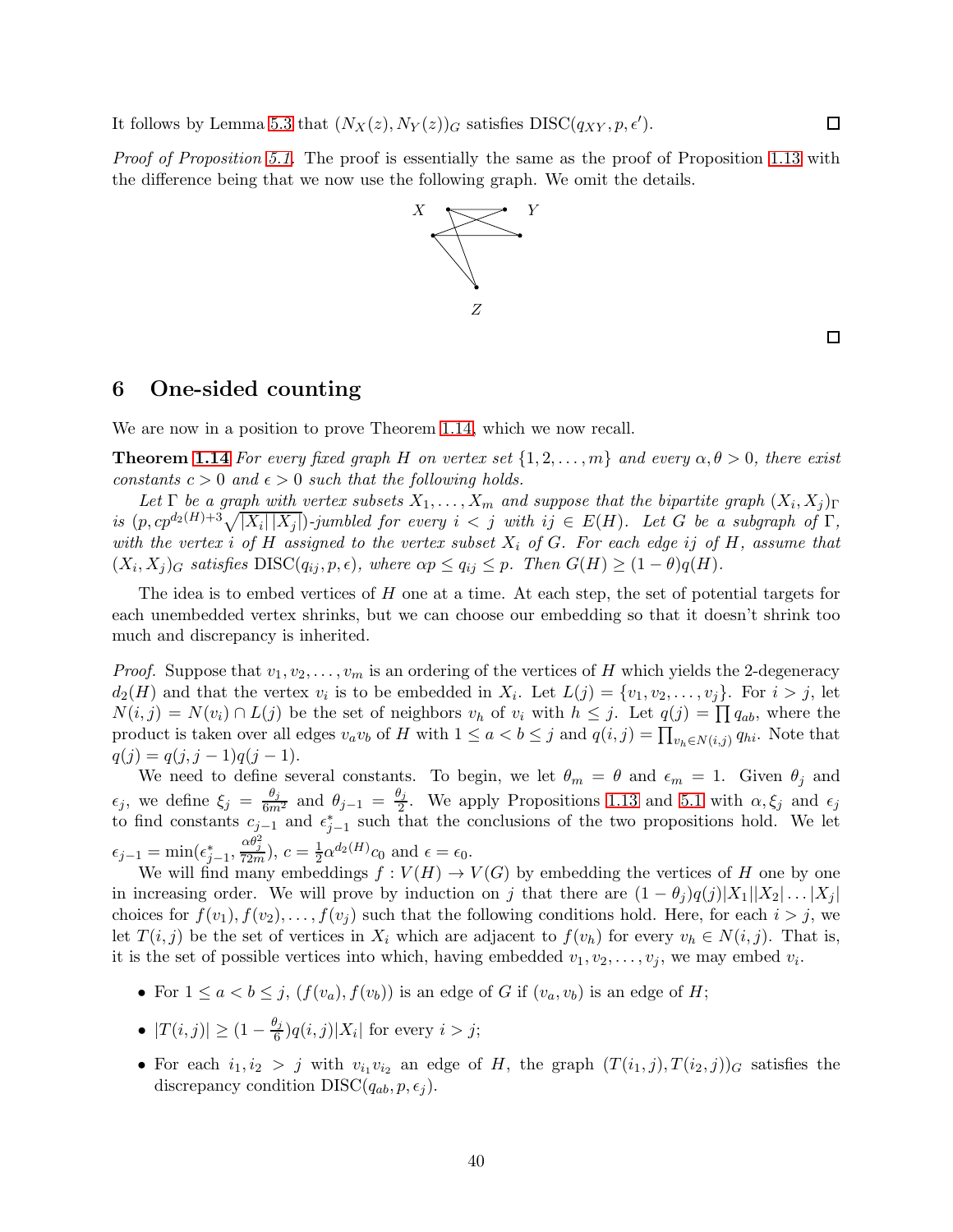The base case  $j = 0$  clearly holds by letting  $T(i, 0) = X_i$ . We may therefore assume that there are  $(1 - \theta_{j-1})q(j-1)|X_1||X_2|\ldots|X_{j-1}|$  embeddings of  $v_1,\ldots,v_{j-1}$  satisfying the conditions above. Let us fix such an embedding f. Our aim is to find a set  $W(j) \subseteq T(j, j - 1)$  with  $|W(j)| \geq (1 - \frac{\theta_j}{2})$  $\frac{\gamma_j}{2}$ ) $q(j, j-1)|X_j|$  such that for every  $w \in W(j)$  the following three conditions hold.

- 1. For each  $i > j$  with  $v_i \in N(v_j)$ , there are at least  $(1 \frac{\theta_j}{6})$  $\frac{\gamma_j}{6}$  $q(i,j)|X_i|$  vertices in  $T(i,j-1)$ which are adjacent to w;
- 2. For each  $i_1, i_2 > j$  with  $v_{i_1}v_{i_2}, v_{i_1}v_j$  and  $v_{i_2}v_j$  edges of H, the induced subgraph of G between  $N(w) \cap T(i_1, j)$  and  $N(w) \cap T(i_2, j)$  satisfies the discrepancy condition  $DISC(q_{ab}, p, \epsilon_i);$
- 3. For each  $i_1, i_2 > j$  with  $v_{i_1}v_{i_2}$  and  $v_{i_1}v_j$  edges of H and  $v_{i_2}v_j$  not an edge of H, the induced subgraph of G between  $N(w) \cap T(i_1, j)$  and  $T(i_2, j - 1)$  satisfies the discrepancy condition  $DISC(q_{ab}, p, \epsilon_i)$ .

Note that once we have found such a set, we may take  $f(v_j) = w$  for any  $w \in W(j)$ . By using the induction hypothesis to count the number of embeddings of the first  $j-1$  vertices, we see that there are at least

$$
\left(1 - \frac{\theta_j}{2}\right)q(j, j-1)|X_j|(1 - \theta_{j-1})q(j-1)|X_1||X_2|\dots|X_{j-1}| \geq (1 - \theta_j)q(j)|X_1||X_2|\dots|X_j|
$$

ways of embedding  $v_1, v_2, \ldots, v_j$  satisfying the necessary conditions. Here we used that  $q(j)$  $q(j, j-1)q(j-1)$  and  $\theta_{j-1} = \frac{\theta_j}{2}$  $\frac{\gamma_j}{2}$ . The induction therefore follows by letting  $T(i, j) = N(w) \cap T(i, j-1)$ for all  $i > j$  with  $v_i \in N(v_j)$  and  $T(i, j) = T(i, j - 1)$  otherwise.

It remains to show that there is a large subset  $W(j)$  of  $T(j, j - 1)$  satisfying the required conditions. For each  $i > j$ , let  $A_i(j)$  be the set of vertices in  $T(j, j - 1)$  for which  $|N(w) \cap T(i, j - 1)|$  $|1\rangle \leq (1 - \frac{\theta_j}{12}) q_{ij} |T(i, j-1)|$ . Then, since the graph between  $T(i, j-1)$  and  $T(j, j-1)$  satisfies DISC( $q_{ji}, p, \epsilon_{j-1}$ ), we have that  $\epsilon_{j-1} p |T(j, j-1)| \geq \frac{\theta_j}{12} q_{ij} |A_i(j)|$ . Hence, since  $q_{ij} \geq \alpha p$ ,

$$
|A_i(j)| \le \frac{12\epsilon_{j-1}}{\alpha \theta_j} |T(j, j-1)|.
$$

Note that for any  $w \in T(j, j-1) \setminus A_i(j)$ ,

$$
|N(w) \cap T(i,j-1)| \ge \left(1 - \frac{\theta_j}{12}\right) q_{ij} |T(i,j-1)| \ge \left(1 - \frac{\theta_j}{6}\right) q(i,j) |X_i|.
$$

For each  $i_1, i_2 > j$  with  $v_{i_1}v_{i_2}, v_{i_1}v_j$  and  $v_{i_2}v_j$  edges of H, let  $B_{i_1,i_2}(j)$  be the set of vertices w in  $T(j, j - 1)$  for which the graph between  $N(w) \cap T(i_1, j - 1)$  and  $N(w) \cap T(i_2, j - 1)$  does not satisfy  $DISC(q_{i_1 i_2}, p, \epsilon_j)$ . Note that

$$
|T(i_1, j - 1)||T(i_2, j - 1)| \ge \left(1 - \frac{\theta_{j-1}}{6}\right) q(i_1, j - 1)q(i_2, j - 1)|X_{i_1}||X_{i_2}|
$$
  

$$
\ge \frac{\alpha^{2d_2(H) - 2}}{2} p^{2d_2(H) - 2}|X_{i_1}||X_{i_2}|,
$$

where we get  $2d_2(H)-2$  because j is a neighbor of both  $i_1$  and  $i_2$  with  $j < i_1, i_2$ . Similarly,  $|T(i_1, j-1)|$ 1)|| $T(j, j - 1)$ | and  $|T(i_2, j - 1)| |T(j, j - 1)|$  are at least  $\frac{\alpha^{2d_2(H)}}{2}$  $\frac{2^{(H)}}{2}p^{2d_2(H)}|X_j|$  and  $\frac{\alpha^{2d_2(H)}}{2}$  $\frac{2^{(H)}}{2}p^{2d_2(H)}|X_{i_2}|,$ respectively.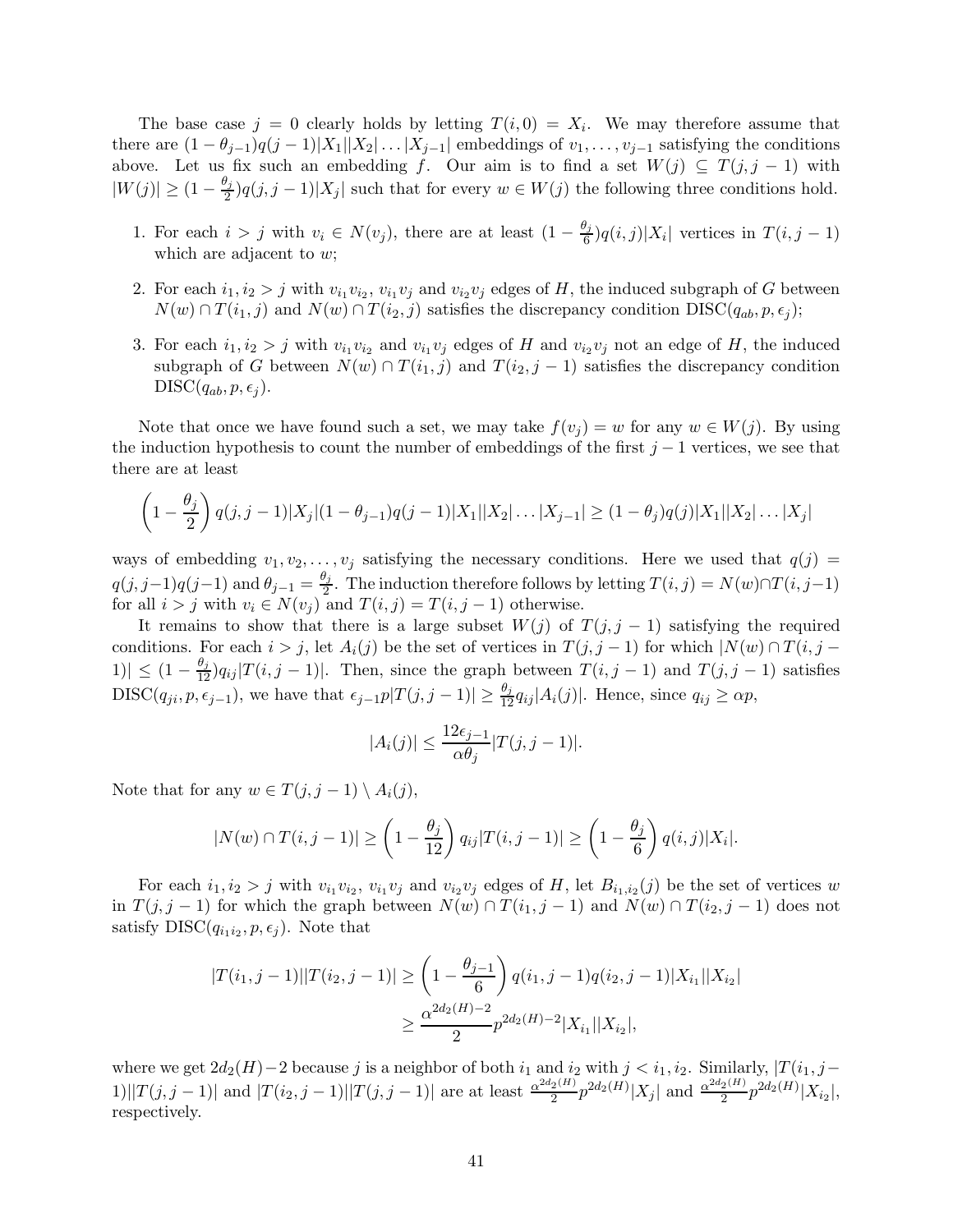Since

$$
cp^{d_2(H)+3}\sqrt{|X_{i_1}||X_{i_2}|} \leq \frac{1}{2}\alpha^{d_2(H)}c_0p^4\sqrt{p^{2d_2(H)-2}|X_{i_1}||X_{i_2}|}
$$
  

$$
\leq c_0p^4\sqrt{|T(i_1,j-1)||T(i_2,j-1)|},
$$

the induced subgraph of  $\Gamma$  between  $T(i_1, j-1)$  and  $T(i_2, j-1)$  is  $(p, c_0 p^4 \sqrt{|T(i_1, j-1)||T(i_2, j-1)|})$ . jumbled. Similarly, the induced subgraph of  $\Gamma$  between the sets  $T(j, j - 1)$  and  $T(i_1, j - 1)$ is  $(p, c_0 p^3 \sqrt{|T(j, j - 1)||T(i_1, j - 1)|})$ -jumbled and the induced subgraph between  $T(j, j - 1)$  and  $T(i_2, j-1)$  is  $(p, c_0 p^3 \sqrt{|T(j, j-1)||T(i_2, j-1)|})$ -jumbled. By our choice of  $\epsilon_{j-1}$ , we may therefore apply Proposition [1.13](#page-11-2) to show that  $|B_{i_1,i_2}(j)| \leq \xi_j |T(j,j-1)|$ .

For each  $i_1, i_2 > j$  with  $v_{i_1}v_{i_2}$  and  $v_{i_1}v_j$  edges of H and  $v_{i_2}v_j$  not an edge of H, let  $C_{i_1,i_2}(j)$  be the set of vertices w in  $T(j, j - 1)$  for which the graph between  $N(w) \cap T(i_1, j - 1)$  and  $T(i_2, j - 1)$ does not satisfy  $DISC(q_{i_1 i_2}, p, \epsilon_j)$ . As with  $B_{i_1, i_2}(j)$ , we may apply Proposition [5.1](#page-34-1) to conclude that  $|C_{i_1,i_2}(j)| \leq \xi_j |T(j,j-1)|.$ 

Counting over all possible bad events and using that  $|T(j, j-1)| \geq (1 - \frac{\theta_{j-1}}{6})$  $\frac{(-1)}{6}$  $q(j, j-1)|X_j|$ , we see that the set  $W(j)$  of good vertices has size at least  $(1 - \sigma)q(j, j - 1)|X_j|$ , where

$$
\sigma \leq \frac{\theta_{j-1}}{6} + \frac{12m\epsilon_{j-1}}{\alpha \theta_j} + 2\binom{m}{2} \xi_j \leq \frac{\theta_j}{12} + \frac{\theta_j}{6} + \frac{\theta_j}{6} \leq \frac{\theta_j}{2},
$$

 $\frac{-1}{2}$ ,  $\epsilon_{j-1} \leq \frac{\alpha \theta_j^2}{72m}$  and  $\xi_j = \frac{\theta_j}{6m^2}$ . This completes the proof. as required. Here we used  $\theta_j = \frac{\theta_{j-1}}{2}$  $\Box$ 

Note that for the clique  $K_t$ , we have  $d_2(K_t) + 3 = t + 1$ . In this case, it is better to use the bound coming from two-sided counting, which gives the exponent t.

Another case of interest is when the graph  $H$  is triangle-free. Here it is sufficient to always apply the simpler inheritance theorem, Proposition [5.1,](#page-34-1) to maintain discrepancy. Then, since

$$
p^{d_2(H)+2}\sqrt{|X_{i_1}||X_{i_2}|}=p^{\frac{5}{2}}\sqrt{p^{2d_2(H)-1}|X_{i_1}||X_{i_2}|},
$$

we see that an exponent of  $d_2(H) + 2$  is sufficient in this case. In particular, for  $H = K_{s,t}$ , we get an exponent of  $d_2(K_{s,t}) + 2 = \frac{s-1}{2} + 2 = \frac{s+3}{2}$ , as quoted in Table [1.](#page-11-0)

It is also worth noting that a one-sided counting lemma for Γ holds under the slightly weaker assumption that  $\beta \leq cp^{d_2(H)+1}n$ . We omit the details since the proof is a simpler version of the previous one, without the necessity for tracking inheritance of discrepancy.

**Proposition 6.1.** For every fixed graph H on vertex set  $\{1, 2, \ldots, m\}$  and every  $\alpha, \theta > 0$  there exist constants  $c > 0$  and  $\epsilon > 0$  such that the following holds.

Let  $\Gamma$  be a graph with vertex subsets  $X_1, \ldots, X_m$  where vertex i of H is assigned to the vertex subset  $X_i$  of  $\Gamma$  and suppose that the bipartite graph  $(X_i, X_j)_{\Gamma}$  is  $(p, cp^{d_2(H)+1}\sqrt{|X_i||X_j|})$ -jumbled for every  $i < j$  with  $ij \in E(H)$ . Then  $\Gamma(H) \geq (1 - \theta)p(H)$ .

## <span id="page-41-0"></span>7 Counting cycles

Using the tools of doubling and densification, we already know how to count all cycles. For cycles of length 4 or greater,  $(p, cp^2n)$ -jumbledness suffices.

**Proposition 7.1.** Assume Setup [4.1](#page-22-2) with  $H = C_{\ell}$  and  $k \geq 3$  if  $\ell = 3$  or  $k \geq 2$  if  $\ell \geq 4$ . Then  $G(C_{\ell}) \approx_{c,\epsilon}^{p(C_{\ell})} q(C_{\ell}).$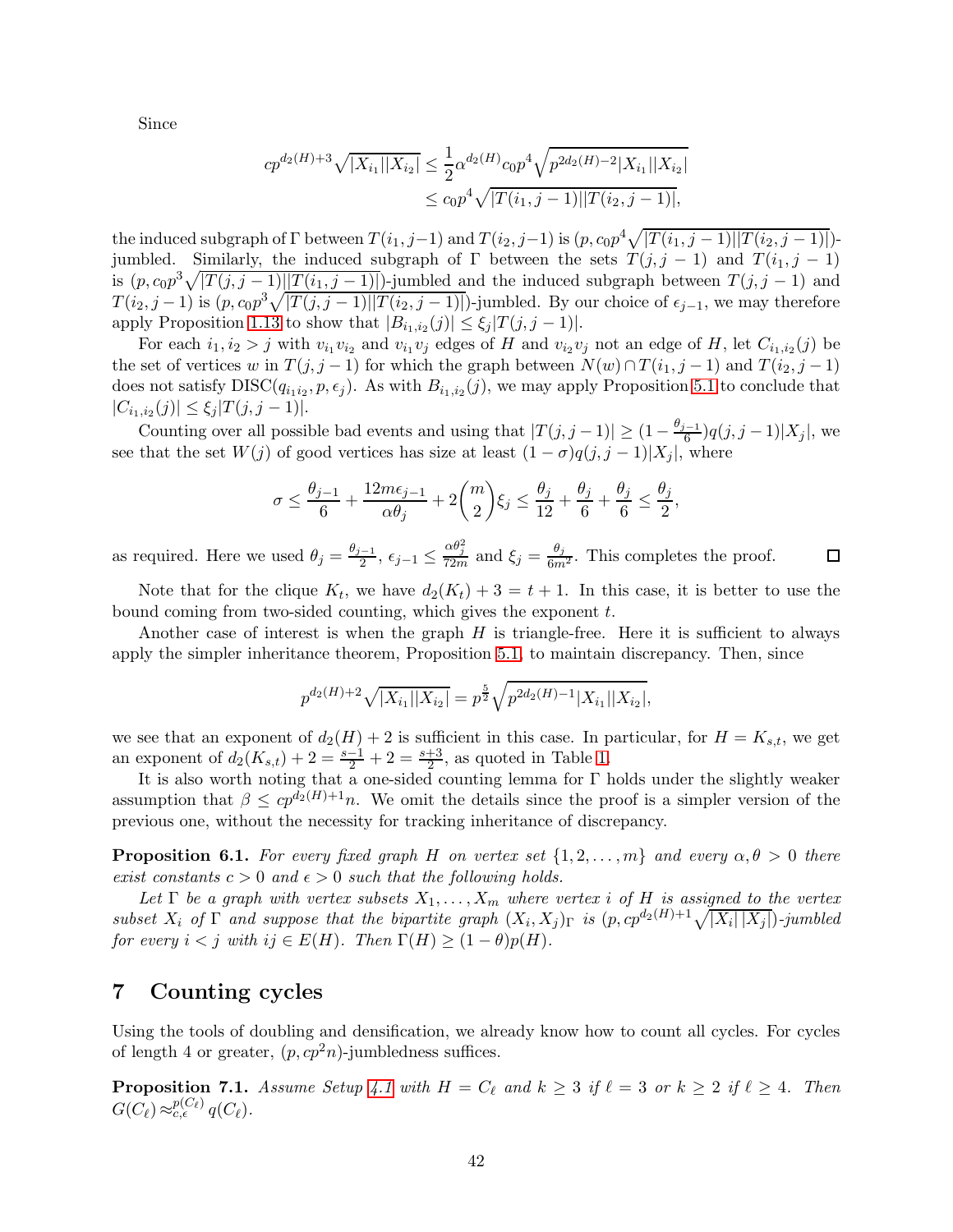*Proof.* When  $\ell = 4$ , see Proposition [4.13.](#page-28-1) When  $\ell = 3$ , see Section [2](#page-12-0) for the doubling procedure. For  $\ell \geq 5$ , we can perform densification to reduce the problem to counting  $C_{\ell-1}$  with at least one dense edge, so we proceed by induction. dense edge, so we proceed by induction.



The goal of this section is to prove a one-sided counting lemma for cycles that requires much weaker jumbledness.

<span id="page-42-2"></span>**Proposition 7.2.** Assume Setup [4.1](#page-22-2) with  $H = C_{\ell}$ , where  $\ell \geq 5$ , and all edges sparse. Let  $k \geq 0$  $1+\frac{1}{\ell-3}$  if  $\ell$  is odd and  $1+\frac{1}{\ell-4}$  if  $\ell$  is even. Then  $G(C_{\ell}) \geq q(C_{\ell})-\theta p(C_{\ell})$  with  $\theta \leq 100(\epsilon^{1/(2\ell)}+\ell c^{2/3})$ .

The strategy is via subdivision densification, as outlined in Section [2.](#page-12-0)

#### <span id="page-42-0"></span>7.1 Subdivision densification

In Section [4.2](#page-24-0) we showed how to reduce a counting problem by transforming a singly subdivided edge of  $H$  into a dense edge. In this section, we show how to transform a multiply subdivided edge of  $H$  into a dense edge, using much weaker hypotheses on jumbledness, at least for one-sided counting. The idea is that a long subdivision allows more room for mixing, and thus requires less jumbledness at each step.



We introduce a weaker variant of discrepancy for one-sided counting.

**Definition 7.3.** Let G be a graph with vertex subsets X and Y. We say that  $(X, Y)<sub>G</sub>$  satisfies  $DISC_{>(q,p,\epsilon)}$  if

<span id="page-42-1"></span>
$$
\int_{\substack{x \in X \\ y \in Y}} (G(x, y) - q) u(x) v(y) \, dx dy \ge -\epsilon p \tag{10}
$$

for all functions  $u: X \to [0,1]$  and all  $v: Y \to [0,1]$ .

In a graph H, we say that  $a_0a_1a_2\cdots a_m$  is a *subdivided edge* if the neighborhood of  $a_i$  in H is  $\{a_{i-1}, a_{i+1}\}\$ for  $1 \leq i \leq m-1$ . Say that it is sparse if every edge  $a_i a_{i+1}, 0 \leq i \leq m-1$ , is sparse.

For a graph  $\Gamma$  or G with vertex subsets  $X_0, X_1, \ldots, X_m, x_0 \in X_0, x_m \in X_m$  and  $X'_i \subseteq X_i$ , we write

$$
G(x_0, X'_1, X'_2, \dots, X'_m) = \int_{\substack{x_1 \in X_1 \\ x_m \in X_m}} G(x_0, x_1) 1_{X'_1}(x_1) \cdots G(x_{m-1}, x_m) 1_{X'_m}(x_m) dx_1 dx_2 \cdots dx_m,
$$
  

$$
G(x_0, X'_1, X'_2, \dots, x_m) = \int_{\substack{x_1 \in X_1 \\ x_{m-1} \in X_{m-1}}} G(x_0, x_1) 1_{X'_1}(x_1) \cdots G(x_{m-1}, x_m) dx_1 dx_2 \cdots dx_{m-1}.
$$

These quantities can be interpreted probabilistically. The first expression is the probability that a randomly chosen sequence of vertices with one endpoint fixed is a path in G with the vertices landing in the chosen subsets. For the second expression, both endpoints are fixed.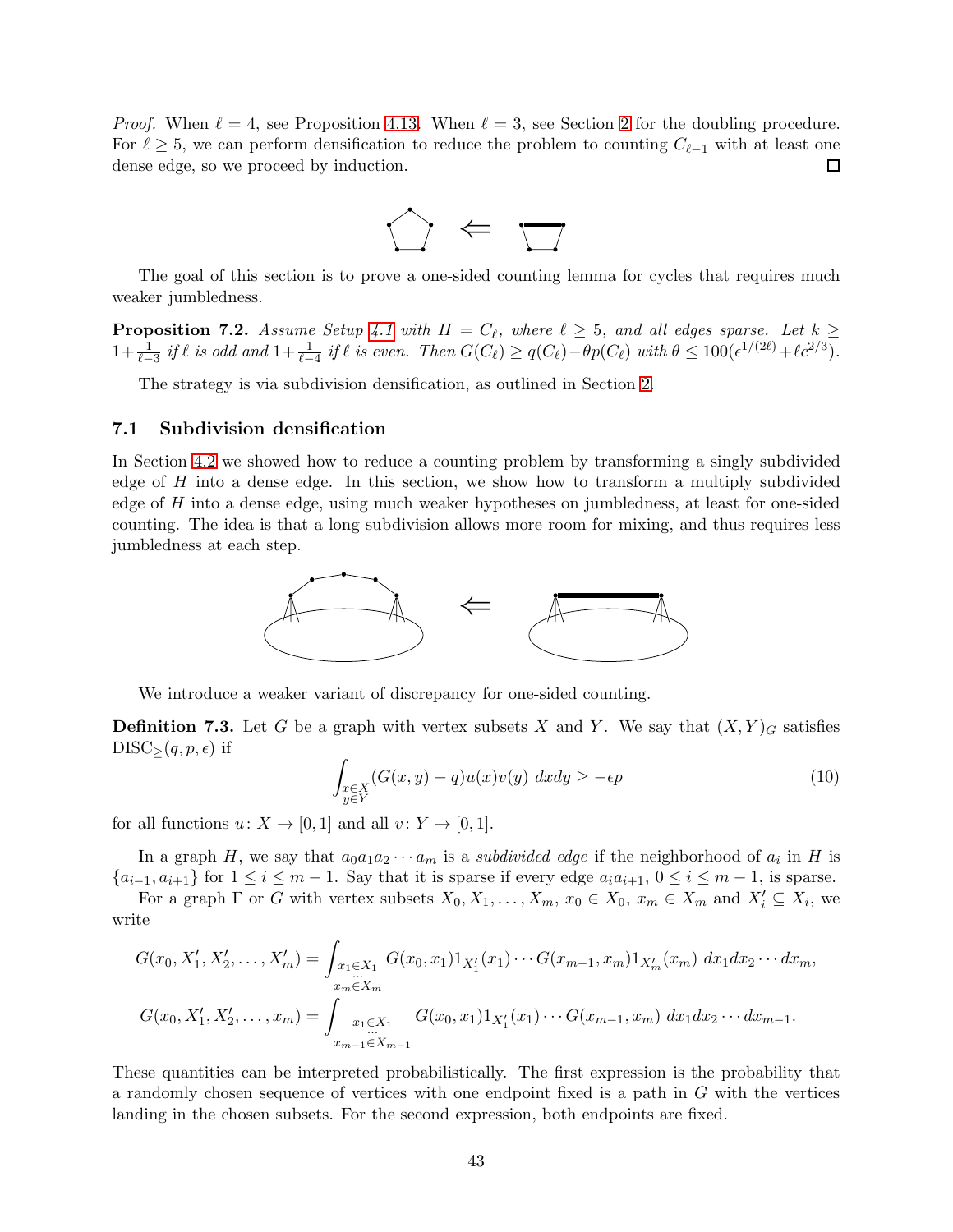<span id="page-43-0"></span>**Lemma 7.4** (Subdivision densification). Assume Setup [4.1.](#page-22-2) Let  $\ell \geq 2$  and let  $a_0a_1 \cdots a_\ell$  be a sparse subdivided edge and assume that  $a_0a_\ell$  is not an edge of H. Assume  $k \geq 1 + \frac{1}{2\ell-2}$ . Replace the induced bipartite graph  $(X_{a_0}, X_{a_\ell})$  by the weighted bipartite graph given by

$$
G(x_0, x_\ell) = \frac{1}{4p^\ell} \min \left\{ G(x_0, X_1, X_2, \dots, X_{\ell-1}, x_\ell), 4p^\ell \right\}
$$

 $for (x_0, x_\ell) \in X_0 \times X_\ell$ . Let H' be H with the path  $a_0a_1 \cdots a_\ell$  deleted and the edge  $a_0a_\ell$  added. Let  $p_{a_0a_\ell} = 1$  and  $q_{a_0a_\ell} = \frac{1}{4p^\ell} q_{a_0a_1} q_{a_1a_2} \cdots q_{a_{\ell-1}a_\ell}$ . Then  $G(H) \geq 4p^\ell G(H')$  and  $(X_0, X_\ell)_G$  satisfies  $DISC_{\geq}(q_{a_0a_{\ell}}, 1, 18(\epsilon^{1/(2\ell)} + \ell c^{2/3})).$ 

Remark. If there is at least one dense edge in the subdivision, then using arguments similar to the ones in Section [4.2,](#page-24-0) modified for one-sided counting, we can show that  $k \geq 1$  suffices for subdivision densification.

The idea of the proof is very similar to densification in Section [4.2.](#page-24-0) The claim  $G(H) \ge 4p^{\ell}G(H')$ follows easily from the new edge weights. It remains to show that  $(X_0, X_\ell)$  satisfies DISC>. So Lemma [7.4](#page-43-0) follows from the next result.

<span id="page-43-1"></span>**Lemma 7.5.** Let  $m \geq 2$ ,  $c, \epsilon, p \in (0, 1]$ , and  $q_1, q_2, \ldots, q_m \in [0, p]$ . Let  $\Gamma$  be any weighted graph with vertex subsets  $X_0, X_1, \ldots, X_m$  and let G be a subgraph of  $\Gamma$ . Suppose that, for each  $i = 1, \ldots, m$ ,  $(X_{i-1}, X_i)_{\Gamma}$  is  $(p, cp^{1+\frac{1}{2m-2}}\sqrt{|X_{i-1}||X_i|})$ -jumbled and  $(X_{i-1}, X_i)_{G}$  satisfies  $\text{DISC}_{\geq}(q_i, p, \epsilon)$ . Then the weighted graph  $G'$  on  $(X_0, X_m)$  defined by

$$
G'(x_0, x_m) = \min \{ G(x_0, X_1, X_2, \dots, X_{m-1}, x_m), 4p^m \}
$$

satisfies  $DISC_{\geq}(q_1q_2\cdots q_m, p^m, 72(\epsilon^{1/(2m)} + mc^{2/3})).$ 

Here are the steps for the proof of Lemma [7.5.](#page-43-1)

- 1. Show that the graph on  $X_0 \times X_m$  with weights  $G(x_0, X_1, X_2, \ldots, X_{m-1}, x_m)$  satisfies DISC>.
- 2. Under the assumption that every vertex  $X_i$  has roughly the same number of neighbors in  $X_{i+1}$  for every i, show that capping of the edge weights has negligible effect on discrepancy.
- 3. Show that we can delete a small subset from each vertex subset  $X_i$  so that the assumption in step 2 is satisfied.

Step 2 is the most difficult. Since we are only proving lower bound discrepancy, it is okay to delete vertices in step 3. This is also the reason why this proof, without significant modification, cannot prove two-sided discrepancy (which may require stronger hypotheses), as we may have deleted too many edges in the process. Also, unlike the densification in Section [4.2,](#page-24-0) we do not have to worry about the effect of the edge weight capping on the overall H-count, as we are content with a lower bound.

The next two lemmas form step 1 of the program.

<span id="page-43-2"></span>**Lemma 7.6.** Let G be a weighted graph with vertex subsets  $X, Y, Z$ . Let  $p_1, p_2, \epsilon \in (0, 1]$  and  $q_1 \in [0, p_1], q_2 \in [0, p_2].$  If  $(X, Y)_G$  satisfies DISC $>(q_1, p_1, \epsilon)$  and  $(Y, Z)_G$  satisfies DISC $>(q_2, p_2, \epsilon)$ , then the induced weighted bipartite graph  $G'$  on  $(X, Z)$  whose weight is given by

$$
G'(x, z) = G(x, Y, z)
$$

satisfies  $DISC_{\geq}(q_1q_2, p_1p_2, 6\sqrt{\epsilon}).$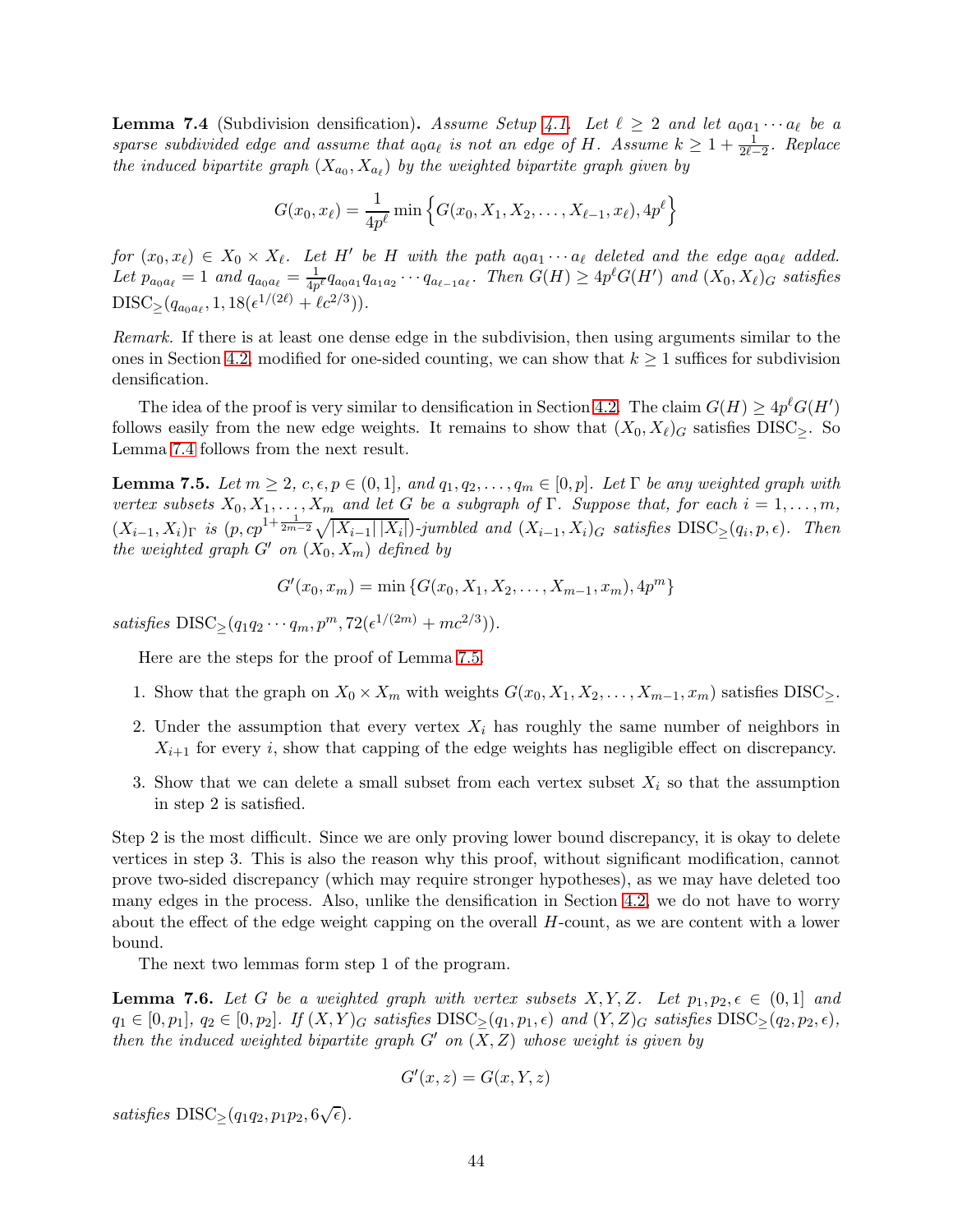Note that no jumbledness hypothesis is needed for the lemma.

*Proof.* Let  $u: X \to [0, 1]$  and  $w: Z \to [0, 1]$  be arbitrary functions. Let

$$
Y' = \left\{ y \in Y \mid \int_{x \in X} (G(x, y) - q_1) u(x) \ dx \leq -\sqrt{\epsilon} p_1 \right\}.
$$

Then applying [\(10\)](#page-42-1) to u and  $1_{Y'}$  yields  $|Y'| \leq \sqrt{\epsilon}|Y|$ . Similarly, let

$$
Y'' = \left\{ y \in Y \mid \int_{z \in Z} (G(y, z) - q_2) w(z) \, dx \leq -\sqrt{\epsilon} p_2 \right\}.
$$

Then  $|Y''| \leq \sqrt{\epsilon} |Y|$  as well. So

$$
\int_{\substack{x \in X \\ z \in Z}} G'(x, z) u(x) w(z) dx dz = \int_{\substack{x \in X \\ z \in Z}} u(x) G(x, y) G(y, z) w(z) dx dy dz
$$
\n
$$
\geq \int_{y \in Y \setminus (Y' \cup Y'')} \left( \int_{x \in X} G(x, y) u(x) dx \right) \left( \int_{z \in Z} G(y, z) w(z) dz \right) dy
$$
\n
$$
\geq \int_{y \in Y \setminus (Y' \cup Y'')} (q_1 \mathbb{E} u - \sqrt{\epsilon} p_1) (q_2 \mathbb{E} w - \sqrt{\epsilon} p_2) dy
$$
\n
$$
\geq (1 - 2\sqrt{\epsilon}) (q_1 \mathbb{E} u - \sqrt{\epsilon} p_1) (q_2 \mathbb{E} w - \sqrt{\epsilon} p_2)
$$
\n
$$
\geq q_1 q_2 \mathbb{E} u \mathbb{E} w - 6\sqrt{\epsilon} p_1 p_2.
$$

The above proof can be extended to prove a one-sided counting lemma for trees without any jumbledness hypotheses. We omit the details.

 $\Box$ 

<span id="page-44-0"></span>**Proposition 7.7.** Let H be a tree on vertices  $\{1, 2, \ldots, m\}$ . For every  $\theta > 0$ , there exists  $\epsilon > 0$  of size at least polynomial in  $\theta$  such that the following holds.

Let G be a weighted graph with vertex subsets  $X_1, \ldots, X_m$ . For each edge ab of H, suppose that  $(X_a, X_b)_G$  satisfies  $DISC_{\geq}(q_{ab}, p_{ab}, \epsilon)$  for some  $0 \leq q_{ab} \leq p_{ab} \leq 1$ . Then  $G(H) \geq q(H) - \theta p(H)$ .

By Lemma [7.6](#page-43-2) and induction, we obtain the following lemma about counting paths in G.

<span id="page-44-1"></span>**Lemma 7.8.** Let G be a weighted graph with vertex subsets  $X_0, X_1, \ldots, X_m$ . Let  $0 < \epsilon < 1$ . Suppose that for each  $i = 1, 2, ..., m$ ,  $(X_{i-1}, X_i)_G$  satisfies  $DISC_{\geq}(q_i, p_i, \epsilon)$  for some numbers  $0 \leq$  $q_i \leq p_i \leq 1$ . Then the induced weighted bipartite graph G' on  $X_0 \times X_m$  whose edge weights are given by

$$
G'(x_0, x_m) = G(x_0, X_1, X_2, \dots, X_{m-1}, x_m)
$$

satisfies  $DISC_{\geq}(q_1q_2\cdots q_m, p_1p_2\cdots p_m, 36\epsilon^{1/(2m)})$ .

*Proof.* Applying Lemma [7.6,](#page-43-2) we see that the auxiliary weighted graphs on  $(X_0, X_2), (X_2, X_4), \ldots$ satisfy  $DISC_{\geq}(q_1q_2, p_1p_2, 36\epsilon^{1/2})$ , etc. Applying Lemma [7.6](#page-43-2) again, we find that the auxiliary weighted graph on  $(X_0, X_4), (X_4, X_8)$  satisfy  $DISC_{\geq}(q_1q_2q_3q_4, p_1p_2p_3p_4, 36\epsilon^{1/4})$ , etc. Continuing, we find that  $(X_0, X_m)_{G'}$  satisfies  $DISC_{\geq}(q_1q_2\cdots q_m, p_1p_2\cdots p_m, \epsilon')$  with  $\epsilon' = 36\epsilon^{2^{-(\log_2 m + 1)}}$ =  $36\epsilon^{1/(2m)}$ .  $\Box$ 

For step 2 of the proof, we need to assume some degree-regularity between the parts. We note that the order of  $X$  and  $Y$  is important in the following definition.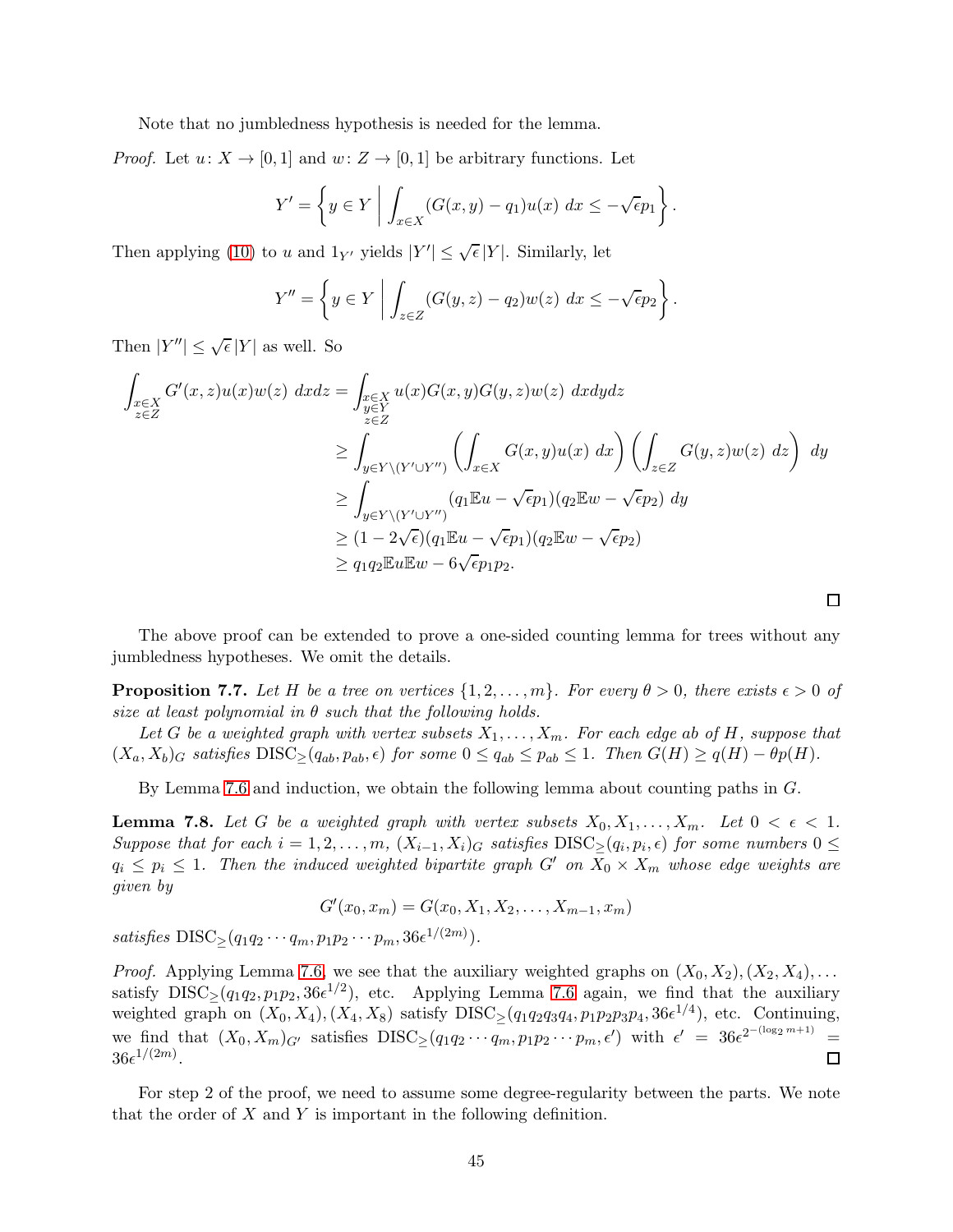**Definition 7.9.** Let  $\Gamma$  be a weighted graph with vertex subsets X and Y. We say that  $(X, Y)_{\Gamma}$  is  $(p, \xi, \eta)$ -bounded if  $|\Gamma(x, Y) - p| \leq \xi p$  for all  $x \in X$  and  $\Gamma(x, y) \leq \eta$  for all  $x \in X$  and  $y \in Y$ .

Here is the idea of the proof. Fix a vertex  $x_0 \in X_0$ , and consider its successive neighborhoods in  $X_1, X_2, \ldots$  Let us keep track of the number of paths from  $x_0$  to each endpoint. We expect the number of paths to be somewhat evenly distributed among vertices in the successive neighborhoods and, therefore, we do not expect many vertices in  $X_i$  to have disproportionately many paths to  $x_0$ . In particular, capping the weights of  $\Gamma(x_0, X_1, \ldots, X_{m-1}, x_m)$  has a negligible effect.

Here is a back-of-the-envelope calculation. Suppose every pair  $(X_i, X_{i+1})$ <sub>Γ</sub> is  $(p, \gamma \sqrt{|X_i| |X_{i+1}|})$ jumbled. First we remove a small fraction of vertices from each vertex subset  $X_i$  so in the remaining graph  $\Gamma$  is bounded, i.e., every vertex has roughly the expected number of neighbors in the next vertex subset. Let  $S \subseteq X_i$ , and let  $N(S)$  be its neighborhood in  $X_{i+1}$ . Then the number of edges  $e(S, N(S))$  between S and  $N(S)$  is roughly  $p|S|\left|\frac{X_{i+1}}{X_{i+1}}\right|$  by the degree assumptions on  $X_i$ . On the other hand, by jumbledness,  $e(S, N_{i+1}(S)) \leq \gamma \sqrt{|X_i| |X_{i+1}| |S| |N(S)|} + p |S| |N(S)|$ . When S is small, the first term dominates, and by comparing the two estimates we get that  $\frac{|N(S)|}{|X_{i+1}|}$  is at least roughly  $p^2 \gamma^{-2} \frac{|S|}{|X|}$  $\frac{|\mathcal{S}|}{|X_i|}$ . Now fix a vertex  $x_0 \in X_0$ . It has about  $p|X_1|$  neighbors in  $X_1$ . At each step, the fraction of  $X_i$  occupied by the successive neighborhood of  $x_0$  expands by a factor of about  $p^2\gamma^{-2}$ , until the successive neighborhood saturates some  $X_i$ . Note that for  $\gamma = cp^{1+\frac{1}{2m-2}}$ , we have  $p(p^2\gamma^{-2})^{m-1} \gg 1$ , so the successive neighborhood of  $x_0$  in  $X_m$  is essentially all of  $X_m$ . So we can expect the resulting weighted graph to be dense.

We will use induction. We show that from a fixed  $x_0 \in X_0$ , if we can bound the number of paths to each vertex in  $X_i$ , then we can do so for  $X_{i+1}$  as well.

The next result is the key technical lemma. It is an induction step for the lemma that follows. One should think of X, Y and Z as  $X_0, X_i$  and  $X_{i+1}$ , respectively.

<span id="page-45-1"></span>**Lemma 7.10.** Let  $p_1, p_2, \xi_1, \xi_2, \xi_3 \in (0,1]$ , and  $\eta_1, \gamma_2 > 0$ . Let  $\Gamma$  be a weighted graph with vertex subsets X, Y, Z. Assume that  $(X, Y)_{\Gamma}$  is  $(p_1, \xi_1, \eta_1)$ -bounded and  $(Y, Z)_{\Gamma}$  is  $(p_2, \xi_2, 1)$ -bounded and  $(p_2, \gamma_2\sqrt{|Y||Z|})$ -jumbled. Let  $\eta' = \max\{\frac{4\gamma_2^2 p_2^{-1} \xi_3^{-1} \eta_1, 4p_1 p_2\}$  and  $\xi' = \xi_1 + 2\xi_2 + 2\xi_3$ . Then the weighted graph  $\Gamma'$  on  $(X, Z)$  given by

$$
\Gamma'(x, z) = \min \{ \Gamma(x, Y, z), \eta' \}
$$

is  $(p_1p_2, \xi', \eta')$ -bounded.

*Proof.* We have  $\Gamma'(x, z) \leq \eta'$  for all  $x \in X, z \in Z$ . Also, by the boundedness assumptions, we have  $\Gamma'(x, Z) \leq \Gamma(x, Y, Z) \leq (1 + \xi_1)(1 + \xi_2)p_1p_2 \leq (1 + \xi')p_1p_2$ . It only remains to prove that  $\Gamma'(x,Z) \ge (1-\xi')p_1p_2$  for all  $x \in X$ .

Fix any  $x \in X$ . Let

$$
Z'_x = \{ z \in Z \mid \Gamma(x,Y,z) > \eta' \} .
$$

Note that  $\Gamma'(x, Z) \ge \Gamma(x, Y, Z) - \Gamma(x, Y, Z'_x)$ , so we would like to find an upper bound for  $\Gamma(x, Y, Z'_x)$ .

Apply the jumbledness criterion [\(3\)](#page-9-1) to  $(Y, Z)_{\Gamma}$  with the functions  $u(y) = \Gamma(x, y)\eta_1^{-1}$  and  $v(z) =$  $1_{Z'_x}$ . Note that  $0 \le u \le 1$  due to boundedness. We have

$$
\int_{\substack{y \in Y \\ z \in Z}} \Gamma(x, y) \eta_1^{-1} (\Gamma(y, z) - p_2) 1_{Z'_x}(z) dydz \leq \gamma_2 \sqrt{\Gamma(x, Y) \eta_1^{-1} \frac{|Z'_x|}{|Z|}} \leq \gamma_2 \sqrt{(1 + \xi_1) p_1 \eta_1^{-1} \frac{|Z'_x|}{|Z|}}
$$

The integral equals  $\eta_1^{-1}$  $\left(\Gamma(x,Y,Z_x')-p_2\Gamma(x,Y)\frac{|Z_x'|}{|Z|}\right)$ , so we have

<span id="page-45-0"></span>
$$
\Gamma(x, Y, Z'_x) - p_2 \Gamma(x, Y) \frac{|Z'_x|}{|Z|} \le \gamma_2 \sqrt{(1 + \xi_1) p_1 \eta_1 \frac{|Z'_x|}{|Z|}}.
$$
\n(11)

.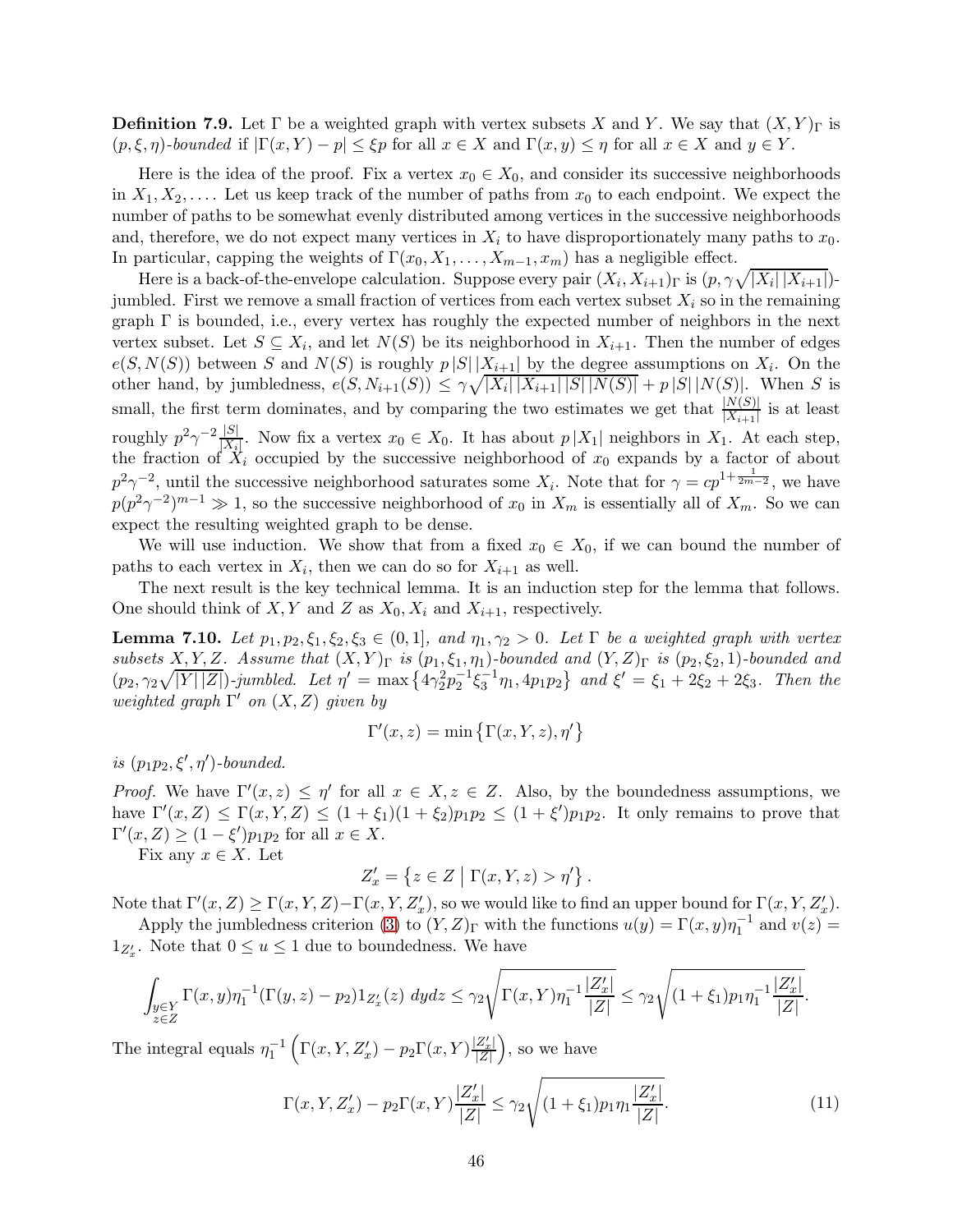On the other hand, we have

<span id="page-46-0"></span>
$$
\Gamma(x, Y, Z'_x) - p_2 \Gamma(x, Y) \frac{|Z'_x|}{|Z|} \ge \eta' \frac{|Z'_x|}{|Z|} - (1 + \xi_1) p_1 p_2 \frac{|Z'_x|}{|Z|} \ge \frac{\eta'}{2} \frac{|Z'_x|}{|Z|}.
$$
\n(12)

Combining [\(12\)](#page-46-0) with [\(11\)](#page-45-0), we get

<span id="page-46-1"></span>
$$
\frac{|Z'_x|}{|Z|} \le \frac{4\gamma_2^2 (1 + \xi_1) p_1 \eta_1}{\eta'^2}.
$$
\n(13)

Substituting  $(13)$  back into  $(11)$ , we have

$$
\Gamma(x, Y, Z'_x) \le (1 + \xi_1) p_1 p_2 \frac{|Z'_x|}{|Z|} + \gamma_2 \sqrt{(1 + \xi_1) p_1 \eta_1 \frac{|Z'_x|}{|Z|}}
$$
  
\n
$$
\le \frac{4\gamma_2^2 (1 + \xi_1)^2 p_1^2 p_2 \eta_1}{\eta'^2} + \frac{2\gamma_2^2 (1 + \xi_1) p_1 \eta_1}{\eta'}
$$
  
\n
$$
\le \frac{4\gamma_2^2 (1 + \xi_1)^2 p_1^2 p_2 \eta_1}{(4\gamma_2^2 p_2^{-1} \xi_3^{-1} \eta_1)(4 p_1 p_2)} + \frac{2\gamma_2^2 (1 + \xi_1) p_1 \eta_1}{4\gamma_2^2 p_2^{-1} \xi_3^{-1} \eta_1}
$$
  
\n
$$
= \frac{1}{4} (1 + \xi_1)^2 \xi_3 p_1 p_2 + \frac{1}{2} (1 + \xi_1) \xi_3 p_1 p_2
$$
  
\n
$$
\le 2\xi_3 p_1 p_2.
$$

Therefore,

$$
\Gamma'(x,Z) \ge \Gamma(x,Y,Z) - \Gamma(x,Y,Z'_x) \ge (1-\xi_1)(1-\xi_2)p_1p_2 - 2\xi_3p_1p_2 \ge (1-\xi')p_1p_2.
$$

This completes the proof that  $\Gamma'$  is  $(p_1p_2, \xi', \eta')$ -bounded.

By repeated applications of Lemma [7.10,](#page-45-1) we obtain the following lemma for embedding paths in Γ.

<span id="page-46-2"></span>**Lemma 7.11.** Let  $0 < 4c^2 < \xi < \frac{1}{4m}$  and  $0 < p \le 1$ . Let  $\Gamma$  be a graph with vertex subsets  $X_0, X_1, \ldots, X_m$ . Suppose that, for each  $i = 1, \ldots, m$ ,  $(X_{i-1}, X_i)_{\Gamma}$  is  $(p, \xi, 1)$ -bounded and  $(p, cp^{1+\frac{1}{2m-2}}\sqrt{|X_{i-1}||X_i|})$ -jumbled. Then the weighted bipartite graph  $\Gamma'$  on  $(X_0, X_m)$  defined by

$$
\Gamma'(x_0, x_m) = \min \{ \Gamma(x_0, X_1, X_2, \dots, X_{m-1}, x_m), 4p^m \}
$$

is  $(p^m, 4m\xi, 4p^m)$ -bounded.

*Proof.* Since  $\Gamma'(x_0, X_m) \leq \Gamma(x_0, X_1, X_2, \ldots, X_m) \leq (1 + \xi)^m p^m \leq e^{m\xi} p^m \leq (1 + 4m\xi)p^m$  for all  $x_0 \in X_0$ , it remains to show that  $\Gamma'(x_0, X_m) \geq (1 - 4m\xi)p^m$  for all  $x_0 \in X_0$ .

For every  $i = 1, \ldots, m$ , define a weighted graph  $\Gamma^{(i)}$  on vertex sets  $X_0, X_i, X_{i+1}$  (with  $\Gamma^{(m)}$  only defined on  $X_0$  and  $X_m$ ) as follows. Set  $(X_i, X_{i+1})_{\Gamma^{(i)}} = (X_i, X_{i+1})_{\Gamma}$  for each  $1 \le i \le m-1$ . Set  $(X_0, X_1)_{\Gamma(1)} = (X_0, X_1)_{\Gamma}$  and

$$
\Gamma^{(i+1)}(x_0, x_{i+1}) = \min \left\{ \Gamma^{(i)}(x_0, X_i, x_{i+1}), \eta_{i+1} \right\}
$$

for each  $1 \leq i \leq m-1$ , where

$$
\eta_i = \max \left\{ (4c^2 \xi^{-1})^{i-1} p^{(i-1)\left(1 + \frac{1}{m-1}\right)}, 4p^i \right\}
$$

for every i. So  $\Gamma^{(i)}(x_0, x_i) \leq \Gamma(x_0, X_1, \ldots, X_{i-1}, x_i)$  for every i and every  $x_0 \in X_0, x_i \in X_i$ . Let  $\gamma = c p^{1+\frac{1}{2m-2}}$ . Note that  $\eta_{i+1} = \max\{4\gamma^2 p^{-1} \xi^{-1} \eta_i, 4p^{i+1}\}\$  for every i. So it follows by Lemma [7.10](#page-45-1) and induction that  $(X_0, X_i)_{\Gamma^{(i)}}$  is  $(p^i, 4i\xi, \eta_i)$ -bounded for every i. Since  $\eta_m = 4p^m$ ,  $\Gamma'(x_0, X_m) \ge \Gamma^{(m)}(x_0, X_m) \ge (1 - 4m\xi)p^m$ , as desired. 囗

 $\Box$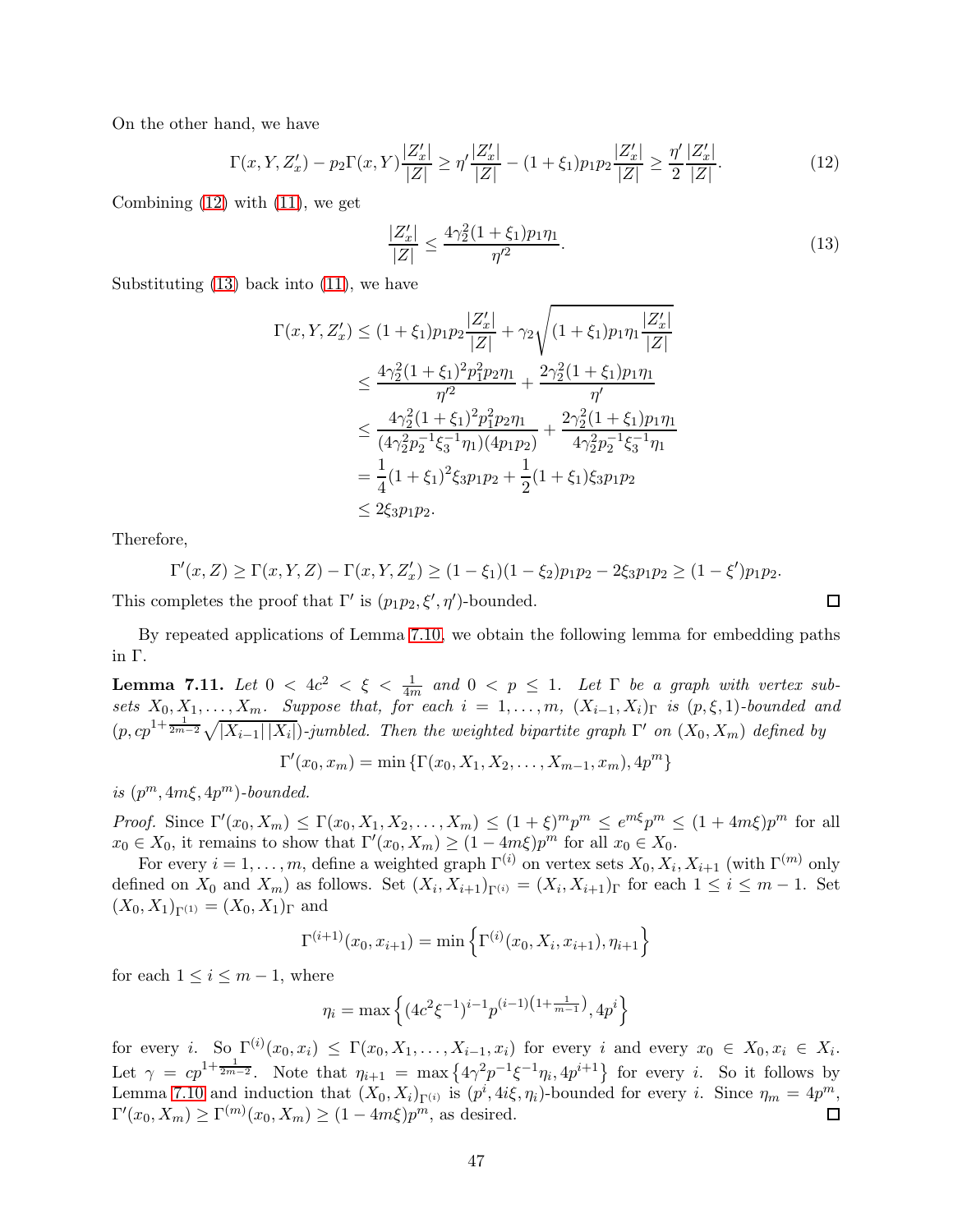To complete step 2 of the proof, we show that the boundedness assumptions imply that the edge weight capping has negligible effect on discrepancy.

<span id="page-47-0"></span>**Lemma 7.12.** Let  $0 < 4c^2 < \xi$  and  $0 < p \le 1$ . Let  $\Gamma$  be a graph with vertex subsets  $X_0, X_1, \ldots, X_m$ and let G be a subgraph of Γ. Suppose that, for each  $i = 1, \ldots, m$ ,  $(X_{i-1}, X_i)_{\Gamma}$  is  $(p, \xi, 1)$ bounded and  $(p, cp^{1+\frac{1}{2m-2}}\sqrt{|X_{i-1}||X_i|})$ -jumbled and  $(X_{i-1}, X_i)$ <sub>G</sub> satisfies  $\text{DISC}_{\geq}(q_i, p_i, \epsilon)$ . Then the weighted graph  $G'$  on  $(X_0, X_m)$  defined by

$$
G'(x_0, x_m) = \min \{ G(x_0, X_1, X_2, \dots, X_{m-1}, x_m), 4p^m \}
$$

satisfies  $DISC_{\geq}(q_1q_2\cdots q_m, p^m, 36\epsilon^{1/(2m)} + 8m\xi).$ 

*Proof.* We may assume that  $\xi < \frac{1}{4m}$  since otherwise the claim is trivial as every graph satisfies  $DISC_{\geq}(q, p, \epsilon)$  when  $\epsilon \geq 1$ . Let  $\Gamma'$  be constructed as in Lemma [7.11.](#page-46-2) To simplify notation, let us write

$$
G(x_0, x_m) = G(x_0, X_1, \cdots, X_{m-1}, x_m)
$$
  
and 
$$
\Gamma(x_0, x_m) = \Gamma(x_0, X_1, \cdots, X_{m-1}, x_m)
$$

for  $x_0 \in X_0$ ,  $x_m \in X_m$ . We have

$$
G(x_0, x_m) - G'(x_0, x_m) = \max\{0, G(x_0, x_m) - 4p^m\}
$$
  
\$\leq\$ max {0,  $\Gamma(x_0, x_m) - 4p^m$ } =  $\Gamma(x_0, x_m) - \Gamma'(x_0, x_m)$ .

Let  $q = q_1 q_2 \cdots q_m$ . For any functions  $u: X \to [0, 1]$  and  $v: Y \to [0, 1]$ , we have

$$
\int_{\substack{x_0 \in X_0 \\ x_m \in X_m}} (G'(x_0, x_m) - q) u(x_0) v(x_m) dx_0 dx_m \ge \int_{\substack{x_0 \in X_0 \\ x_m \in X_m}} (G(x_0, x_m) - q) u(x_0) v(x_m) dx_0 dx_m - \int_{\substack{x_0 \in X_0 \\ x_m \in X_m}} (\Gamma(x_0, x_m) - \Gamma'(x_0, x_m)) u(x_0) v(x_m) dx_0 dx_m.
$$

The first term is at least  $-36\epsilon^{1/(2m)}p^m$  by Lemma [7.8.](#page-44-1) For the second term, we use the boundedness of  $\Gamma$  and  $\Gamma'$  to get

$$
\int_{\substack{x_0 \in X_0 \\ x_m \in X_m}} (\Gamma(x_0, x_m) - \Gamma'(x_0, x_m)) u(x_0) v(x_m) dx_0 dx_m \le \int_{\substack{x_0 \in X_0 \\ x_m \in X_m}} (\Gamma(x_0, x_m) - \Gamma'(x_0, x_m) dx_0 dx_m
$$
  

$$
\le (1 + \xi)^m p^m - (1 - 4\xi m) p^m
$$
  

$$
\le 8\xi m p^m.
$$

It follows that G' satisfies  $DISC_{\geq}(q, p^m, 36\epsilon^{1/(2m)} + 8m\xi)$ .

This completes step 2 of the program. Finally, we need to show that we have a large subgraph of Γ satisfying boundedness, so that we can apply Lemma [7.12](#page-47-0) and then transfer the results back to the original graph.

<span id="page-47-1"></span>**Lemma 7.13.** Let  $0 < \delta, \gamma, \xi, p < 1$  satisfy  $2\gamma^2 \leq \delta \xi^2 p^2$ . Let  $\Gamma$  be a graph with vertex subsets  $X_0, X_1, \ldots, X_m$  and suppose that, for each  $i = 1, \ldots, m$ ,  $(X_{i-1}, X_i)$ <sub>Γ</sub> is  $(p, (1 - \delta) \gamma \sqrt{|X_{i-1}| |X_i|})$ jumbled. Then we can find  $\widetilde{X}_i \subseteq X_i$  with  $\left| \widetilde{X}_i \right| \geq (1 - \delta) |X_i|$  for every i such that, for every  $0 \leq i \leq m-1$ , the induced bipartite graph  $(\widetilde{X}_i, \widetilde{X}_{i+1})_{\Gamma}$  is  $(p, \xi, 1)$ -bounded and  $(p, \gamma \sqrt{\left|\widetilde{X}_i\right|})$  $\left| \widetilde{X}_{i+1} \right|$ )jumbled.

 $\Box$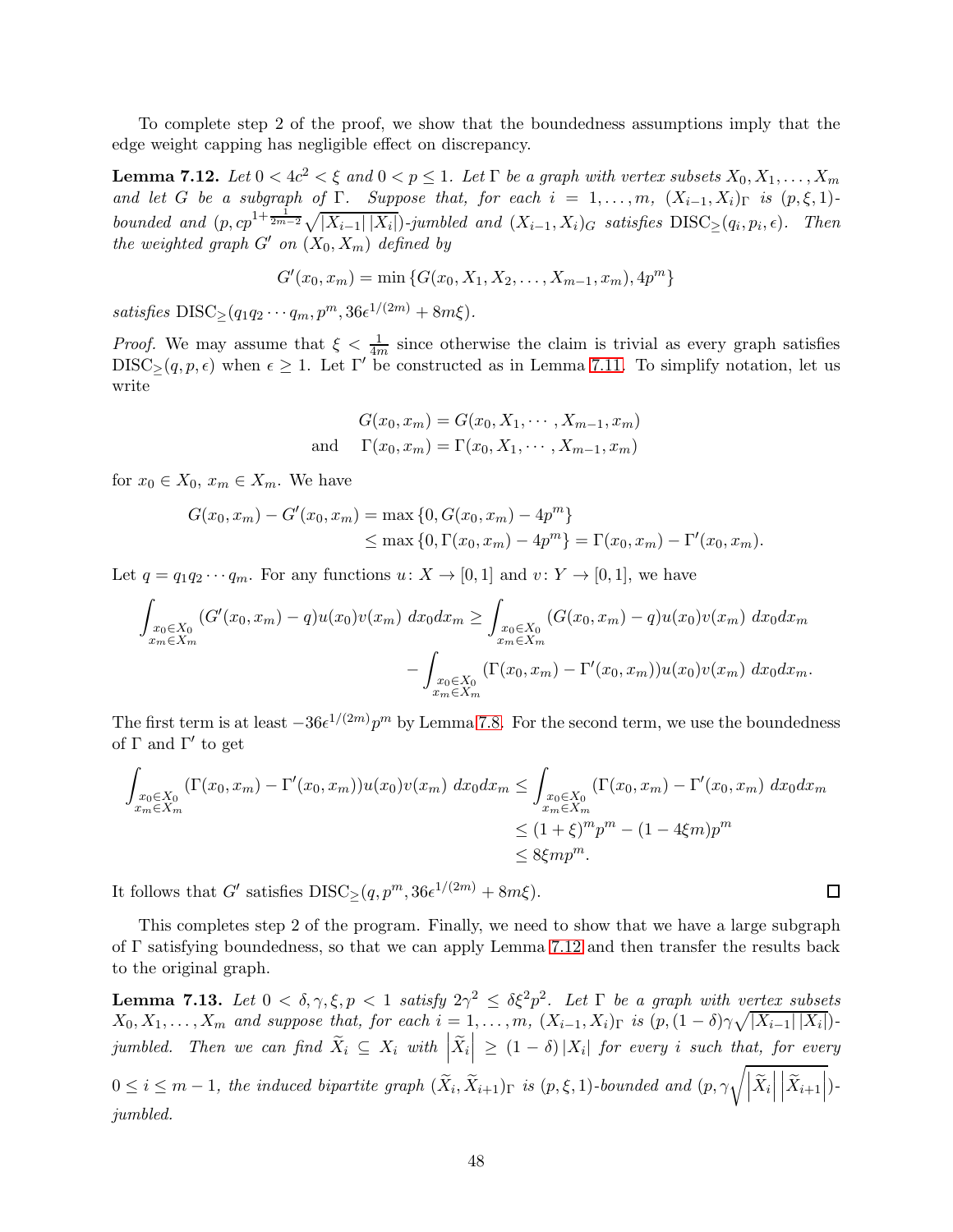*Proof.* The jumbledness condition follows directly from the size of  $|X_i|$ , so it suffices to make the bipartite graphs bounded. Let  $\bar{X}_m = X_m$ . For each  $i = m - 1, m - 2, \ldots, 0$ , in this order, set  $\bar{X}_i$ to be the vertices in  $X_i$  with  $(1 \pm \xi)p\left|\widetilde{X}_{i+1}\right|$  neighbors in  $X_{i+1}$ . So  $(\widetilde{X}_i, \widetilde{X}_{i+1})$  is  $(p, \xi, 1)$ -bounded. Lemma [3.7](#page-21-4) gives us  $\left| X_i \setminus \widetilde{X}_i \right| \leq \frac{2\gamma^2}{\xi^2 p^2}$  $\frac{2\gamma}{\xi^2 p^2} |X_i| \leq \delta |X_i|.$  $\Box$ 

<span id="page-48-0"></span>**Lemma 7.14.** Let  $0 \le q \le p \le 1$  and  $\epsilon, \delta, \delta' > 0$ . Let G be a weighted bipartite graph with vertex sets X and Y. Let  $\widetilde{X} \subseteq X$  and  $\widetilde{Y} \subseteq Y$  satisfy  $\left|\widetilde{X}\right| \geq (1-\delta) |X|$  and  $\left|\widetilde{Y}\right| \geq (1-\delta) |Y|$ . Let  $\widetilde{G}$  be a weighted bipartite graph on  $(\tilde{X}, \tilde{Y})$  such that  $G(x, y) \geq (1 - \delta')\tilde{G}(x, y)$  for all  $x \in \tilde{X}, y \in \tilde{Y}$ . If  $(\widetilde{X}, \widetilde{Y})_{\widetilde{G}}$  satisfies  $\text{DISC}_{\geq}(q, p, \epsilon)$ , then  $(X, Y)_{G}$  satisfies  $\text{DISC}_{\geq}(q, p, \epsilon + 2\delta + \delta')$ .

*Proof.* For this proof we use sums instead of integrals since the integrals corresponding to  $(X, Y)<sub>G</sub>$ and  $(X, Y)_G$  have different normalizations and can be somewhat confusing. Let  $u: X \to [0, 1]$  and  $v: Y \to [0,1]$ . We have

$$
\sum_{x \in X} \sum_{y \in Y} G(x, y)u(x)v(y) \ge (1 - \delta') \sum_{x \in \widetilde{X}} \sum_{y \in \widetilde{Y}} \widetilde{G}(x, y)u(x)v(y)
$$
  

$$
\ge q(1 - \delta') \left( \sum_{x \in \widetilde{X}} u(x) \right) \left( \sum_{y \in \widetilde{Y}} v(y) \right) - \epsilon p |\widetilde{X}| |\widetilde{Y}|
$$
  

$$
\ge q(1 - \delta') \left( \sum_{x \in X} u(x) - \delta |X| \right) \left( \sum_{y \in Y} v(y) - \delta |Y| \right) - \epsilon p |X| |Y|
$$
  

$$
\ge qu(X)v(Y) - (\epsilon + 2\delta + \delta')p |X| |Y|.
$$

Proof of Lemma [7.5.](#page-43-1) We apply Lemma [7.13](#page-47-1) to find large subsets of vertices for which the induced subgraph of  $\Gamma$  is bounded and then apply Lemma [7.12](#page-47-0) to show that G restricted to this subgraph satisfies  $DISC_{\geq}$ . Finally, we use Lemma [7.14](#page-48-0) to pass the result back to the original graph.

 $\Box$ 

Here are the details. Let  $\xi = 8c^{2/3}$  and  $\delta = \frac{1}{4}c^{2/3}$ , so that the hypotheses of Lemma [7.13](#page-47-1) are satisfied with  $\gamma = \frac{c}{1-z}$  $\frac{c}{1-\delta}p^{1+\frac{1}{2m-2}}$ . Therefore, we can find  $\widetilde{X}_i \subseteq X_i$  with  $\left|\widetilde{X}_i\right| \geq (1-\delta)X_i$  for each *i* so that  $(\widetilde{X}_i, \widetilde{X}_{i+1})$ <sub>Γ</sub> is  $(p, \xi, 1)$ -bounded and  $(p, \frac{c}{1-\delta}p^{1+\frac{1}{2m-2}}\sqrt{|\widetilde{X}_i|})$  $\left| \widetilde{X}_{i+1} \right|$ )-jumbled for every  $0 \leq i \leq m-1$ . Let  $\widetilde{G}$  denote the graph G restricted to  $\widetilde{X}_0, \ldots, \widetilde{X}_m$ . Note that the normalizations of G and  $\widetilde{G}$  are different. For instance, for any  $S \subseteq \widetilde{X}_1$  and any  $x_0 \in \widetilde{X}_0$  and  $x_2 \in \widetilde{X}_2$ , we write

$$
G(x_0, S, x_2) = \frac{1}{|X_1|} \sum_{x_1 \in S} G(x_0, x_1) G(x_1, x_2)
$$

while

$$
\widetilde{G}(x_0, S, x_2) = \frac{1}{\left|\widetilde{X}_1\right|} \sum_{x_1 \in S} G(x_0, x_1) G(x_1, x_2).
$$

So  $(\widetilde{X}_{i-1}, \widetilde{X}_i)_{\widetilde{G}}$  satisfies  $\text{DISC}_{\geq}(q_i, p, \epsilon')$  with  $\epsilon' \leq \frac{\epsilon}{(1-\epsilon)}$  $\frac{\epsilon}{(1-\delta)^2}$  ≤ 2 $\epsilon$ . Let  $\widetilde{G}'$  denote the weighted bipartite graph on  $(\widetilde{X}_0, \widetilde{X}_m)$  given by

$$
\widetilde{G}'(x_0,x_m)=\min\left\{\widetilde{G}(x_0,\widetilde{X}_1,\ldots,\widetilde{X}_{m-1},x_m),4p^m\right\}.
$$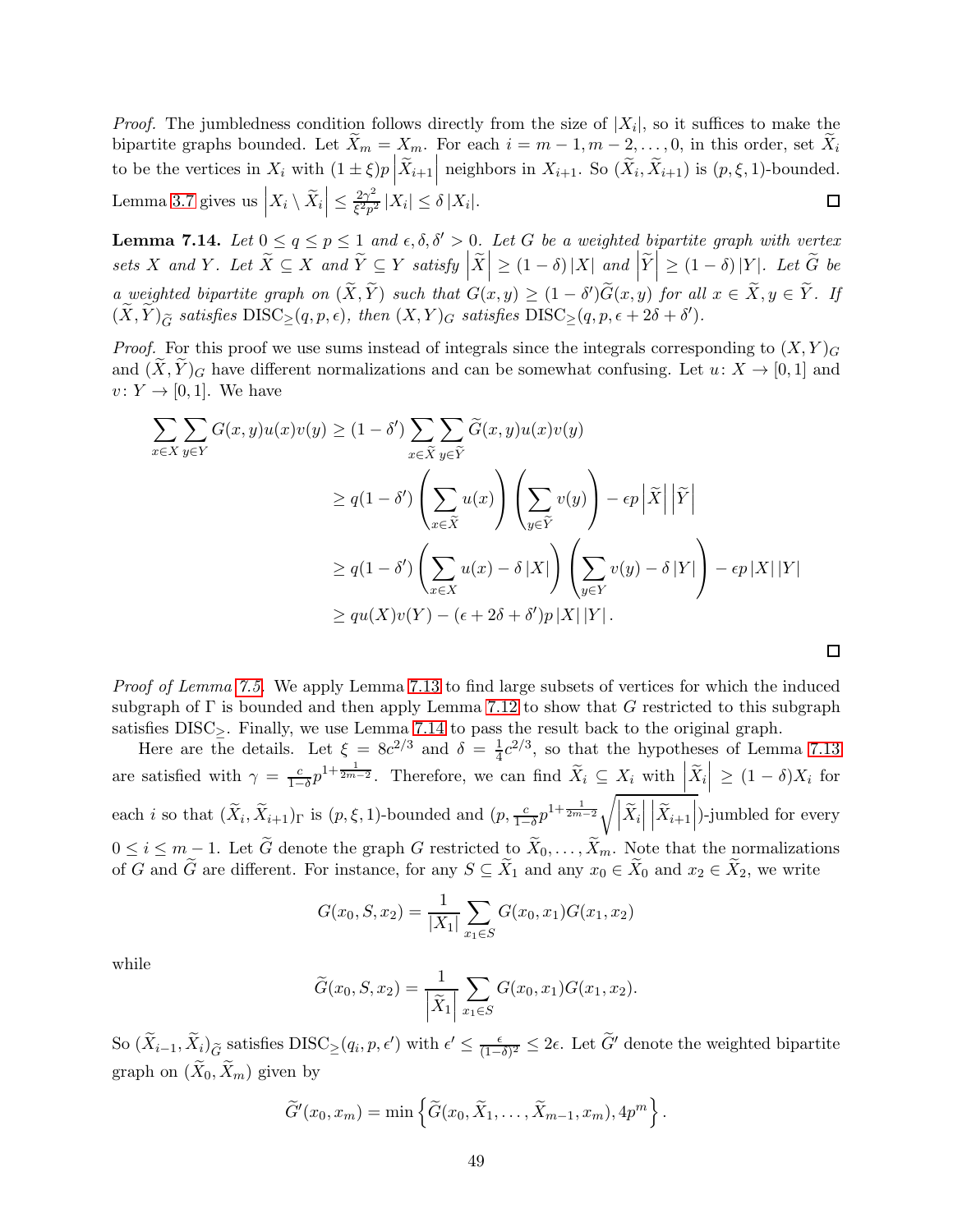Since  $4(\frac{c}{1-\delta})^2 \leq 8c^2 \leq \xi$ , we can apply Lemma [7.12](#page-47-0) to  $\widetilde{G}$  to find that  $(\widetilde{X}_0, \widetilde{X}_m)_{\widetilde{G}'}$  satisfies  $\text{DISC}_{\geq}(q_1 \cdots q_m, p^m, 72\epsilon^{1/(2m)} + 8m\xi)$ . To pass the result back to  $G'$ , we note that

$$
G'(x_0, x_m) = \min \{ G(x_0, X_1, \dots, X_{m-1}, x_m), 4p^m \}
$$
  
\n
$$
\geq \min \left\{ G(x_0, \tilde{X}_1, \dots, \tilde{X}_{m-1}, x_m), 4p^m \right\}
$$
  
\n
$$
= \min \left\{ \frac{|\tilde{X}_1| \cdots |\tilde{X}_{m-1}|}{|X_1| \cdots |X_{m-1}|} \tilde{G}(x_0, \tilde{X}_1, \dots, \tilde{X}_{m-1}, x_m), 4p^m \right\}
$$
  
\n
$$
\geq (1 - \delta)^{m-1} \tilde{G}'(x_0, x_m)
$$
  
\n
$$
\geq (1 - (m-1)\delta) \tilde{G}'(x_0, x_m).
$$

It follows by Lemma [7.14](#page-48-0) that  $(X_0, X_m)_{G'}$  satisfies  $DISC_{\geq}(q_1 \cdots q_m, p^m, \epsilon')$  with  $\epsilon' \leq 72\epsilon^{1/(2m)}$  +  $8m\xi + 2\delta + (m-1)\delta \leq 72(\epsilon^{1/(2m)} + mc^{2/3}).$  $\Box$ 

### <span id="page-49-0"></span>7.2 One-sided cycle counting

If we can perform densification to reduce  $H$  to a triangle with two dense edges, then we have a counting lemma for  $H$ , as shown by the following lemma. Note that we do not even need any jumbledness assumptions on the remaining sparse edge.



<span id="page-49-1"></span>**Lemma 7.15.** Let  $K_3$  denote the triangle with vertex set  $\{1,2,3\}$ . Let G be a weighted graph with vertex subsets  $X_1, X_2, X_3$  such that, for all  $i \neq j$ ,  $(X_i, X_j)_G$  satisfies  $DISC_{\geq}(q_{ij}, p_{ij}, \epsilon)$ , where  $p_{13} = p_{23} = 1, 0 \le p_{12} \le 1, \text{ and } 0 \le q_{ij} \le p_{ij}. \text{ Then } G(K_3) \ge q_{12}q_{13}q_{23} - 3\epsilon p_{12}.$ 

Proof. We have

$$
G(K_3) - q_{12}q_{13}q_{23} = \int_{x_1, x_2, x_3} (G(x_1, x_2) - q_{12})G(x_1, x_3)G(x_2, x_3) dx_1 dx_2 dx_3
$$
  
+ 
$$
q_{12} \int_{x_1, x_2, x_3} (G(x_1, x_3) - q_{13})G(x_2, x_3) dx_1 dx_2 dx_3 + q_{12}q_{13} \int_{x_1, x_2, x_3} (G(x_2, x_3) - q_{13}) dx_1 dx_2 dx_3.
$$

The first integral can be bounded below by  $-\epsilon p_{12}$  and the latter two integrals by  $-\epsilon q_{12}$ . This gives the desired bound. П

The one-sided counting lemma can be proved by performing subdivision densification as shown below.



*Proof of Proposition [7.2.](#page-42-2)* Let the vertices of  $C_{\ell}$  be  $\{1, 2, \ldots, \ell\}$  in that order. Apply subdivision densification (Lemma [7.4\)](#page-43-0) to the subdivided edge  $(1, 2, ..., \lceil \ell/2 \rceil)$ , as well as to the subdivided edge  $(\lceil \ell/2 \rceil, \lceil \ell/2 \rceil + 1, ..., \ell)$ . Conclude with Lemma 7.15.  $(\lceil \ell/2 \rceil, \lceil \ell/2 \rceil + 1, \ldots, \ell)$ . Conclude with Lemma [7.15.](#page-49-1)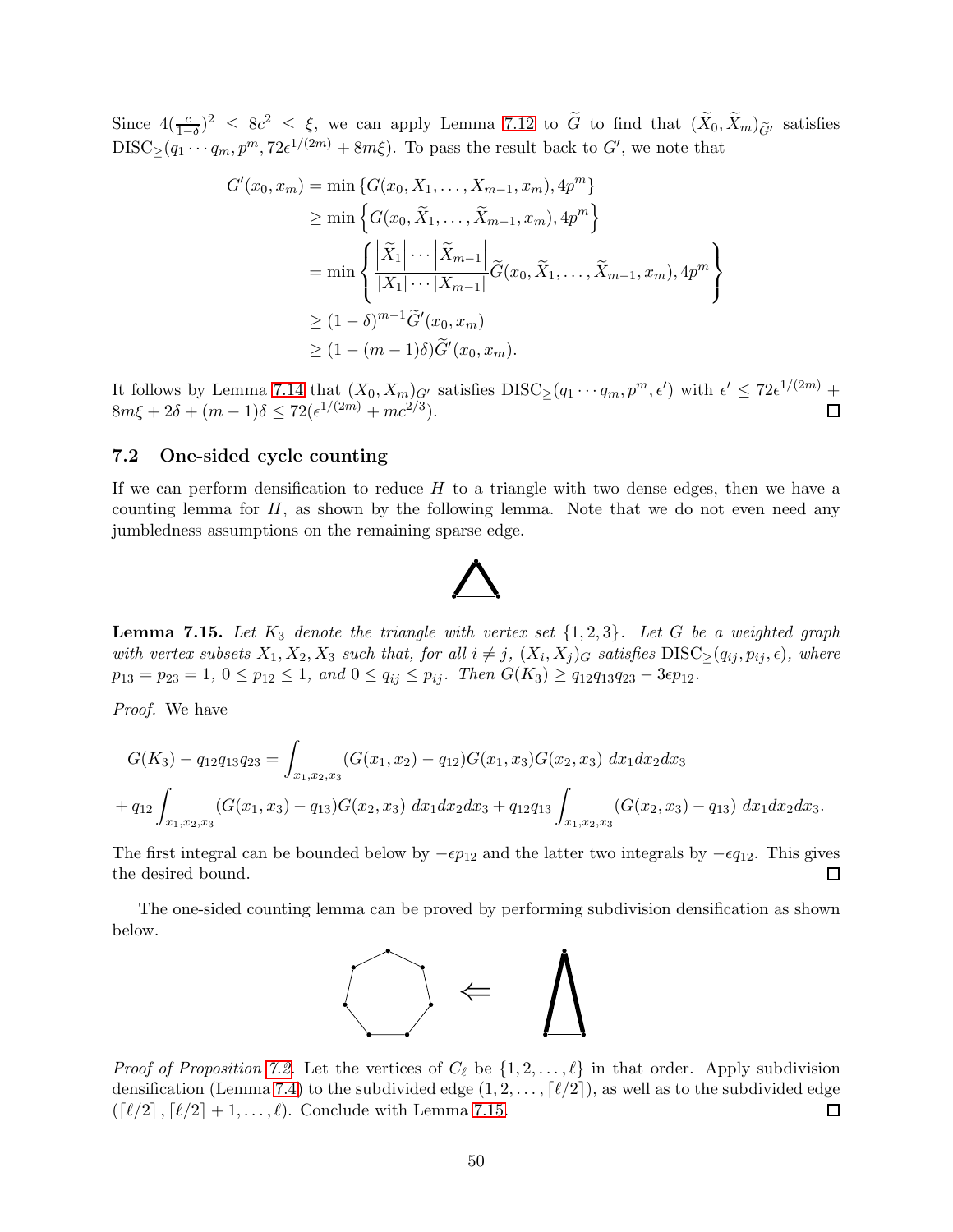# <span id="page-50-0"></span>8 Applications

It is now relatively straightforward to prove our sparse pseudorandom analogues of Turán's theorem, Ramsey's theorem and the graph removal lemma. All of the proofs have essentially the same flavour. We begin by applying the sparse regularity lemma for jumbled graphs, Theorem [1.11.](#page-9-2) We then apply the dense version of the theorem we are considering to the reduced graph to find a copy of our graph  $H$ . The counting lemma then implies that our original sparse graph must also contain many copies of H.

In order to apply the counting lemma, we will always need to clean up our regular partition, removing all edges which are not contained in a dense regular pair. The following lemma is sufficient for our purposes.

<span id="page-50-2"></span>**Lemma 8.1.** For every  $\epsilon, \alpha > 0$  and positive integer m, there exists  $c > 0$  and a positive integer M such that if  $\Gamma$  is a  $(p, cpn)$ -jumbled graph on n vertices then any subgraph G of  $\Gamma$  is such that there is a subgraph  $G'$  of  $G$  with  $e(G') \ge e(G) - 4\alpha e(\Gamma)$  and an equitable partition of the vertex set into k pieces  $V_1, V_2, \ldots, V_k$  with  $m \leq k \leq M$  such that the following conditions hold.

- 1. There are no edges of G' within  $V_i$  for any  $1 \leq i \leq k$ .
- 2. Every non-empty subgraph  $(V_i, V_j)_{G'}$  has  $d_{G'}(V_i, V_j) = q_{ij} \geq \alpha p$  and satisfies  $\text{DISC}(q_{ij}, p, \epsilon)$ .

*Proof.* Let  $m_0 = \max(32\alpha^{-1}, m)$  and  $\theta = \frac{\alpha}{32}$ . An application of Theorem [1.11,](#page-9-2) the sparse regularity lemma for jumbled graphs, using min  $\{\theta, \epsilon\}$  as the parameter  $\epsilon$  in the regularity lemma, tells us that there exists an  $\eta > 0$  and a positive integer M such that if  $\Gamma$  is  $(p, \eta pn)$ -jumbled then there is an equitable partition of the vertices of G into k pieces with  $m_0 \leq k \leq M$  such that all but  $\theta k^2$ pairs of vertex subsets  $(V_i, V_j)_G$  satisfy  $DISC(q_{ij}, p, \epsilon)$ . Let  $c = \min(\eta, \frac{1}{8M^2})$ .

Since  $\Gamma$  is  $(p, \beta)$ -jumbled with  $\beta \leq cpn$ ,  $c \leq \frac{1}{8M^2}$  and  $n \leq 2M|V_i|$  for all i, the number of edges between  $V_i$  and  $V_j$  satisfies

$$
|e(V_i, V_j) - p|V_i||V_j|| \le cpn^2 \le \frac{1}{2}p|V_i||V_j|
$$

and thus lies between  $\frac{1}{2}p|V_i||V_j|$  and  $\frac{3}{2}p|V_i||V_j|$ . Note that this also holds for  $i = j$ , allowing for the fact that we will count all edges twice.

Therefore, if we remove all edges contained entirely within any  $V_i$ , we remove at most  $2pk\left(\frac{2n}{k}\right)$  $\left(\frac{2n}{k}\right)^2 =$  $\frac{8pn^2}{k} \leq \frac{\alpha}{4}$  $\frac{\alpha}{4}pn^2$  edges. Here we used that  $|V_i| \leq \lceil \frac{n}{k} \rceil \leq \frac{2n}{k}$  for all *i*. If we remove all edges contained within pairs which do not satisfy the discrepancy condition, the number of edges we are removing is at most  $2p\theta k^2\left(\frac{2n}{k}\right)$  $\left(\frac{2n}{k}\right)^2 = 8p\theta n^2 = \frac{\alpha}{4}pn^2$ . Finally, if we remove all edges contained within pairs whose density is smaller than  $\alpha p$ , we remove at most  $\alpha p$ <sup>n</sup>  $\binom{n}{2} \leq \frac{\alpha}{2}pn^2$  edges. Overall, we have removed at most  $\alpha pn^2 \leq 4\alpha e(\Gamma)$  edges. We are left with a graph  $G'$  with  $e(G') \geq e(G) - 4\alpha e(\Gamma)$  edges, as required.

## <span id="page-50-1"></span>8.1 Erdős-Stone-Simonovits theorem

We are now ready to prove the Erdős-Stone-Simonovits theorem in jumbled graphs. We first recall the statement. Recall that a graph  $\Gamma$  is  $(H, \epsilon)$ -Turán if any subgraph of  $\Gamma$  with at least  $\left(1-\frac{1}{\chi(H)-1}+\epsilon\right)e(\Gamma)$  edges contains a copy of H.

**Theorem [1.4](#page-6-0)** For every graph H and every  $\epsilon > 0$ , there exists  $c > 0$  such that if  $\beta \leq cp^{d_2(H)+3}n$ then any  $(p, \beta)$ -jumbled graph on n vertices is  $(H, \epsilon)$ -Turán.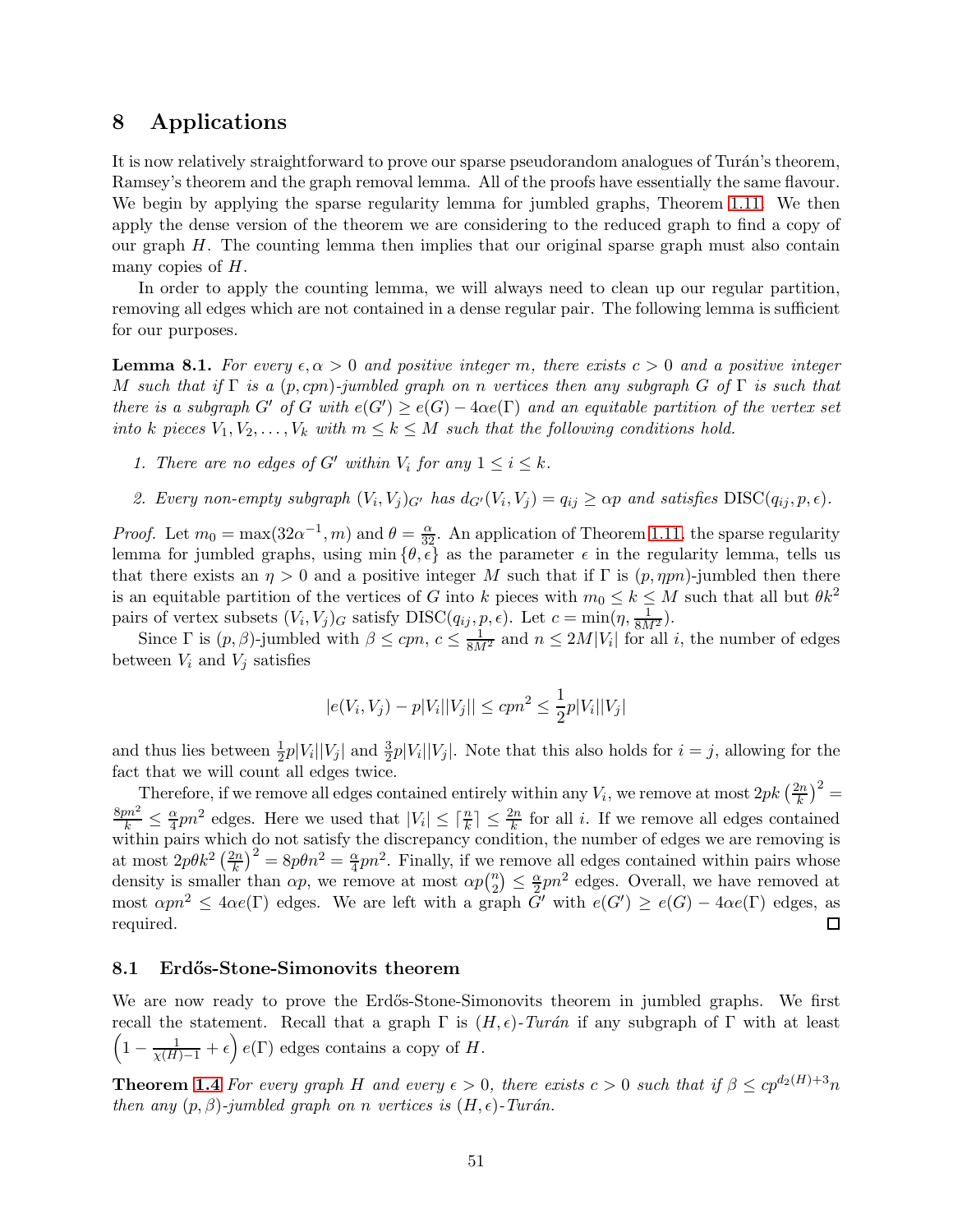*Proof.* Suppose that H has vertex set  $\{1, 2, ..., m\}$ ,  $\Gamma$  is a  $(p, \beta)$ -jumbled graph on n vertices, where  $\beta \leq cp^{d_2(H)+3}n$ , and G is a subgraph of  $\Gamma$  containing at least  $\left(1-\frac{1}{\chi(H)-1}+\epsilon\right)e(\Gamma)$  edges.

We will need to apply the one-sided counting lemma, Lemma [1.14,](#page-11-1) with  $\alpha = \frac{\epsilon}{8}$  $\frac{\epsilon}{8}$  and  $\theta$ . We get constants  $c_0$  and  $\epsilon_0 > 0$  such that if  $\Gamma$  is  $(p, c_0 p^{d_2(H)+3}\sqrt{|X_i||X_j|})$ -jumbled and G satisfies  $DISC(q_{ij}, p, \epsilon_0)$ , where  $\alpha p \le q_{ij} \le p$ , between sets  $X_i$  and  $X_j$  for every  $1 \le i \le j \le m$  with  $ij \in E(H)$ , then  $G(H) \geq (1 - \theta)q(H)$ .

Apply Lemma [8.1](#page-50-2) with  $\alpha = \epsilon/8$  and  $\epsilon_0$ . This yields constants  $c_1$  and M such that if  $\Gamma$  is  $(p, c_1pn)$ -jumbled then there is a subgraph  $G'$  of G with

$$
e(G') \ge \left(1 - \frac{1}{\chi(H) - 1} + \epsilon - 4\alpha\right)e(\Gamma) \ge \left(1 - \frac{1}{\chi(H) - 1} + \frac{\epsilon}{2}\right)e(\Gamma),
$$

where we used that  $\alpha = \frac{\epsilon}{8}$  $\frac{e}{8}$ . Moreover, there is an equitable partition of the vertex set into  $k \leq M$ pieces  $V_1, \ldots, V_k$  such that every non-empty subgraph  $(V_i, V_j)_{G'}$  has  $d(V_i, V_j) = q_{ij} \ge \alpha p$  and satisfies  $DISC(q_{ij}, p, \epsilon_0)$ .

We now consider the reduced graph  $R$ , considering each piece  $V_i$  of the partition as a vertex  $v_i$  and placing an edge between  $v_i$  and  $v_j$  if and only if the graph between  $V_i$  and  $V_j$  is nonempty. Since  $\Gamma$  is  $(p, cpn)$ -jumbled and  $n \leq 2M|V_i|$ , the number of edges between any two pieces differs from  $p|V_i||V_j|$  by at most  $cpn^2 \leq \frac{\epsilon}{20}p|V_i||V_j|$  provided that  $c \leq \frac{\epsilon}{80M^2}$ . Note, moreover, that  $|V_i| \leq \lceil \frac{n}{k} \rceil \leq (1 + \frac{\epsilon}{20}) \frac{n}{k}$  $\frac{n}{k}$  provided that  $n \geq \frac{20M}{\epsilon}$ . Therefore, the number of edges in the reduced graph  $R$  is at least

$$
e(R) \ge \frac{e(G')}{(1+\frac{\epsilon}{20})p\lceil\frac{n}{k}\rceil^2} \ge \frac{(1-\frac{1}{\chi(H)-1}+\frac{\epsilon}{2})e(\Gamma)}{(1+\frac{\epsilon}{20})^3p(\frac{n}{k})^2} \ge \left(1-\frac{1}{\chi(H)-1}+\frac{\epsilon}{4}\right)\binom{k}{2},
$$

where the final step follows from  $e(\Gamma) \geq (1 - \frac{\epsilon}{20})p{n \choose 2}$  $\binom{n}{2}$ .

Applying the Erdős-Stone-Simonovits theorem to the reduced graph implies that it contains a copy of H. But if this is the case then we have a collection of vertex subsets  $X_1, \ldots, X_m$  such that, for every edge  $ij \in E(H)$ , the induced subgraph  $(X_i, X_j)_{G'}$  has  $d(X_i, X_j) = q_{ij} \ge \alpha p$  and satisfies  $DISC(q_{ij}, p, \epsilon_0)$ . By the counting lemma, provided  $c \leq \frac{c_0}{2M}$ , we have  $G(H) \geq G'(H) \geq$  $(1-\theta)(\alpha p)^{e(H)}(2M)^{-v(H)}$ . Therefore, for  $c=\min(\frac{c_0}{2M},c_1,\frac{\epsilon}{80M^2})$ , we see that G contains a copy of H.

The proof of the stability theorem, Theorem [1.5,](#page-6-1) is similar to the proof of Theorem [1.4,](#page-6-0) so we confine ourselves to a sketch. Suppose that  $\Gamma$  is a  $(p, \beta)$ -jumbled graph on n vertices, where  $\beta \leq cp^{d_2(H)+3}n$ , and G is a subgraph of  $\Gamma$  containing  $\left(1-\frac{1}{\chi(H)-1}-\delta\right)e(\Gamma)$  edges. An application of Lemma [8.1](#page-50-2) as in the proof above allows us to show that there is a subgraph  $G'$  of G formed by removing at most  $\frac{\delta}{4}pn^2$  edges and a regular partition of G' into k pieces such that the reduced graph has at least  $\left(1 - \frac{1}{\chi(H)-1} - 2\delta\right) \binom{k}{2}$  $\binom{k}{2}$  edges. This graph can contain no copies of  $H$  - otherwise the original graph would have many copies of  $H$  as in the last paragraph above. From the dense version of the stability theorem [\[82\]](#page-69-6) it follows that if  $\delta$  is sufficiently small then we may make R into a  $(\chi(H) - 1)$ -partite graph by removing at most  $\frac{\epsilon}{16}k^2$  edges. We imitate this removal process in the graph G'. That is, if we remove edges between  $v_i$  and  $v_j$  in R then we remove all of the edges between  $V_i$  and  $V_j$  in  $G'$ . Since the number of edges between  $V_i$  and  $V_j$  is at most  $2p|V_i||V_j|$ , we will remove at most

$$
\frac{\epsilon}{16}k^2 2p\left\lceil \frac{n}{k} \right\rceil^2 \le \frac{\epsilon}{2}pn^2
$$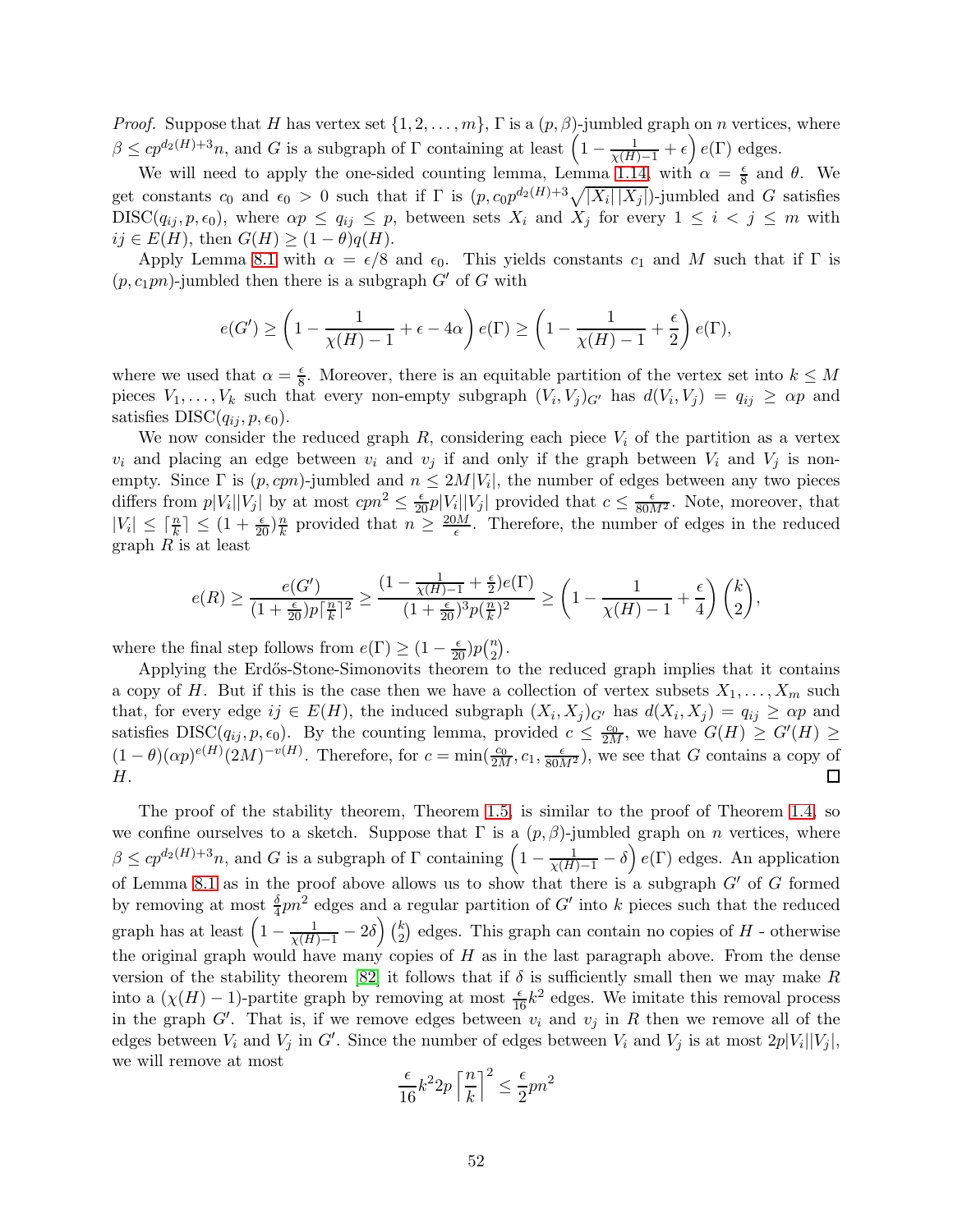edges in total from  $G'$ . Since we have already removed all edges which are contained within any  $V_i$ the resulting graph is clearly  $(\chi(H) - 1)$ -partite. Moreover, the total number of edges removed is at most  $\frac{\delta}{4}pn^2 + \frac{\epsilon}{2}$  $\frac{\epsilon}{2}pn^2 \le \epsilon pn^2$ , as required.

### <span id="page-52-0"></span>8.2 Ramsey's theorem

In order to prove that the Ramsey property also holds in sparse jumbled graphs, we need the following lemma which says that we may remove a small proportion of edges from any sufficiently large clique and still maintain the Ramsey property.

<span id="page-52-1"></span>**Lemma 8.2.** For any graph H and any positive integer  $r \geq 2$ , there exist  $a, \eta > 0$  such that if n is sufficiently large and G is any subgraph of  $K_n$  of density at least  $1 - \eta$ , any r-coloring of the edges of G will contain at least an<sup>v(H)</sup> monochromatic copies of H.

*Proof.* Suppose first that the edges of  $K_n$  have been r-colored. Ramsey's theorem together with a standard averaging argument tells us that for  $n$  sufficiently large there exists  $a_0$  such that there are at least  $a_0n^{v(H)}$  monochromatic copies of H. Since G is formed from  $K_n$  by removing at most  $\eta n^2$ edges, this deletion process will force us to delete at most  $\eta n^{v(H)}$  copies of H. Therefore, provided that  $\eta \leq \frac{a_0}{2}$ , the result follows with  $a = \frac{a_0}{2}$ . 囗

We also need a slight variant of the sparse regularity lemma, Theorem [1.11,](#page-9-2) which allows us to take a regular partition which works for more than one graph.

**Lemma 8.3.** For every  $\epsilon > 0$  and integers  $\ell, m_0 \geq 1$ , there exist  $\eta > 0$  and a positive integer M such that if  $\Gamma$  is a  $(p, \eta pn)$ -jumbled graph on n vertices and  $G_1, G_2, \ldots G_\ell$  is a collection of weighted subgraphs of  $\Gamma$  then there is an equitable partition into  $m_0 \leq k \leq M$  pieces such that for each  $G_i$ ,  $1 \leq i \leq \ell$ , all but at most  $\epsilon k^2$  pairs of vertex subsets  $(V_a, V_b)_{G_i}$  satisfy  $\text{DISC}(q_{ab}^{(i)}, p, \epsilon)$  for some  $q_{ab}^{(i)}$ .

There is also an appropriate analogue of Lemma [8.1](#page-50-2) to go with this regularity lemma.

<span id="page-52-2"></span>**Lemma 8.4.** For every  $\epsilon, \alpha > 0$  and positive integer m, there exist  $c > 0$  and a positive integer M such that if  $\Gamma$  is a  $(p, cpn)$ -jumbled graph on n vertices then any collection of subgraphs  $G_1, G_2, \ldots, G_\ell$  of  $\Gamma$  will be such that there are subgraphs  $G'_i$  of  $G_i$  with  $e(G'_i) \geq e(G_i) - 4\alpha e(\Gamma)$  and an equitable partition of the vertex set into k pieces  $V_1, V_2, \ldots, V_k$  with  $m \leq k \leq M$  such that the following conditions hold.

- 1. There are no edges of  $G'_i$  within  $V_a$  for any  $1 \leq i \leq \ell$  and any  $1 \leq a \leq k$ .
- 2. Every subgraph  $(V_a, V_b)_{G'_i}$  containing any edges from  $G'_i$  has  $d_{G'_i}(V_a, V_b) = q_{ab}^{(i)} \ge \alpha p$  and satisfies  $DISC(q_{ab}^{(i)}, p, \epsilon)$ .

The proof of the sparse analogue of Ramsey's theorem now follows along the lines of the proof of Theorem [1.4](#page-6-0) above.

**Theorem [1.6](#page-6-2)** For every graph H and every positive integer  $r \geq 2$ , there exists  $c > 0$  such that if  $\beta \leq cp^{d_2(H)+3}n$  then any  $(p, \beta)$ -jumbled graph on n vertices is  $(H, r)$ -Ramsey.

*Proof.* Suppose that H has vertex set  $\{1, 2, ..., m\}$ ,  $\Gamma$  is a  $(p, \beta)$ -jumbled graph on n vertices, where  $\beta \le cp^{d_2(H)+3}n$ , and  $G_1, G_2, \ldots, G_r$  are subgraphs of  $\Gamma$  where  $G_i$  is the subgraph whose edges have been colored in color i.

Let  $a, \eta$  be the constants given by Lemma [8.2.](#page-52-1) That is, for  $n \geq n_0$ , any subgraph of  $K_n$  of density at least  $1-\eta$  is such that any r-coloring of its edges contains at least  $an^{v(H)}$  monochromatic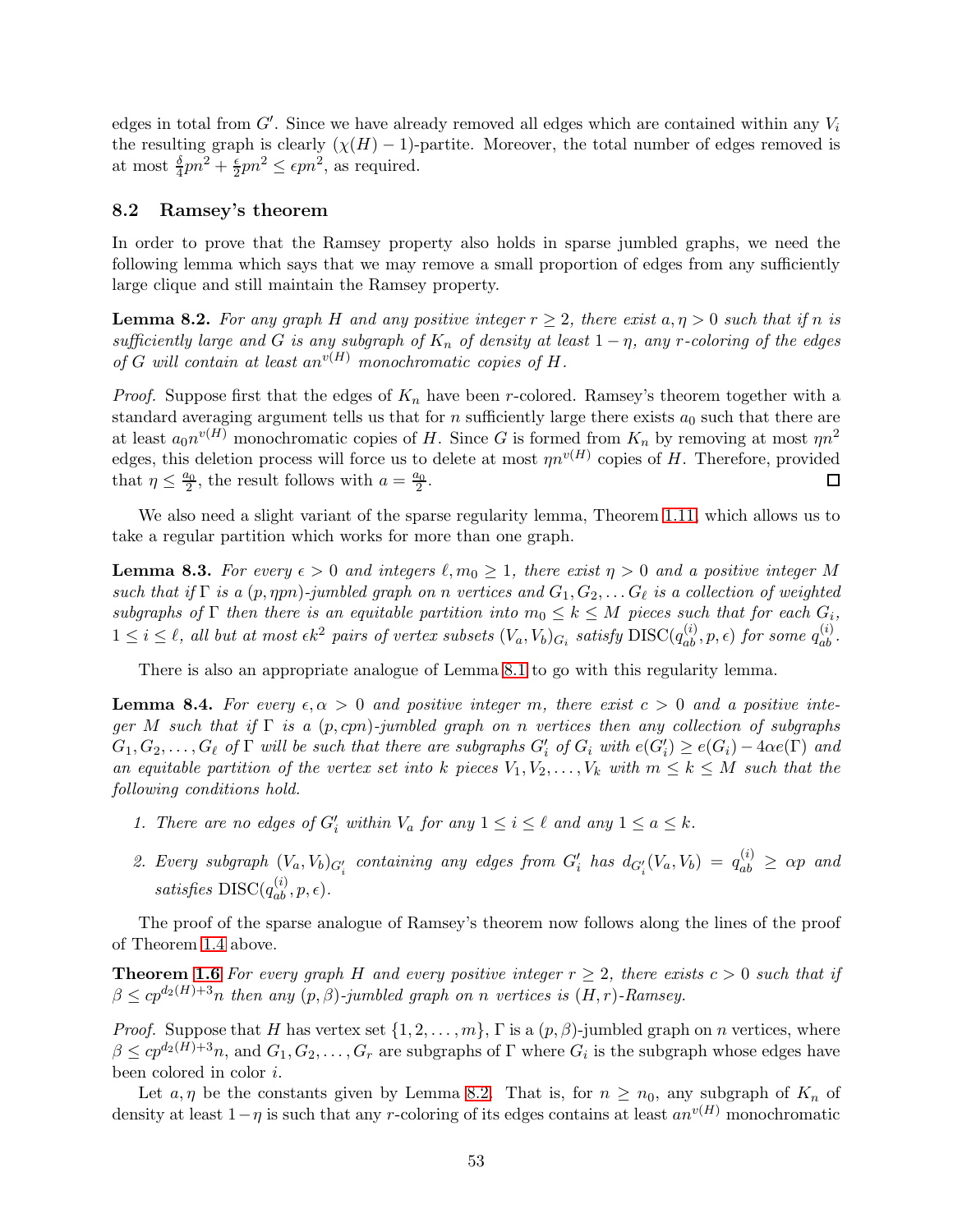copies of H. We will need to apply the one-sided counting lemma, Theorem [1.14,](#page-11-1) with  $\alpha = \frac{\eta}{8}$ 8r and  $\theta$ . We get constants  $c_0$  and  $\epsilon_0 > 0$  such that if  $\Gamma$  is  $(p, c_0 p^{d_2(H)+3}\sqrt{|X_i||X_j|})$ -jumbled and  $G$ satisfies  $DISC(q_{ij}, p, \epsilon_0)$ , where  $\alpha p \le q_{ij} \le p$ , between sets  $X_i$  and  $X_j$  for every  $1 \le i < j \le m$  with  $ij \in E(H)$ , then  $G(H) \geq (1 - \theta)q(H)$ .

We apply Lemma [8.4](#page-52-2) to the collection  $G_i$  with  $\alpha = \frac{\eta}{8i}$  $\frac{\eta}{8r}$ ,  $\epsilon_0$  and  $m = n_0$ . This yields  $c_1 > 0$ and a positive integer M such that if  $\Gamma$  is  $(p, c_1pn)$ -jumbled then there is a collection of graphs  $G'_{i}$  such that  $e(G'_{i}) \ge e(G_{i}) - 4\alpha e(\Gamma)$  and every subgraph  $(V_{a}, V_{b})_{G'_{i}}$  containing any edges from  $G'_{i}$ i has  $d_{G_i'}(V_a, V_b) = q_{ab}^{(i)} \ge \alpha p$  and satisfies  $DISC(q_{ab}^{(i)}, p, \epsilon)$ . Adding over all r graphs, we will have removed at most  $4r\alpha e(\Gamma) = \frac{\eta}{2}e(\Gamma)$  edges. Let G' be the union of the  $G'_i$ . This graph has density at least  $1-\frac{\eta}{2}$  $\frac{\eta}{2}$  in Γ.

We now consider the colored reduced (multi)graph  $R$ , considering each piece  $V_a$  of the partition as a vertex  $v_a$  and placing an edge of color i between  $v_a$  and  $v_b$  if the graph between  $V_a$  and  $V_b$ contains an edge of color *i*. Since  $\Gamma$  is  $(p, cpn)$ -jumbled and  $n \leq 2M|V_i|$ , the number of edges between any two pieces differs from  $p|V_i||V_j|$  by at most  $cpn^2 \leq \frac{\eta}{20} p|V_i||V_j|$  provided that  $c \leq \frac{\eta}{80M^2}$ . Note, moreover, that  $|V_i| \leq \lceil \frac{n}{k} \rceil \leq (1 + \frac{\eta}{20})\frac{n}{k}$  $\frac{n}{k}$  provided that  $n \geq \frac{20M}{\eta}$  $\frac{\partial M}{\partial \eta}$ . Therefore, the number of edges in the reduced graph  $R$  is at least

$$
e(R) \geq \frac{e(G')}{(1+\frac{\eta}{20})p\lceil\frac{n}{k}\rceil^2} \geq \frac{(1-\frac{\eta}{2})e(\Gamma)}{(1+\frac{\eta}{20})^3p(\frac{n}{k})^2} \geq (1-\eta)\,\binom{k}{2},
$$

where the final step follows from  $e(\Gamma) \geq (1 - \frac{\eta}{20})p(\frac{n}{2})$  $\binom{n}{2}$ .

We now apply Lemma [8.2](#page-52-1) to the reduced graph. Since  $k \ge m = n_0$ , there exists a monochromatic copy of  $H$  in the reduced graph, in color  $i$ , say. But if this is the case then we have a collection of vertex subsets  $X_1, \ldots, X_m$  such that, for every edge  $ab \in E(H)$ , the induced subgraph  $(X_a, X_b)_{G'_i}$  has  $d_{G'_i}(X_a, X_b) = q_{ab}^{(i)} \ge \alpha p$  and satisfies  $DISC(q_{ab}^{(i)}, p, \epsilon_0)$ . By the counting lemma, provided  $c \leq \frac{c_0}{2M}$ , we have  $G(H) \geq G'_{i}(H) \geq (1-\theta)(\alpha p)^{e(H)}(2M)^{-v(H)}$ . Therefore, for  $c = \min(\frac{c_0}{2M}, c_1, n_0^{-1}, \frac{\tilde{\eta}^2}{80M^2})$ , we see that G contains a copy of H. □

## <span id="page-53-0"></span>8.3 Graph removal lemma

We prove that the graph removal lemma also holds in sparse jumbled graphs. The proof is much the same as the proof for Turán's theorem, though we include it for completeness.

**Theorem [1.1](#page-4-0)** For every graph H and every  $\epsilon > 0$ , there exist  $\delta > 0$  and  $c > 0$  such that if  $\beta \leq cp^{d_2(H)+3}n$  then any  $(p, \beta)$ -jumbled graph  $\Gamma$  on n vertices has the following property. Any subgraph of  $\Gamma$  containing at most  $\delta p^{e(H)} n^{v(H)}$  copies of H may be made H-free by removing at most  $\epsilon pn^2$  edges.

*Proof.* Suppose that H has vertex set  $\{1, 2, ..., m\}$ ,  $\Gamma$  is a  $(p, \beta)$ -jumbled graph on n vertices, where  $\beta \le cp^{d_2(H)+3}n$ , and G is a subgraph of  $\Gamma$  containing at most  $\delta p^{e(H)}n^{v(H)}$  copies of H.

We will need to apply the one-sided counting lemma, Lemma [1.14,](#page-11-1) with  $\alpha = \frac{\epsilon}{16}$  and  $\theta = \frac{1}{2}$  $rac{1}{2}$ . We get constants  $c_0$  and  $\epsilon_0 > 0$  such that if  $\Gamma$  is  $(p, c_0 p^{d_2(H)+3}\sqrt{|X_i||X_j|})$ -jumbled and G satisfies  $DISC(q_{ij}, p, \epsilon_0)$ , where  $\alpha p \le q_{ij} \le p$ , between sets  $X_i$  and  $X_j$  for every  $1 \le i \le j \le m$  with  $ij \in E(H)$  then  $G(H) \geq \frac{1}{2}$  $\frac{1}{2}q(H).$ 

Apply Lemma [8.1](#page-50-2) with  $\alpha = \epsilon/16$  and  $\epsilon_0$ . This yields constants  $c_1$  and M such that if  $\Gamma$  is  $(p, c_1pn)$ -jumbled then there is a subgraph G' of G with

$$
e(G') \ge e(G) - 4\alpha e(\Gamma) \ge e(G) - \frac{\epsilon}{4}e(\Gamma) \ge e(G) - \epsilon p n^2,
$$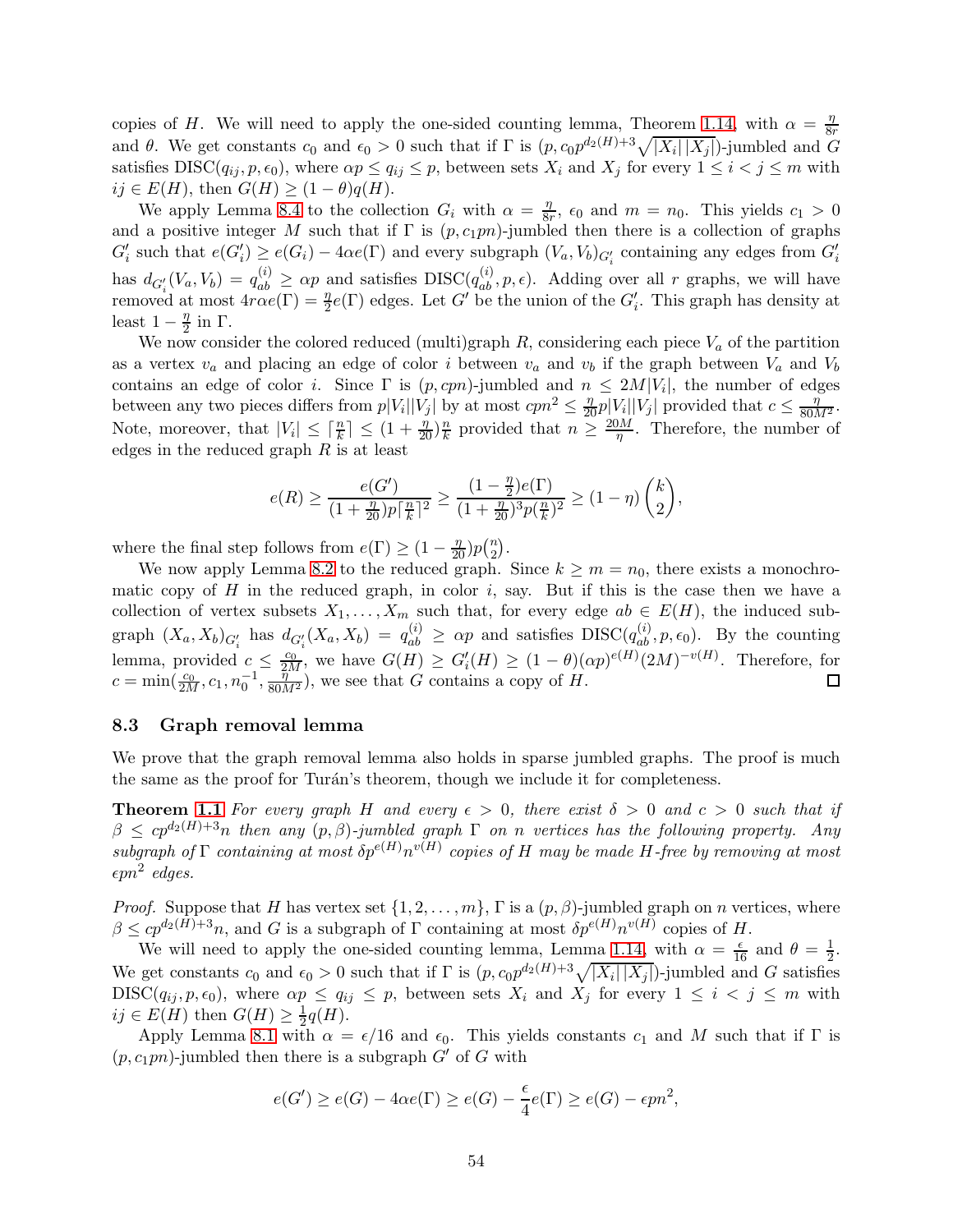where we used that  $\alpha = \frac{\epsilon}{16}$ . Moreover, there is an equitable partition into  $k \leq M$  pieces  $V_1, \ldots, V_k$ such that every non-empty subgraph  $(V_i, V_j)_{G'}$  has  $d(V_i, V_j) = q_{ij} \ge \alpha p$  and satisfies  $DISC(q_{ij}, p, \epsilon_0)$ .

Suppose now that there is a copy of  $H$  left in  $G'$ . If this is the case then we have a collection of vertex subsets  $X_1, \ldots, X_m$  such that, for every edge  $ij \in E(H)$ , the induced subgraph  $(X_i, X_j)_{G'}$ has  $d_{G'}(X_i, X_j) = q_{ij} \ge \alpha p$  and satisfies  $DISC(q_{ij}, p, \epsilon_0)$ . By the counting lemma, provided  $c \le \frac{c_0}{2M}$ , we have  $G(H) \ge G'(H) \ge \frac{1}{2}(\alpha p)^{e(H)}(2M)^{-v(H)}$ . Therefore, for  $c = \min(\frac{c_0}{2M}, c_1)$  and  $\delta =$  $\frac{1}{2}(\alpha p)^{e(H)}(2M)^{-v(H)}$ . Therefore, for  $c = \min(\frac{c_0}{2M}, c_1)$  and  $\delta =$ 1  $\frac{1}{2}\alpha^{e(H)}(2M)^{-v(H)}$ , we see that G contains at least  $\delta p^{e(H)}n^{v(H)}$  copies of H, contradicting our  $\Box$ assumption about G.

### <span id="page-54-0"></span>8.4 Removal lemma for groups

We recall the following removal lemma for groups. Its proof is a straightforward adaption of the proof of the dense version given by Král, Serra and Vena [\[63\]](#page-68-6).

For the rest of this section, let  $k_3 = 3$ ,  $k_4 = 2$ ,  $k_m = 1 + \frac{1}{m-3}$  if  $m \ge 5$  is odd, and  $k_m = 1 + \frac{1}{m-4}$ if  $m > 6$  is even.

**Theorem [1.2](#page-5-1)** For each  $\epsilon > 0$  and positive integer m, there are  $c, \delta > 0$  such that the following holds. Suppose  $B_1, \ldots, B_m$  are subsets of a group G of order n such that each  $B_i$  is  $(p, \beta)$ -jumbled with  $\beta \le cp^{k_m}n$ . If subsets  $A_i \subseteq B_i$  for  $i = 1, \ldots, m$  are such that there are at most  $\delta |B_1| \cdots |B_m|/n$ solutions to the equation  $x_1x_2 \cdots x_m = 1$  with  $x_i \in A_i$  for all i, then it is possible to remove at most  $\epsilon |B_i|$  elements from each set  $A_i$  so as to obtain sets  $A'_i$  for which there are no solutions to  $x_1 x_2 \cdots x_m = 1$  with  $x_i \in A'_i$  for all i.

We saw above that the one-sided counting lemma gives the graph removal lemma. For cycles, the removal lemma follows from Proposition [7.2.](#page-42-2) The version we need is stated below.

<span id="page-54-1"></span>**Proposition 8.5.** For every  $m \geq 3$  and  $\epsilon > 0$ , there exist  $\delta > 0$  and  $c > 0$  so that any graph  $\Gamma$  with vertex subsets  $X_1,\ldots,X_m$ , each of size n, satisfying  $(X_i,X_{i+1})_{\Gamma}$  being  $(p,\beta)$ -jumbled with  $\beta \leq cp^{1+k_m}$ n for each  $i = 1, \ldots, m$  (index taken mod m) has the following property. Any subgraph of  $\Gamma$  containing at most  $\delta p^m n^m$  copies of  $C_m$  may be made  $C_m$ -free by removing at most  $\epsilon p n^2$  edges, where we only consider embeddings of  $C_m$  into  $\Gamma$  where the *i*-th vertex of  $C_m$  embeds into  $X_i$ .

*Proof of Theorem [1.2.](#page-5-1)* Let Γ denote the graph with vertex set  $G \times \{1, \ldots, m\}$ , the second coordinate taken modulo m, and with vertex  $(g, i)$  colored i. Form an edge from  $(y, i)$  to  $(z, i + 1)$  in  $\Gamma$  if and only if  $z = yx_i$  for some  $x_i \in B_i$ , and let  $G_0$  be a subgraph of  $\Gamma$  consisting of those edges with  $x_i \in A_i$ . Observe that colored m-cycles in the graph  $G_0$  correspond exactly to  $(m + 1)$ -tuples  $(y, x_1, x_2, \ldots, x_m)$  with  $y \in G$  and  $x_i \in A_i$  for each i satisfying  $x_1 x_2 \ldots x_m = 1$ . The hypothesis implies that there are at most  $\delta |B_1| \cdots |B_m| \leq \delta 2^m p^m n^m$  colored m-cycles in the graph  $G_0$ , where we assumed that  $c < \frac{1}{2}$  so that  $\frac{1}{2}pn \leq |B_i| \leq \frac{3}{2}pn$  by jumbledness. Then by the cycle removal lemma (Proposition [8.5\)](#page-54-1) we can choose c and  $\delta$  so that  $G_0$  can be made  $C_m$ -free by removing at most  $\frac{\epsilon}{2m}pn^2$  edges.

In  $A_i$ , remove the element  $x_i$  if at least  $\frac{n}{m}$  edges of the form  $(y, i)(yx_i, i+1)$  have been removed. Since we removed at most  $\frac{\epsilon}{2m}pn^2$  edges, we remove at most  $\frac{\epsilon}{2}pn \leq \epsilon |B_i|$  elements from each  $A_i$ . Let  $A'_i$  denote the remaining elements of  $A_i$ . For any solution to  $x_1x_2\cdots x_m=1$  for  $x_i\in A_i$ , consider the n edge-disjoint m-cycles  $(g, 1)(gx_1, 2)(gx_1x_2, 3) \cdots (gx_1 \cdots x_m, m)$  in the graph  $G_0$  for  $g \in G$ . We must have removed at least one edge from each of the  $n$  cycles, and so we must have removed at least  $\frac{n}{m}$  edges of the form  $(y, i)(yx_i, i+1)$  for some i, which implies that  $x_i \notin A'_i$ . It follows that there is no solution to  $x_1 x_2 \cdots x_m = 1$  with  $x_i \in A_i$  for all *i*.  $\Box$ 

In [\[63\]](#page-68-6), the authors also proved removal lemmas for systems of equations which are *graph*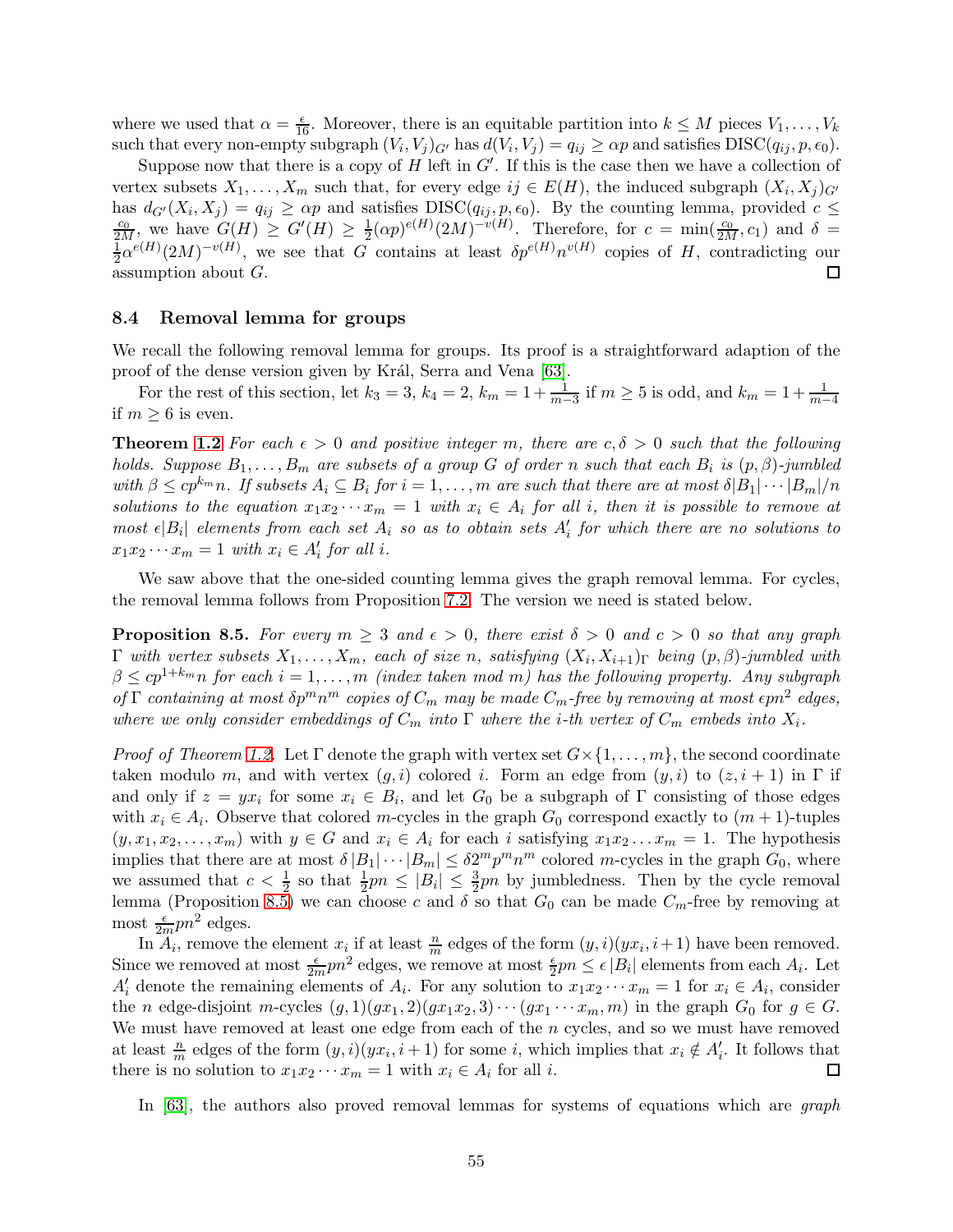representable. For instance, the system

$$
x_1 x_2 x_4^{-1} x_3^{-1} = 1
$$

$$
x_1 x_2 x_5^{-1} = 1
$$

can be represented by the graph below, in the sense that solutions to the above system correspond to embeddings of this graph into some larger graph with vertex set  $G \times \{1, \ldots, 4\}$ , similar to how solutions to  $x_1x_2 \cdots x_n = 1$  correspond to cycles in the proof of Theorem [1.2.](#page-5-1) We refer to the paper [\[63\]](#page-68-6) for the precise statements. These results can be adapted to the sparse setting in a manner similar to Proposition [8.5.](#page-54-1)



## <span id="page-55-0"></span>9 Concluding remarks

We conclude with discussions on the sharpness of our results, a sparse extension of quasirandom graphs, induced extensions of the various counting and extremal results, other sparse regularity lemmas, algorithmic applications and sparse Ramsey and Turán-type multiplicity results.

### <span id="page-55-1"></span>9.1 Sharpness of results

We have already noted in the introduction that for every H there are  $(p, \beta)$ -jumbled graphs  $\Gamma$  on n vertices, with  $\beta = O(p^{d(H)+2)/4}n)$ , such that  $\Gamma$  does not contain a copy of H. On the other hand, the results of Section [6](#page-39-0) tell us that we can always find copies of H in Γ provided that  $\beta \leq cp^{d_2(H)+1}$ and in G provided that  $\beta \leq cp^{d_2(H)+3}$ . So, since  $d_2(H)$  and  $d(H)$  differ by at most a constant factor, our results are sharp up to a multiplicative constant in the exponent for all  $H$ . However, we believe that our results are likely to be sharp up to an additive constant for the exponent of  $p$ in the jumbledness parameter, with some caveats.

An old conjecture of Erdős [\[32\]](#page-66-11) asserts that if H is a d-degenerate bipartite graph then there exists  $C > 0$  such that every graph G on n vertices with at least  $Cn^{2-\frac{1}{d}}$  edges contains a copy of H. This conjecture is known to hold for some bipartite graphs such as  $K_{t,t}$  but remains open in general. The best result to date, due to Alon, Krivelevich and Sudakov [\[7\]](#page-64-4), states that if G has  $Cn^{2-\frac{1}{4d}}$  edges then it contains a copy of H.

If Erdős' conjecture is true then this would mean that copies of bipartite  $H$  begin to appear already when the density is around  $n^{-1/d(H)}$ , without any need for a jumbledness condition. If  $d_2(H) = d(H) - \frac{1}{2}$  $\frac{1}{2}$  then, even for optimally jumbled graphs, our results only apply down to densities of about  $n^{-1/(2d(H)-1)}$ .

However, we considered embeddings of H into  $\Gamma$  such that each vertex  $\{1, 2, \ldots, m\}$  of H is to be embedded into a separate vertex subset  $X_i$ . We believe that in this setting our results are indeed sharp up to an additive constant, even in the case  $H$  is bipartite. Without this caveat of embedding each vertex of H into a separate vertex subset in  $\Gamma$ , we still believe that our results should be sharp for many classes of graphs. In particular, we believe the conjecture [\[38,](#page-66-5) [64,](#page-68-2) [84\]](#page-69-5) that there is a  $(p, cp^{t-1}n)$ -jumbled graph which does not contain a copy of  $K_t$ .

One thing which we have left undecided is whether the jumbledness condition for appearance of copies of H in regular subgraphs G of  $\Gamma$  should be the same as that for the appearance of copies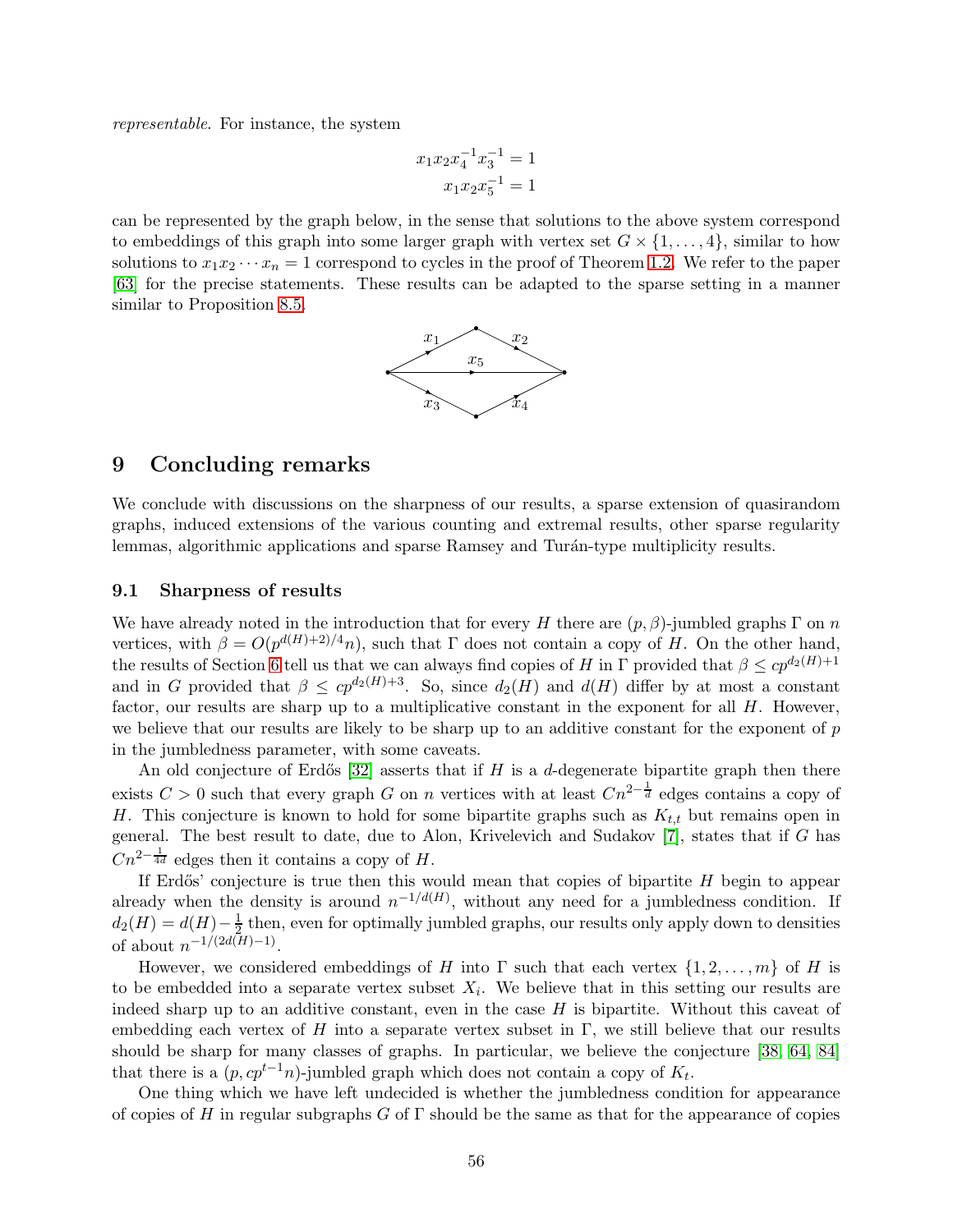of  $H$  in  $\Gamma$  alone. For this question, it is natural to consider the case of triangles where we know that there are  $(p, cp^2n)$ -jumbled graphs on *n* vertices which do not contain any triangles. That is, we know the embedding result for  $\Gamma$  is best possible. The result of Sudakov, Szabó and Vu [\[84\]](#page-69-5) mentioned in the introduction also gives us a sharp result for the  $(K_3, \epsilon)$ -Turán property. In the next subsection, we will obtain a similar sharp bound for the  $(K_3, 2)$ -Ramsey property.

While these Turán and Ramsey-type results are suggestive, we believe that the jumbledness condition for counting in G should be stronger than that for counting in  $\Gamma$ . The fact that the results mentioned above are sharp is because there are alternative proofs of Turán's theorem for cliques and Ramsey's theorem for the triangle which only need counting results in  $\Gamma$  rather than within some regular subgraph G. Such a workaround seems unlikely to work for the triangle removal lemma. Kohayakawa, Rödl, Schacht and Skokan [\[59\]](#page-67-4) conjecture that the jumbledness condition in the sparse triangle removal lemma, Theorem [1.2,](#page-5-0) can be improved from  $\beta = o(p^3n)$  to  $\beta = o(p^2n)$ . We conjecture that the contrary holds.

## <span id="page-56-0"></span>9.2 Relative quasirandomness

The study of quasirandom graphs began in the pioneering work of Thomason [\[88,](#page-69-0) [89\]](#page-69-1) and Chung, Graham, and Wilson [\[19\]](#page-65-2). As briefly discussed in Section [1.1,](#page-2-0) they showed that a large number of interesting graph properties satisfied by random graphs are all equivalent. Perhaps the most surprising aspect of this work is that if the number of cycles of length 4 in a graph is as one would expect in a binomial random graph of the same density, then this is enough to imply that the edges are very well-spread and the number of copies of any fixed graph is as one would expect in a binomial random graph of the same density.

There has been a considerable amount of research aimed at extending quasirandomness to sparse graphs, see [\[17,](#page-65-6) [18,](#page-65-4) [56,](#page-67-10) [61\]](#page-67-5). However, the key property of counting small subgraphs was missing from previous results in this area. The following theorem extends the fundamental results in this area to the setting of subgraphs of (possibly sparse) pseudorandom graphs. The case  $p = 1$  and  $\Gamma$ is the complete graph corresponds to the original setting. We prove that the natural analogues of the original quasirandom properties in this more general setting are all equivalent. Of particular note is the inclusion of the count of small subgraphs, a key property missing from previous results in this area. The proof of some of the implications extend easily from the dense case. However, to imply the notable counting properties, we use the counting lemma, Theorem [1.12,](#page-10-0) which acts as a transference principle from the sparse setting to the dense setting.

Such quasirandomness of a structure within a sparse but pseudorandom structure is known as relative quasirandomness. This concept has been instrumental in the development of the hypergraph regularity and counting lemma [\[48,](#page-67-9) [69,](#page-68-3) [77,](#page-68-4) [87\]](#page-69-2). In the 3-uniform case, for example, one repeatedly has to deal with 3-uniform hypergraphs which are subsets of the triangles of a very pseudorandom graph.

To keep the theorem statement simple, we first describe some notation. The co-degree  $d_G(v, v')$ of two vertices  $v, v'$  in a graph G is the number of vertices which are adjacent to both v and  $v'$ . For a graph H, we let  $s(H) = \min \left\{ \frac{\Delta(L(H)) + 4}{2} \right\}$  $\frac{H\rightarrow{+4}{2}}$ ,  $\frac{d(L(H)) + 6}{2}$ 2 }. For a graph  $H$  and another graph  $G$ , let  $N_H(G)$  denote the number of labeled copies of H (as a subgraph) in G.

<span id="page-56-1"></span>**Theorem 9.1.** Let  $k \geq 2$  be a positive integer. For  $n \geq 1$ , let  $\Gamma = \Gamma_n$  be a  $(p, \beta)$ -jumbled graph on n vertices with  $p = p(\Gamma)$  and  $\beta = \beta(\Gamma) = o(p^k n)$ , and  $G = G_n$  be a spanning subgraph of  $\Gamma_n$ . The following are equivalent.

 $P_1$ : For all vertex subsets S and T,

$$
|e_G(S,T) - q|S||T|| = o(pn^2).
$$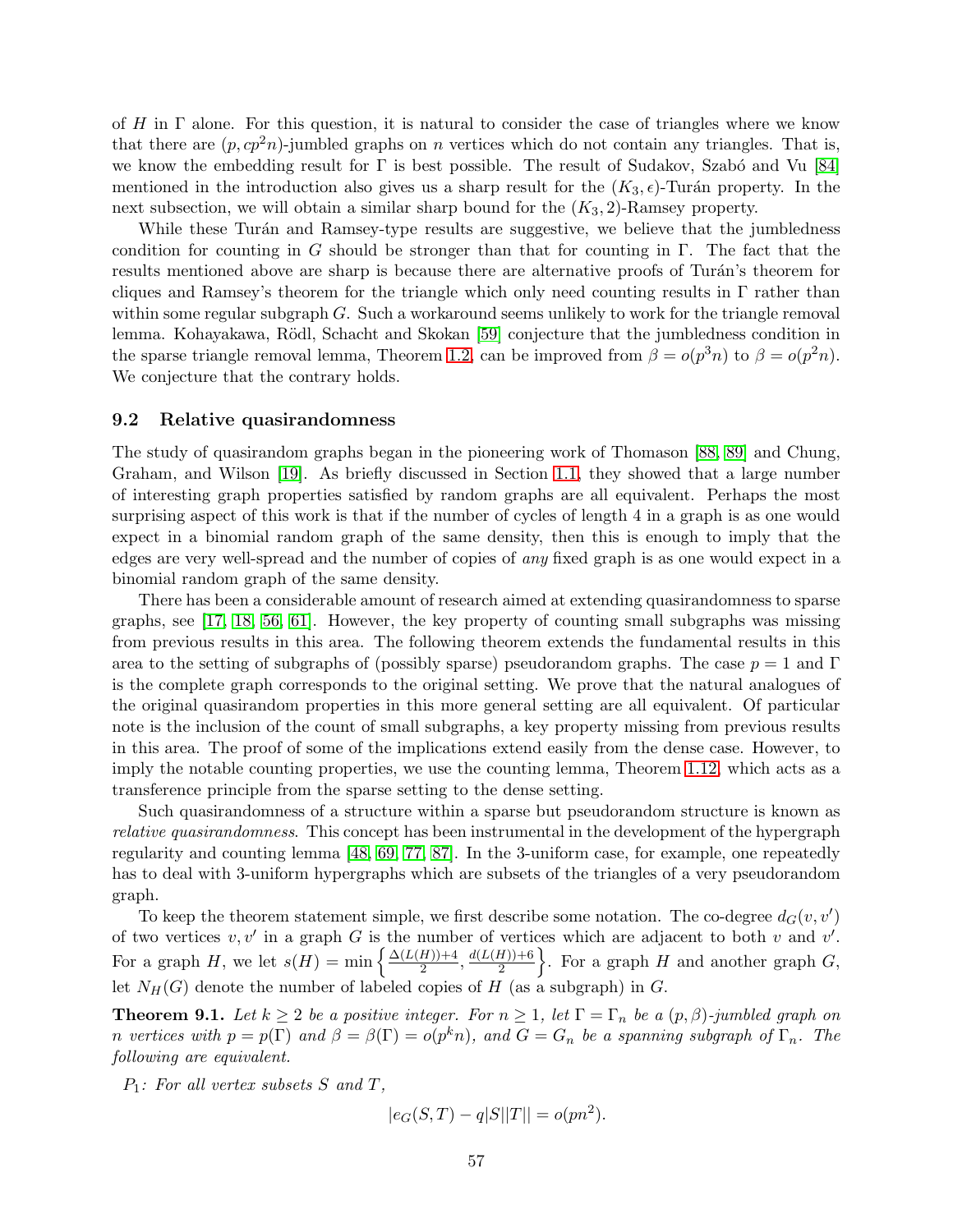$P_2$ : For all vertex subsets S,

$$
\left| e_G(S) - q \frac{|S|^2}{2} \right| = o(pn^2).
$$

 $P_3$ : For all vertex subsets S with  $|S| = \lfloor \frac{n}{2} \rfloor$  $\frac{n}{2}$ ,

$$
\left| e_G(S) - q \frac{n^2}{8} \right| = o(pn^2).
$$

 $P_4$ : For each graph H with  $k \geq s(H)$ ,

$$
N_H(G) = q^{e(H)} n^{v(H)} + o(p^{e(H)} n^{v(H)}).
$$

 $P_5$ :  $e(G) \geq q\frac{n^2}{2} + o(pn^2)$  and

$$
N_{C_4}(G) \le q^4 n^4 + o(p^4 n^4).
$$

 $P_6$ :  $e(G) \geq (1 + o(1))q \frac{n^2}{2}$  $\lambda_2^2$ ,  $\lambda_1 = (1 + o(1))qn$ , and  $\lambda_2 = o(pn)$ , where  $\lambda_i$  is the ith largest eigenvalue, in absolute value, of the adjacency matrix of G.

 $P_7$ :

$$
\sum_{v,v' \in V(G)} |d_G(v,v') - q^2 n| = o(p^2 n^3).
$$

We briefly describe how to prove the equivalences between the various properties in Theorem [9.1,](#page-56-1) with a flow chart shown below.

$$
P_3 \Leftrightarrow P_2 \Leftrightarrow P_1 \Leftrightarrow \begin{array}{c} P_4 \\ \hline \Leftrightarrow \\ P_6 \end{array} \Leftrightarrow P_5 \Leftrightarrow P_7
$$

The equivalence between the discrepancy properties  $P_1$ ,  $P_2$ ,  $P_3$  is fairly straightforward and similar to the dense case. Theorem [1.12](#page-10-0) shows that  $P_1$  implies  $P_4$ . As  $P_5$  is a special case of  $P_4$ , we have that  $P_4$  implies  $P_5$ . Proposition [5.4](#page-36-0) shows that  $P_5$  implies  $P_1$ . The fact  $P_5$  implies  $P_6$  follows easily from the identity that the trace of the fourth power of the adjacency matrix of  $G$  is both the number of closed walks in G of length 4, and the sum of the fourth powers of the eigenvalues of the adjacency matrix of G. The fact that  $P_6$  implies  $P_1$  is the standard proof of the expander mixing lemma. The fact  $P_5$  implies  $P_7$  follows easily from the identity

<span id="page-57-0"></span>
$$
N_{C_4}(G) = 4 \sum_{v,v' \in V(G)} \binom{d_G(v,v')}{2},\tag{14}
$$

where the sum is over all  $\binom{n}{2}$  $\binom{n}{2}$  pairs of distinct vertices, as well as the identity

$$
\sum_{v,v'} d_G(v,v') = \sum_v {d_G(v) \choose 2},
$$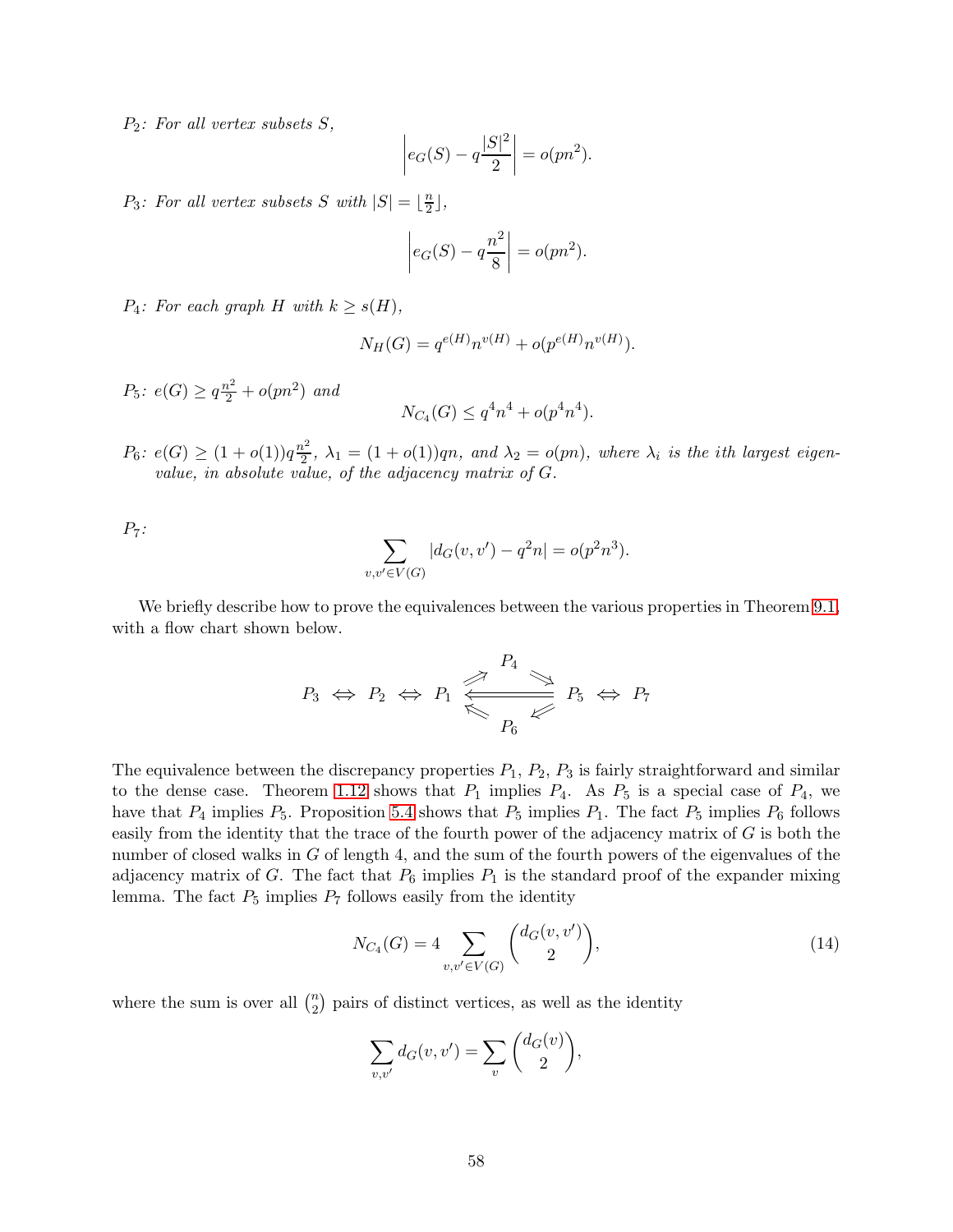and two applications of the Cauchy-Schwarz inequality. Finally, we have  $P_7$  implies  $P_5$  for the following reason. From  $(14)$ , we have  $P_5$  is equivalent to

<span id="page-58-1"></span>
$$
\sum_{v,v'} d_G(v,v')^2 = \frac{1}{2}q^4n^4 + o(p^4n^4). \tag{15}
$$

To verify [\(15\)](#page-58-1), we split up the sum on the left into three sums. The first sum is over pairs  $v, v'$ with  $|d_G(v, v') - q^2 n| = o(p^2 n)$ , the second sum is over pairs  $v, v'$  with  $d_G(v, v') > 2p^2 n$ , and the third sum is over the remaining pairs  $v, v'$ . From  $P_7$ , almost all pairs  $v, v'$  of vertices satisfy  $|d_G(v, v') - q^2 n| = o(p^2 n)$ , and so the first sum is  $\frac{1}{2}q^4 n^4 + o(p^4 n^4)$ . The second sum satisfies

$$
\sum_{v,v':d_G(v,v')>2p^2n} d_G(v,v')^2 \leq \sum_{v,v':d_{\Gamma}(v,v')>2p^2n} d_{\Gamma}(v,v')^2 = o(p^4n^4),
$$

where the first inequality follows from G is a subgraph of  $\Gamma$ , and the second inequality follows from pseudorandomness in  $\Gamma$ . Finally, as  $P_7$  implies there are  $o(n^2)$  pairs  $v, v'$  not satisfying  $|d_G(v, v') - q^2 n| = o(p^2 n)$ , and the terms in the third sum are at most  $2p^2 n$ , the third sum is  $o(p^4n^4)$ . This completes the proof sketch of the equivalences between the various properties in Theorem [9.1.](#page-56-1)

### <span id="page-58-0"></span>9.3 Induced extensions of counting lemmas and extremal results

With not much extra effort, we can establish induced versions of the various counting lemmas and extremal results for graphs. We assume that we are in Setup [4.1](#page-22-2) with the additional condition that, in Setup [3.1,](#page-17-2) the graph  $\Gamma$  satisfies the jumbledness condition for all pairs ab of vertices and not just the sparse edges of  $H$ . Define a *strongly induced copy* of  $H$  in  $G$  to be a copy of  $H$  in  $G$ such that the nonedges of the copy of H are nonedges of  $\Gamma$ . Since G is a subgraph of  $\Gamma$ , a strongly induced copy of  $H$  is an induced copy of  $H$ . Define

$$
G^*(H) := \int_{x_1 \in X_1, \dots, x_m \in X_m} \prod_{(i,j) \in E(H)} G(x_i, x_j) \prod_{(i,j) \notin E(H)} (1 - \Gamma(x_i, x_j)) dx_1 \cdots dx_m
$$

and

$$
q^*(H) := \prod_{(i,j) \in E(H)} q_{ij} \prod_{(i,j) \notin E(H)} (1 - p_{ij})
$$

Note that  $G^*(H)$  is the probability that a random compatible map forms a strongly induced copy of H, and  $q^*(H)$  is the idealized version. Also note that if  $\Gamma$  is  $(p, \beta)$ -jumbled, then its complement  $\Gamma$  is  $(1-p, \beta)$ -jumbled. Hence, for p small, we expect that most copies of H guaranteed by Theorem [1.14](#page-11-1) are strongly induced. This is formalized in the following theorem, which is an induced analogue of the one-sided counting lemma, Theorem [1.14.](#page-11-1)

<span id="page-58-2"></span>**Theorem 9.2.** For every fixed graph H on vertex set  $\{1, 2, ..., m\}$  and every  $\theta > 0$ , there exist constants  $c > 0$  and  $\epsilon > 0$  such that the following holds.

Let  $\Gamma$  be a graph with vertex sets  $X_1, \ldots, X_m$  and suppose that  $p \leq \frac{1}{m}$  and the bipartite graph  $(X_i, X_j)_{\Gamma}$  is  $(p, cp^{d(H)+\frac{5}{2}}\sqrt{|X_i||X_j|})$ -jumbled for every  $i < j$ . Let G be a subgraph of  $\Gamma$ , with the vertex i of H assigned to the vertex set  $X_i$  of G. For each edge ij in H, assume that  $(X_i, X_j)_G$ satisfies  $DISC(q_{ij}, p, \epsilon)$ . Then

$$
G^*(H)\geq (1-\theta)q^*(H).
$$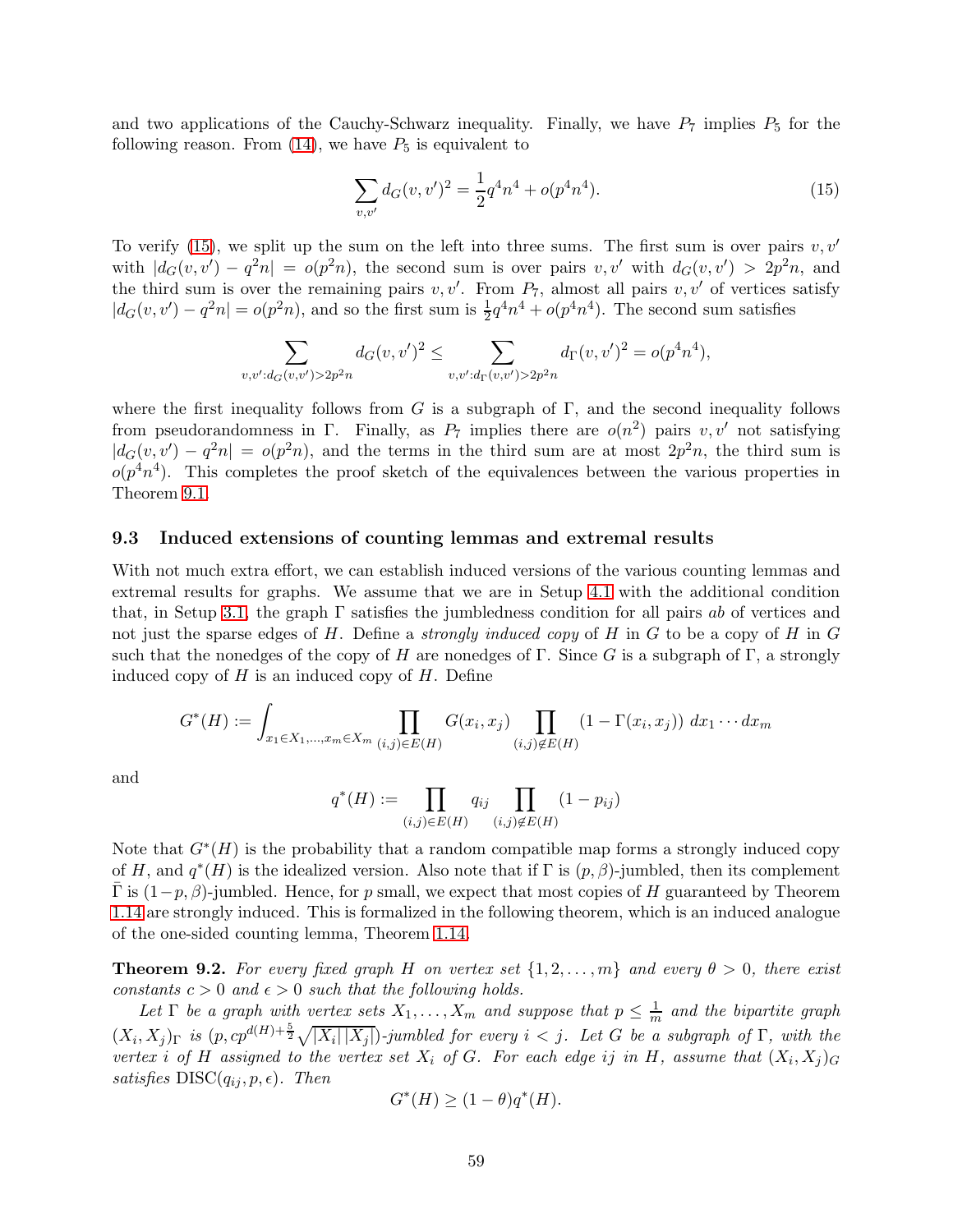We next discuss how the proof of Theorem [9.2](#page-58-2) is a minor modification of the proof of Theo-rem [1.14.](#page-11-1) As in the proof of Theorem [1.14,](#page-11-1) after  $j-1$  steps in the embedding, we have picked  $f(v_1), \ldots, f(v_{j-1})$  and have subsets  $T(i, j-1) \subset X_i$  for  $j \leq i \leq m$  which consist of the possible vertices for  $f(v_i)$  given the choice of the first j – 1 embedded vertices. We are left with the task of picking a good set  $W(j) \subset T(j, j-1)$  of possible vertices  $w = f(v_j)$  to continue the embedding with the desired properties. We will guarantee, in addition to the three properties stated there (which may be maintained since  $d_2(H) + 3 \le d(H) + \frac{5}{2}$ ), that

4.  $|N_{\overline{\Gamma}}(w) \cap T(i, j-1)| \ge (1-p-\sqrt{c})|T(i, j-1)|$  for each  $i > j$  which is not adjacent to j.

As for each such i, if w is chosen for  $f(v_i)$ ,  $T(i, j) = N_{\overline{\Gamma}}(w) \cap T(i, j - 1)$ , this will guarantee that  $|T(i, j)| \geq (1 - p - \sqrt{c})|T(i, j - 1)|$ . As for each such i, the set  $T(i, j)$  is only slightly smaller than  $T(i, j - 1)$ , this will affect the discrepancy between each pair of sets by at most a factor  $(1-p-\sqrt{c})^2$ . This additional fourth property makes the set  $W(j)$  only slightly smaller. Indeed, to guarantee this property, we need that for each of the nonneighbors  $i > j$  of j, the vertices w with fewer than  $(1-p-\sqrt{c})|T(i,j-1)|$  nonneighbors in  $T(i,j-1)$  in graph  $\overline{\Gamma}$  are not in  $W(j)$ , and there are at most  $\frac{\beta^2}{c!T(i,i)}$  $\frac{\beta}{c|T(i,j-1)|}$  such vertices for each i by Lemma [3.7.](#page-21-4) As there are at most m choices of i, and  $|T(i, j - 1)| \geq \left(1 - \frac{\theta_{j-1}}{6}\right)$ 6  $(q(i, j-1)|X_i|$ , we get that satisfying this additional fourth property requires that the number of additional vertices deleted to obtain  $W(j)$  is at most

$$
m \frac{\beta^2}{c|T(i,j-1)|} \le \frac{mcp^{2d(H)+5}}{\left(1 - \frac{\theta_{j-1}}{6}\right)q(i,j-1)} |X_j| \le \frac{mcp^{2d(H)+5}}{\left(1 - \frac{\theta_{j-1}}{6}\right)^2 q(i,j-1)q(j,j-1)} |T(j,j-1)|,
$$

which is neglible since both  $q(i, j - 1)$  and  $q(j, j - 1)$  are at most  $p^{d(H)}$ . We therefore see that, after changing the various parameters in the proof of Theorem [1.14](#page-11-1) slightly, the simple modification of the proof sketched above completes the proof of Theorem [9.2.](#page-58-2) We remark that the assumption  $p \leq \frac{1}{m}$  can be replaced by p is bounded away from 1, which is needed as we must guarantee that the nonedges of the induced copy of  $H$  must be nonedges of  $\Gamma$ . We also note that the exponent of p in the jumbledness assumption in Theorem [9.2](#page-58-2) is  $d(H) + \frac{5}{2}$  and not  $d_2(H) + 3$  for the following reason. In addition to using the inheritance of regularity to get that edges of H map to edges of G in the strongly induced copies of H we are counting, we also use jumbledness of  $\Gamma$  to get that the nonedges of H map to nonedges of  $\Gamma$ .

In the greedy proof sketched above, to conclude that the good set  $W(j) \subset T(j, j-1)$  of possible vertices  $w = f(v_i)$  is large, we use the jumbledness of  $\overline{\Gamma}$  and that, for the vertices  $i > j$  not adjacent to j, the product  $|T(j, j - 1)||T(i, j - 1)|$  is large. The sizes of these sets are related to the number of neighbors of j less than j and the number of neighbors of i less j, respectively.

The induced graph removal lemma was proved by Alon, Fischer, Krivelevich, and Szegedy [\[5\]](#page-64-5). It states that for each graph H and  $\epsilon > 0$  there is  $\delta > 0$  such that every graph on n vertices with at most  $\delta n^{v(H)}$  induced copies of H can be made induced H-free by adding or deleting at most  $\epsilon n^2$ edges. This clearly extends the original graph removal lemma. To prove the induced graph removal lemma, they developed the strong regularity lemma, whose proof involves iterating Szemerédi's regularity lemma many times. A new proof of the induced graph removal lemma which gives an improved quantitative estimate was recently obtained in [\[23\]](#page-65-12).

The first application of Theorem [9.2](#page-58-2) we discuss is an induced extension of the sparse graph removal, Theorem [1.1.](#page-4-0) It does not imply the induced graph removal lemma above.

<span id="page-59-0"></span>**Theorem 9.3.** For every graph H and every  $\epsilon > 0$ , there exist  $\delta > 0$  and  $c > 0$  such that if  $\beta \leq cp^{d(H)+\frac{5}{2}n}$  then any  $(p, \beta)$ -jumbled graph  $\Gamma$  on n vertices with  $p \leq \frac{1}{v(I)}$  $\frac{1}{v(H)}$  has the following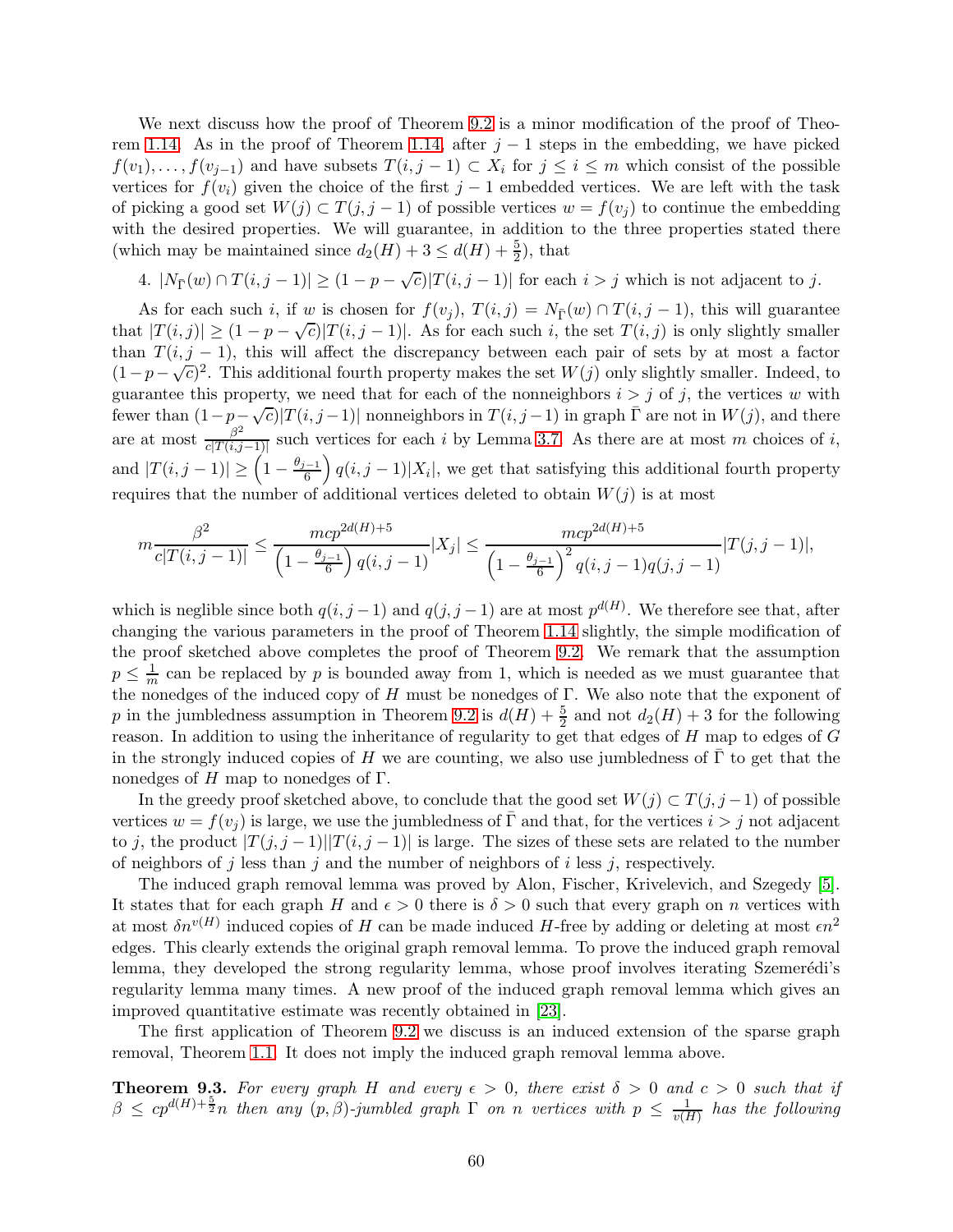property. Any subgraph of  $\Gamma$  containing at most  $\delta p^{e(H)} n^{v(H)}$  (strongly) induced copies of H may be made H-free by removing at most  $\epsilon p n^2$  edges.

The proof of Theorem [9.3](#page-59-0) is the same as the proof of Theorem [1.1,](#page-4-0) except we replace the one-sided counting lemma, Theorem [1.14,](#page-11-1) with its induced variant, Theorem [9.2.](#page-58-2) Note that unlike the standard induced graph removal lemma, here it suffices only to delete edges. Furthermore, all copies of  $H$ , not just induced copies, are removed by the deletion of few edges.

The induced Ramsey number  $r_{\text{ind}}(H; r)$  is the smallest natural number N for which there is a graph  $G$  on  $N$  vertices such that in every r-coloring of the edges of  $G$  there is an induced monochromatic copy of  $H$ . The existence of these numbers was independently proven in the early 1970s by Deuber [\[27\]](#page-65-13), Erdős, Hajnal and Posa [\[34\]](#page-66-12), and Rödl [\[74\]](#page-68-12). The bounds that these original proofs give on  $r_{\text{ind}}(H, r)$  are enormous. However, Trotter conjectured that the induced Ramsey number of bounded degree graphs is at most polynomial in the number of vertices. That is, for each  $\Delta$  there is  $c(\Delta)$  such that  $r_{\text{ind}}(H; 2) \leq n^{c(\Delta)}$ . This was proved by Luczak and Rödl [\[68\]](#page-68-13), who gave an enormous upper bound on  $c(\Delta)$ , namely, a tower of twos of height  $O(\Delta^2)$ . More recently, Fox and Sudakov [\[39\]](#page-66-13) proved an upper bound on  $c(\Delta)$  which is  $O(\Delta \log \Delta)$ . These results giving a polynomial bound on the induced Ramsey number of graphs of bounded degree do not appear to extend to more than two colors.

A graph G is induced Ramsey  $(\Delta, n, r)$ -universal if, for every r-edge-coloring of G, there is a color for which there is a monochromatic induced copy in that color of every graph on  $n$  vertices with maximum degree  $\Delta$ . Clearly, if G is induced Ramsey  $(\Delta, n, r)$ -universal, then  $r_{\text{ind}}(H; r) \leq |G|$ for every graph H on n vertices with maximum degree  $\Delta$ .

<span id="page-60-0"></span>**Theorem 9.4.** For each  $\Delta$  and r there is  $C = C(\Delta, r)$  such that for every n there is an induced Ramsey  $(\Delta, n, r)$ -universal graph on at most  $Cn^{2\Delta+8}$  vertices.

The exponent of  $n$  in the above result is best possible up to a multiplicative factor. This is because even for the much weaker condition that  $G$  contains an induced copy of all graphs on  $n$ vertices with maximum degree  $\Delta$ , the number of vertices of G has to be  $\Omega(n^{\Delta/2})$  (see, e.g., [\[14\]](#page-65-14)).

We have the following immediate corollary of Theorem [9.4,](#page-60-0) improving the bound for induced Ramsey numbers of bounded degree graphs. It is also the first polynomial upper bound which works for more than two colors.

Corollary 9.5. For each  $\Delta$  and r there is  $C = C(\Delta, r)$  such that  $r_{ind}(H; r) \leq Cn^{2\Delta + 8}$  for every n-vertex graph H of maximum degree  $\Delta$ .

We next sketch the proof of Theorem [9.4.](#page-60-0) The proof builds on ideas used in the proof of Chvatal, Rödl, Szemerédi, and Trotter [\[20\]](#page-65-11) that Ramsey numbers of bounded degree graphs grow linearly in the number of vertices. We claim that any graph G on  $N = Cn^{2\Delta+8}$  vertices which is  $(p, \beta)$ -jumbled with  $p = \frac{1}{p}$  $\frac{1}{n}$  and  $\beta = O(\sqrt{pN})$  is the desired induced Ramsey  $(\Delta, n, r)$ -universal graph. Such a graph exists as almost surely  $G(N, p)$  has this jumbledness property. Note that  $\beta = cp^{d(H)+\frac{5}{2}}N$  with  $c = O(p^2)$ . We consider an *r*-coloring of the edges of G and apply the multicolor sparse regularity lemma so that each color satisfies a discrepancy condition between almost all pairs of parts. Using Turán's theorem and Ramsey's theorem in the reduced graph, we find  $\Delta + 1$  parts  $X_1, \ldots, X_{\Delta+1}$ , each pair of which has density at least  $\frac{p}{2r}$  in the same color, say red, and satisfies a discrepancy condition. Let  $H$  be a graph on  $n$  vertices with maximum degree  $\Delta$ , so H has chromatic number at most  $\Delta + 1$ . Assign each vertex a of H to some part so that the vertices assigned to each part form an independent set in  $H$ . We then use the induced counting lemma, Theorem [9.2,](#page-58-2) to get an induced monochromatic red copy of  $H$ . We make a couple of observations which are vital for this proof to work, and one must look closely into the proof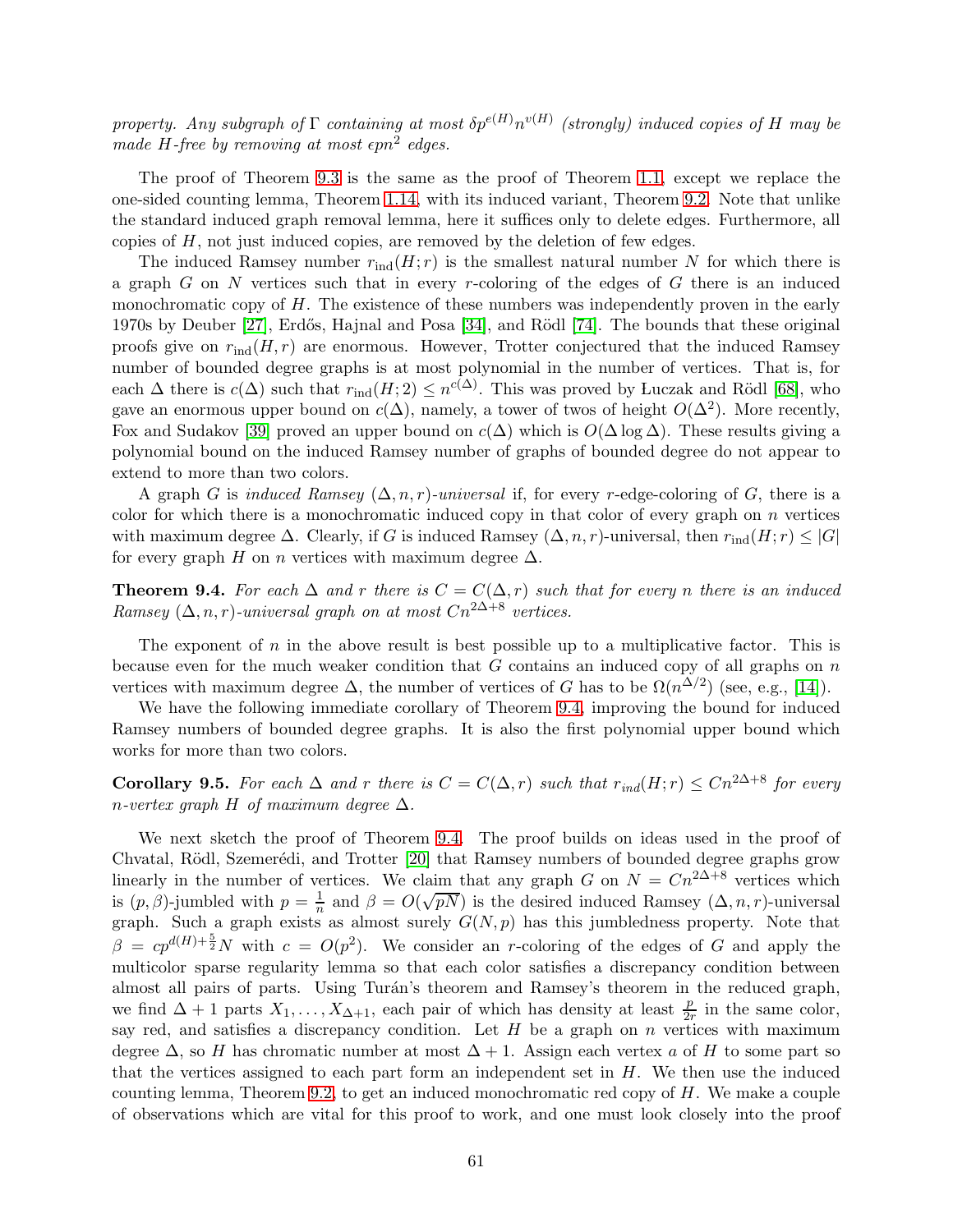of the induced counting lemma to verify these claims. First, we can choose the constants in the regularity lemma and the counting lemma so that they only depend on the maximum degree ∆ and the number of colors r and not on the number n of vertices. Indeed, in addition to the at most  $2\Delta$ times that we apply inheritance of regularity, the discrepancy-parameter increases by a factor of at most  $(1 - p - \sqrt{c})^{-2n} = (1 - O(p))^{-2n} = (1 - O(\frac{1}{n}))$  $(\frac{1}{n})^{-2n} = O(1)$  due to the restrictions imposed by the non-edges of H. So we lose a total of at most a constant factor in the discrepancy, which does not affect the outcome. Second, as we assigned some vertices of  $H$  to the same part, they may get embedded to the same vertex. However, one easily checks that almost all the embeddings of H in the proof of the induced counting lemma are one-to-one, and hence there is a monochromatic induced copy of  $H$ . Indeed, as there are less than  $n$  vertices which are previously embedded at each step of the proof of the induced counting lemma, and  $W(j) \gg n$ , then there is always a vertex  $w \in W(j)$  to pick for  $f(v_i)$  to continue the embedding. This completes the proof sketch.

In the proof sketched above, the use of the sparse regularity lemma forces an enormous upper bound on  $C(\Delta, r)$ , of tower-type. However, all we needed was  $\Delta + 1$  parts such that the graph between each pair of parts has density at least  $\frac{p}{2r}$  in the same color and satisfies a discrepancy condition. To guarantee this, one does not need the full strength of the regularity lemma, and the sparse version of the Duke-Lefmann-Rödl weak regularity lemma discussed in Subsection [9.4](#page-61-0) is sufficient. This gives a better bound on  $C(\Delta, r)$ , which is an exponential-tower of constant height.

The last application we mention is an induced extension of the sparse Erdős-Stone-Simonovits theorem, Theorem [1.4.](#page-6-0) We say that a graph  $\Gamma$  is *induced*  $(H, \epsilon)$ -Turán if any subgraph of  $\Gamma$  with at least  $(1 - \frac{1}{\chi(H)-1} + \epsilon)e(\Gamma)$  edges contains a strongly induced copy of H.

<span id="page-61-1"></span>**Theorem 9.6.** For every graph H and every  $\epsilon > 0$ , there exists  $c > 0$  such that if  $\beta \leq cp^{d(H)+\frac{5}{2}}n$ then any  $(p, \beta)$ -jumbled graph on n vertices with  $p \leq \frac{1}{v(I)}$  $\frac{1}{v(H)}$  is induced  $(H, \epsilon)$ -Turán.

The proof of Theorem [9.6](#page-61-1) is the same as the proof of Theorem [1.4,](#page-6-0) except we replace the one-sided counting lemma, Theorem [1.14,](#page-11-1) with its induced variant, Theorem [9.2.](#page-58-2)

## <span id="page-61-0"></span>9.4 Other sparse regularity lemmas

The sparse regularity lemma, in the form due to Scott [\[80\]](#page-68-1), states that for every  $\epsilon > 0$  and positive integer  $m$ , there exists a positive integer  $M$  such that every graph  $G$  has an equitable partition into k pieces  $V_1, V_2, \ldots, V_k$  with  $m \le k \le M$  such that all but  $\epsilon k^2$  pairs  $(V_i, V_j)_G$  satisfy  $\text{DISC}(p_{ij}, p_{ij}, \epsilon)$ for some  $p_{ij}$ . The additional condition of jumbledness which we imposed in our regularity lemma, Theorem [1.11,](#page-9-2) was there so as to force all of the  $p_{ij}$  to be p. If this were not the case, it could easily be that all of the edges of the graph bunch up within a particular bad pair, so the result would tell us nothing.

In our results, we made repeated use of sparse regularity. While convenient, this does have its limitations. In particular, the bounds which the regularity lemma gives on the number of pieces M in the regular partition is (and is necessarily [\[23,](#page-65-12) [46\]](#page-67-16)) of tower-type in  $\epsilon$ . This means that the constants  $c^{-1}$  which this method produces for Theorems [1.1,](#page-4-0) [1.4,](#page-6-0) [1.6,](#page-6-2) and [1.5](#page-6-1) are also of tower-type.

In the dense setting, there are other sparse regularity lemmas which prove sufficient for many of our applications. One such example is the cylinder regularity lemma of Duke, Lefmann and Rödl [\[29\]](#page-66-14). This lemma says that for a k-partite graph, between sets  $V_1, V_2, \ldots, V_k$ , there is an  $\epsilon$ -regular partition of the cylinder  $V_1 \times \cdots \times V_k$  into a relatively small number of cylinders  $K = W_1 \times \cdots \times W_k$ , with  $W_i \subseteq V_i$  for  $1 \leq i \leq k$ . The definition of an  $\epsilon$ -regular partition here is that all but an  $\epsilon$ -fraction of the k-tuples  $(v_1, \ldots, v_k) \in V_1 \times \cdots \times V_k$  are in  $\epsilon$ -regular cylinders, where a cylinder  $W_1 \times \cdots \times W_k$ is  $\epsilon$ -regular if all  $\binom{k}{2}$  $\binom{k}{2}$  pairs  $(W_i, W_j)$ ,  $1 \leq i < j \leq k$ , are  $\epsilon$ -regular in the usual sense.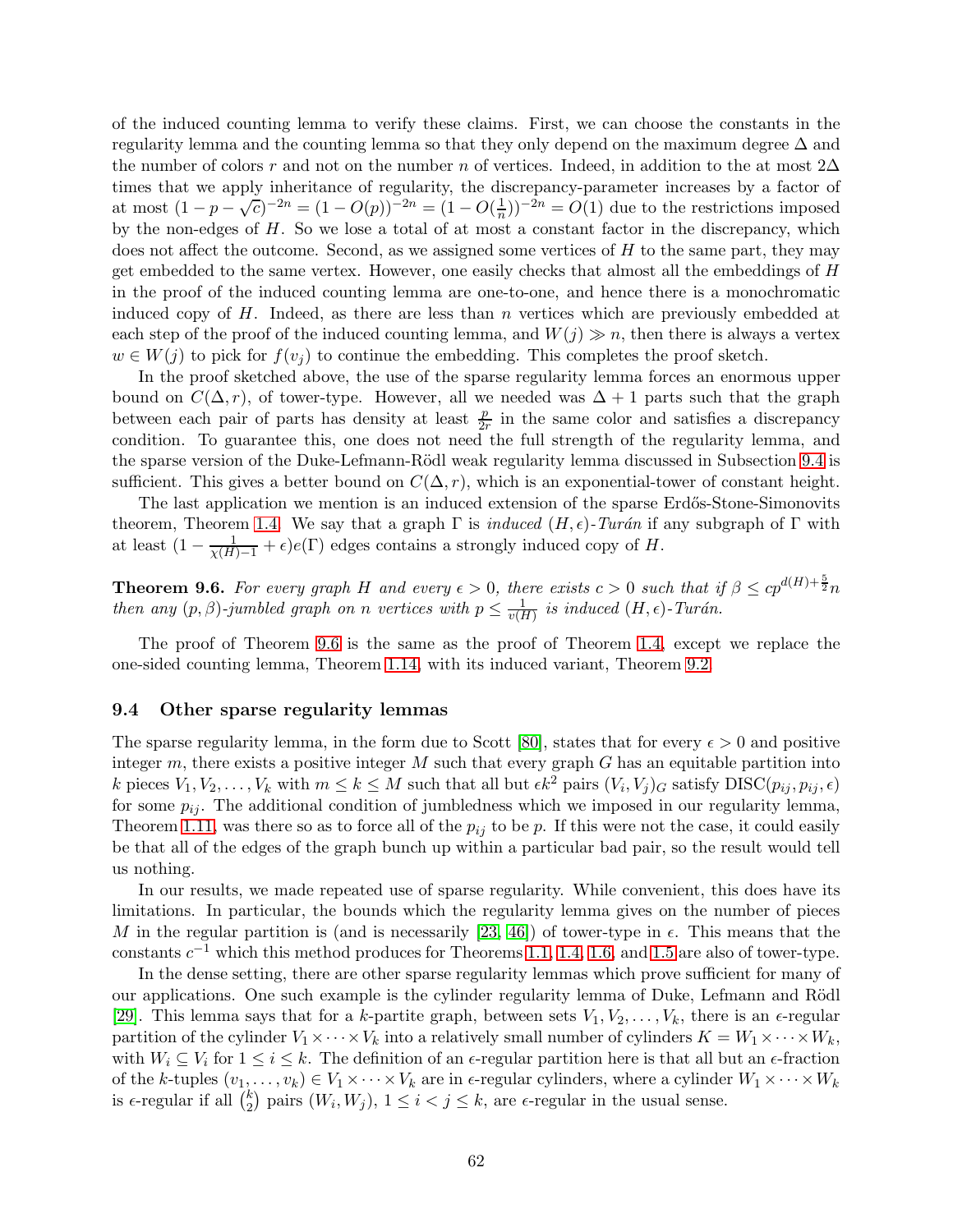For sparse graphs, a similar theorem may be proven by appropriately adapting the proof of Duke, Lefmann and Rödl using the ideas of Scott. Consider a k-partite graph, between sets  $V_1, V_2, \ldots, V_k$ . We will say that a cylinder  $K = W_1 \times \cdots \times W_k$ , with  $W_i \subseteq V_i$  for  $1 \leq i \leq k$ , satisfies  $DISC(q_K, p_K, \epsilon)$ with  $q_K = (q_{ij})_{1 \leq i < j \leq k}$  and  $p_K = (p_{ij})_{1 \leq i < j \leq k}$  if all  $\binom{k}{2}$  $\binom{k}{2}$  pairs  $(W_i, W_j)$ ,  $1 \leq i < j \leq k$ , satisfy  $DISC(q_i, p_i, \epsilon)$ . The sparse version of the cylinder regularity lemma is now as follows.

<span id="page-62-1"></span>**Proposition 9.7.** For every  $\epsilon > 0$  and positive integer k, there exists  $\gamma > 0$  such that if  $G = (V, E)$ is a k-partite graph with k-partition  $V = V_1 \cup \cdots \cup V_k$  then there exists an  $\epsilon$ -regular partition K of  $V_1 \times \cdots \times V_k$  into at most  $\gamma^{-1}$  cylinders such that, for each  $K \in \mathcal{K}$  with  $K = W_1 \times \cdots \times W_k$  and  $1 \leq i \leq k, |W_i| \geq \gamma |V_i|.$ 

The constant  $\gamma$  is at most exponential in a power of  $k\epsilon^{-1}$ . Moreover, this theorem is sufficient for our applications to Turán's theorem and Ramsey's theorem. This results in constants  $c^{-1}$  which are at most double exponential in the parameters  $|H|$ ,  $\epsilon$  and r for Theorems [1.4](#page-6-0) and [1.6.](#page-6-2)

For the graph removal lemma, we may also make some improvement, but it is of a less dramatic nature. As in the dense case [\[37\]](#page-66-3), it shows that in Theorem [1.1](#page-4-0) we may take  $\delta^{-1}$  and  $c^{-1}$  to be a tower of twos of height logarithmic in  $\epsilon^{-1}$ . The proof essentially transfers to the sparse case using the sparse counting lemma, Theorem [1.14.](#page-11-1)

## <span id="page-62-0"></span>9.5 Algorithmic applications

The algorithmic versions of Szemerédi's regularity lemma and its variants have applications to fun-damental algorithmic problems such as max-cut, max k-sat, and property testing (see [\[9\]](#page-65-15) and its references). The result of Alon and Naor [\[8\]](#page-64-6) approximating the cut-norm of a graph via Grothendieck's inequality allows one to obtain algorithmic versions of Szemeredi's regularity lemma [\[3\]](#page-64-7), the Frieze-Kannan weak regularity lemma [\[21\]](#page-65-16), and the Duke-Lefmann-Rödl weak regularity lemma. Many of these algorithmic applications can be transferred to the sparse setting using algorithmic versions of the sparse regularity lemmas, allowing one to substantially improve the error approximation in this setting. Our new counting lemmas allows for further sparse extensions. We describe one such extension below.

Suppose we are given a graph  $H$  on  $h$  vertices, and we want to compute the number of copies of H in a graph G on n vertices. The brute force approach considers all possible h-tuples of vertices and computes the desired number in time  $O(n^h)$ . The Duke-Lefmann-Rödl regularity lemma was originally introduced in order to obtain a much faster algorithm, which runs in polynomial time with an absolute constant exponent, at the expense of some error. More precisely, for each  $\epsilon > 0$ , they found an algorithm which, given a graph on  $n$  vertices, runs in polynomial time and approximates the number of copies of H as a subgraph to within  $\epsilon n^h$ . The running time is of the form  $C(h, \epsilon)n^c$ , where c is an absolute constant and  $C(h, \epsilon)$  is exponential in a power of  $h\epsilon^{-1}$ . We have the following extension of this result to the sparse setting. The proof transfers from the dense setting using the algorithmic version of the sparse Duke-Lefmann-Rödl regularity lemma, Proposition [9.7,](#page-62-1) and the sparse counting lemma, Theorem [1.12.](#page-10-0) For a graph H, we let  $s(H) = \min \left\{ \frac{\Delta(L(H)) + 4}{2} \right\}$  $\frac{H\rightarrow{+4}{2}}$ ,  $\frac{d(L(H)) + 6}{2}$ 2  $\bigg\}$ .

**Proposition 9.8.** Let H be a graph on h vertices with  $s(H) \leq k$  and  $\epsilon > 0$ . There is an absolute constant c and another constant  $C = C(\epsilon, h)$  depending only exponentially on  $h\epsilon^{-1}$  such that the following holds. Given a graph G on n vertices which is known to be a spanning subgraph of a  $(p, \beta)$ -pseudorandom graph with  $\beta \leq C^{-1}p^k n$ , the number of copies of H in G can be computed up to an error  $\epsilon p^{e(H)} n^{v(H)}$  in running time  $Cn^c$ .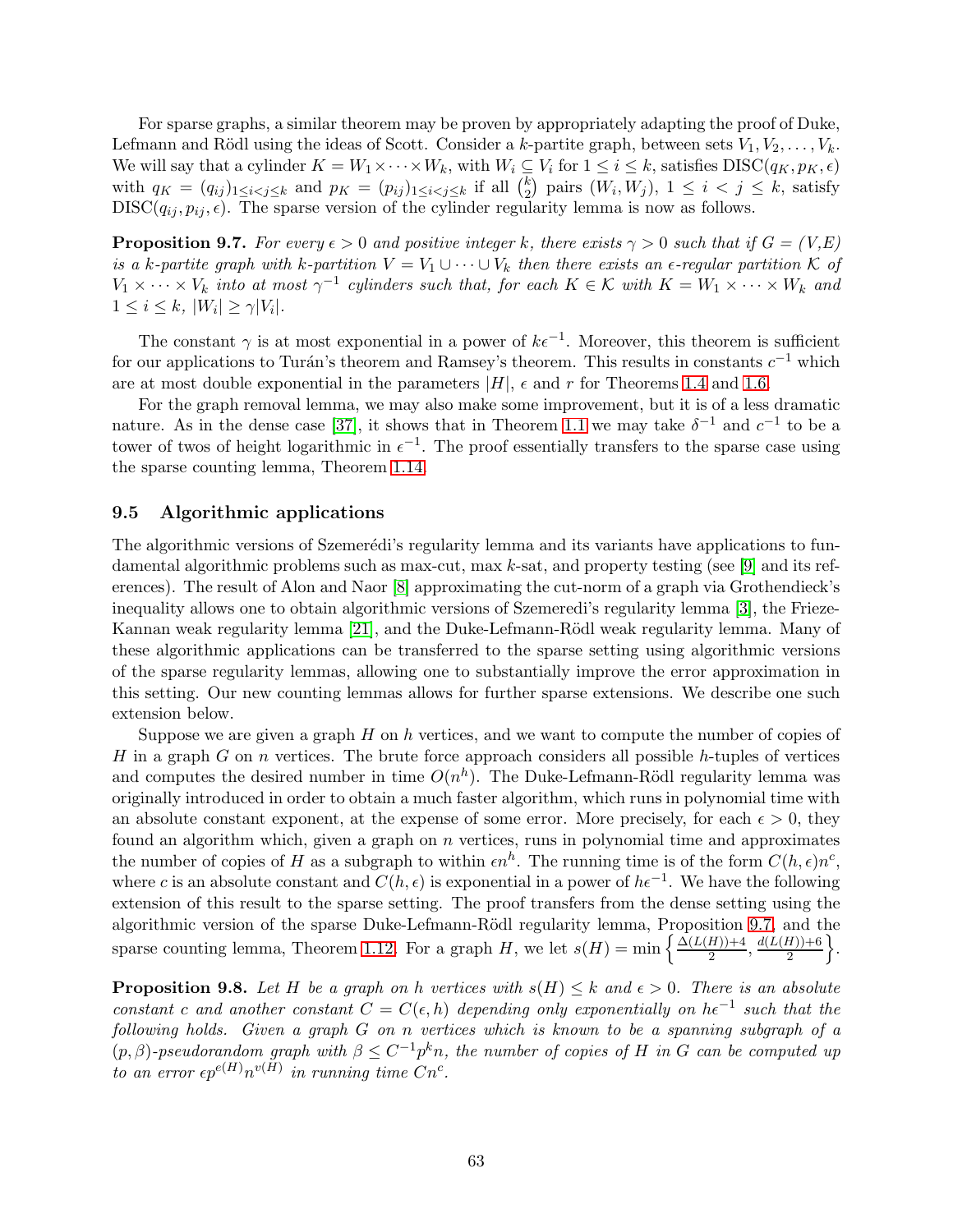### <span id="page-63-0"></span>9.6 Multiplicity results

There are many problems and results in graph Ramsey theory and extremal graph theory on the multiplicity of subgraphs. These results can be naturally extended to sparse pseudorandom graphs using the tools developed in this paper. Indeed, by applying the sparse regularity lemma and the new counting lemmas, we get extensions of these results to sparse graphs. In this subsection, we discuss a few of these results.

Recall that Ramsey's theorem states that every 2-edge-coloring of a sufficiently large complete graph  $K_n$  contains at least one monochromatic copy of a given graph H. Let  $c_{H,n}$  denote the fraction of copies of H in  $K_n$  that must be monochromatic in any 2-edge-coloring of G. By an averaging argument,  $c_{H,n}$  is a bounded, monotone increasing function in n, and therefore has a positive limit  $c_H$  as  $n \to \infty$ . The constant  $c_H$  is known as the Ramsey multiplicity constant for the graph H. It is simple to show that  $c_H \leq 2^{1-m}$  for a graph H with  $m = e(H)$  edges, where this bound comes from considering a random 2-edge-coloring of  $K_n$  with each coloring equally likely.

Erdős [\[31\]](#page-66-15) and, in a more general form, Burr and Rosta [\[13\]](#page-65-17) suggested that the Ramsey multiplicity constant is achieved by a random coloring. These conjectures are false as was demonstrated by Thomason [\[90\]](#page-69-8) even for H being any complete graph  $K_t$  with  $t \geq 4$ . Moreover, as shown in [\[36\]](#page-66-16), there are graphs H with m edges and  $c_H \leq m^{-m/2+o(m)}$ , which demonstrates that the random coloring is far from being optimal for some graphs.

For bipartite graphs the situation seems to be very different. The edge density of a graph is the fraction of pairs of vertices that are edges. The conjectures of Erdős-Simonovits [\[83\]](#page-69-9) and Sidorenko [\[81\]](#page-68-14) suggest that for any bipartite H the number of copies of H in any graph G on n vertices with edge density  $p$  bounded away from 0 is asymptotically at least the same as in the *n*-vertex random graph with edge density p. This conjecture implies that  $c_H = 2^{1-m}$  if H is bipartite with m edges. The most general results on this problem were obtained in [\[24\]](#page-65-18) and [\[65\]](#page-68-15), where it is shown that every bipartite graph H which has a vertex in one part complete to the other part satisfies the conjecture.

More generally, let  $c_{H,\Gamma}$  denote the fraction of copies of H in  $\Gamma$  that must be monochromatic in any 2-edge-coloring of Γ. For a graph Γ with n vertices, by averaging over all copies of Γ in  $K_n$ , we have  $c_{H,\Gamma} \leq c_{H,n} \leq c_H$ . It is natural to try to find conditions on Γ which imply that  $c_{H,\Gamma}$  is close to  $c_H$ . The next theorem shows that if Γ is sufficiently jumbled, then  $c_{H,\Gamma}$  is close to  $c_H$ . The proof follows by noting that the proportion of monochromatic copies of  $H$  in the weighted reduced graph R is at least  $c_{H,|R|}$ . This count then transfers back to  $\Gamma$  using the one-sided counting lemma. We omit the details.

**Theorem 9.9.** For each  $\epsilon > 0$  and graph H, there is  $c > 0$  such that if  $\Gamma$  is a  $(p, \beta)$ -jumbled graph on n vertices with  $\beta \leq cp^{d_2(H)+3}n$  then every 2-edge-coloring of  $\Gamma$  contains at least  $(c_H - \epsilon)p^{e(H)}n^{v(H)}$ labeled monochromatic copies of H.

Maybe the earliest result on Ramsey multiplicity is Goodman's theorem [\[45\]](#page-66-17), which determines  $c_{K_3,n}$  and, in particular, implies  $c_{K_3} = \frac{1}{4}$  $\frac{1}{4}$ . The next theorem shows an extension of Goodman's theorem to pseudorandom graphs, giving an optimal jumbledness condition to imply  $c_{H,\Gamma} = \frac{1}{4} - o(1)$ .

**Theorem 9.10.** If  $\Gamma$  is a  $(p, \beta)$ -jumbled graph on n vertices with  $\beta \leq \frac{1}{10}p^2n$ , then every 2-edgecoloring of  $\Gamma$  contains at least  $(p^3 - 10p^{\beta}_{n})$  $\frac{\beta}{n}$  $\frac{n^3}{24}$  monochromatic triangles.

The proof of this theorem follows by first noting that  $T = A + 2M$ , where A denotes the number of triangles in Γ, M the number of monochromatic triangles in Γ, and T the number of ordered triples  $(a, b, c)$  of vertices of Γ which form a triangle such that  $(a, b)$  and  $(a, c)$  are the same color.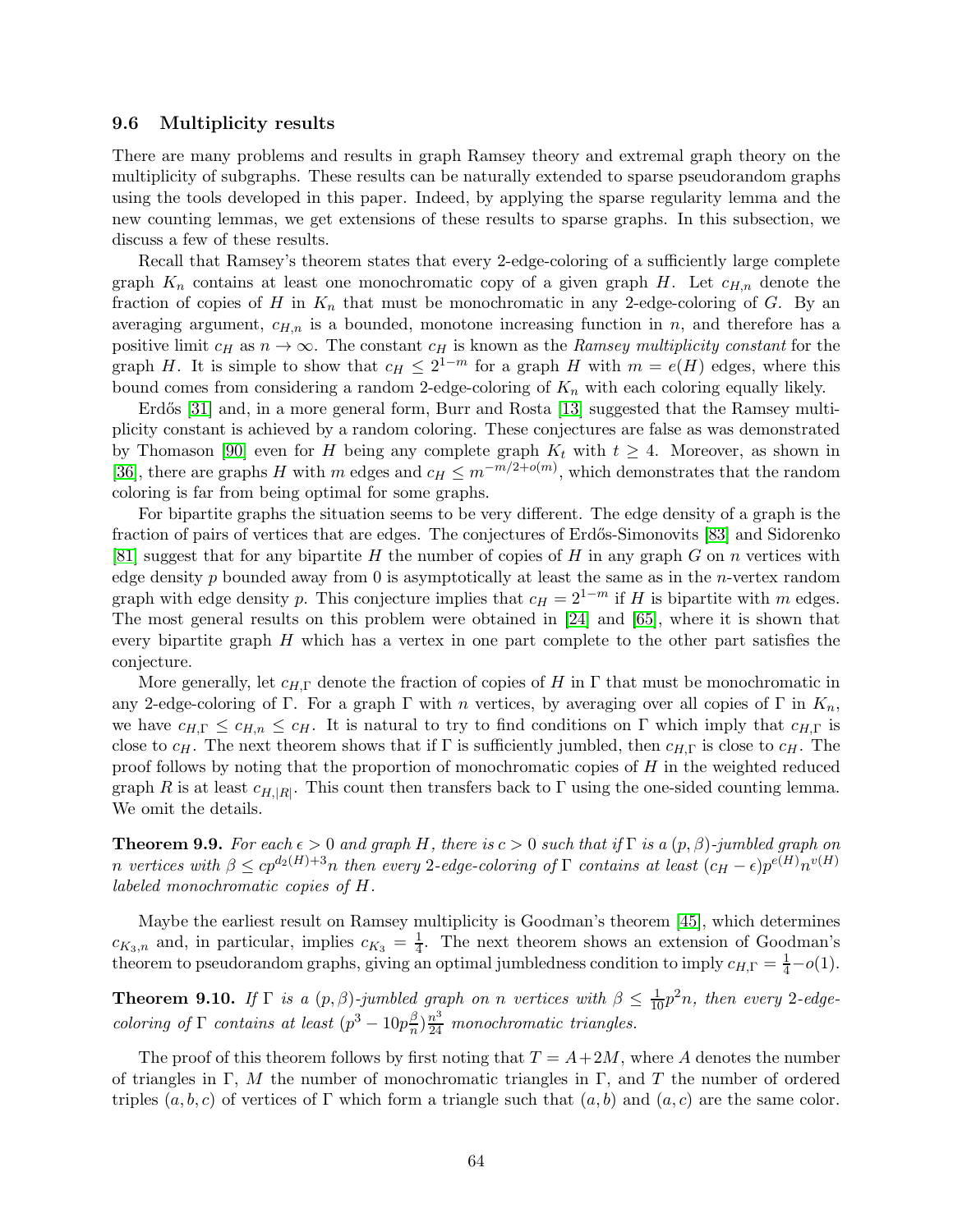We then give an upper bound for  $A$  and a lower bound for  $T$  using the jumbledness conditions and standard inequalities. We omit the precise details.

The previous theorem has the following immediate corollary, giving an optimal jumbledness condition to imply that a graph is  $(K_3, 2)$ -Ramsey.

**Corollary 9.11.** If  $\Gamma$  is a  $(p, \beta)$ -jumbled graph on n vertices with  $\beta < \frac{p^2}{10}n$ , then  $\Gamma$  is  $(K_3, 2)$ -Ramsey.

Define the Turán multiplicity  $\rho_{H,d,n}$  to be the minimum, over all graphs G on n vertices with edge density at least d, of the fraction of copies of H in  $K_n$  which are also in G. Let  $\rho_{H,d}$  be the limit of  $\rho_{H,d,n}$  as  $n \to \infty$ . This limit exists by an averaging argument. The conjectures of Erdős-Simonovits [\[83\]](#page-69-9) and Sidorenko [\[81\]](#page-68-14) mentioned earlier can be stated as  $\rho_{H,d} = d^{e(H)}$  for bipartite H. Recently, Reiher [\[73\]](#page-68-16), extending work of Razborov [\[72\]](#page-68-17) and Nikiforov [\[70\]](#page-68-18) for  $t = 3$  and 4, determined  $\rho_{K_t,d}$  for all  $t \geq 3$ .

We can similarly extend these results to the sparse setting. Let  $\rho_{H,d,\Gamma}$  be the minimum, over all subgraphs G of  $\Gamma$  with at least  $de(\Gamma)$  edges, of the fraction of copies of H in  $\Gamma$  which are also in G. We have the following result, which gives jumbledness conditions on  $\Gamma$  which imply that  $\rho_{H,d,\Gamma}$ is close to  $\rho_{H,d}$ .

**Theorem 9.12.** For each  $\epsilon > 0$  and graph H there is  $c > 0$  such that if  $\Gamma$  is a  $(p, \beta)$ -jumbled graph on n vertices with  $\beta \leq cp^{d_2(H)+3}n$  then every subgraph of  $\Gamma$  with at least  $de(\Gamma)$  edges contains at least  $(\rho_{H,d} - \epsilon)p^{e(H)}n^{v(H)}$  labeled copies of H.

## <span id="page-64-2"></span>References

- <span id="page-64-1"></span>[1] E. Aigner-Horev, H. H`an, and M. Schacht. Extremal results for odd cycles in sparse pseudorandom graphs. Submitted.
- [2] N. Alon. Explicit Ramsey graphs and orthonormal labelings. Electron. J. Combin., 1:Research Paper 12, approx. 8 pp. (electronic), 1994.
- <span id="page-64-7"></span>[3] N. Alon, A. Coja-Oghlan, H. Hàn, M. Kang, V. Rödl, and M. Schacht. Quasi-randomness and algorithmic regularity for graphs with general degree distributions. SIAM J. Comput., 39(6):2336–2362, 2010.
- <span id="page-64-0"></span>[4] N. Alon, R. A. Duke, H. Lefmann, V. Rödl, and R. Yuster. The algorithmic aspects of the regularity lemma. J. Algorithms,  $16(1):80-109$ , 1994.
- <span id="page-64-5"></span>[5] N. Alon, E. Fischer, M. Krivelevich, and M. Szegedy. Efficient testing of large graphs. Combinatorica, 20(4):451–476, 2000.
- <span id="page-64-3"></span>[6] N. Alon and N. Kahale. Approximating the independence number via the θ-function. Math. Programming, 80(3, Ser. A):253–264, 1998.
- <span id="page-64-4"></span>[7] N. Alon, M. Krivelevich, and B. Sudakov. Tur´an numbers of bipartite graphs and related Ramsey-type questions. Combin. Probab. Comput., 12(5-6):477–494, 2003. Special issue on Ramsey theory.
- <span id="page-64-6"></span>[8] N. Alon and A. Naor. Approximating the cut-norm via Grothendieck's inequality. SIAM J. Comput., 35(4):787–803 (electronic), 2006.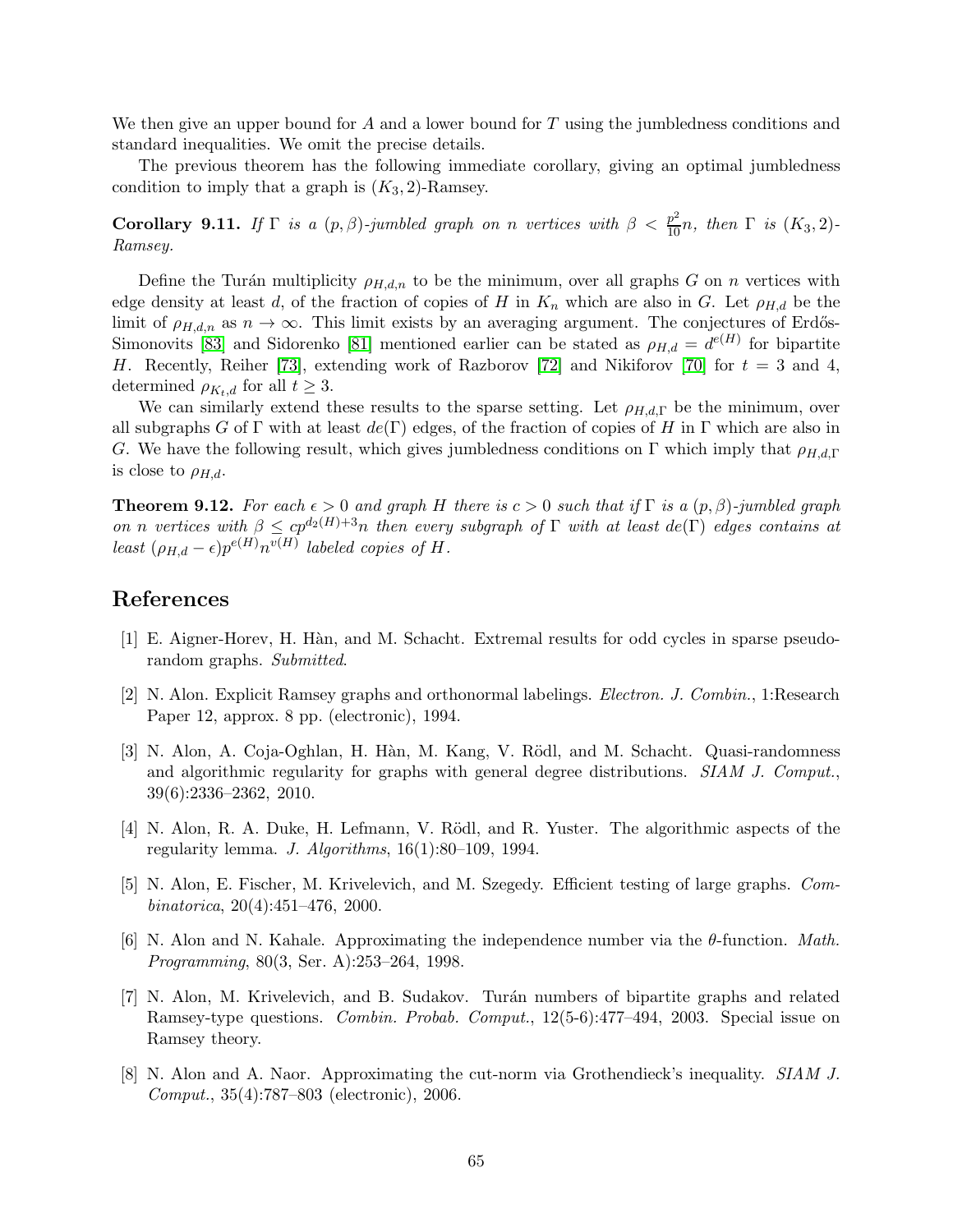- <span id="page-65-15"></span><span id="page-65-0"></span>[9] N. Alon, A. Shapira, and B. Sudakov. Additive approximation for edge-deletion problems. Ann. of Math. (2), 170(1):371-411, 2009.
- <span id="page-65-7"></span>[10] J. Balogh, R. Morris, and W. Samotij. Independent sets in hypergraphs. Submitted.
- <span id="page-65-10"></span>[11] Y. Bilu and N. Linial. Lifts, discrepancy and nearly optimal spectral gap. Combinatorica, 26(5):495–519, 2006.
- [12] C. Borgs, J. T. Chayes, L. Lovász, V. T. Sós, and K. Vesztergombi. Convergent sequences of dense graphs. I. Subgraph frequencies, metric properties and testing. Adv. Math., 219(6):1801– 1851, 2008.
- <span id="page-65-17"></span><span id="page-65-14"></span>[13] S. A. Burr and V. Rosta. On the Ramsey multiplicities of graphs—problems and recent results. J. Graph Theory, 4(4):347–361, 1980.
- <span id="page-65-9"></span>[14] S. Butler. Induced-universal graphs for graphs with bounded maximum degree. Graphs Com $bin., 25(4):461-468, 2009.$
- <span id="page-65-3"></span>[15] F. R. K. Chung. A spectral Turán theorem. *Combin. Probab. Comput.*, 14(5-6):755–767, 2005.
- <span id="page-65-6"></span>[16] F. R. K. Chung and R. L. Graham. Quasi-random set systems. J. Amer. Math. Soc., 4(1):151– 196, 1991.
- <span id="page-65-4"></span>[17] F. R. K. Chung and R. L. Graham. Sparse quasi-random graphs. Combinatorica, 22(2):217– 244, 2002. Special issue: Paul Erdős and his mathematics.
- <span id="page-65-2"></span>[18] F. R. K. Chung and R. L. Graham. Quasi-random graphs with given degree sequences. Random Structures Algorithms, 32(1):1–19, 2008.
- [19] F. R. K. Chung, R. L. Graham, and R. M. Wilson. Quasi-random graphs. Combinatorica, 9(4):345–362, 1989.
- <span id="page-65-16"></span><span id="page-65-11"></span>[20] V. Chvatál, V. Rödl, E. Szemerédi, and W. T. Trotter, Jr. The Ramsey number of a graph with bounded maximum degree. J. Combin. Theory Ser. B, 34(3):239–243, 1983.
- [21] A. Coja-Oghlan, C. Cooper, and A. Frieze. An efficient sparse regularity concept. In Proceedings of the Twentieth Annual ACM-SIAM Symposium on Discrete Algorithms, pages 207–216, Philadelphia, PA, 2009. SIAM.
- <span id="page-65-12"></span><span id="page-65-5"></span>[22] D. Conlon. A new upper bound for diagonal Ramsey numbers. Ann. of Math. (2), 170(2):941– 960, 2009.
- <span id="page-65-18"></span>[23] D. Conlon and J. Fox. Bounds for graph regularity and removal lemmas. to appear in GAFA.
- [24] D. Conlon, J. Fox, and B. Sudakov. An approximate version of Sidorenko's conjecture. Geom. Funct. Anal., 20(6):1354–1366, 2010.
- <span id="page-65-8"></span><span id="page-65-1"></span>[25] D. Conlon and W. T. Gowers. Combinatorial theorems in sparse random sets. Submitted.
- <span id="page-65-13"></span>[26] D. Conlon, W. T. Gowers, W. Samotij, and M. Schacht. On the KLR conjecture in random graphs. Submitted.
- [27] W. Deuber. Generalizations of Ramsey's theorem. In Infinite and finite sets (Colloq., Keszthely, 1973; dedicated to P. Erdős on his 60th birthday), Vol. I, pages  $323-332$ . Colloq. Math. Soc. János Bolyai, Vol. 10. North-Holland, Amsterdam, 1975.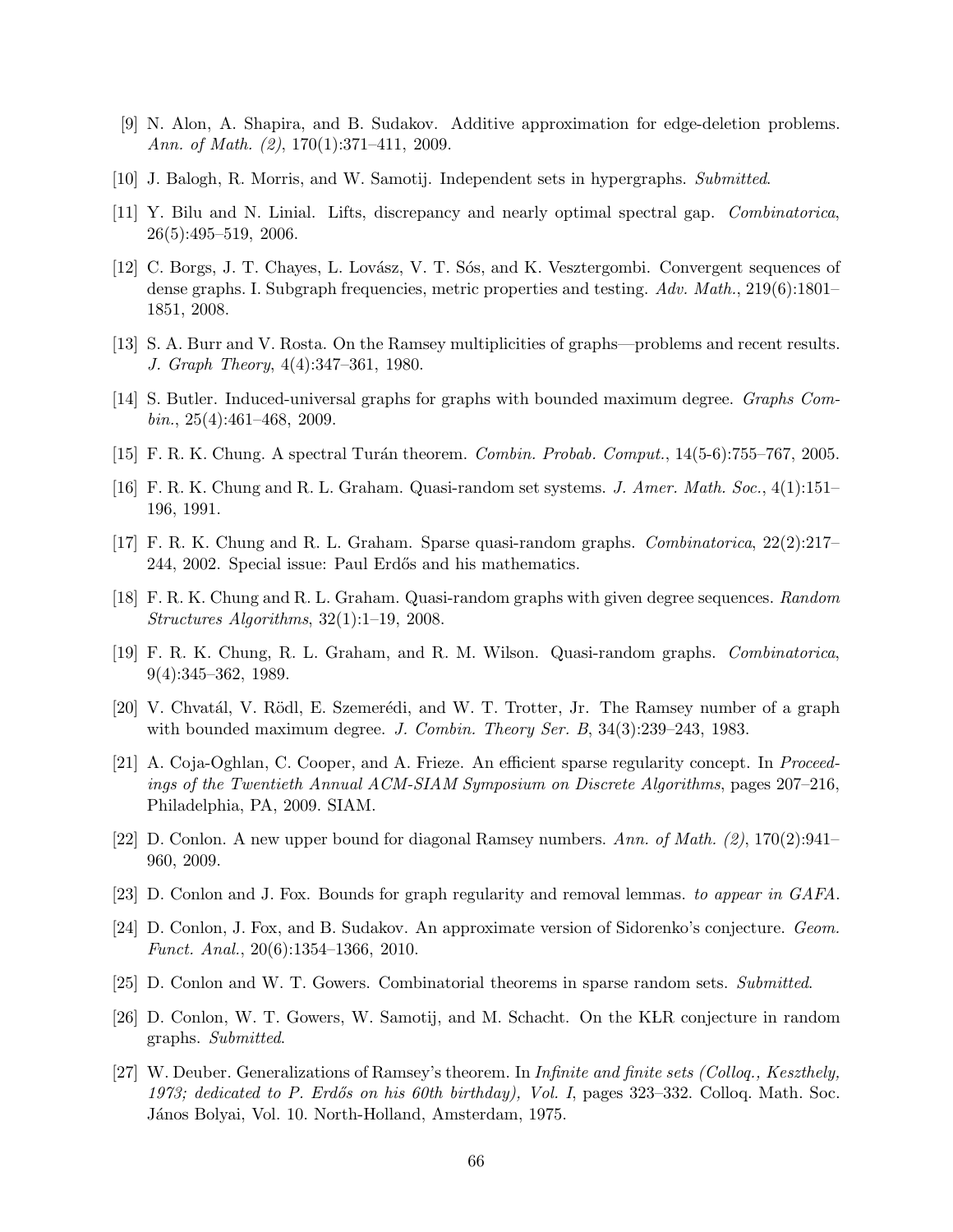- <span id="page-66-14"></span><span id="page-66-7"></span>[28] A. Dudek and V. Rödl. On the Folkman number  $f(2,3,4)$ . Experiment. Math., 17(1):63–67, 2008.
- <span id="page-66-4"></span>[29] R. A. Duke, H. Lefmann, and V. Rödl. A fast approximation algorithm for computing the frequencies of subgraphs in a given graph. SIAM J. Comput., 24(3):598–620, 1995.
- <span id="page-66-15"></span>[30] P. Erdős and A. H. Stone. On the structure of linear graphs. Bull. Amer. Math. Soc., 52:1087– 1091, 1946.
- <span id="page-66-11"></span>[31] P. Erdős. On the number of complete subgraphs contained in certain graphs. Magyar Tud. Akad. Mat. Kutató Int. Közl., 7:459–464, 1962.
- [32] P. Erdős. Some recent results on extremal problems in graph theory. Results. In Theory of Graphs (Internat. Sympos., Rome, 1966), pages 117–123 (English); pp. 124–130 (French). Gordon and Breach, New York, 1967.
- <span id="page-66-12"></span><span id="page-66-1"></span>[33] P. Erdős, M. Goldberg, J. Pach, and J. Spencer. Cutting a graph into two dissimilar halves. J. Graph Theory, 12(1):121–131, 1988.
- [34] P. Erdős, A. Hajnal, and L. Pósa. Strong embeddings of graphs into colored graphs. In *Infinite* and finite sets (Colloq., Keszthely, 1973; dedicated to P. Erdős on his 60th birthday), Vol. I, pages 585–595. Colloq. Math. Soc. J´anos Bolyai, Vol. 10. North-Holland, Amsterdam, 1975.
- <span id="page-66-16"></span><span id="page-66-2"></span>[35] P. Erdős and J. Spencer. Imbalances in k-colorations. Networks, 1:379–385, 1971/72.
- <span id="page-66-3"></span>[36] J. Fox. There exist graphs with super-exponential Ramsey multiplicity constant. J. Graph Theory, 57(2):89–98, 2008.
- <span id="page-66-5"></span>[37] J. Fox. A new proof of the graph removal lemma. Ann. of Math. (2), 174(1):561–579, 2011.
- <span id="page-66-13"></span>[38] J. Fox, C. Lee, and B. Sudakov. Chromatic number, clique subdivisions, and the conjectures of Hajós and Erdős-Fajtlowicz. Submitted.
- <span id="page-66-10"></span>[39] J. Fox and B. Sudakov. Induced Ramsey-type theorems. Adv. Math., 219(6):1771–1800, 2008.
- <span id="page-66-6"></span>[40] J. Fox and B. Sudakov. Two remarks on the Burr-Erdős conjecture. *European J. Combin.*, 30(7):1630–1645, 2009.
- [41] E. Friedgut, V. Rödl, and M. Schacht. Ramsey properties of random discrete structures. Random Structures Algorithms, 37(4):407–436, 2010.
- <span id="page-66-8"></span>[42] S. Gerke, Y. Kohayakawa, V. Rödl, and A. Steger. Small subsets inherit sparse  $\epsilon$ -regularity. J. Combin. Theory Ser. B, 97(1):34–56, 2007.
- <span id="page-66-9"></span>[43] S. Gerke, M. Marciniszyn, and A. Steger. A probabilistic counting lemma for complete graphs. Random Structures Algorithms, 31(4):517–534, 2007.
- <span id="page-66-0"></span>[44] S. Gerke and A. Steger. The sparse regularity lemma and its applications. In Surveys in Combinatorics 2005, volume 327 of London Math. Soc. Lecture Note Ser., pages 227–258. Cambridge Univ. Press, Cambridge, 2005.
- <span id="page-66-17"></span>[45] A. W. Goodman. On sets of acquaintances and strangers at any party. Amer. Math. Monthly, 66:778–783, 1959.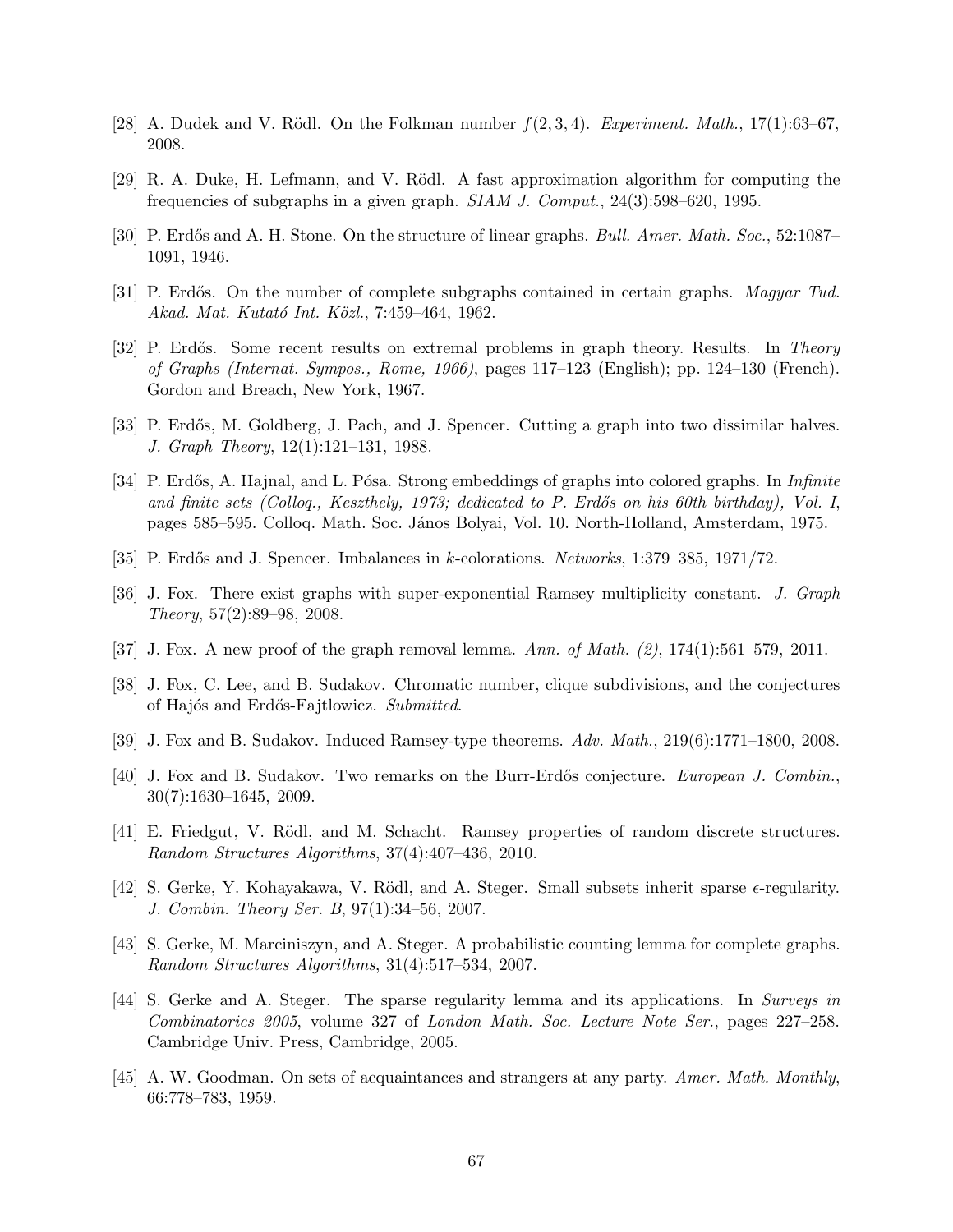- <span id="page-67-16"></span><span id="page-67-7"></span>[46] W. T. Gowers. Lower bounds of tower type for Szemerédi's uniformity lemma. Geom. Funct. Anal., 7(2):322–337, 1997.
- <span id="page-67-9"></span>[47] W. T. Gowers. Quasirandomness, counting and regularity for 3-uniform hypergraphs. Combin. Probab. Comput., 15(1-2):143–184, 2006.
- <span id="page-67-8"></span>[48] W. T. Gowers. Hypergraph regularity and the multidimensional Szemerédi theorem. Ann. of Math. (2), 166(3):897–946, 2007.
- <span id="page-67-15"></span>[49] W. T. Gowers. Quasirandom groups. Combin. Probab. Comput., 17(3):363–387, 2008.
- <span id="page-67-11"></span>[50] R. L. Graham, V. Rödl, and A. Ruciński. On graphs with linear Ramsey numbers. J. Graph Theory, 35(3):176–192, 2000.
- <span id="page-67-6"></span>[51] B. Green. A Szemerédi-type regularity lemma in abelian groups, with applications. Geom. Funct. Anal., 15(2):340–376, 2005.
- <span id="page-67-12"></span>[52] B. Green and T. Tao. The primes contain arbitrarily long arithmetic progressions. Ann. of Math. (2), 167(2):481–547, 2008.
- <span id="page-67-2"></span>[53] P. E. Haxell, Y. Kohayakawa, and T. Luczak. Turán's extremal problem in random graphs: forbidding even cycles. J. Combin. Theory Ser. B,  $64(2):273-287$ , 1995.
- [54] Y. Kohayakawa. Szemerédi's regularity lemma for sparse graphs. In Foundations of computational mathematics (Rio de Janeiro, 1997), pages 216–230. Springer, Berlin, 1997.
- <span id="page-67-3"></span>[55] Y. Kohayakawa, T. Luczak, and V. Rödl. On  $K^4$ -free subgraphs of random graphs. Combinatorica, 17(2):173–213, 1997.
- <span id="page-67-10"></span>[56] Y. Kohayakawa and V. Rödl. Regular pairs in sparse random graphs. I. Random Structures Algorithms, 22(4):359–434, 2003.
- <span id="page-67-0"></span>[57] Y. Kohayakawa and V. Rödl. Szemerédi's regularity lemma and quasi-randomness. In Recent advances in algorithms and combinatorics, volume 11 of CMS Books Math./Ouvrages Math. SMC, pages 289–351. Springer, New York, 2003.
- <span id="page-67-13"></span>[58] Y. Kohayakawa, V. Rödl, M. Schacht, P. Sissokho, and J. Skokan. Turán's theorem for pseudorandom graphs. J. Combin. Theory Ser. A, 114(4):631–657, 2007.
- <span id="page-67-4"></span>[59] Y. Kohayakawa, V. R¨odl, M. Schacht, and J. Skokan. On the triangle removal lemma for subgraphs of sparse pseudorandom graphs. In An Irregular Mind (Szemerédi is 70), volume 21 of Bolyai Soc. Math. Stud., pages 359–404. Springer Berlin, 2010.
- <span id="page-67-14"></span>[60] Y. Kohayakawa, V. Rödl, M. Schacht, and E. Szemerédi. Sparse partition universal graphs for graphs of bounded degree. Adv. Math.,  $226(6):5041-5065$ ,  $2011$ .
- <span id="page-67-5"></span>[61] Y. Kohayakawa, V. Rödl, and P. Sissokho. Embedding graphs with bounded degree in sparse pseudorandom graphs. Israel J. Math., 139:93–137, 2004.
- <span id="page-67-1"></span>[62] J. Komlós and M. Simonovits. Szemerédi's regularity lemma and its applications in graph theory. In *Combinatorics, Paul Erdős is eighty, Vol. 2 (Keszthely, 1993)*, volume 2 of *Bolyai* Soc. Math. Stud., pages 295–352. János Bolyai Math. Soc., Budapest, 1996.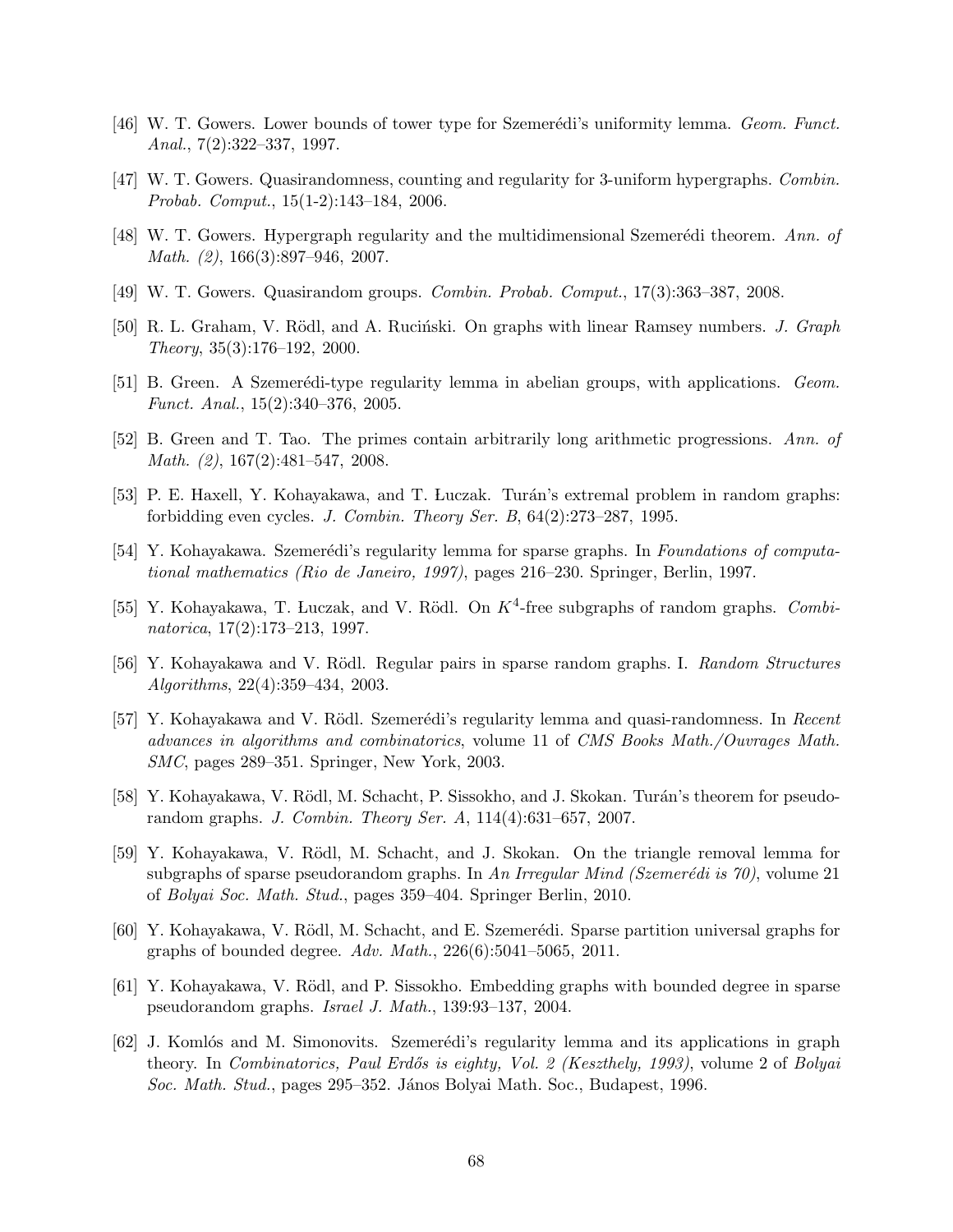- <span id="page-68-6"></span><span id="page-68-2"></span>[63] D. Král, O. Serra, and L. Vena. A combinatorial proof of the removal lemma for groups. J. Combin. Theory Ser. A, 116(4):971–978, 2009.
- <span id="page-68-15"></span>[64] M. Krivelevich and B. Sudakov. Pseudo-random graphs. In More sets, graphs and numbers, volume 15 of Bolyai Soc. Math. Stud., pages 199–262. Springer, Berlin, 2006.
- <span id="page-68-11"></span>[65] J. Li and B. Szegedy. On the logarithmic calculus and Sidorenko's conjecture. Submitted.
- <span id="page-68-10"></span>[66] L. Lovász and B. Szegedy. Limits of dense graph sequences. J. Combin. Theory Ser. B, 96(6):933–957, 2006.
- <span id="page-68-13"></span>[67] L. Lu. Explicit construction of small Folkman graphs. SIAM J. Discrete Math., 21(4):1053– 1060, 2007.
- <span id="page-68-3"></span>[68] T. Luczak and V. Rödl. On induced Ramsey numbers for graphs with bounded maximum degree. J. Combin. Theory Ser. B, 66(2):324–333, 1996.
- <span id="page-68-18"></span>[69] B. Nagle, V. Rödl, and M. Schacht. The counting lemma for regular  $k$ -uniform hypergraphs. Random Structures Algorithms, 28(2):113–179, 2006.
- <span id="page-68-8"></span>[70] V. Nikiforov. The number of cliques in graphs of given order and size. Trans. Amer. Math. Soc., 363(3):1599-1618, 2011.
- <span id="page-68-17"></span>[71] F. P. Ramsey. On a problem of formal logic. Proc. London Math. Soc. Ser. 2, 30:264–286, 1930.
- <span id="page-68-16"></span>[72] A. A. Razborov. On the minimal density of triangles in graphs. Combin. Probab. Comput., 17(4):603–618, 2008.
- <span id="page-68-12"></span>[73] C. Reiher. The clique density theorem. Submitted.
- <span id="page-68-9"></span>[74] V. Rödl. The dimension of a graph and generalized ramsey theorems. Master's thesis, Charles University, 1973.
- <span id="page-68-0"></span>[75] V. Rödl and A. Rucinski. Threshold functions for Ramsey properties. J. Amer. Math. Soc., 8(4):917–942, 1995.
- [76] V. Rödl and M. Schacht. Regularity lemmas for graphs. In Fete of Combinatorics and Computer Science, volume 20 of Bolyai Soc. Math. Stud., pages 287–325. János Bolyai Math. Soc., Budapest, 2010.
- <span id="page-68-4"></span>[77] V. Rödl and J. Skokan. Regularity lemma for k-uniform hypergraphs. Random Structures Algorithms, 25(1):1–42, 2004.
- <span id="page-68-5"></span>[78] I. Z. Ruzsa and E. Szemerédi. Triple systems with no six points carrying three triangles. In Combinatorics (Proc. Fifth Hungarian Colloq., Keszthely, 1976), Vol. II, volume 18 of Colloq. Math. Soc. János Bolyai, pages 939–945. North-Holland, Amsterdam, 1978.
- <span id="page-68-7"></span><span id="page-68-1"></span>[79] M. Schacht. Extremal results for discrete random structures. Submitted.
- [80] A. Scott. Szemerédi's regularity lemma for matrices and sparse graphs. Combin. Probab.  $Comput., 20(3):455-466, 2011.$
- <span id="page-68-14"></span>[81] A. Sidorenko. A correlation inequality for bipartite graphs. Graphs Combin., 9(2):201–204, 1993.